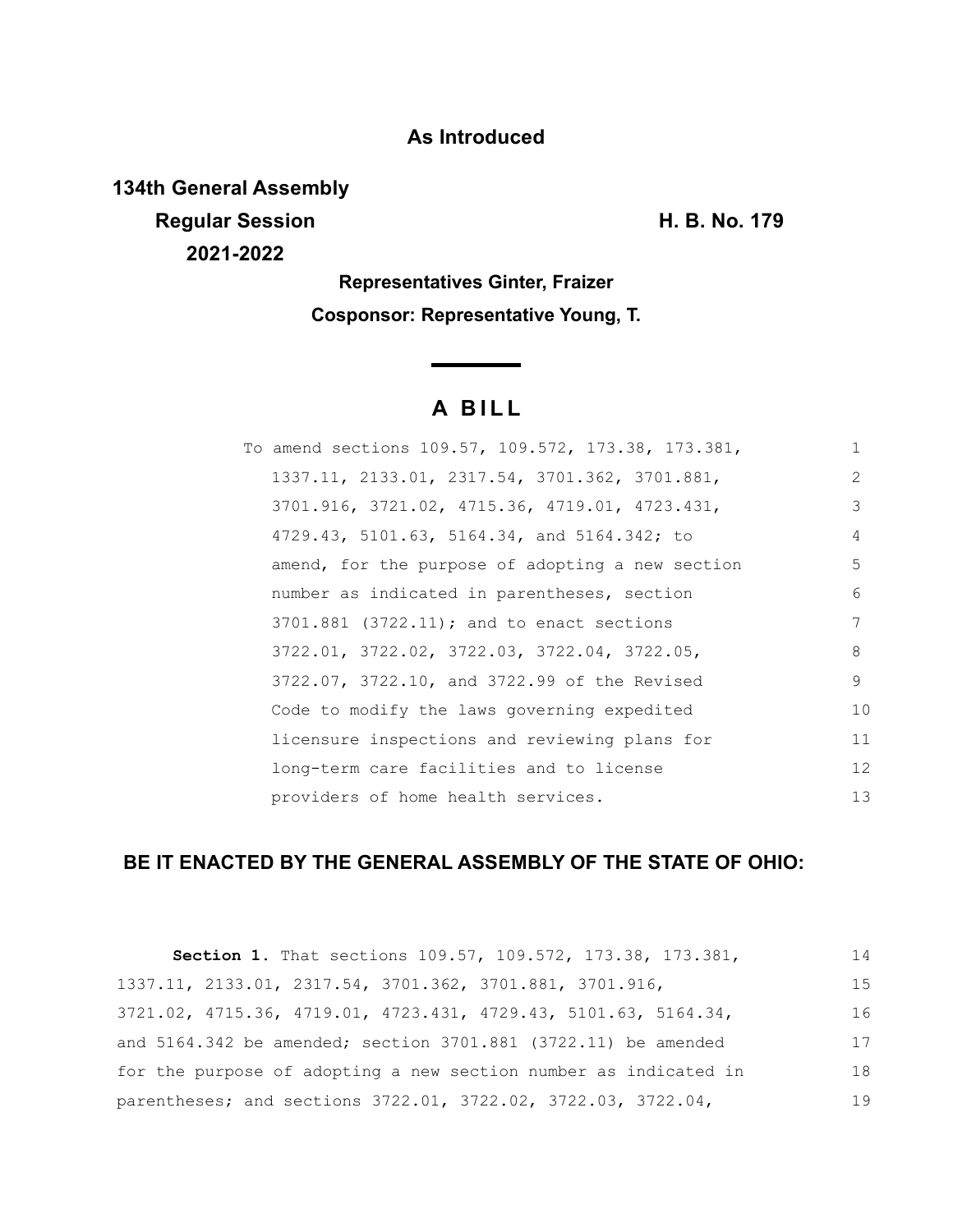| 3722.05, 3722.07, 3722.10, and 3722.99 of the Revised Code be               | 20 |
|-----------------------------------------------------------------------------|----|
| enacted to read as follows:                                                 | 21 |
| Sec. 109.57. (A) (1) The superintendent of the bureau of                    | 22 |
| criminal identification and investigation shall procure from                | 23 |
| wherever procurable and file for record photographs, pictures,              | 24 |
| descriptions, fingerprints, measurements, and other information             | 25 |
| that may be pertinent of all persons who have been convicted of             | 26 |
| committing within this state a felony, any crime constituting a             | 27 |
| misdemeanor on the first offense and a felony on subsequent                 | 28 |
| offenses, or any misdemeanor described in division $(A)$ $(1)$ $(a)$ ,      | 29 |
| (A) $(5)$ (a), or (A) $(7)$ (a) of section 109.572 of the Revised Code,     | 30 |
| of all children under eighteen years of age who have been                   | 31 |
| adjudicated delinquent children for committing within this state            | 32 |
| an act that would be a felony or an offense of violence if                  | 33 |
| committed by an adult or who have been convicted of or pleaded              | 34 |
| quilty to committing within this state a felony or an offense of            | 35 |
| violence, and of all well-known and habitual criminals. The                 | 36 |
| person in charge of any county, multicounty, municipal,                     | 37 |
| municipal-county, or multicounty-municipal jail or workhouse,               | 38 |
| community-based correctional facility, halfway house,                       | 39 |
| alternative residential facility, or state correctional                     | 40 |
| institution and the person in charge of any state institution               | 41 |
| having custody of a person suspected of having committed a                  | 42 |
| felony, any crime constituting a misdemeanor on the first                   | 43 |
| offense and a felony on subsequent offenses, or any misdemeanor             | 44 |
| described in division (A) $(1)$ (a), $(A)$ $(5)$ (a), or $(A)$ $(7)$ (a) of | 45 |
| section 109.572 of the Revised Code or having custody of a child            | 46 |
| under eighteen years of age with respect to whom there is                   | 47 |
| probable cause to believe that the child may have committed an              | 48 |
| act that would be a felony or an offense of violence if                     | 49 |
| committed by an adult shall furnish such material to the                    | 50 |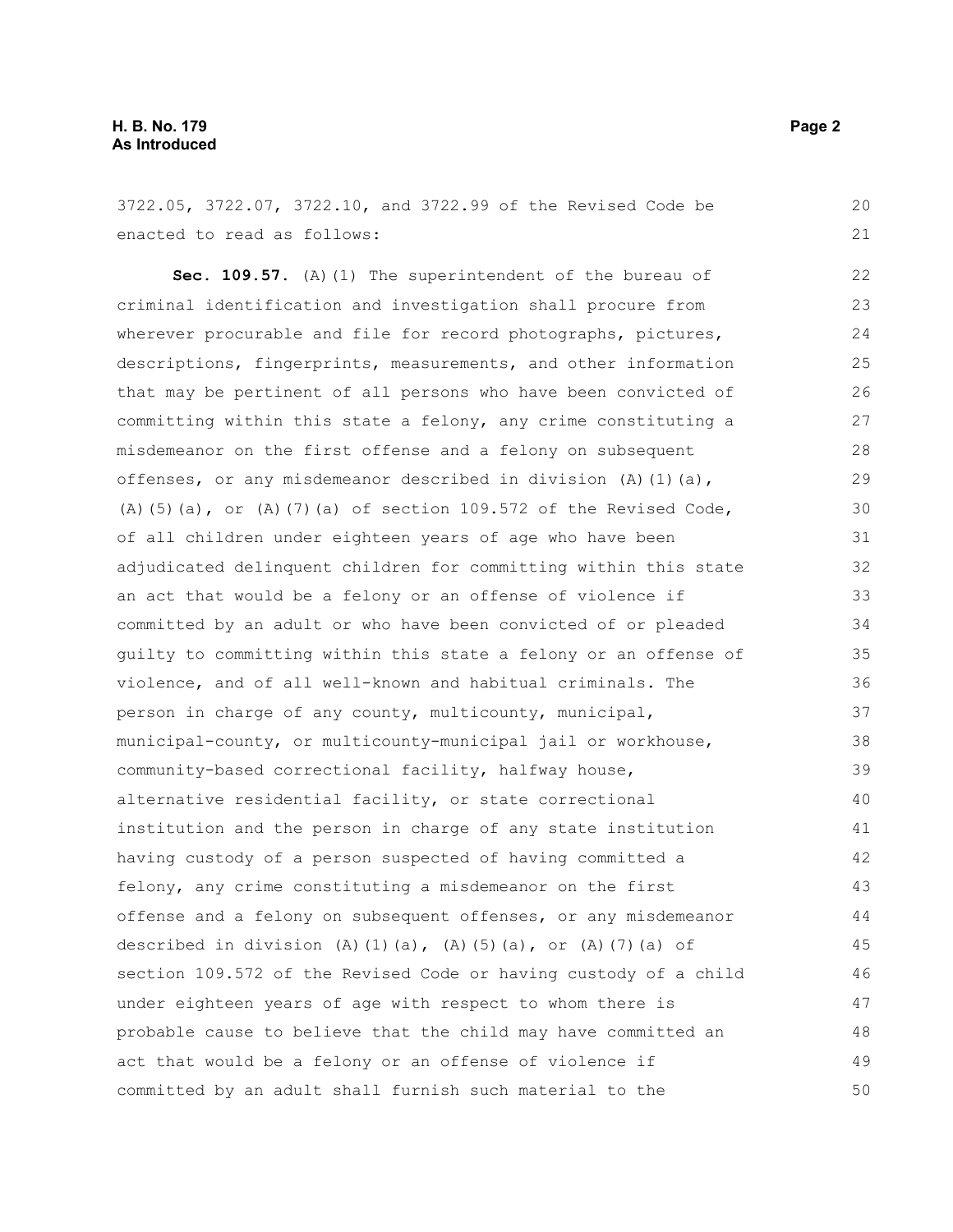## **H. B. No. 179** Page 3 **As Introduced**

superintendent of the bureau. Fingerprints, photographs, or other descriptive information of a child who is under eighteen years of age, has not been arrested or otherwise taken into custody for committing an act that would be a felony or an offense of violence who is not in any other category of child specified in this division, if committed by an adult, has not been adjudicated a delinquent child for committing an act that would be a felony or an offense of violence if committed by an adult, has not been convicted of or pleaded guilty to committing a felony or an offense of violence, and is not a child with respect to whom there is probable cause to believe that the child may have committed an act that would be a felony or an offense of violence if committed by an adult shall not be procured by the superintendent or furnished by any person in charge of any county, multicounty, municipal, municipal-county, or multicounty-municipal jail or workhouse, community-based correctional facility, halfway house, alternative residential facility, or state correctional institution, except as authorized in section 2151.313 of the Revised Code. 51 52 53 54 55 56 57 58 59 60 61 62 63 64 65 66 67 68 69

(2) Every clerk of a court of record in this state, other than the supreme court or a court of appeals, shall send to the superintendent of the bureau a weekly report containing a summary of each case involving a felony, involving any crime constituting a misdemeanor on the first offense and a felony on subsequent offenses, involving a misdemeanor described in division (A)(1)(a), (A)(5)(a), or (A)(7)(a) of section 109.572 of the Revised Code, or involving an adjudication in a case in which a child under eighteen years of age was alleged to be a delinquent child for committing an act that would be a felony or an offense of violence if committed by an adult. The clerk of the court of common pleas shall include in the report and 70 71 72 73 74 75 76 77 78 79 80 81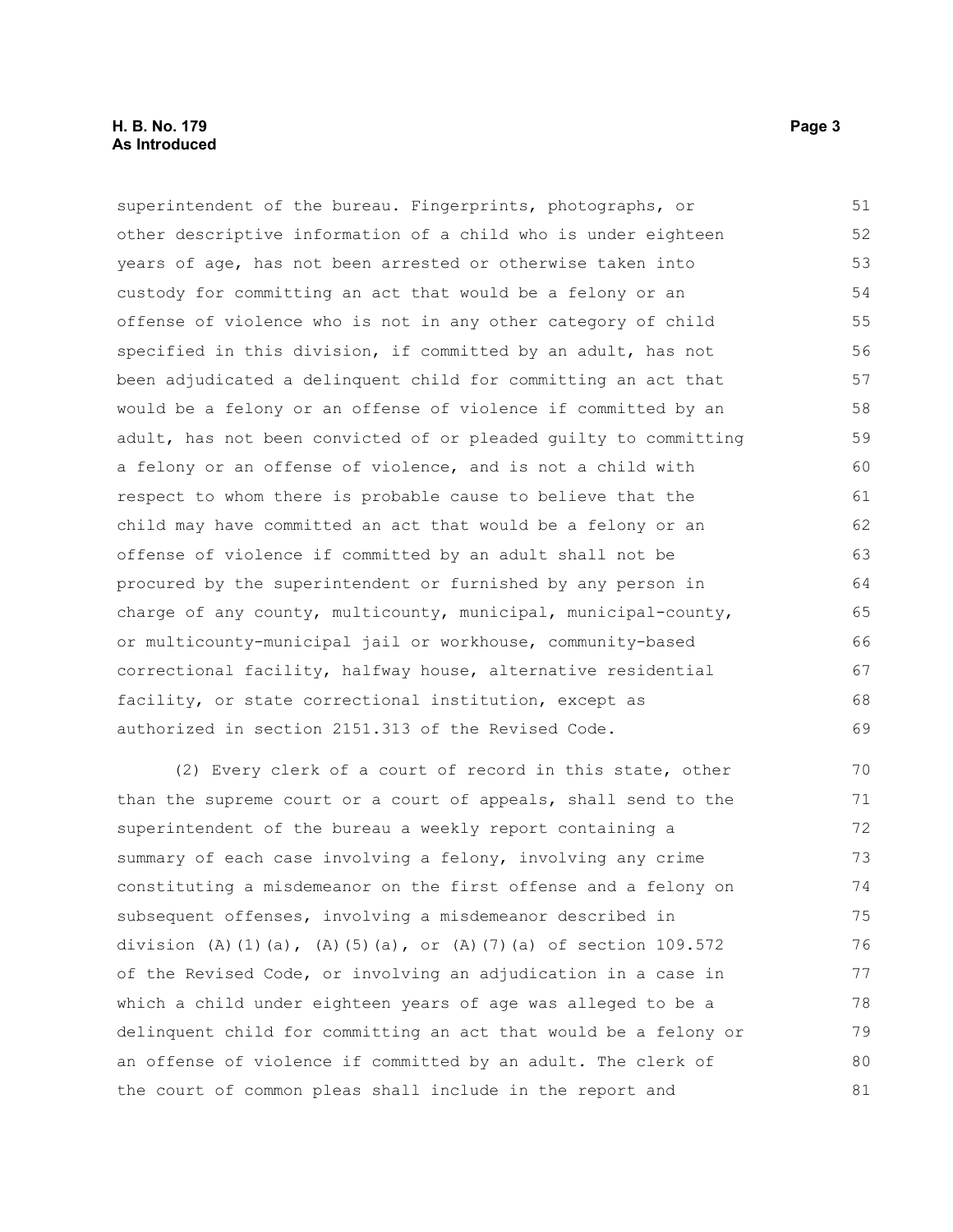#### **H. B. No. 179** Page 4 **As Introduced**

summary the clerk sends under this division all information described in divisions (A)(2)(a) to (f) of this section regarding a case before the court of appeals that is served by that clerk. The summary shall be written on the standard forms furnished by the superintendent pursuant to division (B) of this section and shall include the following information: 82 83 84 85 86 87

(a) The incident tracking number contained on the standard forms furnished by the superintendent pursuant to division (B) of this section;

- (b) The style and number of the case;
	- (c) The date of arrest, offense, summons, or arraignment; 92

(d) The date that the person was convicted of or pleaded guilty to the offense, adjudicated a delinquent child for committing the act that would be a felony or an offense of violence if committed by an adult, found not guilty of the offense, or found not to be a delinquent child for committing an act that would be a felony or an offense of violence if committed by an adult, the date of an entry dismissing the charge, an entry declaring a mistrial of the offense in which the person is discharged, an entry finding that the person or child is not competent to stand trial, or an entry of a nolle prosequi, or the date of any other determination that constitutes final resolution of the case; 93 94 95 96 97 98 99 100 101 102 103 104

(e) A statement of the original charge with the section of the Revised Code that was alleged to be violated; 105 106

(f) If the person or child was convicted, pleaded guilty, or was adjudicated a delinquent child, the sentence or terms of probation imposed or any other disposition of the offender or the delinquent child. 107 108 109 110

88 89  $90$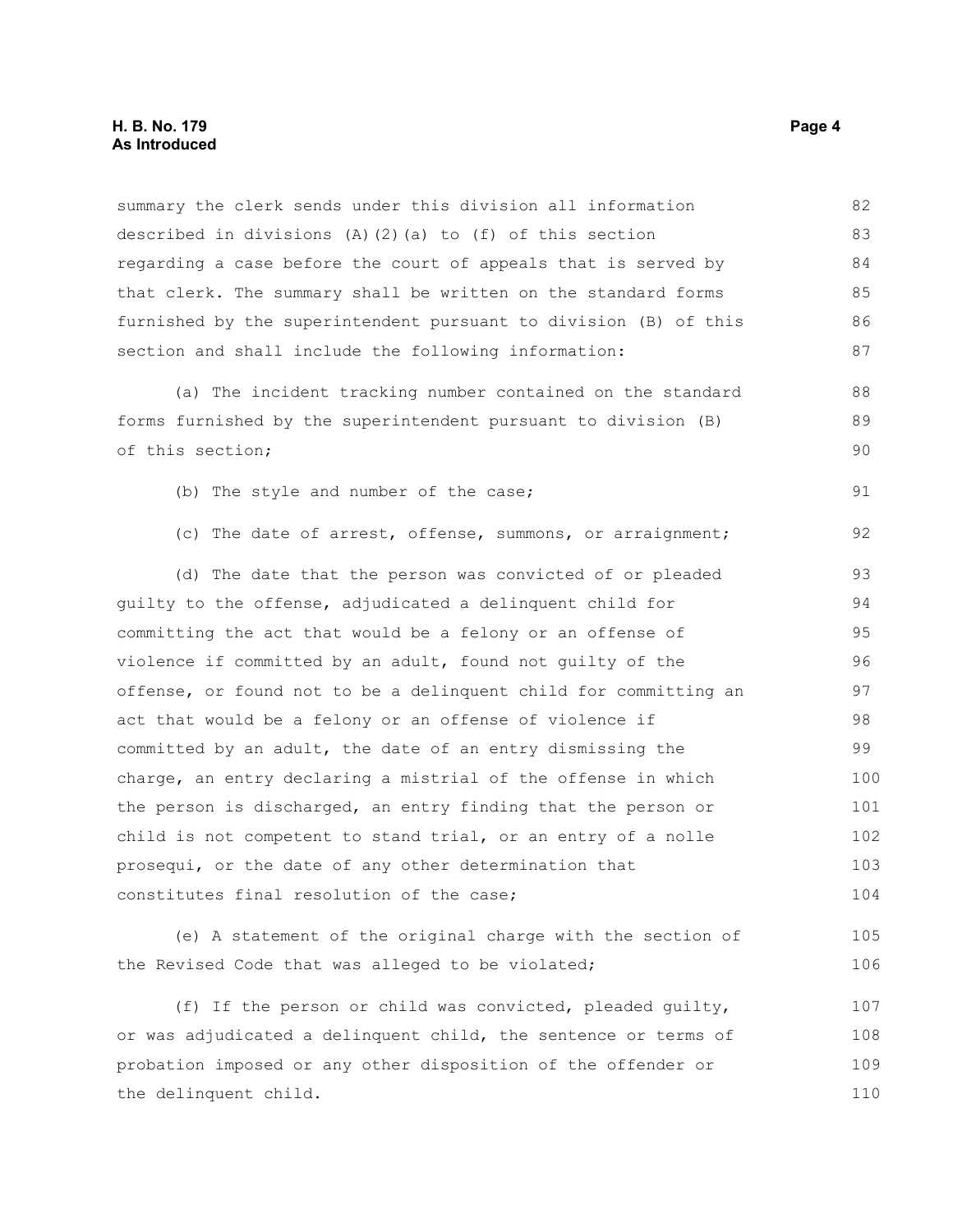## **H. B. No. 179** Page 5 **As Introduced**

If the offense involved the disarming of a law enforcement officer or an attempt to disarm a law enforcement officer, the clerk shall clearly state that fact in the summary, and the superintendent shall ensure that a clear statement of that fact is placed in the bureau's records. 111 112 113 114 115

(3) The superintendent shall cooperate with and assist sheriffs, chiefs of police, and other law enforcement officers in the establishment of a complete system of criminal identification and in obtaining fingerprints and other means of identification of all persons arrested on a charge of a felony, any crime constituting a misdemeanor on the first offense and a felony on subsequent offenses, or a misdemeanor described in division (A)(1)(a), (A)(5)(a), or (A)(7)(a) of section  $109.572$ of the Revised Code and of all children under eighteen years of age arrested or otherwise taken into custody for committing an act that would be a felony or an offense of violence if committed by an adult. The superintendent also shall file for record the fingerprint impressions of all persons confined in a county, multicounty, municipal, municipal-county, or multicounty-municipal jail or workhouse, community-based correctional facility, halfway house, alternative residential facility, or state correctional institution for the violation of state laws and of all children under eighteen years of age who are confined in a county, multicounty, municipal, municipalcounty, or multicounty-municipal jail or workhouse, communitybased correctional facility, halfway house, alternative residential facility, or state correctional institution or in any facility for delinquent children for committing an act that would be a felony or an offense of violence if committed by an adult, and any other information that the superintendent may receive from law enforcement officials of the state and its 116 117 118 119 120 121 122 123 124 125 126 127 128 129 130 131 132 133 134 135 136 137 138 139 140 141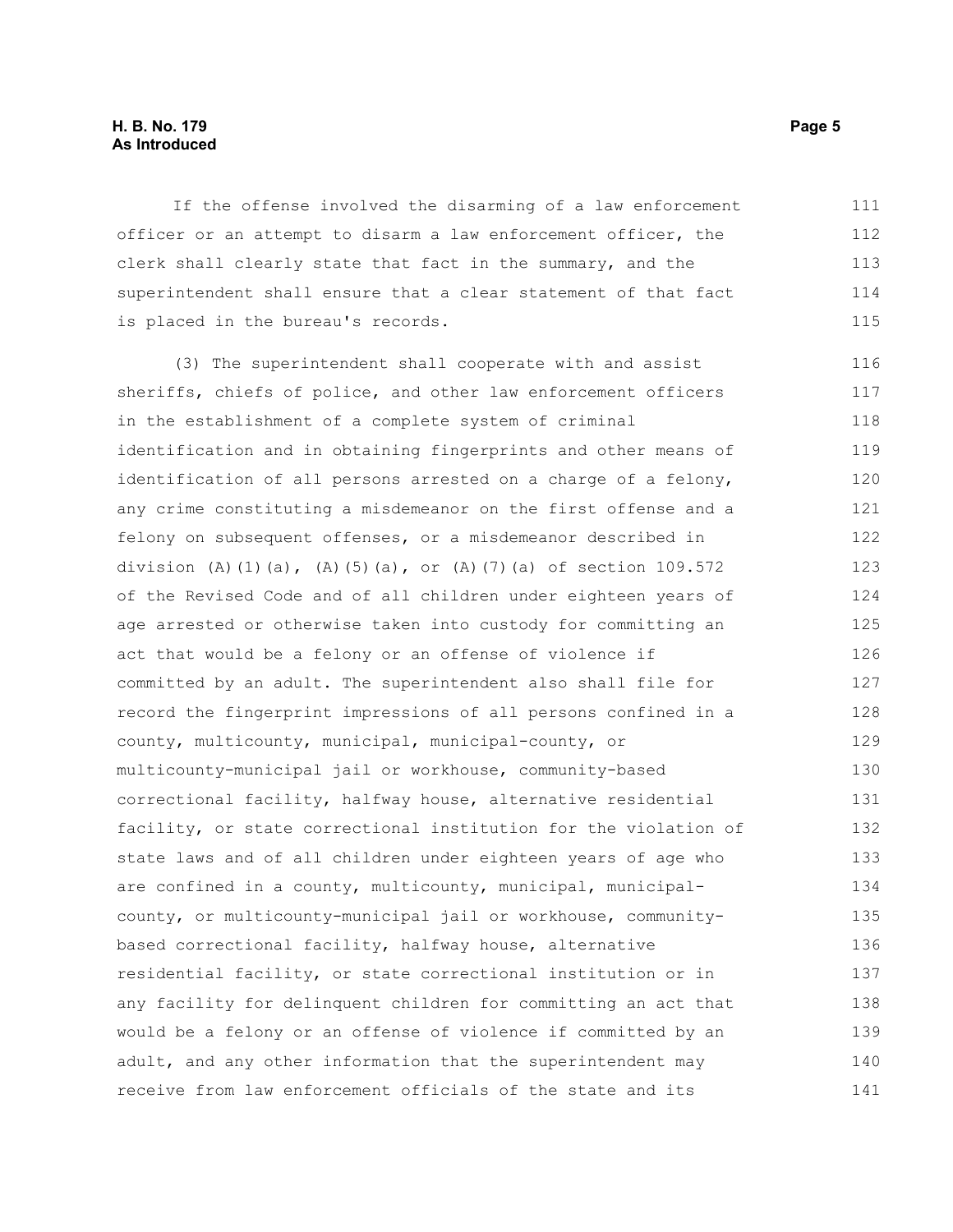political subdivisions.

(4) The superintendent shall carry out Chapter 2950. of the Revised Code with respect to the registration of persons who are convicted of or plead guilty to a sexually oriented offense or a child-victim oriented offense and with respect to all other duties imposed on the bureau under that chapter. 143 144 145 146 147

(5) The bureau shall perform centralized recordkeeping functions for criminal history records and services in this state for purposes of the national crime prevention and privacy compact set forth in section 109.571 of the Revised Code and is the criminal history record repository as defined in that section for purposes of that compact. The superintendent or the superintendent's designee is the compact officer for purposes of that compact and shall carry out the responsibilities of the compact officer specified in that compact. 148 149 150 151 152 153 154 155 156

(6) The superintendent shall, upon request, assist a county coroner in the identification of a deceased person through the use of fingerprint impressions obtained pursuant to division (A)(1) of this section or collected pursuant to section 109.572 or 311.41 of the Revised Code. 157 158 159 160 161

(B) The superintendent shall prepare and furnish to every county, multicounty, municipal, municipal-county, or multicounty-municipal jail or workhouse, community-based correctional facility, halfway house, alternative residential facility, or state correctional institution and to every clerk of a court in this state specified in division (A)(2) of this section standard forms for reporting the information required under division (A) of this section. The standard forms that the superintendent prepares pursuant to this division may be in a tangible format, in an electronic format, or in both tangible 162 163 164 165 166 167 168 169 170 171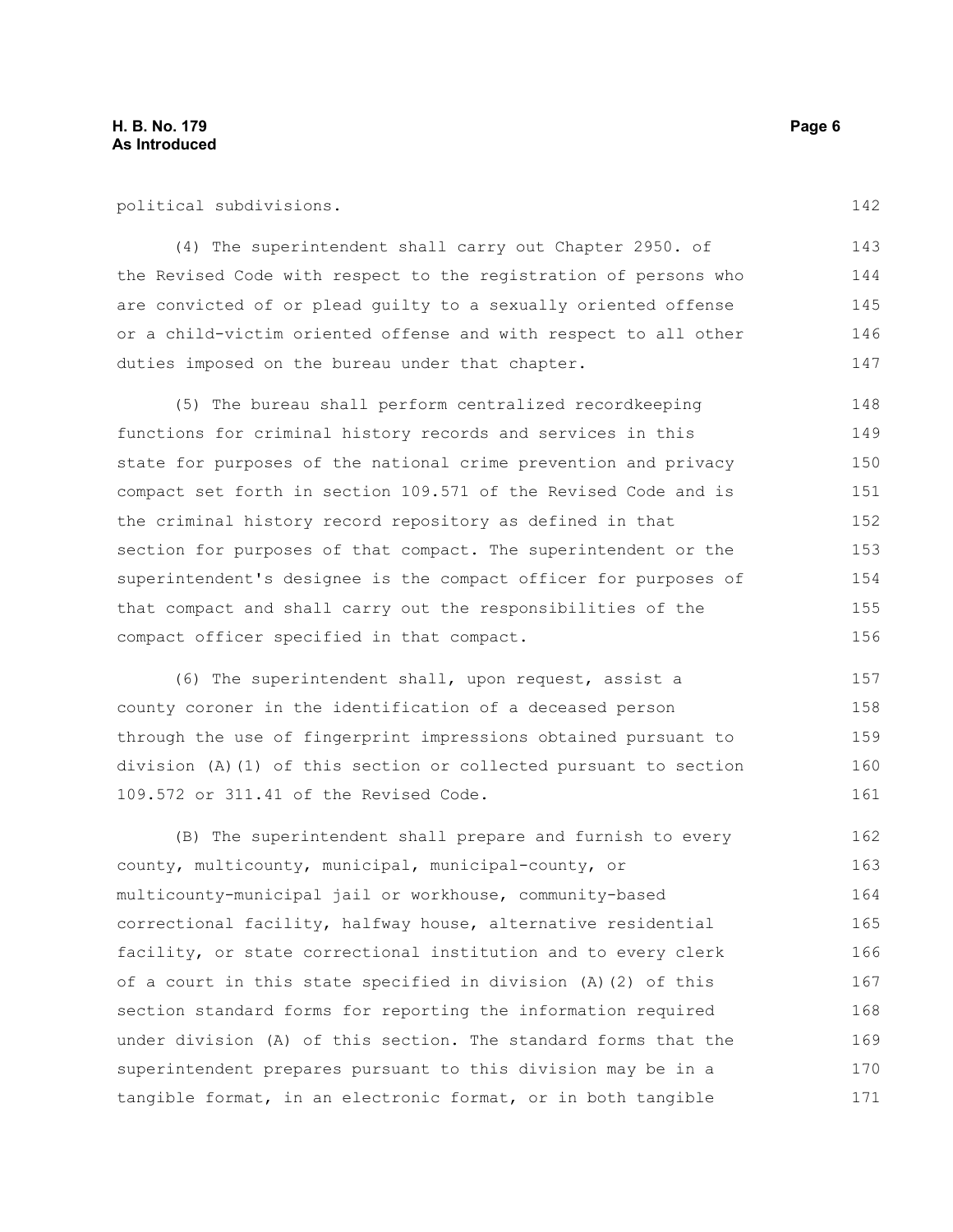formats and electronic formats.

(C)(1) The superintendent may operate a center for electronic, automated, or other data processing for the storage and retrieval of information, data, and statistics pertaining to criminals and to children under eighteen years of age who are adjudicated delinquent children for committing an act that would be a felony or an offense of violence if committed by an adult, criminal activity, crime prevention, law enforcement, and criminal justice, and may establish and operate a statewide communications network to be known as the Ohio law enforcement gateway to gather and disseminate information, data, and statistics for the use of law enforcement agencies and for other uses specified in this division. The superintendent may gather, store, retrieve, and disseminate information, data, and statistics that pertain to children who are under eighteen years of age and that are gathered pursuant to sections 109.57 to 109.61 of the Revised Code together with information, data, and statistics that pertain to adults and that are gathered pursuant to those sections. 173 174 175 176 177 178 179 180 181 182 183 184 185 186 187 188 189 190

(2) The superintendent or the superintendent's designee shall gather information of the nature described in division (C) (1) of this section that pertains to the offense and delinquency history of a person who has been convicted of, pleaded guilty to, or been adjudicated a delinquent child for committing a sexually oriented offense or a child-victim oriented offense for inclusion in the state registry of sex offenders and childvictim offenders maintained pursuant to division (A)(1) of section 2950.13 of the Revised Code and in the internet database operated pursuant to division (A)(13) of that section and for possible inclusion in the internet database operated pursuant to division (A)(11) of that section. 191 192 193 194 195 196 197 198 199 200 201 202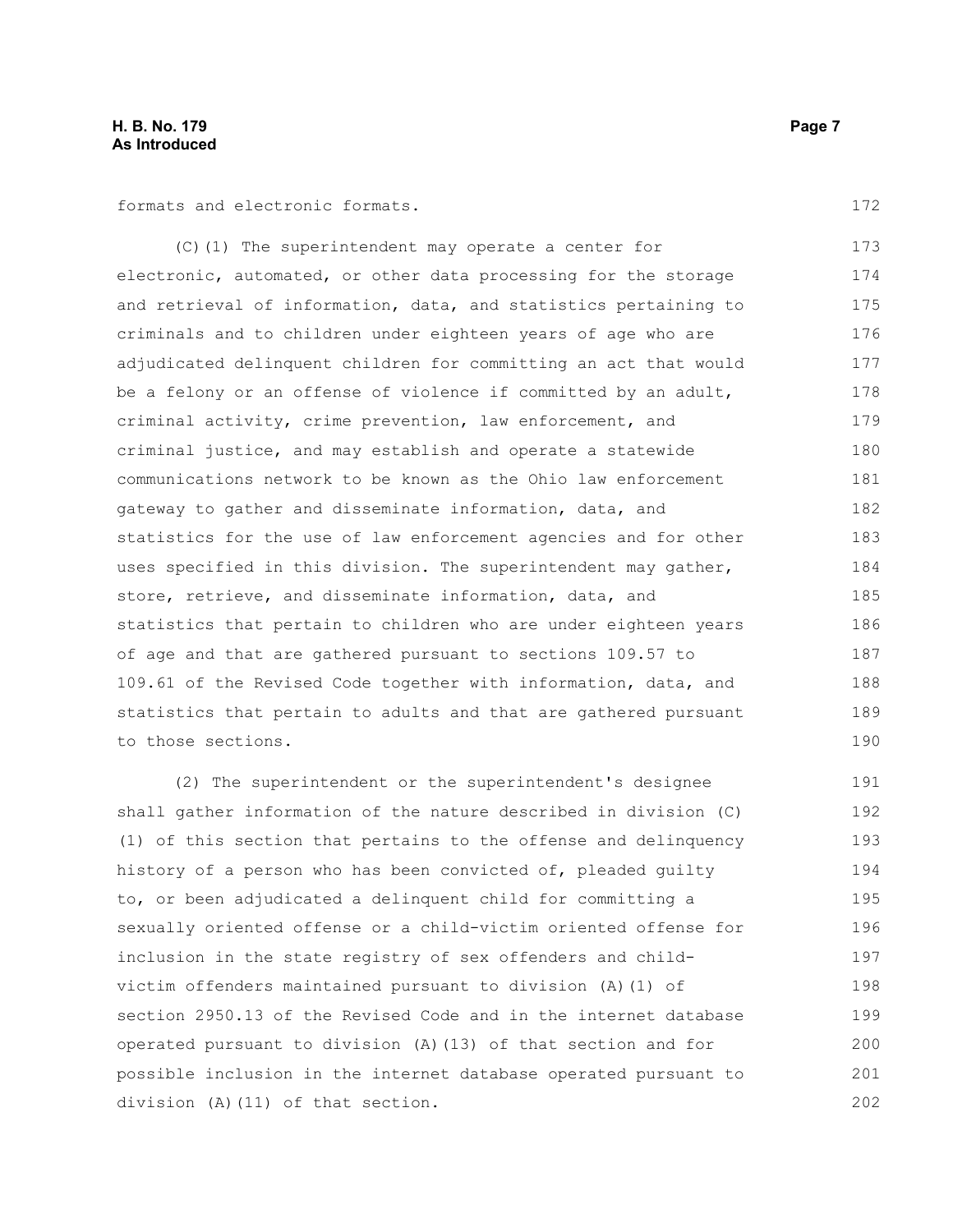# **H. B. No. 179 Page 8 As Introduced**

(3) In addition to any other authorized use of information, data, and statistics of the nature described in division (C)(1) of this section, the superintendent or the superintendent's designee may provide and exchange the information, data, and statistics pursuant to the national crime prevention and privacy compact as described in division (A)(5) of this section. 203 204 205 206 207 208 209

(4) The Ohio law enforcement gateway shall contain the name, confidential address, and telephone number of program participants in the address confidentiality program established under sections 111.41 to 111.47 of the Revised Code. 210 211 212 213

(5) The attorney general may adopt rules under Chapter 119. of the Revised Code establishing guidelines for the operation of and participation in the Ohio law enforcement gateway. The rules may include criteria for granting and restricting access to information gathered and disseminated through the Ohio law enforcement gateway. The attorney general shall adopt rules under Chapter 119. of the Revised Code that grant access to information in the gateway regarding an address confidentiality program participant under sections 111.41 to 111.47 of the Revised Code to only chiefs of police, village marshals, county sheriffs, county prosecuting attorneys, and a designee of each of these individuals. The attorney general shall permit the state medical board and board of nursing to access and view, but not alter, information gathered and disseminated through the Ohio law enforcement gateway. 214 215 216 217 218 219 220 221 222 223 224 225 226 227 228

The attorney general may appoint a steering committee to advise the attorney general in the operation of the Ohio law enforcement gateway that is comprised of persons who are representatives of the criminal justice agencies in this state 229 230 231 232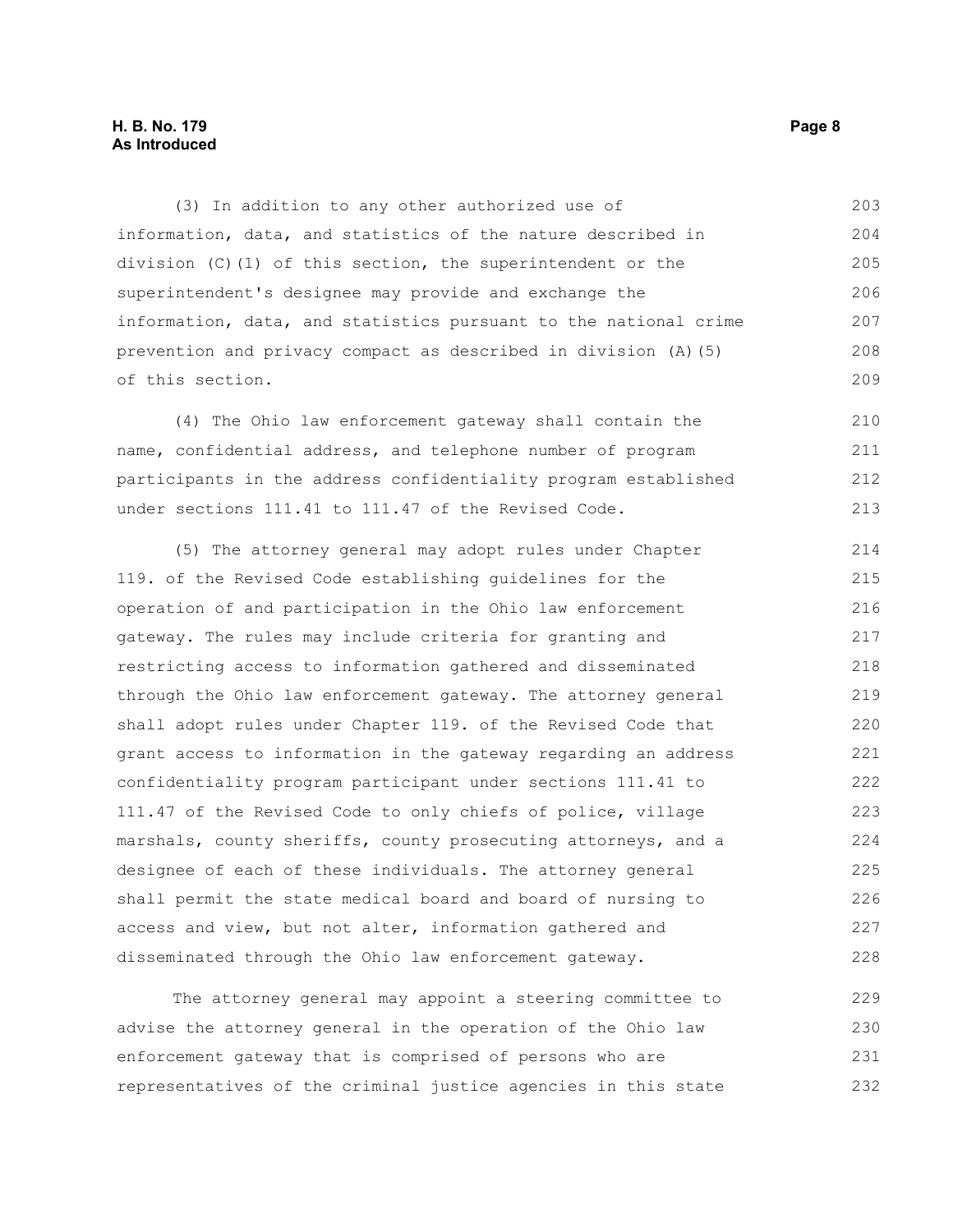| superintendent or the superintendent's designee.                        | 234 |
|-------------------------------------------------------------------------|-----|
| (D) (1) The following are not public records under section              | 235 |
| 149.43 of the Revised Code:                                             | 236 |
| (a) Information and materials furnished to the                          | 237 |
| superintendent pursuant to division (A) of this section;                | 238 |
| (b) Information, data, and statistics gathered or                       | 239 |
| disseminated through the Ohio law enforcement gateway pursuant          | 240 |
| to division (C) (1) of this section;                                    | 241 |
| (c) Information and materials furnished to any board or                 | 242 |
| person under division (F) or (G) of this section.                       | 243 |
| (2) The superintendent or the superintendent's designee                 | 244 |
| shall gather and retain information so furnished under division         | 245 |
| (A) of this section that pertains to the offense and delinquency        | 246 |
| history of a person who has been convicted of, pleaded quilty           | 247 |
| to, or been adjudicated a delinquent child for committing a             | 248 |
| sexually oriented offense or a child-victim oriented offense for        | 249 |
| the purposes described in division $(C)$ $(2)$ of this section.         | 250 |
| (E)(1) The attorney general shall adopt rules, in                       | 251 |
| accordance with Chapter 119. of the Revised Code and subject to         | 252 |
| division $(E)$ (2) of this section, setting forth the procedure by      | 253 |
| which a person may receive or release information gathered by           | 254 |
| the superintendent pursuant to division (A) of this section. A          | 255 |
| reasonable fee may be charged for this service. If a temporary          | 256 |
| employment service submits a request for a determination of             | 257 |
| whether a person the service plans to refer to an employment            | 258 |
| position has been convicted of or pleaded guilty to an offense          | 259 |
| listed or described in division $(A) (1)$ , $(2)$ , or $(3)$ of section | 260 |

109.572 of the Revised Code, the request shall be treated as a

that use the Ohio law enforcement gateway and is chaired by the

233 234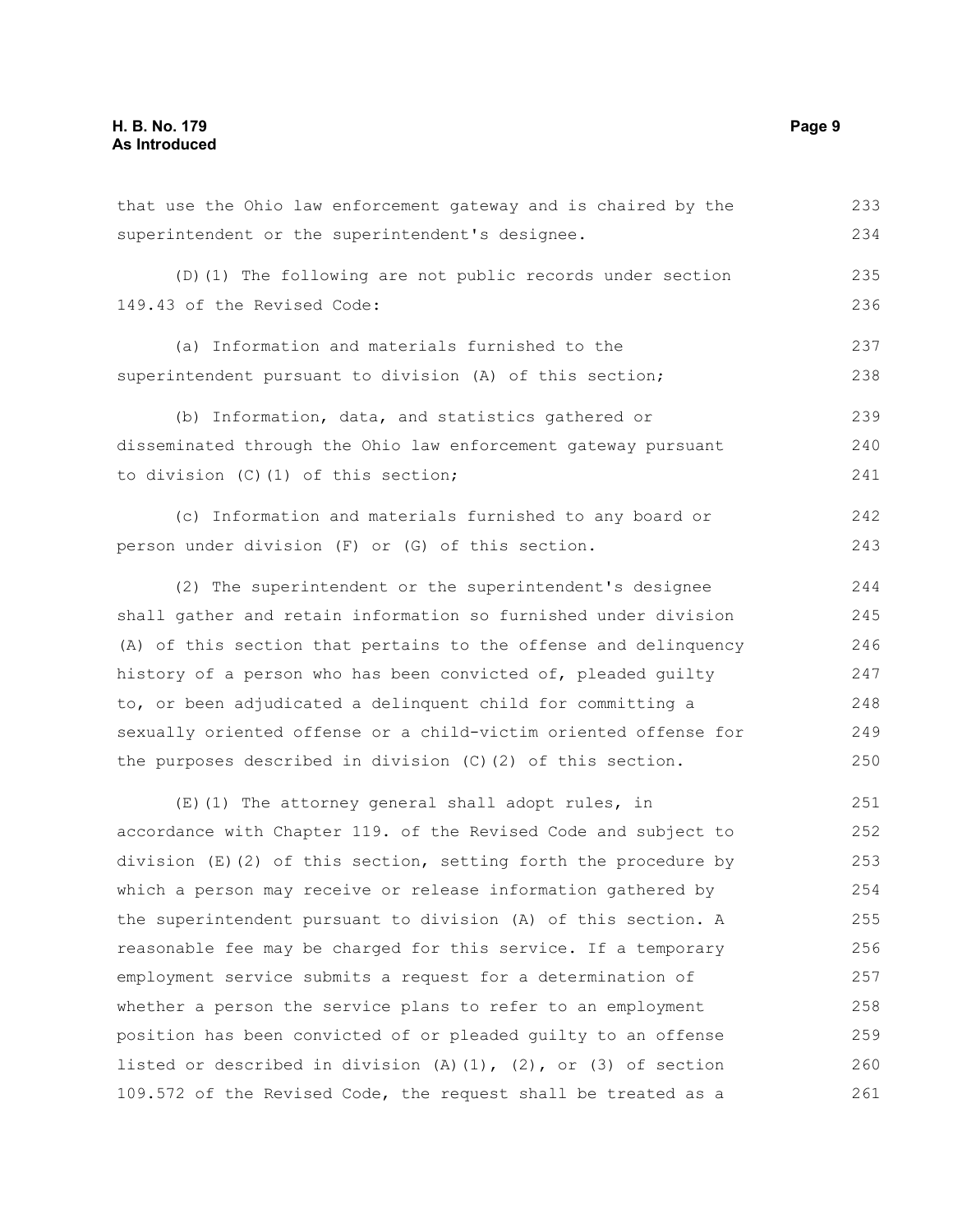single request and only one fee shall be charged.

(2) Except as otherwise provided in this division or division  $(E)(3)$  or  $(4)$  of this section, a rule adopted under division (E)(1) of this section may provide only for the release of information gathered pursuant to division (A) of this section that relates to the conviction of a person, or a person's plea of guilty to, a criminal offense or to the arrest of a person as provided in division (E)(3) of this section. The superintendent shall not release, and the attorney general shall not adopt any rule under division (E)(1) of this section that permits the release of, any information gathered pursuant to division (A) of this section that relates to an adjudication of a child as a delinquent child, or that relates to a criminal conviction of a person under eighteen years of age if the person's case was transferred back to a juvenile court under division (B)(2) or (3) of section 2152.121 of the Revised Code and the juvenile court imposed a disposition or serious youthful offender disposition upon the person under either division, unless either of the following applies with respect to the adjudication or conviction: 263 264 265 266 267 268 269 270 271 272 273 274 275 276 277 278 279 280 281

(a) The adjudication or conviction was for a violation of section 2903.01 or 2903.02 of the Revised Code.

(b) The adjudication or conviction was for a sexually oriented offense, the juvenile court was required to classify the child a juvenile offender registrant for that offense under section 2152.82, 2152.83, or 2152.86 of the Revised Code, that classification has not been removed, and the records of the adjudication or conviction have not been sealed or expunged pursuant to sections 2151.355 to 2151.358 or sealed pursuant to section 2952.32 of the Revised Code. 284 285 286 287 288 289 290 291

262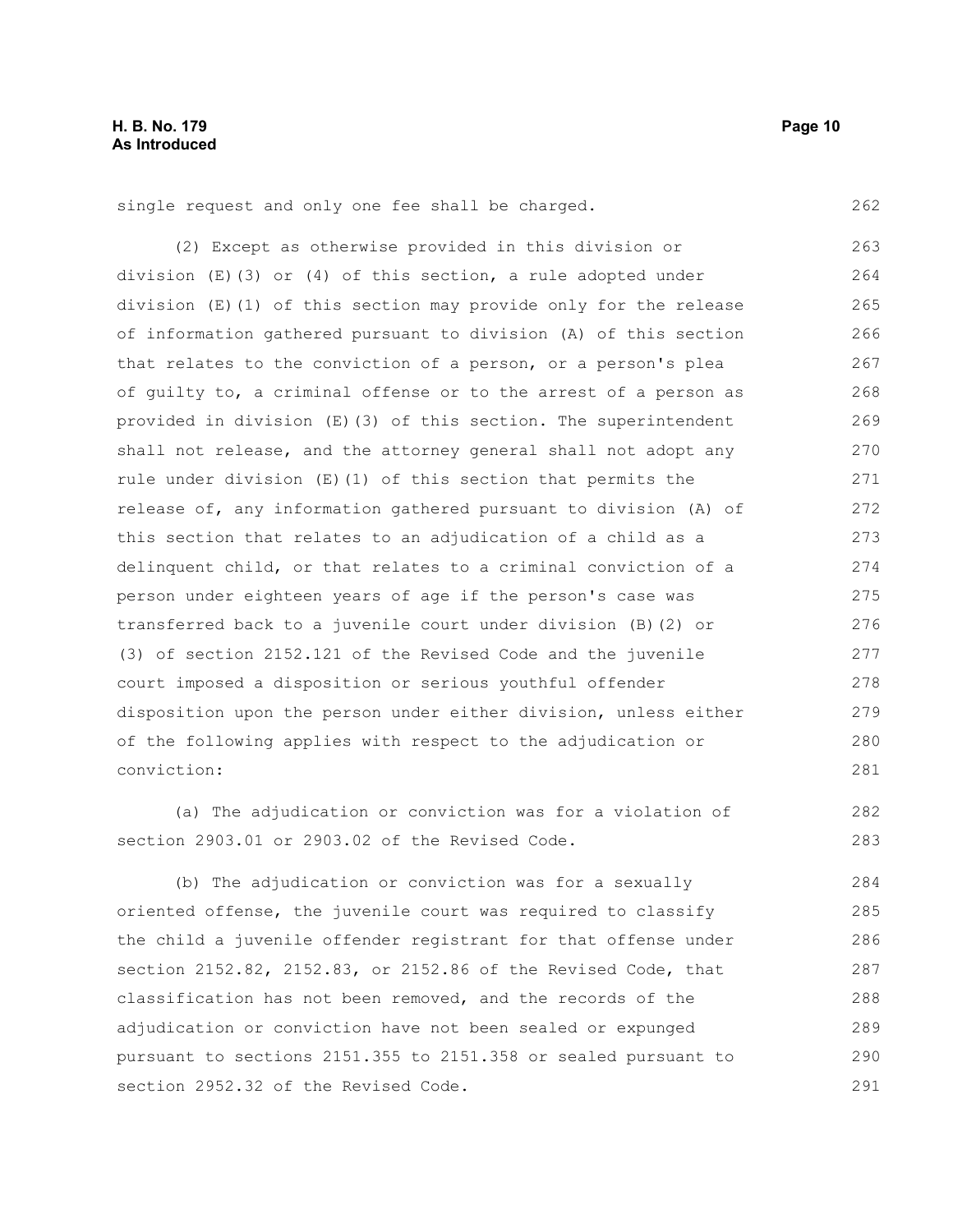# **H. B. No. 179 Page 11 As Introduced**

(3) A rule adopted under division (E)(1) of this section may provide for the release of information gathered pursuant to division (A) of this section that relates to the arrest of a person who is eighteen years of age or older when the person has not been convicted as a result of that arrest if any of the following applies: 292 293 294 295 296 297

(a) The arrest was made outside of this state.

(b) A criminal action resulting from the arrest is pending, and the superintendent confirms that the criminal action has not been resolved at the time the criminal records check is performed. 299 300 301 302

(c) The bureau cannot reasonably determine whether a criminal action resulting from the arrest is pending, and not more than one year has elapsed since the date of the arrest. 303 304 305

(4) A rule adopted under division (E)(1) of this section may provide for the release of information gathered pursuant to division (A) of this section that relates to an adjudication of a child as a delinquent child if not more than five years have elapsed since the date of the adjudication, the adjudication was for an act that would have been a felony if committed by an adult, the records of the adjudication have not been sealed or expunged pursuant to sections 2151.355 to 2151.358 of the Revised Code, and the request for information is made under division (F) of this section or under section 109.572 of the Revised Code. In the case of an adjudication for a violation of the terms of community control or supervised release, the fiveyear period shall be calculated from the date of the adjudication to which the community control or supervised release pertains. 306 307 308 309 310 311 312 313 314 315 316 317 318 319 320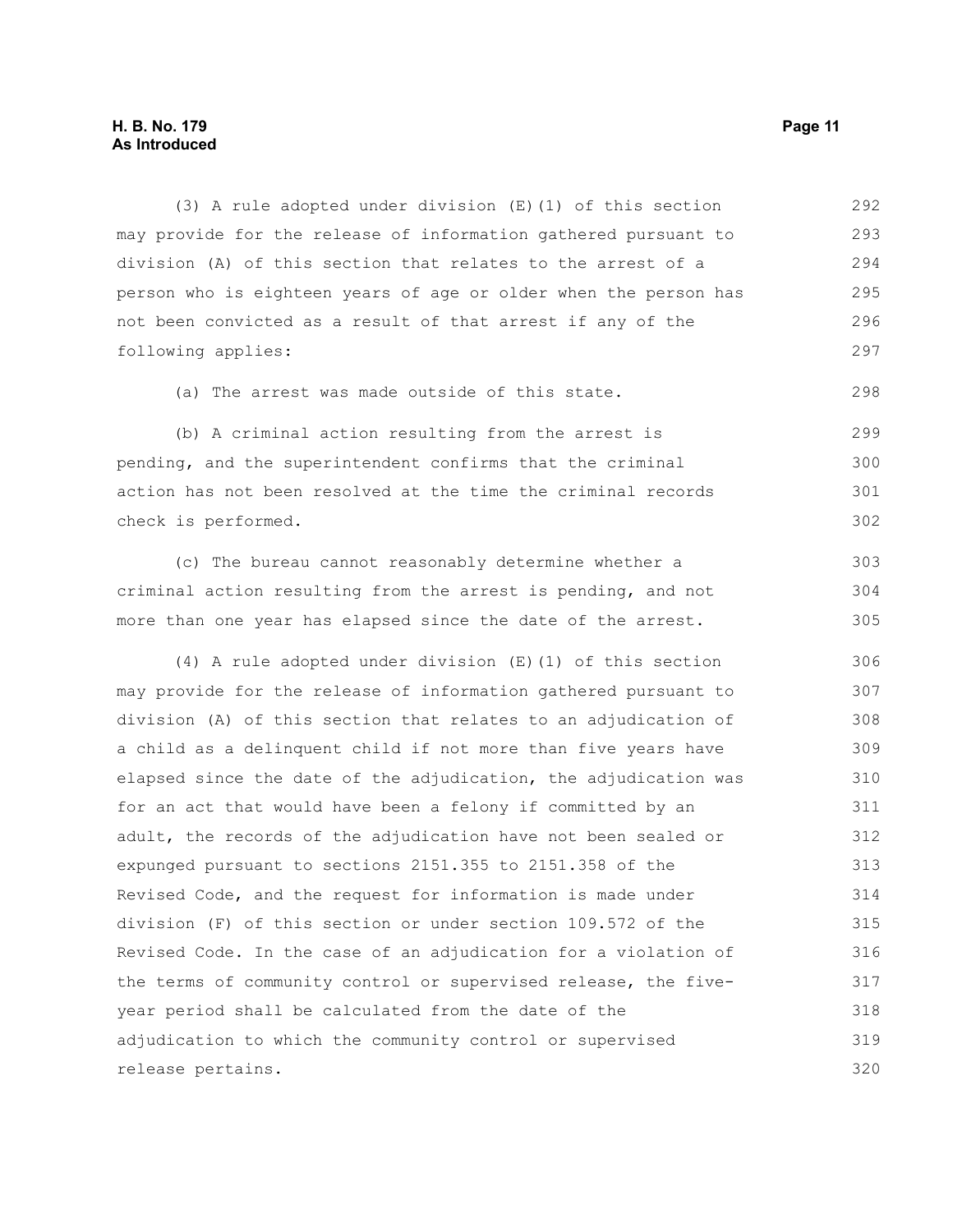# **H. B. No. 179 Page 12 As Introduced**

(F)(1) As used in division (F)(2) of this section, "head start agency" means an entity in this state that has been approved to be an agency for purposes of subchapter II of the "Community Economic Development Act," 95 Stat. 489 (1981), 42 U.S.C.A. 9831, as amended. 321 322 323 324 325

(2)(a) In addition to or in conjunction with any request that is required to be made under section 109.572, 2151.86, 3301.32, 3301.541, division (C) of section 3310.58, or section 3319.39, 3319.391, 3327.10, 3701.881 3722.11, 5104.013, 5123.081, or 5153.111 of the Revised Code or that is made under section 3314.41, 3319.392, 3326.25, or 3328.20 of the Revised Code, the board of education of any school district; the director of developmental disabilities; any county board of developmental disabilities; any provider or subcontractor as defined in section 5123.081 of the Revised Code; the chief administrator of any chartered nonpublic school; the chief administrator of a registered private provider that is not also a chartered nonpublic school; the chief administrator of any home health agency; the chief administrator of or person operating any child day-care center, type A family day-care home, or type B family day-care home licensed under Chapter 5104. of the Revised Code; the chief administrator of any head start agency; the executive director of a public children services agency; a private company described in section 3314.41, 3319.392, 3326.25, or 3328.20 of the Revised Code; or an employer described in division (J)(2) of section 3327.10 of the Revised Code may request that the superintendent of the bureau investigate and determine, with respect to any individual who has applied for employment in any position after October 2, 1989, or any individual wishing to apply for employment with a board of education may request, with regard to the individual, 326 327 328 329 330 331 332 333 334 335 336 337 338 339 340 341 342 343 344 345 346 347 348 349 350 351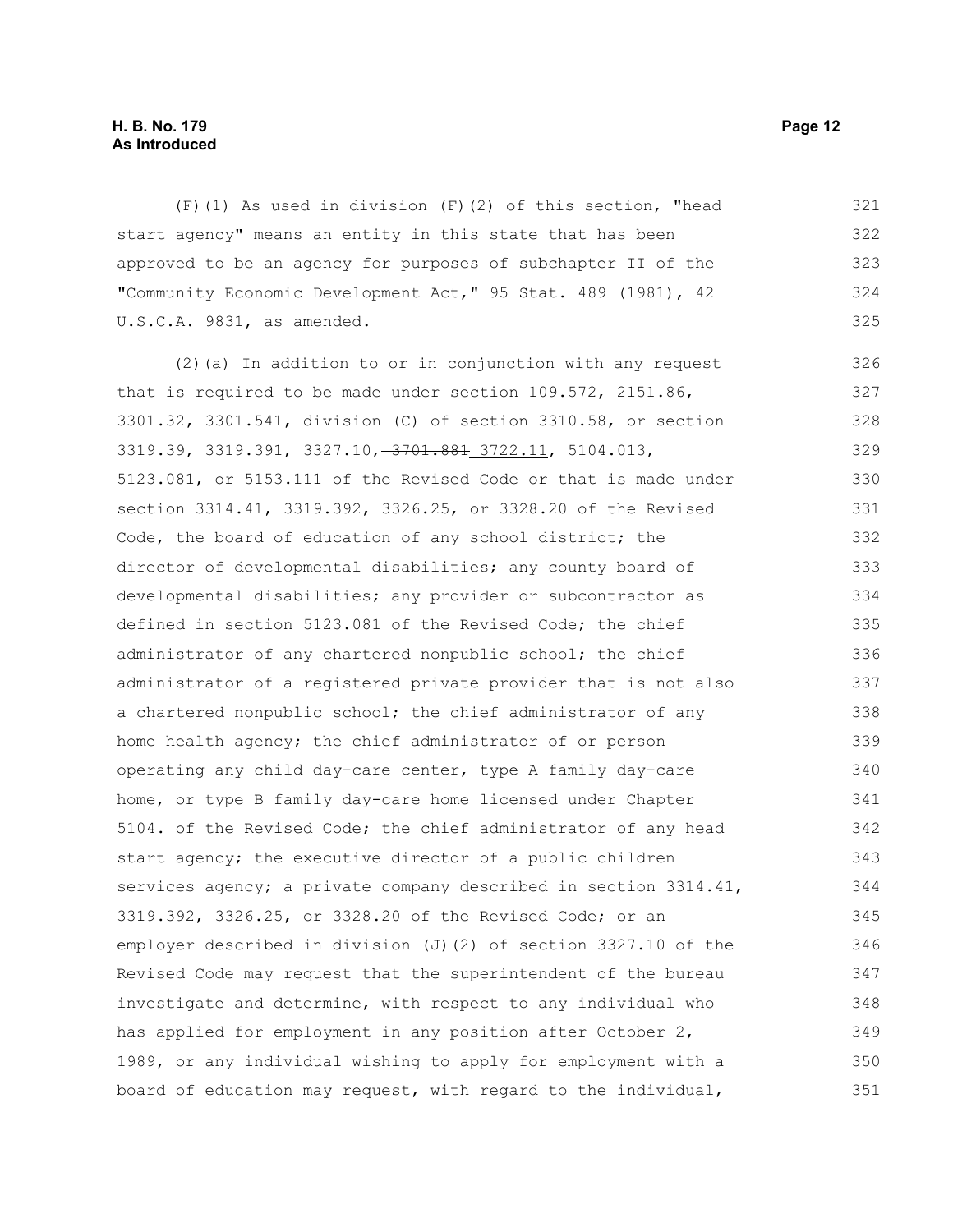# **H. B. No. 179 Page 13 As Introduced**

whether the bureau has any information gathered under division (A) of this section that pertains to that individual. On receipt of the request, subject to division  $(E)(2)$  of this section, the superintendent shall determine whether that information exists and, upon request of the person, board, or entity requesting information, also shall request from the federal bureau of investigation any criminal records it has pertaining to that individual. The superintendent or the superintendent's designee also may request criminal history records from other states or the federal government pursuant to the national crime prevention and privacy compact set forth in section 109.571 of the Revised Code. Within thirty days of the date that the superintendent receives a request, subject to division (E)(2) of this section, the superintendent shall send to the board, entity, or person a report of any information that the superintendent determines exists, including information contained in records that have been sealed under section 2953.32 of the Revised Code, and, within thirty days of its receipt, subject to division (E)(2) of this section, shall send the board, entity, or person a report of any information received from the federal bureau of investigation, other than information the dissemination of which is prohibited by federal law. 352 353 354 355 356 357 358 359 360 361 362 363 364 365 366 367 368 369 370 371 372 373

(b) When a board of education or a registered private provider is required to receive information under this section as a prerequisite to employment of an individual pursuant to division (C) of section 3310.58 or section 3319.39 of the Revised Code, it may accept a certified copy of records that were issued by the bureau of criminal identification and investigation and that are presented by an individual applying for employment with the district in lieu of requesting that information itself. In such a case, the board shall accept the 374 375 376 377 378 379 380 381 382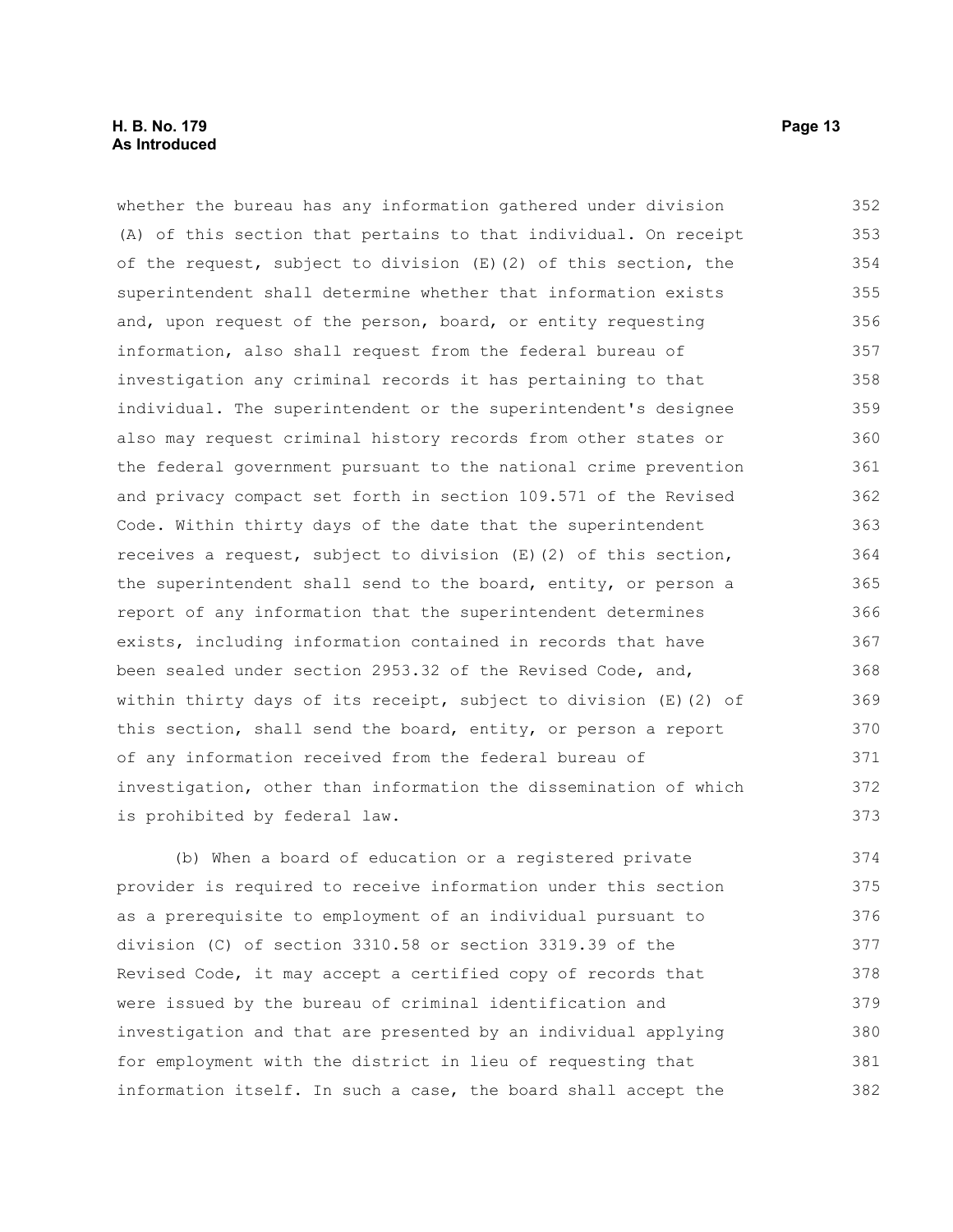## **H. B. No. 179 Page 14 As Introduced**

certified copy issued by the bureau in order to make a photocopy of it for that individual's employment application documents and shall return the certified copy to the individual. In a case of that nature, a district or provider only shall accept a certified copy of records of that nature within one year after the date of their issuance by the bureau. 383 384 385 386 387 388

(c) Notwithstanding division (F)(2)(a) of this section, in the case of a request under section 3319.39, 3319.391, or 3327.10 of the Revised Code only for criminal records maintained by the federal bureau of investigation, the superintendent shall not determine whether any information gathered under division (A) of this section exists on the person for whom the request is made. 389 390 391 392 393 394 395

(3) The state board of education may request, with respect to any individual who has applied for employment after October 2, 1989, in any position with the state board or the department of education, any information that a school district board of education is authorized to request under division (F)(2) of this section, and the superintendent of the bureau shall proceed as if the request has been received from a school district board of education under division (F)(2) of this section. 396 397 398 399 400 401 402 403

(4) When the superintendent of the bureau receives a request for information under section 3319.291 of the Revised Code, the superintendent shall proceed as if the request has been received from a school district board of education and shall comply with divisions  $(F)(2)(a)$  and  $(c)$  of this section. 404 405 406 407 408

(G) In addition to or in conjunction with any request that is required to be made under section  $3701.881, -3712.09$ ,  $\sigma$ -3721.121, or 3722.11 of the Revised Code with respect to an individual who has applied for employment in a position that 409 410 411 412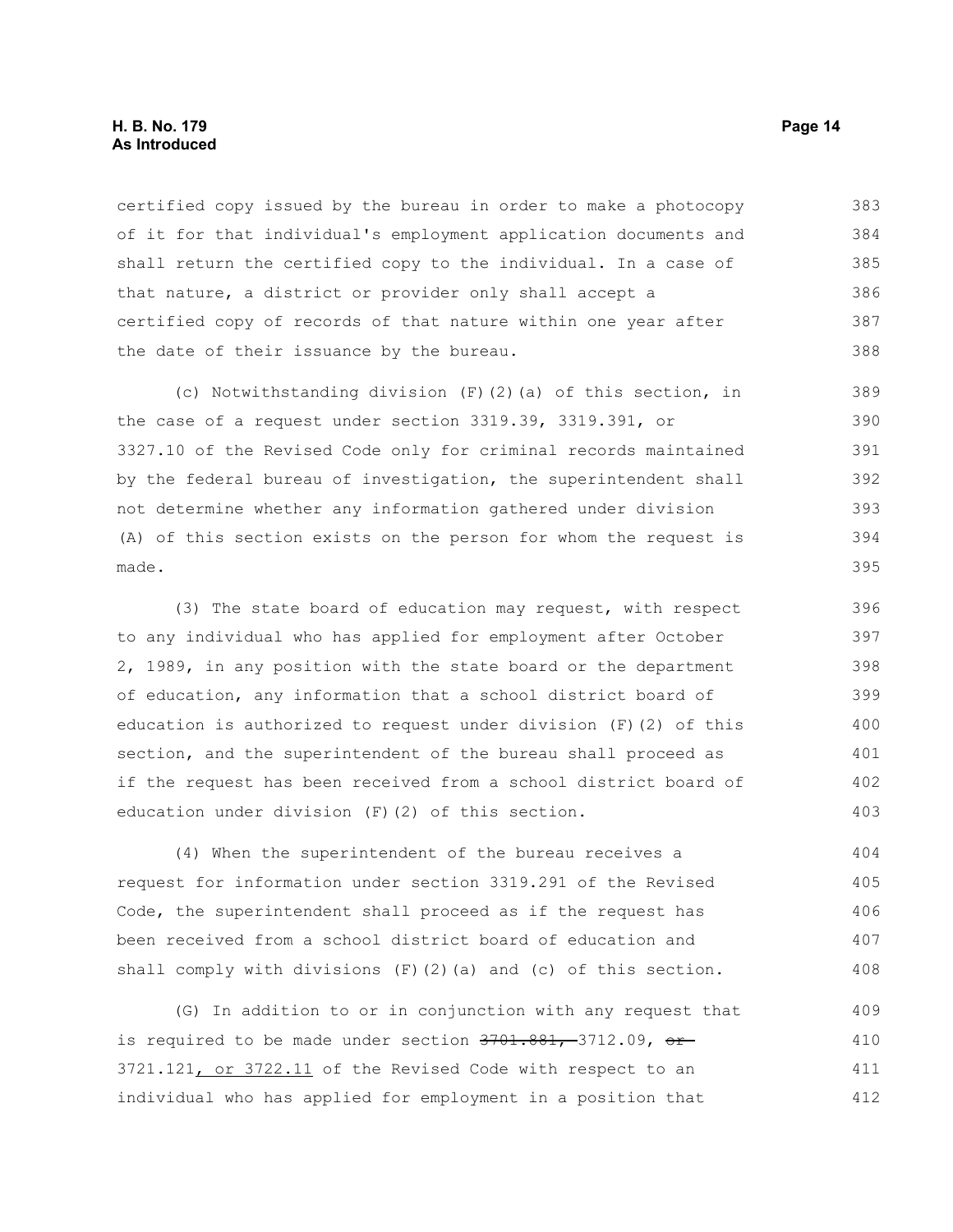# **H. B. No. 179 Page 15 As Introduced**

involves providing direct care to an older adult or adult resident, the chief administrator of a home health agency, hospice care program, home licensed under Chapter 3721. of the Revised Code, or adult day-care program operated pursuant to rules adopted under section 3721.04 of the Revised Code may request that the superintendent of the bureau investigate and determine, with respect to any individual who has applied after January 27, 1997, for employment in a position that does not involve providing direct care to an older adult or adult resident, whether the bureau has any information gathered under division (A) of this section that pertains to that individual. 413 414 415 416 417 418 419 420 421 422 423

In addition to or in conjunction with any request that is required to be made under section 173.27 of the Revised Code with respect to an individual who has applied for employment in a position that involves providing ombudsman services to residents of long-term care facilities or recipients of community-based long-term care services, the state long-term care ombudsman, the director of aging, a regional long-term care ombudsman program, or the designee of the ombudsman, director, or program may request that the superintendent investigate and determine, with respect to any individual who has applied for employment in a position that does not involve providing such ombudsman services, whether the bureau has any information gathered under division (A) of this section that pertains to that applicant. 424 425 426 427 428 429 430 431 432 433 434 435 436 437

In addition to or in conjunction with any request that is required to be made under section 173.38 of the Revised Code with respect to an individual who has applied for employment in a direct-care position, the chief administrator of a provider, as defined in section 173.39 of the Revised Code, may request that the superintendent investigate and determine, with respect 438 439 440 441 442 443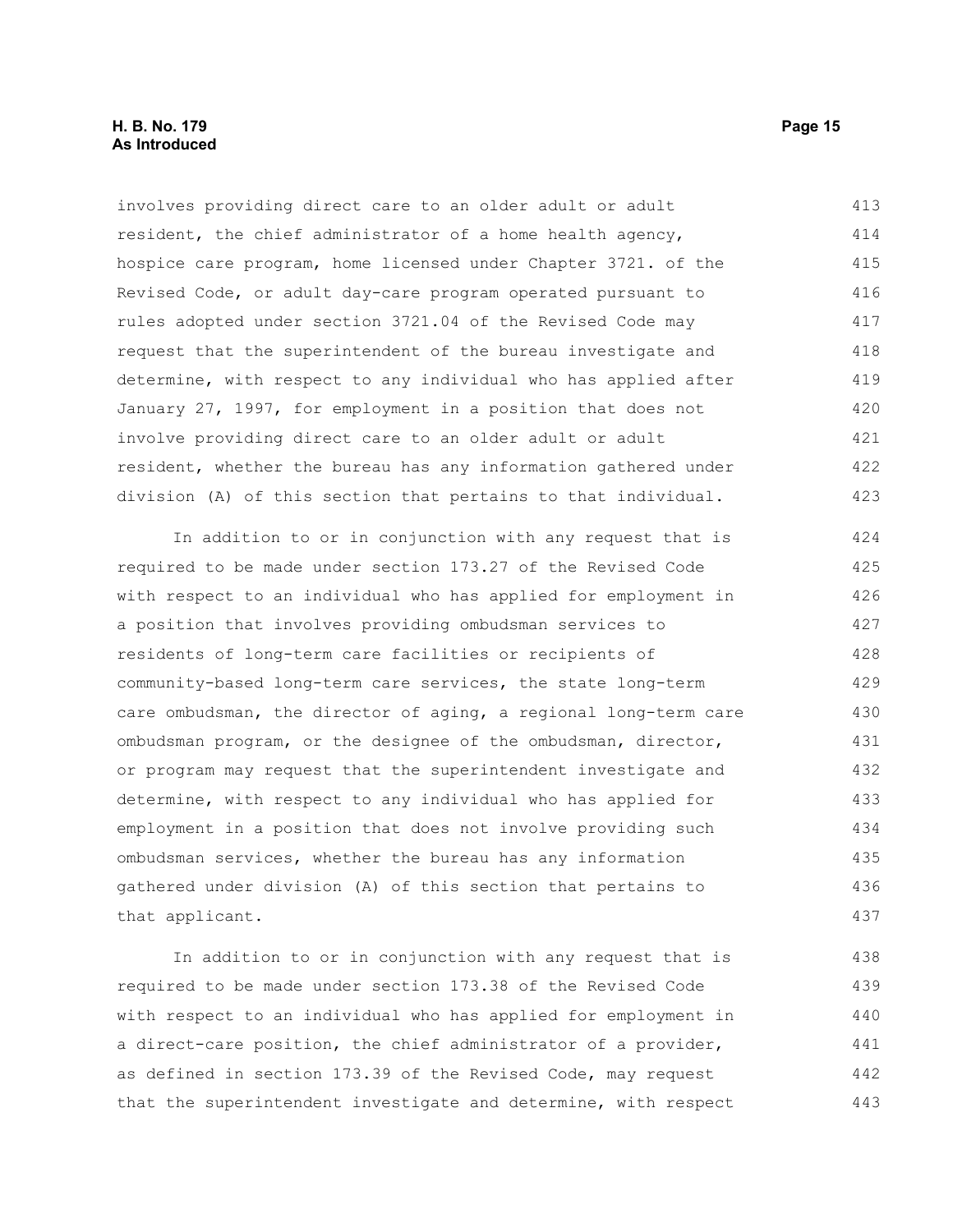# **H. B. No. 179 Page 16 As Introduced**

to any individual who has applied for employment in a position that is not a direct-care position, whether the bureau has any information gathered under division (A) of this section that pertains to that applicant. 444 445 446 447

In addition to or in conjunction with any request that is required to be made under section 3712.09 of the Revised Code with respect to an individual who has applied for employment in a position that involves providing direct care to a pediatric respite care patient, the chief administrator of a pediatric respite care program may request that the superintendent of the bureau investigate and determine, with respect to any individual who has applied for employment in a position that does not involve providing direct care to a pediatric respite care patient, whether the bureau has any information gathered under division (A) of this section that pertains to that individual. 448 449 450 451 452 453 454 455 456 457 458

On receipt of a request under this division, the superintendent shall determine whether that information exists and, on request of the individual requesting information, shall also request from the federal bureau of investigation any criminal records it has pertaining to the applicant. The superintendent or the superintendent's designee also may request criminal history records from other states or the federal government pursuant to the national crime prevention and privacy compact set forth in section 109.571 of the Revised Code. Within thirty days of the date a request is received, subject to division (E)(2) of this section, the superintendent shall send to the requester a report of any information determined to exist, including information contained in records that have been sealed under section 2953.32 of the Revised Code, and, within thirty days of its receipt, shall send the requester a report of any information received from the federal bureau of 459 460 461 462 463 464 465 466 467 468 469 470 471 472 473 474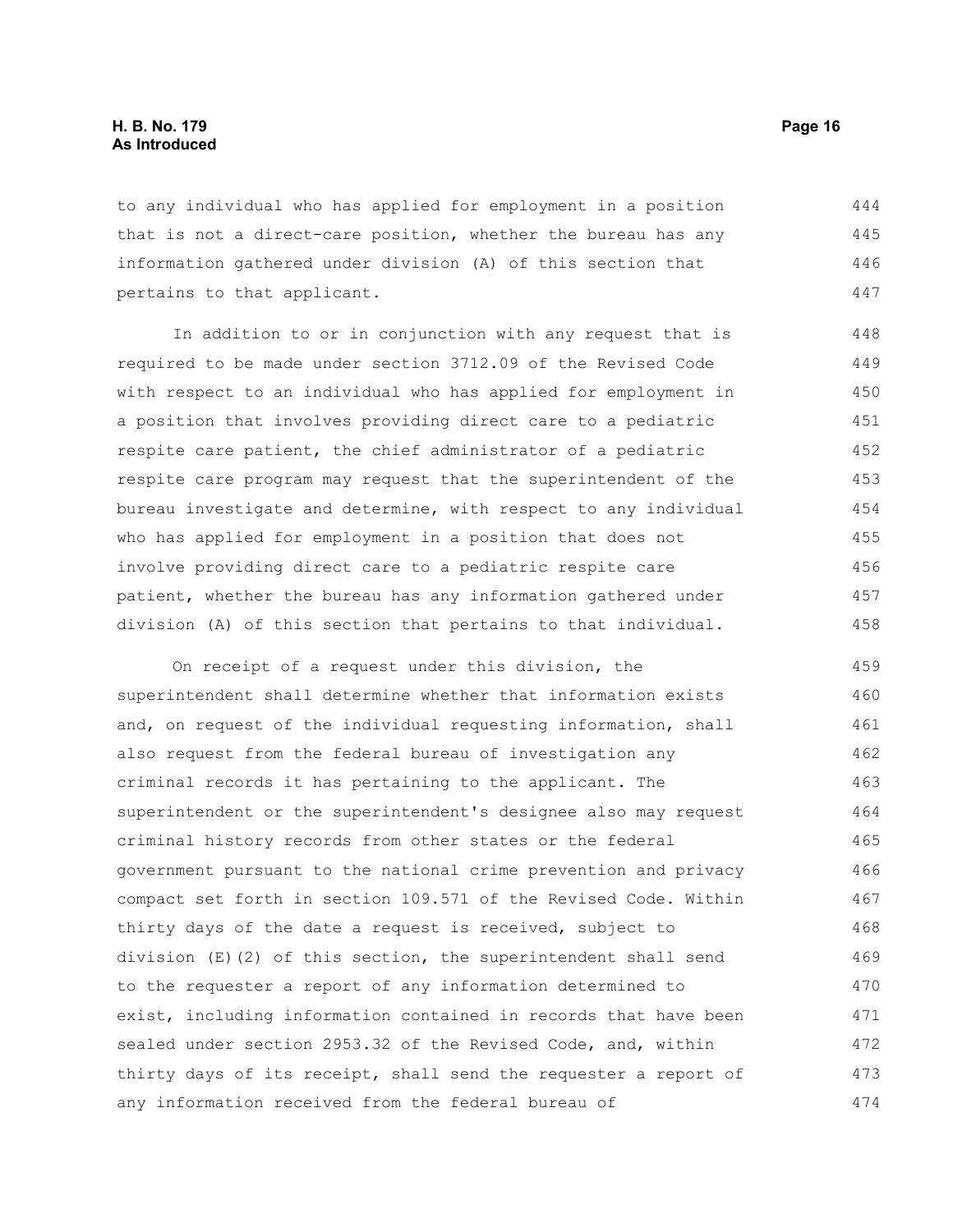| investigation, other than information the dissemination of which |     |
|------------------------------------------------------------------|-----|
| is prohibited by federal law.                                    |     |
| (H) Information obtained by a government entity or person        | 477 |
| under this section is confidential and shall not be released or  | 478 |
|                                                                  |     |
| disseminated.                                                    | 479 |
| (I) The superintendent may charge a reasonable fee for           | 480 |
| providing information or criminal records under division (F)(2)  | 481 |
| or (G) of this section.                                          | 482 |
| (J) As used in this section:                                     | 483 |
|                                                                  |     |
| (1) "Pediatric respite care program" and "pediatric care         | 484 |
| patient" have the same meanings as in section 3712.01 of the     | 485 |
| Revised Code.                                                    | 486 |
| (2) "Sexually oriented offense" and "child-victim oriented       | 487 |
| offense" have the same meanings as in section 2950.01 of the     | 488 |
| Revised Code.                                                    |     |
| (3) "Registered private provider" means a nonpublic school       | 490 |
| or entity registered with the superintendent of public           | 491 |
| instruction under section 3310.41 of the Revised Code to         | 492 |
| participate in the autism scholarship program or section 3310.58 | 493 |
| of the Revised Code to participate in the Jon Peterson special   | 494 |
| needs scholarship program.                                       | 495 |
| Sec. 109.572. (A) (1) Upon receipt of a request pursuant to      | 496 |
| section 121.08, 3301.32, 3301.541, or 3319.39 of the Revised     | 497 |
|                                                                  |     |

Code, a completed form prescribed pursuant to division (C)(1) of this section, and a set of fingerprint impressions obtained in the manner described in division (C)(2) of this section, the superintendent of the bureau of criminal identification and investigation shall conduct a criminal records check in the manner described in division (B) of this section to determine 498 499 500 501 502 503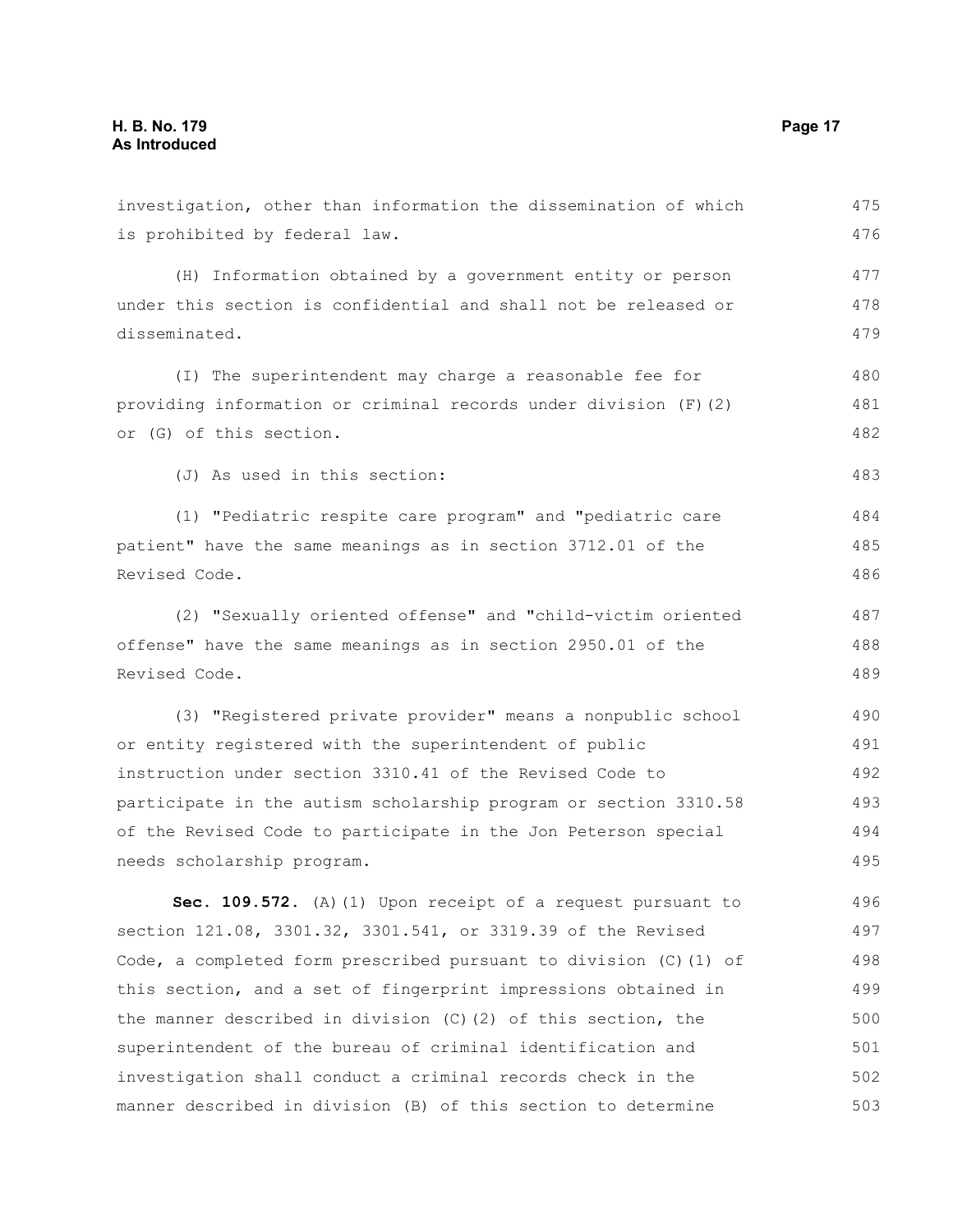whether any information exists that indicates that the person who is the subject of the request previously has been convicted of or pleaded guilty to any of the following: 504 505 506

(a) A violation of section 2903.01, 2903.02, 2903.03, 2903.04, 2903.11, 2903.12, 2903.13, 2903.16, 2903.21, 2903.34, 2905.01, 2905.02, 2905.05, 2907.02, 2907.03, 2907.04, 2907.05, 2907.06, 2907.07, 2907.08, 2907.09, 2907.21, 2907.22, 2907.23, 2907.25, 2907.31, 2907.32, 2907.321, 2907.322, 2907.323, 2911.01, 2911.02, 2911.11, 2911.12, 2919.12, 2919.22, 2919.24, 2919.25, 2923.12, 2923.13, 2923.161, 2925.02, 2925.03, 2925.04, 2925.05, 2925.06, or 3716.11 of the Revised Code, felonious sexual penetration in violation of former section 2907.12 of the Revised Code, a violation of section 2905.04 of the Revised Code as it existed prior to July 1, 1996, a violation of section 2919.23 of the Revised Code that would have been a violation of section 2905.04 of the Revised Code as it existed prior to July 1, 1996, had the violation been committed prior to that date, or a violation of section 2925.11 of the Revised Code that is not a minor drug possession offense; 507 508 509 510 511 512 513 514 515 516 517 518 519 520 521 522

(b) A violation of an existing or former law of this state, any other state, or the United States that is substantially equivalent to any of the offenses listed in division (A)(1)(a) of this section; 523 524 525 526

(c) If the request is made pursuant to section 3319.39 of the Revised Code for an applicant who is a teacher, any offense specified under section 9.79 of the Revised Code or in section 3319.31 of the Revised Code. 527 528 529 530

(2) On receipt of a request pursuant to section 3712.09 or 3721.121 of the Revised Code, a completed form prescribed pursuant to division (C)(1) of this section, and a set of 531 532 533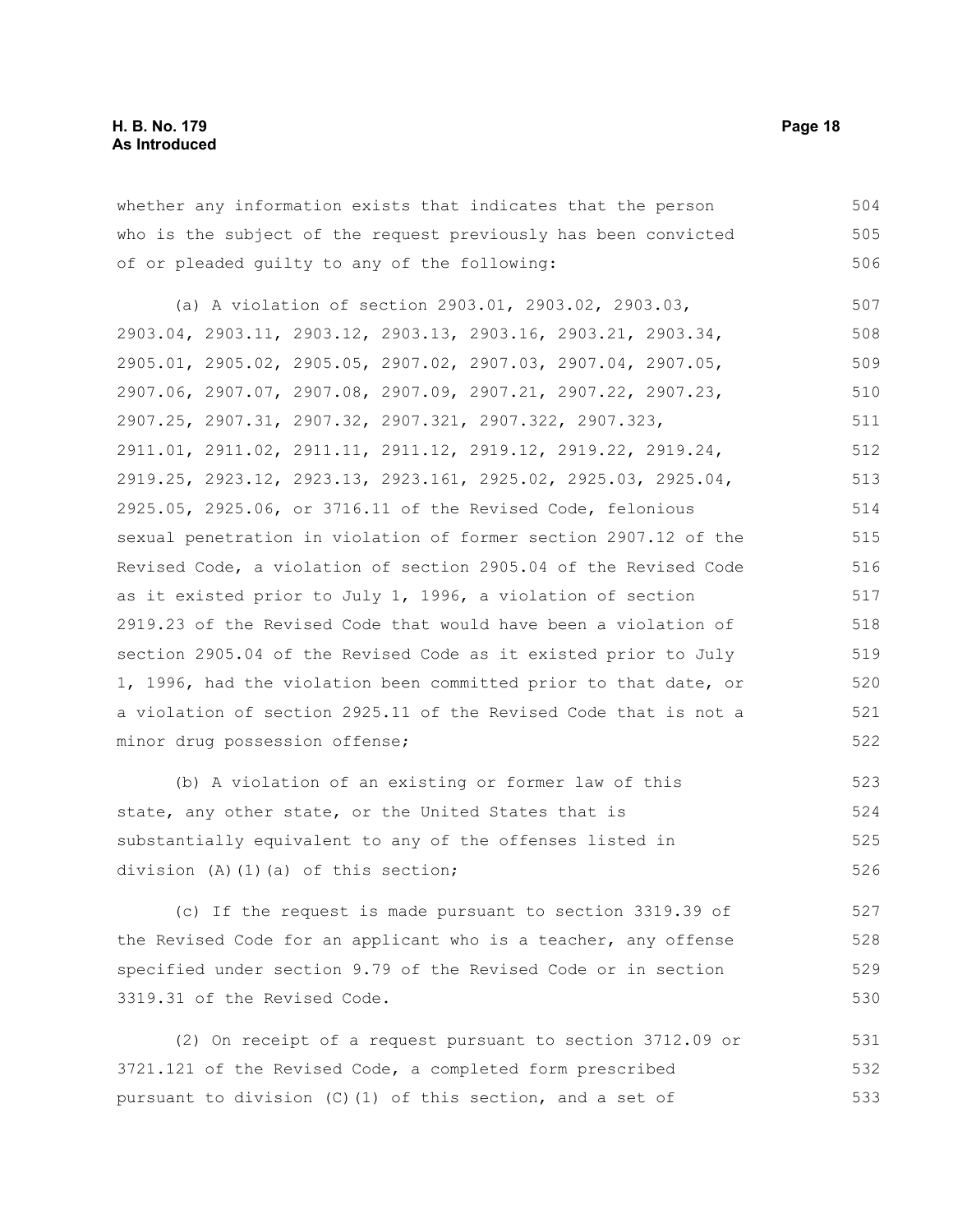## **H. B. No. 179 Page 19 As Introduced**

fingerprint impressions obtained in the manner described in division (C)(2) of this section, the superintendent of the bureau of criminal identification and investigation shall conduct a criminal records check with respect to any person who has applied for employment in a position for which a criminal records check is required by those sections. The superintendent shall conduct the criminal records check in the manner described in division (B) of this section to determine whether any information exists that indicates that the person who is the subject of the request previously has been convicted of or pleaded guilty to any of the following: 534 535 536 537 538 539 540 541 542 543 544

(a) A violation of section 2903.01, 2903.02, 2903.03, 2903.04, 2903.11, 2903.12, 2903.13, 2903.16, 2903.21, 2903.34, 2905.01, 2905.02, 2905.11, 2905.12, 2907.02, 2907.03, 2907.05, 2907.06, 2907.07, 2907.08, 2907.09, 2907.12, 2907.25, 2907.31, 2907.32, 2907.321, 2907.322, 2907.323, 2911.01, 2911.02, 2911.11, 2911.12, 2911.13, 2913.02, 2913.03, 2913.04, 2913.11, 2913.21, 2913.31, 2913.40, 2913.43, 2913.47, 2913.51, 2919.25, 2921.36, 2923.12, 2923.13, 2923.161, 2925.02, 2925.03, 2925.11, 2925.13, 2925.22, 2925.23, or 3716.11 of the Revised Code; 545 546 547 548 549 550 551 552 553

(b) An existing or former law of this state, any other state, or the United States that is substantially equivalent to any of the offenses listed in division (A)(2)(a) of this section. 554 555 556

(3) On receipt of a request pursuant to section 173.27, 173.38, 173.381, 3701.8813722.11, 5119.34, 5164.34, 5164.341, 5164.342, or 5123.081 of the Revised Code, a completed form prescribed pursuant to division (C)(1) of this section, and a set of fingerprint impressions obtained in the manner described in division (C)(2) of this section, the superintendent of the 558 559 560 561 562 563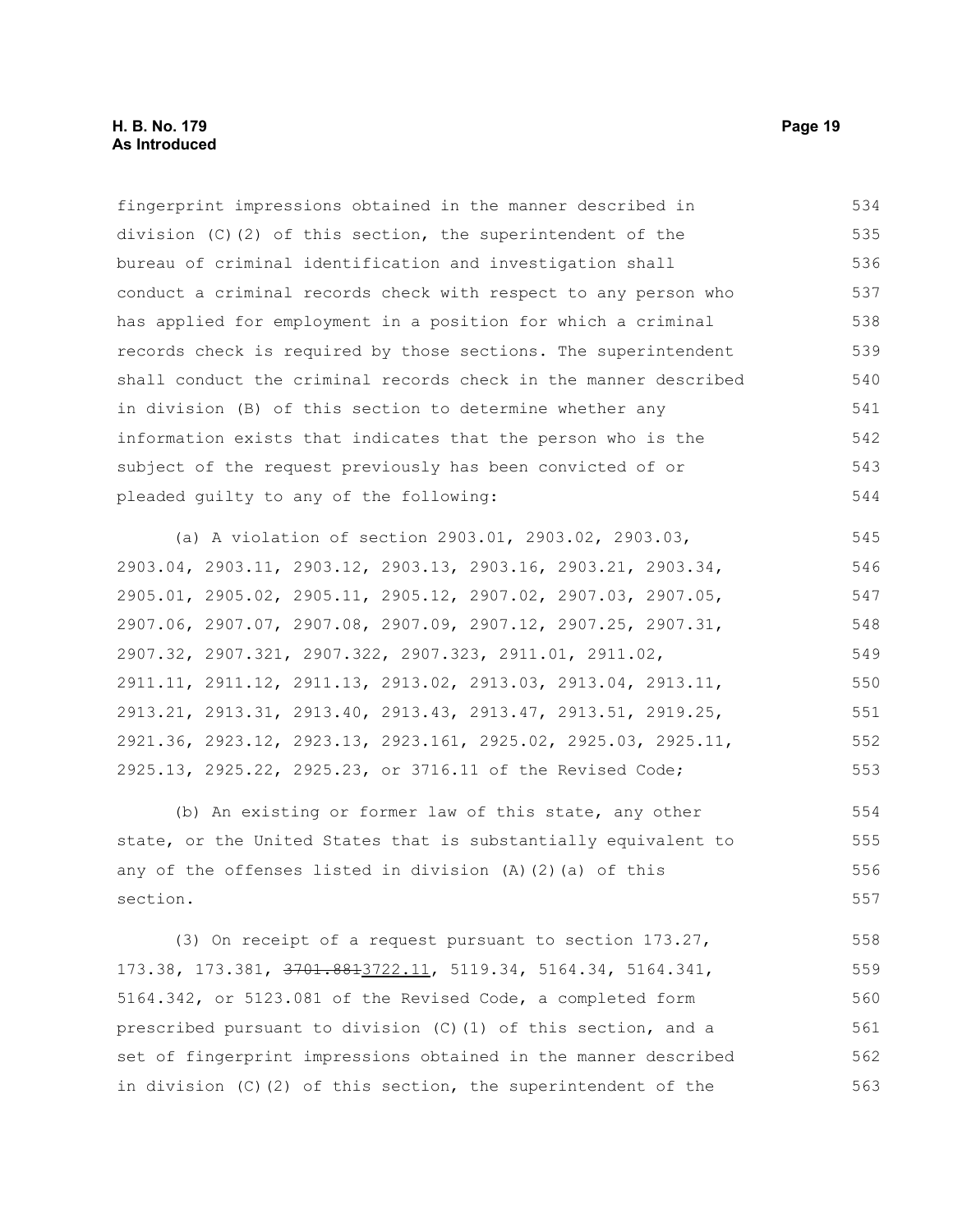# **H. B. No. 179 Page 20 As Introduced**

bureau of criminal identification and investigation shall conduct a criminal records check of the person for whom the request is made. The superintendent shall conduct the criminal records check in the manner described in division (B) of this section to determine whether any information exists that indicates that the person who is the subject of the request previously has been convicted of, has pleaded guilty to, or (except in the case of a request pursuant to section 5164.34, 5164.341, or 5164.342 of the Revised Code) has been found eligible for intervention in lieu of conviction for any of the following, regardless of the date of the conviction, the date of entry of the guilty plea, or (except in the case of a request pursuant to section 5164.34, 5164.341, or 5164.342 of the Revised Code) the date the person was found eligible for intervention in lieu of conviction: (a) A violation of section 959.13, 959.131, 2903.01, 2903.02, 2903.03, 2903.04, 2903.041, 2903.11, 2903.12, 2903.13, 2903.15, 2903.16, 2903.21, 2903.211, 2903.22, 2903.34, 2903.341, 564 565 566 567 568 569 570 571 572 573 574 575 576 577 578 579 580 581 582

2905.01, 2905.02, 2905.05, 2905.11, 2905.12, 2905.32, 2905.33, 2907.02, 2907.03, 2907.04, 2907.05, 2907.06, 2907.07, 2907.08, 2907.09, 2907.21, 2907.22, 2907.23, 2907.24, 2907.25, 2907.31, 2907.32, 2907.321, 2907.322, 2907.323, 2907.33, 2909.02, 2909.03, 2909.04, 2909.22, 2909.23, 2909.24, 2911.01, 2911.02, 2911.11, 2911.12, 2911.13, 2913.02, 2913.03, 2913.04, 2913.05, 2913.11, 2913.21, 2913.31, 2913.32, 2913.40, 2913.41, 2913.42, 2913.43, 2913.44, 2913.441, 2913.45, 2913.46, 2913.47, 2913.48, 2913.49, 2913.51, 2917.01, 2917.02, 2917.03, 2917.31, 2919.12, 2919.121, 2919.123, 2919.124, 2919.22, 2919.23, 2919.24, 2919.25, 2921.03, 2921.11, 2921.12, 2921.13, 2921.21, 2921.24, 2921.32, 2921.321, 2921.34, 2921.35, 2921.36, 2921.51, 2923.12, 2923.122, 2923.123, 2923.13, 2923.161, 2923.162, 2923.21, 583 584 585 586 587 588 589 590 591 592 593 594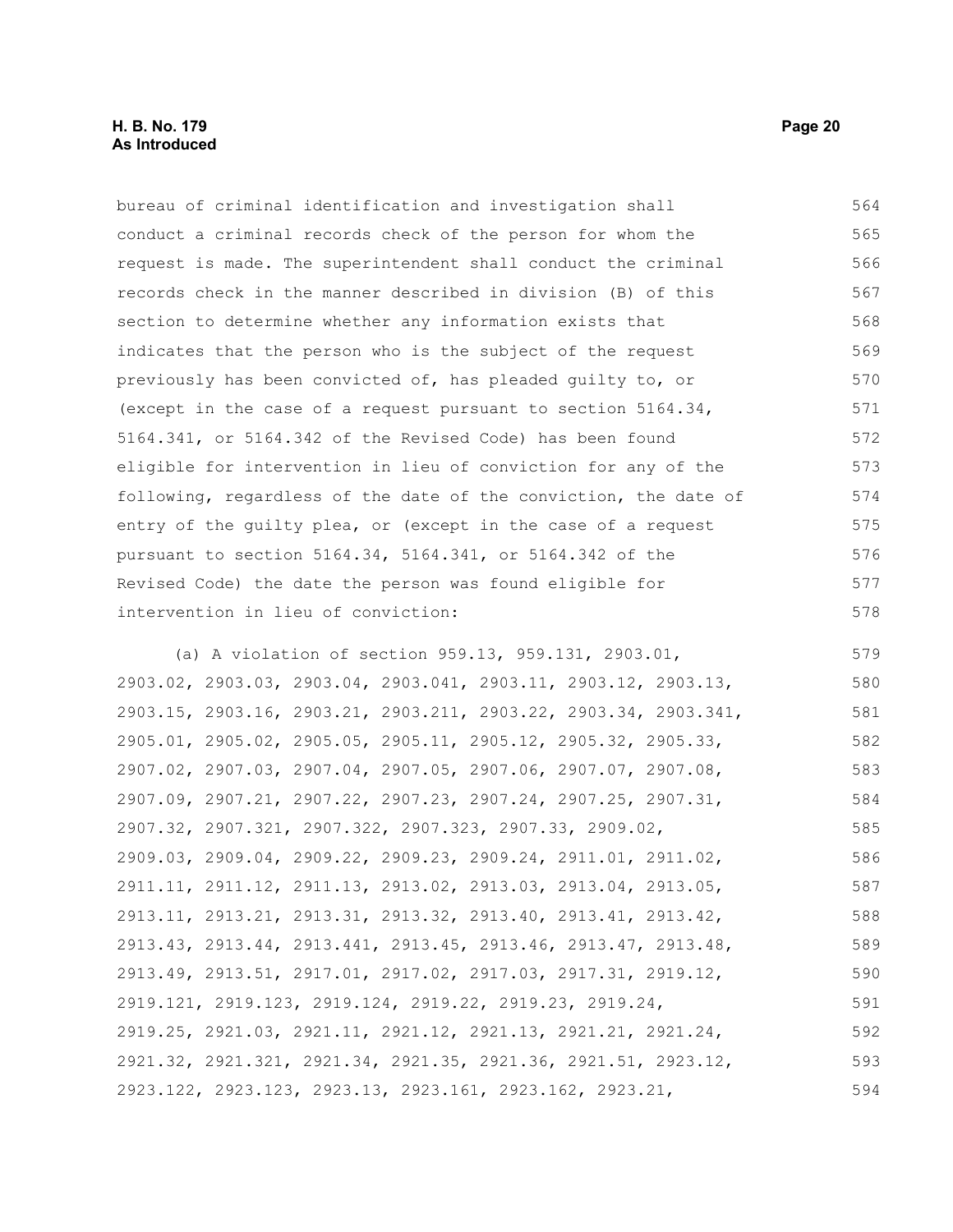2923.32, 2923.42, 2925.02, 2925.03, 2925.04, 2925.041, 2925.05, 2925.06, 2925.09, 2925.11, 2925.13, 2925.14, 2925.141, 2925.22, 2925.23, 2925.24, 2925.36, 2925.55, 2925.56, 2927.12, or 3716.11 of the Revised Code; 595 596 597 598

(b) Felonious sexual penetration in violation of former section 2907.12 of the Revised Code:

(c) A violation of section 2905.04 of the Revised Code as it existed prior to July 1, 1996;

(d) A violation of section 2923.01, 2923.02, or 2923.03 of the Revised Code when the underlying offense that is the object of the conspiracy, attempt, or complicity is one of the offenses listed in divisions  $(A)$   $(3)$   $(a)$  to  $(c)$  of this section; 603 604 605 606

(e) A violation of an existing or former municipal ordinance or law of this state, any other state, or the United States that is substantially equivalent to any of the offenses listed in divisions (A)(3)(a) to (d) of this section. 607 608 609 610

(4) On receipt of a request pursuant to section 2151.86 or 2151.904 of the Revised Code, a completed form prescribed pursuant to division (C)(1) of this section, and a set of fingerprint impressions obtained in the manner described in division (C)(2) of this section, the superintendent of the bureau of criminal identification and investigation shall conduct a criminal records check in the manner described in division (B) of this section to determine whether any information exists that indicates that the person who is the subject of the request previously has been convicted of or pleaded guilty to any of the following: 611 612 613 614 615 616 617 618 619 620 621

(a) A violation of section 959.13, 2903.01, 2903.02, 2903.03, 2903.04, 2903.11, 2903.12, 2903.13, 2903.15, 2903.16, 622 623

599 600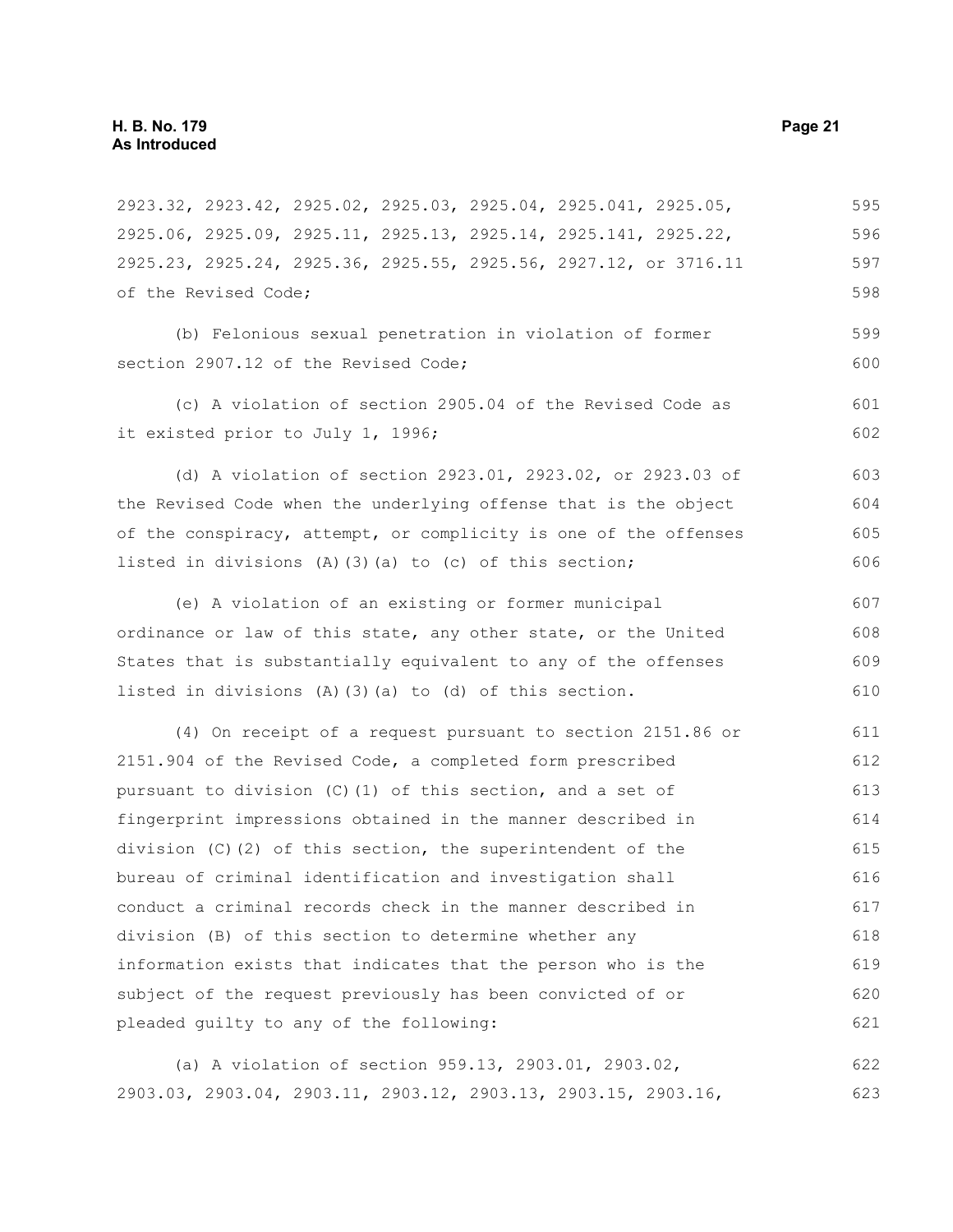2903.21, 2903.211, 2903.22, 2903.34, 2905.01, 2905.02, 2905.05, 2907.02, 2907.03, 2907.04, 2907.05, 2907.06, 2907.07, 2907.08, 2907.09, 2907.21, 2907.22, 2907.23, 2907.25, 2907.31, 2907.32, 2907.321, 2907.322, 2907.323, 2909.02, 2909.03, 2909.22, 2909.23, 2909.24, 2911.01, 2911.02, 2911.11, 2911.12, 2913.49, 624 625 626 627 628

2917.01, 2917.02, 2919.12, 2919.22, 2919.24, 2919.25, 2923.12, 2923.13, 2923.161, 2925.02, 2925.03, 2925.04, 2925.05, 2925.06, 2927.12, or 3716.11 of the Revised Code, a violation of section 2905.04 of the Revised Code as it existed prior to July 1, 1996, a violation of section 2919.23 of the Revised Code that would have been a violation of section 2905.04 of the Revised Code as it existed prior to July 1, 1996, had the violation been committed prior to that date, a violation of section 2925.11 of the Revised Code that is not a minor drug possession offense, two or more OVI or OVUAC violations committed within the three years immediately preceding the submission of the application or petition that is the basis of the request, or felonious sexual penetration in violation of former section 2907.12 of the Revised Code; 629 630 631 632 633 634 635 636 637 638 639 640 641 642

(b) A violation of an existing or former law of this state, any other state, or the United States that is substantially equivalent to any of the offenses listed in division (A)(4)(a) of this section. 643 644 645 646

(5) Upon receipt of a request pursuant to section 5104.013 of the Revised Code, a completed form prescribed pursuant to division (C)(1) of this section, and a set of fingerprint impressions obtained in the manner described in division (C)(2) of this section, the superintendent of the bureau of criminal identification and investigation shall conduct a criminal records check in the manner described in division (B) of this section to determine whether any information exists that 647 648 649 650 651 652 653 654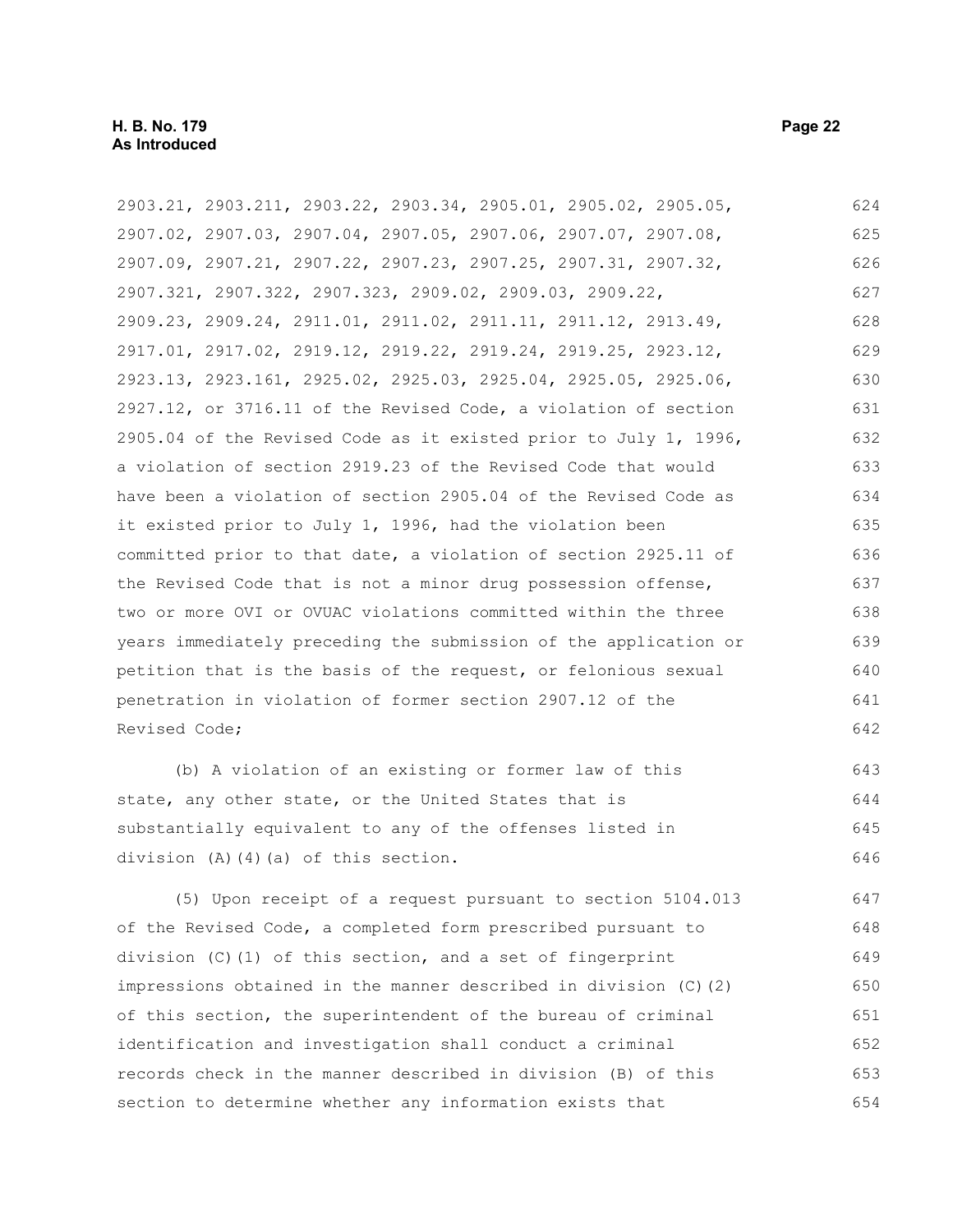685

| indicates that the person who is the subject of the request has  | 655 |
|------------------------------------------------------------------|-----|
| been convicted of or pleaded guilty to any of the following:     | 656 |
| (a) A violation of section 2151.421, 2903.01, 2903.02,           | 657 |
| 2903.03, 2903.04, 2903.11, 2903.12, 2903.13, 2903.16, 2903.21,   | 658 |
| 2903.22, 2903.34, 2905.01, 2905.02, 2905.05, 2905.11, 2905.32,   | 659 |
| 2907.02, 2907.03, 2907.04, 2907.05, 2907.06, 2907.07, 2907.08,   | 660 |
| 2907.09, 2907.19, 2907.21, 2907.22, 2907.23, 2907.24, 2907.25,   | 661 |
| 2907.31, 2907.32, 2907.321, 2907.322, 2907.323, 2909.02,         | 662 |
| 2909.03, 2909.04, 2909.05, 2911.01, 2911.02, 2911.11, 2911.12,   | 663 |
| 2913.02, 2913.03, 2913.04, 2913.041, 2913.05, 2913.06, 2913.11,  | 664 |
| 2913.21, 2913.31, 2913.32, 2913.33, 2913.34, 2913.40, 2913.41,   | 665 |
| 2913.42, 2913.43, 2913.44, 2913.441, 2913.45, 2913.46, 2913.47,  | 666 |
| 2913.48, 2913.49, 2917.01, 2917.02, 2917.03, 2917.31, 2919.12,   | 667 |
| 2919.22, 2919.224, 2919.225, 2919.24, 2919.25, 2921.03, 2921.11, | 668 |
| 2921.13, 2921.14, 2921.34, 2921.35, 2923.01, 2923.12, 2923.13,   | 669 |
| 2923.161, 2925.02, 2925.03, 2925.04, 2925.05, 2925.06, or        | 670 |
| 3716.11 of the Revised Code, felonious sexual penetration in     | 671 |
| violation of former section 2907.12 of the Revised Code, a       | 672 |
| violation of section 2905.04 of the Revised Code as it existed   | 673 |
| prior to July 1, 1996, a violation of section 2919.23 of the     | 674 |
| Revised Code that would have been a violation of section 2905.04 | 675 |
| of the Revised Code as it existed prior to July 1, 1996, had the | 676 |
| violation been committed prior to that date, a violation of      | 677 |
| section 2925.11 of the Revised Code that is not a minor drug     | 678 |
| possession offense, a violation of section 2923.02 or 2923.03 of | 679 |
| the Revised Code that relates to a crime specified in this       | 680 |
| division, or a second violation of section 4511.19 of the        | 681 |
| Revised Code within five years of the date of application for    | 682 |
| licensure or certification.                                      | 683 |
| (b) A violation of an existing or former law of this             | 684 |

state, any other state, or the United States that is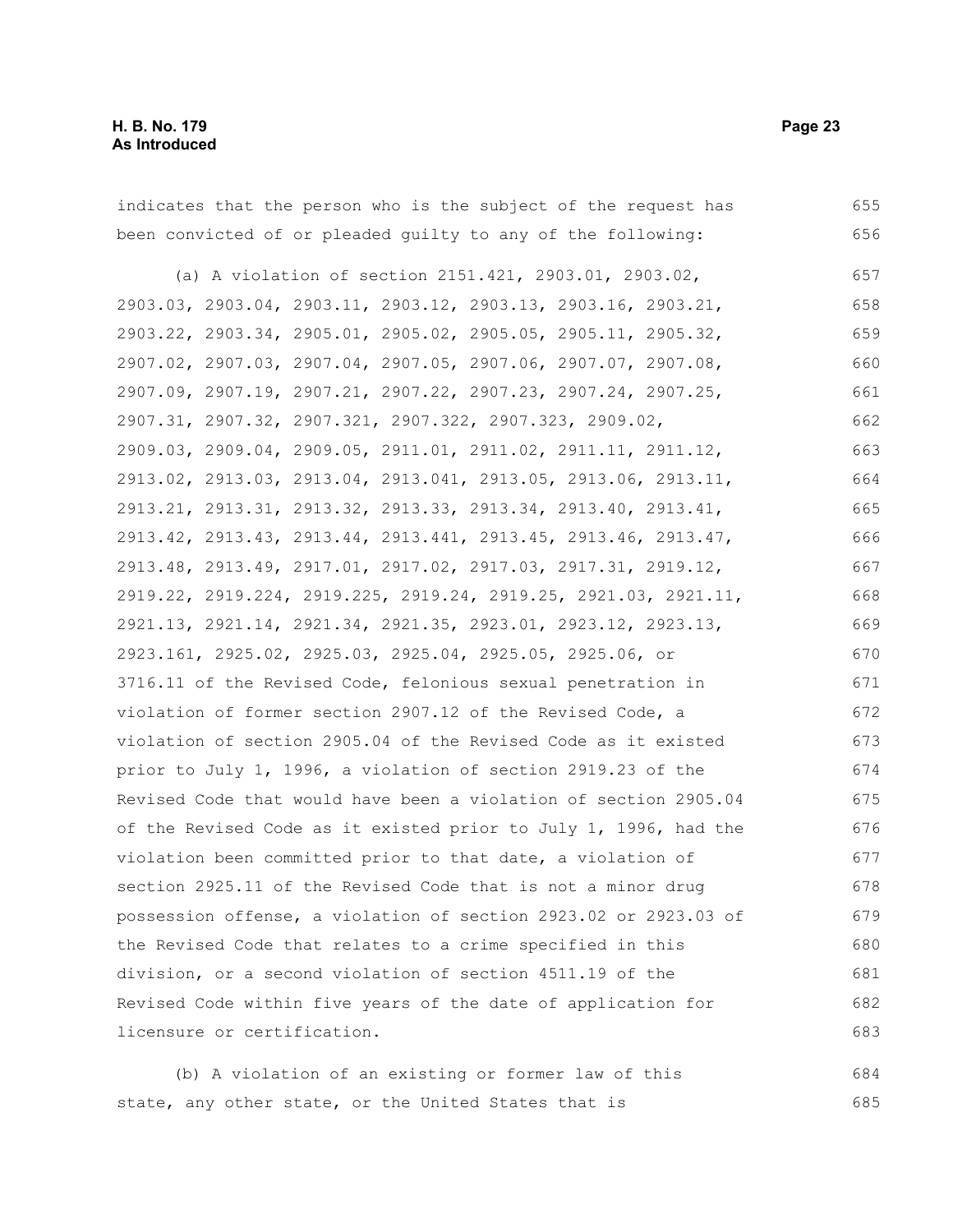substantially equivalent to any of the offenses or violations described in division (A)(5)(a) of this section. 686 687

(6) Upon receipt of a request pursuant to section 5153.111 of the Revised Code, a completed form prescribed pursuant to division (C)(1) of this section, and a set of fingerprint impressions obtained in the manner described in division (C)(2) of this section, the superintendent of the bureau of criminal identification and investigation shall conduct a criminal records check in the manner described in division (B) of this section to determine whether any information exists that indicates that the person who is the subject of the request previously has been convicted of or pleaded guilty to any of the following: 688 689 690 691 692 693 694 695 696 697 698

(a) A violation of section 2903.01, 2903.02, 2903.03, 2903.04, 2903.11, 2903.12, 2903.13, 2903.16, 2903.21, 2903.34, 2905.01, 2905.02, 2905.05, 2907.02, 2907.03, 2907.04, 2907.05, 2907.06, 2907.07, 2907.08, 2907.09, 2907.21, 2907.22, 2907.23, 2907.25, 2907.31, 2907.32, 2907.321, 2907.322, 2907.323, 2909.02, 2909.03, 2911.01, 2911.02, 2911.11, 2911.12, 2919.12, 2919.22, 2919.24, 2919.25, 2923.12, 2923.13, 2923.161, 2925.02, 2925.03, 2925.04, 2925.05, 2925.06, or 3716.11 of the Revised Code, felonious sexual penetration in violation of former section 2907.12 of the Revised Code, a violation of section 2905.04 of the Revised Code as it existed prior to July 1, 1996, a violation of section 2919.23 of the Revised Code that would have been a violation of section 2905.04 of the Revised Code as it existed prior to July 1, 1996, had the violation been committed prior to that date, or a violation of section 2925.11 of the Revised Code that is not a minor drug possession offense; 699 700 701 702 703 704 705 706 707 708 709 710 711 712 713 714

(b) A violation of an existing or former law of this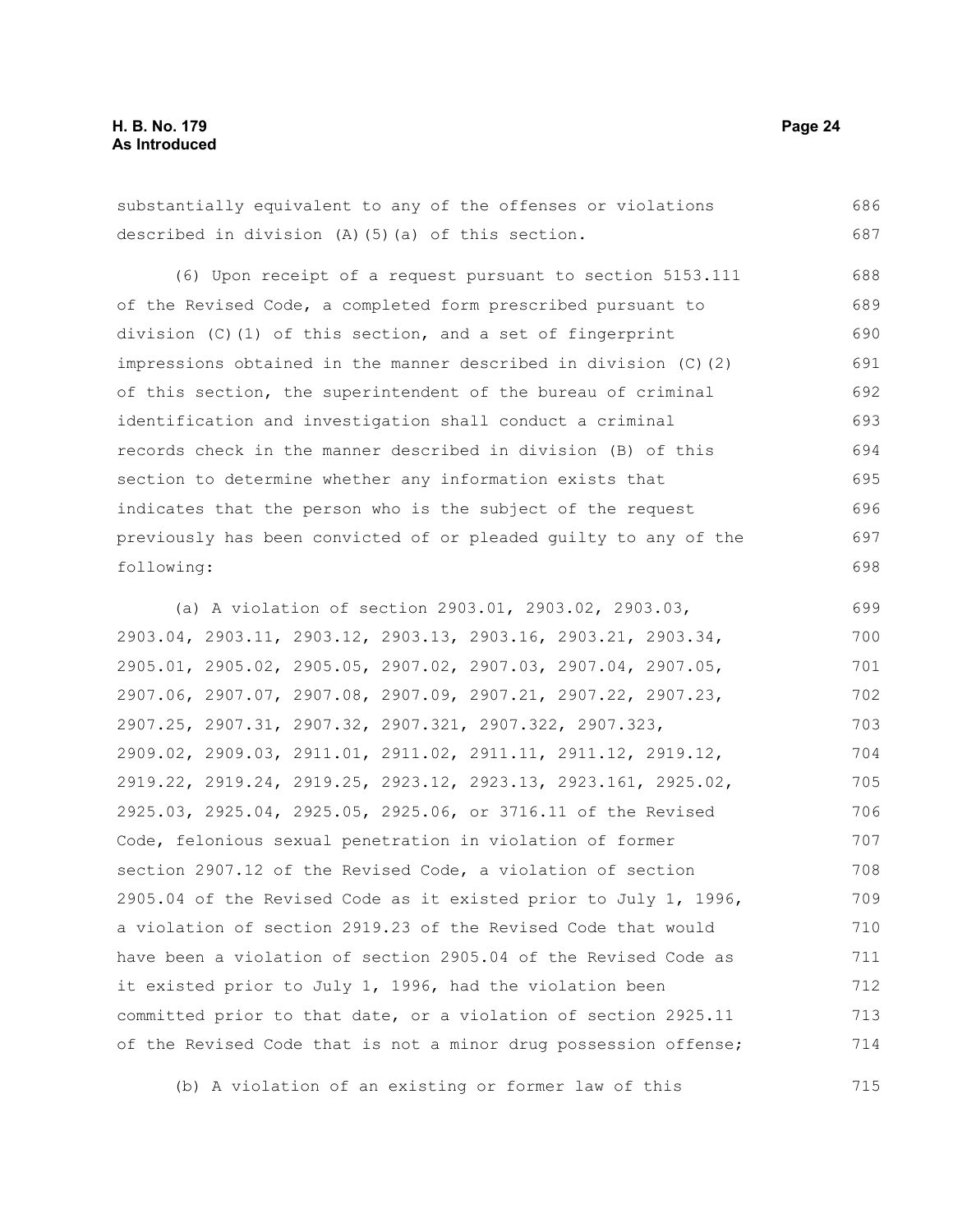state, any other state, or the United States that is substantially equivalent to any of the offenses listed in division (A)(6)(a) of this section. 716 717 718

(7) On receipt of a request for a criminal records check from an individual pursuant to section 4749.03 or 4749.06 of the Revised Code, accompanied by a completed copy of the form prescribed in division (C)(1) of this section and a set of fingerprint impressions obtained in a manner described in division (C)(2) of this section, the superintendent of the bureau of criminal identification and investigation shall conduct a criminal records check in the manner described in division (B) of this section to determine whether any information exists indicating that the person who is the subject of the request has been convicted of or pleaded guilty to any criminal offense in this state or in any other state. If the individual indicates that a firearm will be carried in the course of business, the superintendent shall require information from the federal bureau of investigation as described in division (B)(2) of this section. Subject to division (F) of this section, the superintendent shall report the findings of the criminal records check and any information the federal bureau of investigation provides to the director of public safety. 719 720 721 722 723 724 725 726 727 728 729 730 731 732 733 734 735 736 737

(8) On receipt of a request pursuant to section 1321.37, 1321.53, or 4763.05 of the Revised Code, a completed form prescribed pursuant to division (C)(1) of this section, and a set of fingerprint impressions obtained in the manner described in division (C)(2) of this section, the superintendent of the bureau of criminal identification and investigation shall conduct a criminal records check with respect to any person who has applied for a license, permit, or certification from the department of commerce or a division in the department. The 738 739 740 741 742 743 744 745 746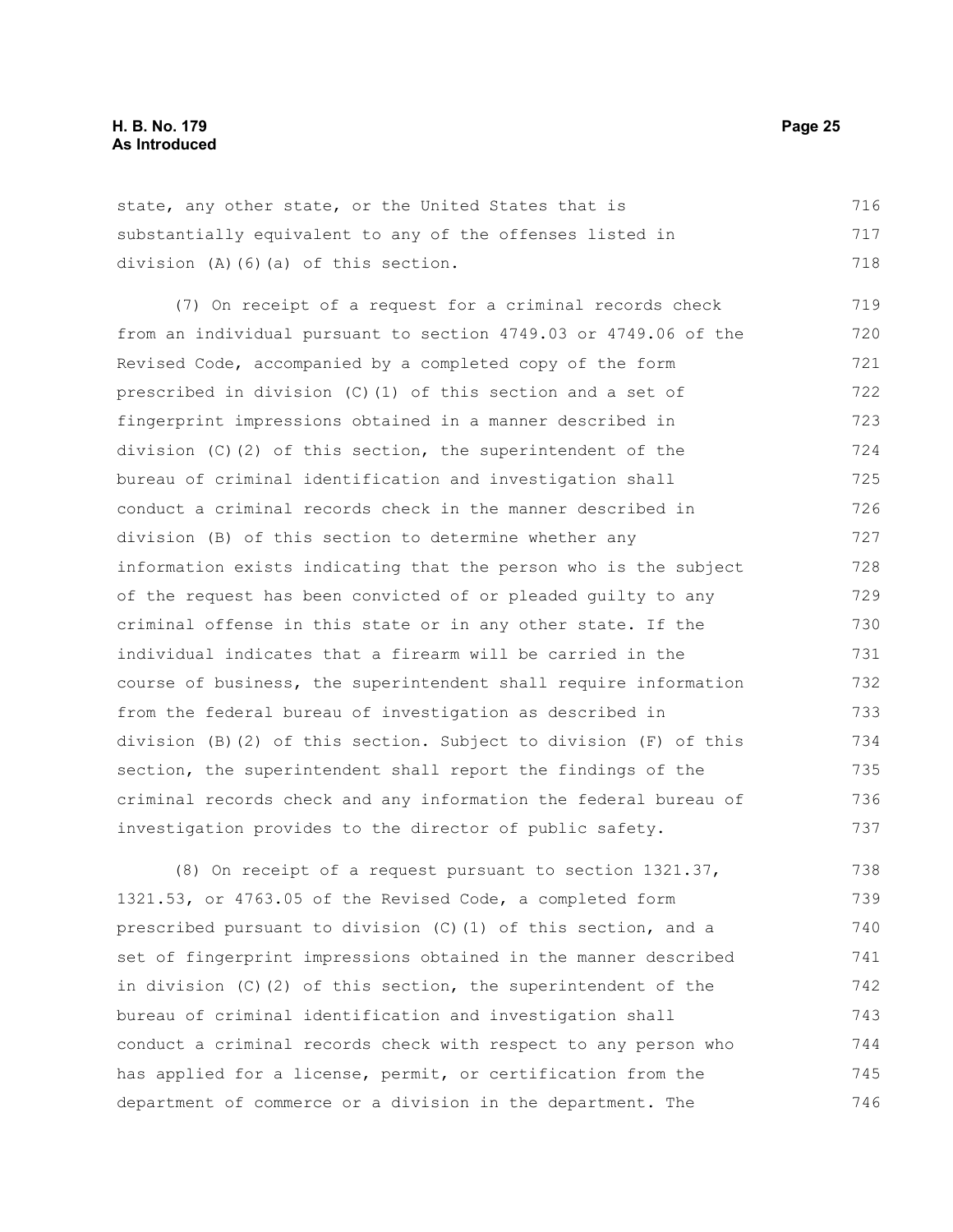## **H. B. No. 179 Page 26 As Introduced**

superintendent shall conduct the criminal records check in the manner described in division (B) of this section to determine whether any information exists that indicates that the person who is the subject of the request previously has been convicted of or pleaded guilty to any criminal offense in this state, any other state, or the United States. 747 748 749 750 751 752

(9) On receipt of a request for a criminal records check from the treasurer of state under section 113.041 of the Revised Code or from an individual under section 928.03, 4701.08, 4715.101, 4717.061, 4725.121, 4725.501, 4729.071, 4729.53, 4729.90, 4729.92, 4730.101, 4730.14, 4730.28, 4731.081, 4731.15, 4731.171, 4731.222, 4731.281, 4731.531, 4732.091, 4734.202, 4740.061, 4741.10, 4747.051, 4751.20, 4751.201, 4751.202, 4751.21, 4753.061, 4755.70, 4757.101, 4759.061, 4760.032, 4760.06, 4761.051, 4762.031, 4762.06, 4774.031, 4774.06, 4776.021, 4778.04, 4778.07, 4779.091, or 4783.04 of the Revised Code, accompanied by a completed form prescribed under division (C)(1) of this section and a set of fingerprint impressions obtained in the manner described in division (C)(2) of this section, the superintendent of the bureau of criminal identification and investigation shall conduct a criminal records check in the manner described in division (B) of this section to determine whether any information exists that indicates that the person who is the subject of the request has been convicted of or pleaded guilty to any criminal offense in this state or any other state. Subject to division (F) of this section, the superintendent shall send the results of a check requested under section 113.041 of the Revised Code to the treasurer of state and shall send the results of a check requested under any of the other listed sections to the licensing board specified by the individual in the request. 753 754 755 756 757 758 759 760 761 762 763 764 765 766 767 768 769 770 771 772 773 774 775 776 777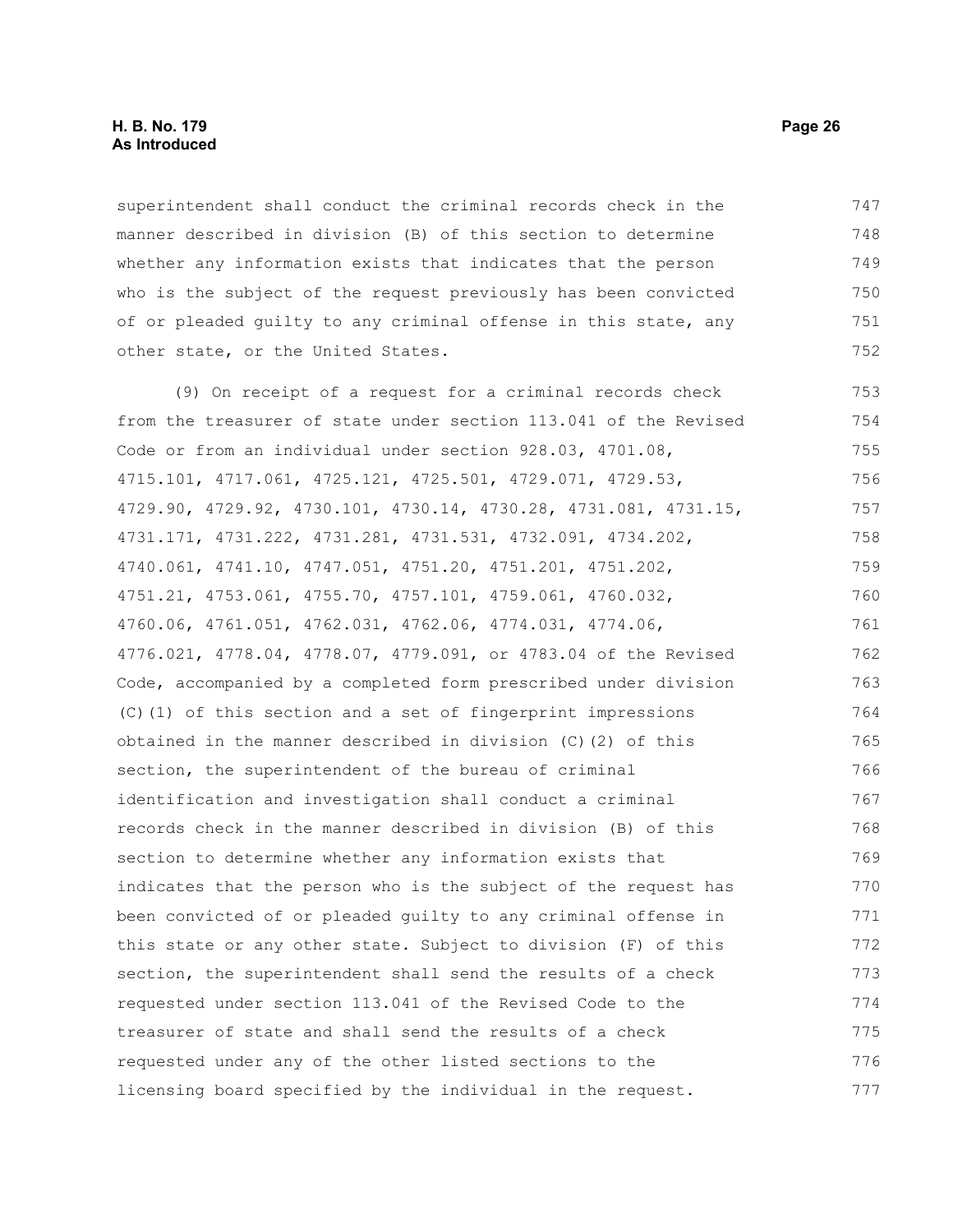# **H. B. No. 179 Page 27 As Introduced**

(10) On receipt of a request pursuant to section 124.74, 718.131, 1121.23, 1315.141, 1733.47, 1761.26, or 5123.169 of the Revised Code, a completed form prescribed pursuant to division (C)(1) of this section, and a set of fingerprint impressions obtained in the manner described in division (C)(2) of this section, the superintendent of the bureau of criminal identification and investigation shall conduct a criminal records check in the manner described in division (B) of this section to determine whether any information exists that indicates that the person who is the subject of the request previously has been convicted of or pleaded guilty to any criminal offense under any existing or former law of this state, any other state, or the United States. 778 779 780 781 782 783 784 785 786 787 788 789 790

(11) On receipt of a request for a criminal records check from an appointing or licensing authority under section 3772.07 of the Revised Code, a completed form prescribed under division (C)(1) of this section, and a set of fingerprint impressions obtained in the manner prescribed in division (C)(2) of this section, the superintendent of the bureau of criminal identification and investigation shall conduct a criminal records check in the manner described in division (B) of this section to determine whether any information exists that indicates that the person who is the subject of the request previously has been convicted of or pleaded guilty or no contest to any offense under any existing or former law of this state, any other state, or the United States that is a disqualifying offense as defined in section 3772.07 of the Revised Code or substantially equivalent to such an offense. 791 792 793 794 795 796 797 798 799 800 801 802 803 804 805

(12) On receipt of a request pursuant to section 2151.33 or 2151.412 of the Revised Code, a completed form prescribed pursuant to division (C)(1) of this section, and a set of 806 807 808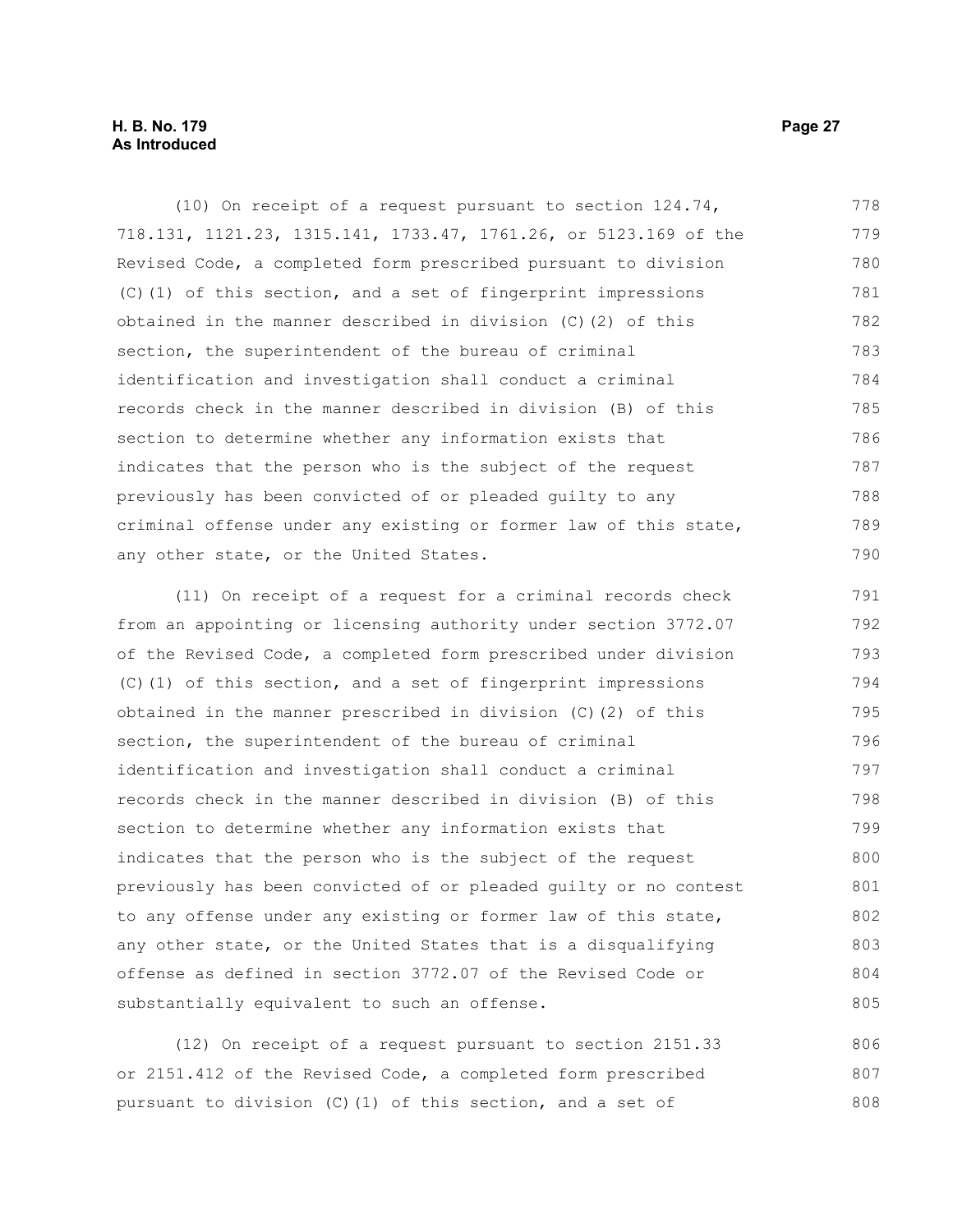## **H. B. No. 179 Page 28 As Introduced**

fingerprint impressions obtained in the manner described in division (C)(2) of this section, the superintendent of the bureau of criminal identification and investigation shall conduct a criminal records check with respect to any person for whom a criminal records check is required under that section. The superintendent shall conduct the criminal records check in the manner described in division (B) of this section to determine whether any information exists that indicates that the person who is the subject of the request previously has been convicted of or pleaded guilty to any of the following: 809 810 811 812 813 814 815 816 817 818

(a) A violation of section 2903.01, 2903.02, 2903.03, 2903.04, 2903.11, 2903.12, 2903.13, 2903.16, 2903.21, 2903.34, 2905.01, 2905.02, 2905.11, 2905.12, 2907.02, 2907.03, 2907.05, 2907.06, 2907.07, 2907.08, 2907.09, 2907.12, 2907.25, 2907.31, 2907.32, 2907.321, 2907.322, 2907.323, 2911.01, 2911.02, 2911.11, 2911.12, 2911.13, 2913.02, 2913.03, 2913.04, 2913.11, 2913.21, 2913.31, 2913.40, 2913.43, 2913.47, 2913.51, 2919.25, 2921.36, 2923.12, 2923.13, 2923.161, 2925.02, 2925.03, 2925.11, 2925.13, 2925.22, 2925.23, or 3716.11 of the Revised Code; 819 820 821 822 823 824 825 826 827

(b) An existing or former law of this state, any other state, or the United States that is substantially equivalent to any of the offenses listed in division  $(A)$   $(12)$   $(a)$  of this section. 828 829 830 831

(13) On receipt of a request pursuant to section 3796.12 of the Revised Code, a completed form prescribed pursuant to division (C)(1) of this section, and a set of fingerprint impressions obtained in a manner described in division (C)(2) of this section, the superintendent of the bureau of criminal identification and investigation shall conduct a criminal records check in the manner described in division (B) of this 832 833 834 835 836 837 838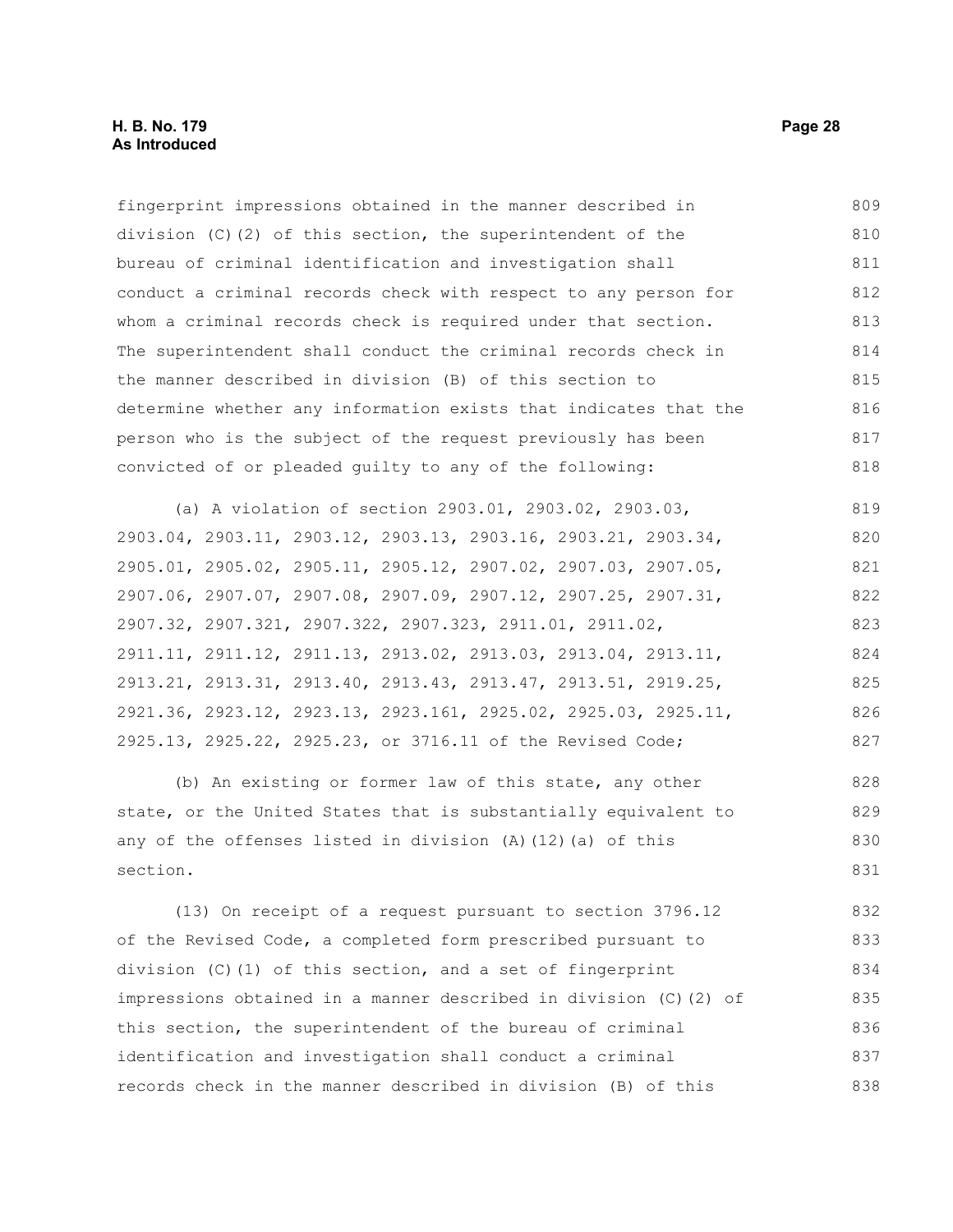section to determine whether any information exists that indicates that the person who is the subject of the request previously has been convicted of or pleaded guilty to the following: 839 840 841 842

(a) A disqualifying offense as specified in rules adopted under section 9.79 and division (B)(2)(b) of section 3796.03 of the Revised Code if the person who is the subject of the request is an administrator or other person responsible for the daily operation of, or an owner or prospective owner, officer or prospective officer, or board member or prospective board member of, an entity seeking a license from the department of commerce under Chapter 3796. of the Revised Code; 843 844 845 846 847 848 849 850

(b) A disqualifying offense as specified in rules adopted under section 9.79 and division (B)(2)(b) of section 3796.04 of the Revised Code if the person who is the subject of the request is an administrator or other person responsible for the daily operation of, or an owner or prospective owner, officer or prospective officer, or board member or prospective board member of, an entity seeking a license from the state board of pharmacy under Chapter 3796. of the Revised Code.

(14) On receipt of a request required by section 3796.13 of the Revised Code, a completed form prescribed pursuant to division (C)(1) of this section, and a set of fingerprint impressions obtained in a manner described in division (C)(2) of this section, the superintendent of the bureau of criminal identification and investigation shall conduct a criminal records check in the manner described in division (B) of this section to determine whether any information exists that indicates that the person who is the subject of the request previously has been convicted of or pleaded guilty to the 859 860 861 862 863 864 865 866 867 868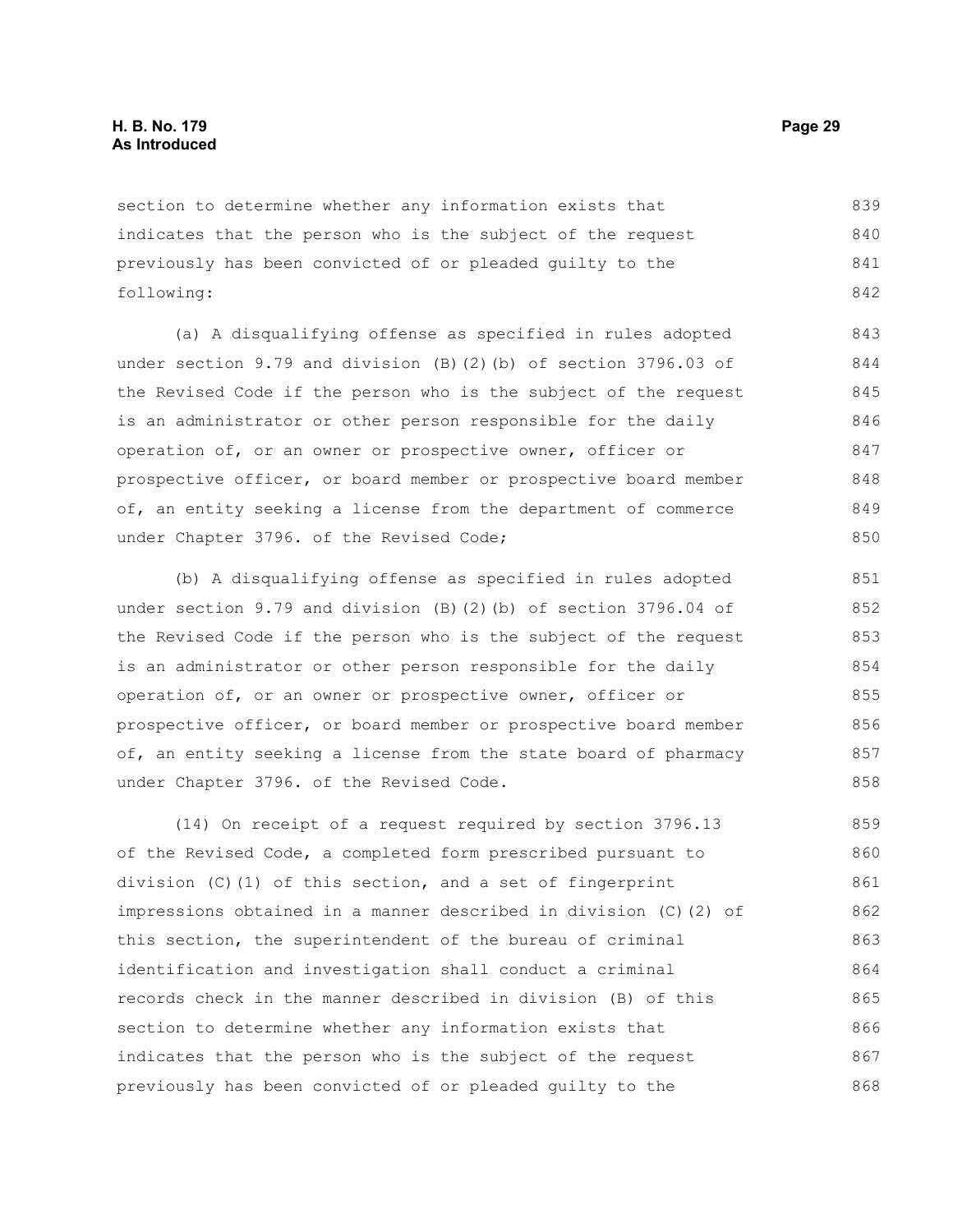#### **H. B. No. 179 Page 30 As Introduced**

(a) A disqualifying offense as specified in rules adopted under division (B)(8)(a) of section 3796.03 of the Revised Code if the person who is the subject of the request is seeking employment with an entity licensed by the department of commerce under Chapter 3796. of the Revised Code; 870 871 872 873 874

(b) A disqualifying offense as specified in rules adopted under division (B)(14)(a) of section 3796.04 of the Revised Code if the person who is the subject of the request is seeking employment with an entity licensed by the state board of pharmacy under Chapter 3796. of the Revised Code. 875 876 877 878 879

(15) On receipt of a request pursuant to section 4768.06 of the Revised Code, a completed form prescribed under division (C)(1) of this section, and a set of fingerprint impressions obtained in the manner described in division (C)(2) of this section, the superintendent of the bureau of criminal identification and investigation shall conduct a criminal records check in the manner described in division (B) of this section to determine whether any information exists indicating that the person who is the subject of the request has been convicted of or pleaded guilty to any criminal offense in this state or in any other state. 880 881 882 883 884 885 886 887 888 889 890

(16) On receipt of a request pursuant to division (B) of section 4764.07 or division (A) of section 4735.143 of the Revised Code, a completed form prescribed under division (C)(1) of this section, and a set of fingerprint impressions obtained in the manner described in division  $(C)$  (2) of this section, the superintendent of the bureau of criminal identification and investigation shall conduct a criminal records check in the manner described in division (B) of this section to determine 891 892 893 894 895 896 897 898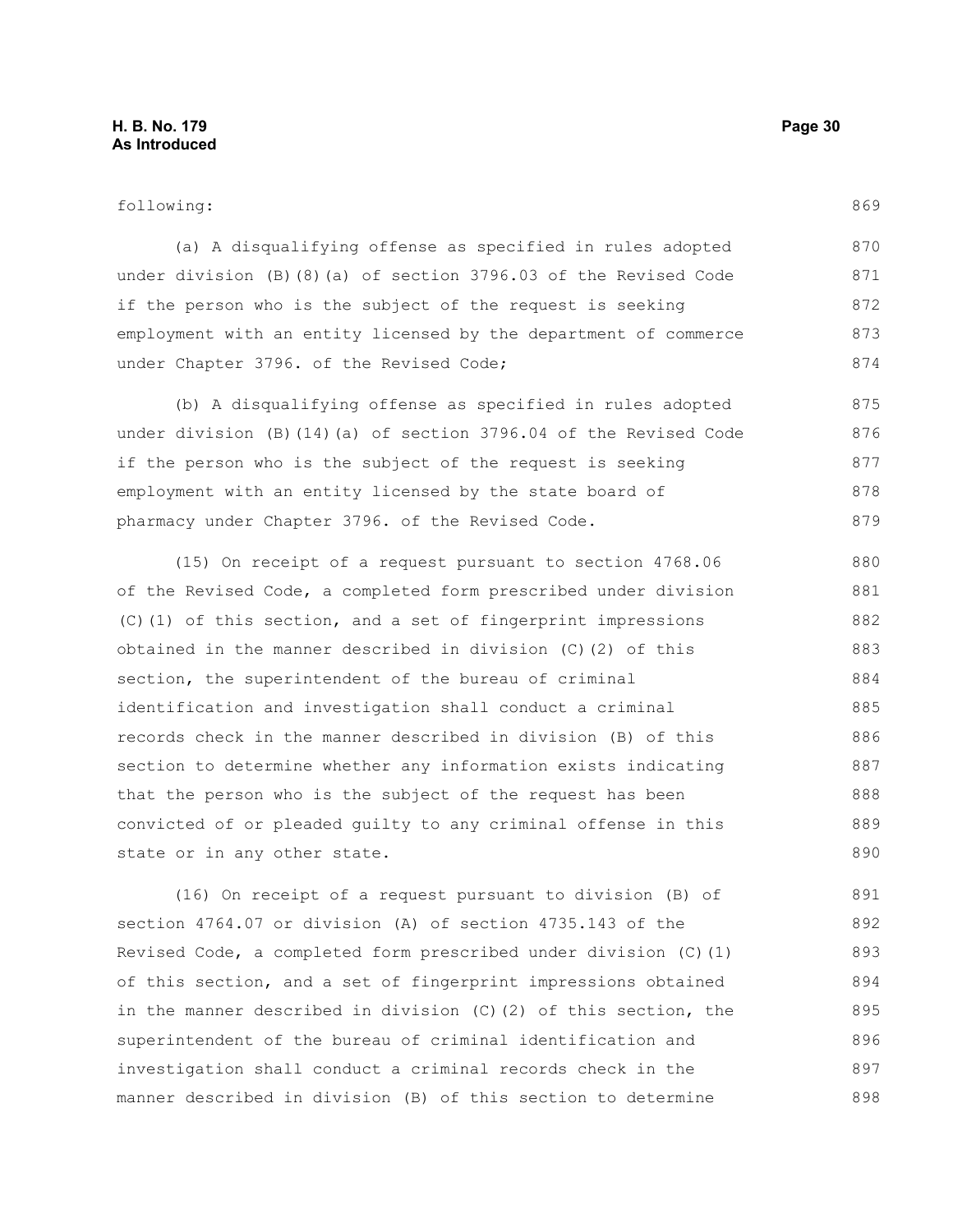whether any information exists indicating that the person who is the subject of the request has been convicted of or pleaded guilty to any criminal offense in any state or the United States. 899 900 901 902

(17) On receipt of a request for a criminal records check under section 147.022 of the Revised Code, a completed form prescribed under division (C)(1) of this section, and a set of fingerprint impressions obtained in the manner prescribed in division (C)(2) of this section, the superintendent of the bureau of criminal identification and investigation shall conduct a criminal records check in the manner described in division (B) of this section to determine whether any information exists that indicates that the person who is the subject of the request previously has been convicted of or pleaded guilty or no contest to any criminal offense under any existing or former law of this state, any other state, or the United States. 903 904 905 906 907 908 909 910 911 912 913 914 915

(B) Subject to division (F) of this section, the superintendent shall conduct any criminal records check to be conducted under this section as follows:

(1) The superintendent shall review or cause to be reviewed any relevant information gathered and compiled by the bureau under division (A) of section 109.57 of the Revised Code that relates to the person who is the subject of the criminal records check, including, if the criminal records check was requested under section 113.041, 121.08, 124.74, 173.27, 173.38, 173.381, 718.131, 928.03, 1121.23, 1315.141, 1321.37, 1321.53, 1733.47, 1761.26, 2151.86, 3301.32, 3301.541, 3319.39, 3701.8813722.11, 3712.09, 3721.121, 3772.07, 3796.12, 3796.13, 4729.071, 4729.53, 4729.90, 4729.92, 4749.03, 4749.06, 4763.05, 919 920 921 922 923 924 925 926 927 928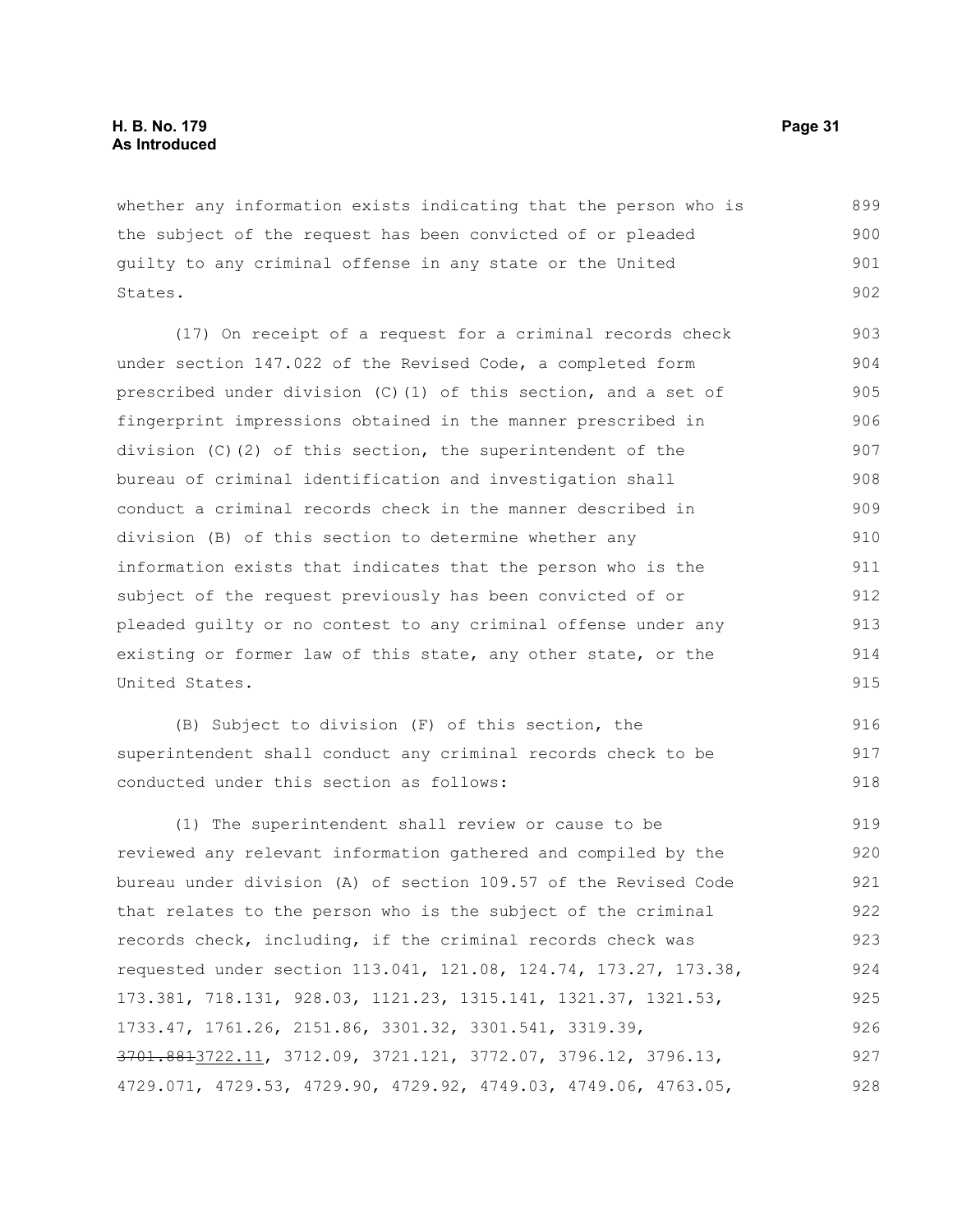#### **H. B. No. 179 Page 32 As Introduced**

| $4764.07$ , $4768.06$ , $5104.013$ , $5164.34$ , $5164.341$ , $5164.342$ , | 929 |
|----------------------------------------------------------------------------|-----|
| 5123.081, 5123.169, or 5153.111 of the Revised Code, any                   | 930 |
| relevant information contained in records that have been sealed            | 931 |
| under section 2953.32 of the Revised Code;                                 | 932 |

(2) If the request received by the superintendent asks for information from the federal bureau of investigation, the superintendent shall request from the federal bureau of investigation any information it has with respect to the person who is the subject of the criminal records check, including fingerprint-based checks of national crime information databases as described in 42 U.S.C. 671 if the request is made pursuant to section 2151.86 or 5104.013 of the Revised Code or if any other Revised Code section requires fingerprint-based checks of that nature, and shall review or cause to be reviewed any information the superintendent receives from that bureau. If a request under section 3319.39 of the Revised Code asks only for information from the federal bureau of investigation, the superintendent shall not conduct the review prescribed by division (B)(1) of this section. 933 934 935 936 937 938 939 940 941 942 943 944 945 946 947

(3) The superintendent or the superintendent's designee may request criminal history records from other states or the federal government pursuant to the national crime prevention and privacy compact set forth in section 109.571 of the Revised Code. 948 949 950 951 952

(4) The superintendent shall include in the results of the criminal records check a list or description of the offenses listed or described in division  $(A)$   $(1)$ ,  $(2)$ ,  $(3)$ ,  $(4)$ ,  $(5)$ ,  $(6)$ ,  $(7)$ ,  $(8)$ ,  $(9)$ ,  $(10)$ ,  $(11)$ ,  $(12)$ ,  $(13)$ ,  $(14)$ ,  $(15)$ ,  $(16)$ , or  $(17)$ of this section, whichever division requires the superintendent to conduct the criminal records check. The superintendent shall 953 954 955 956 957 958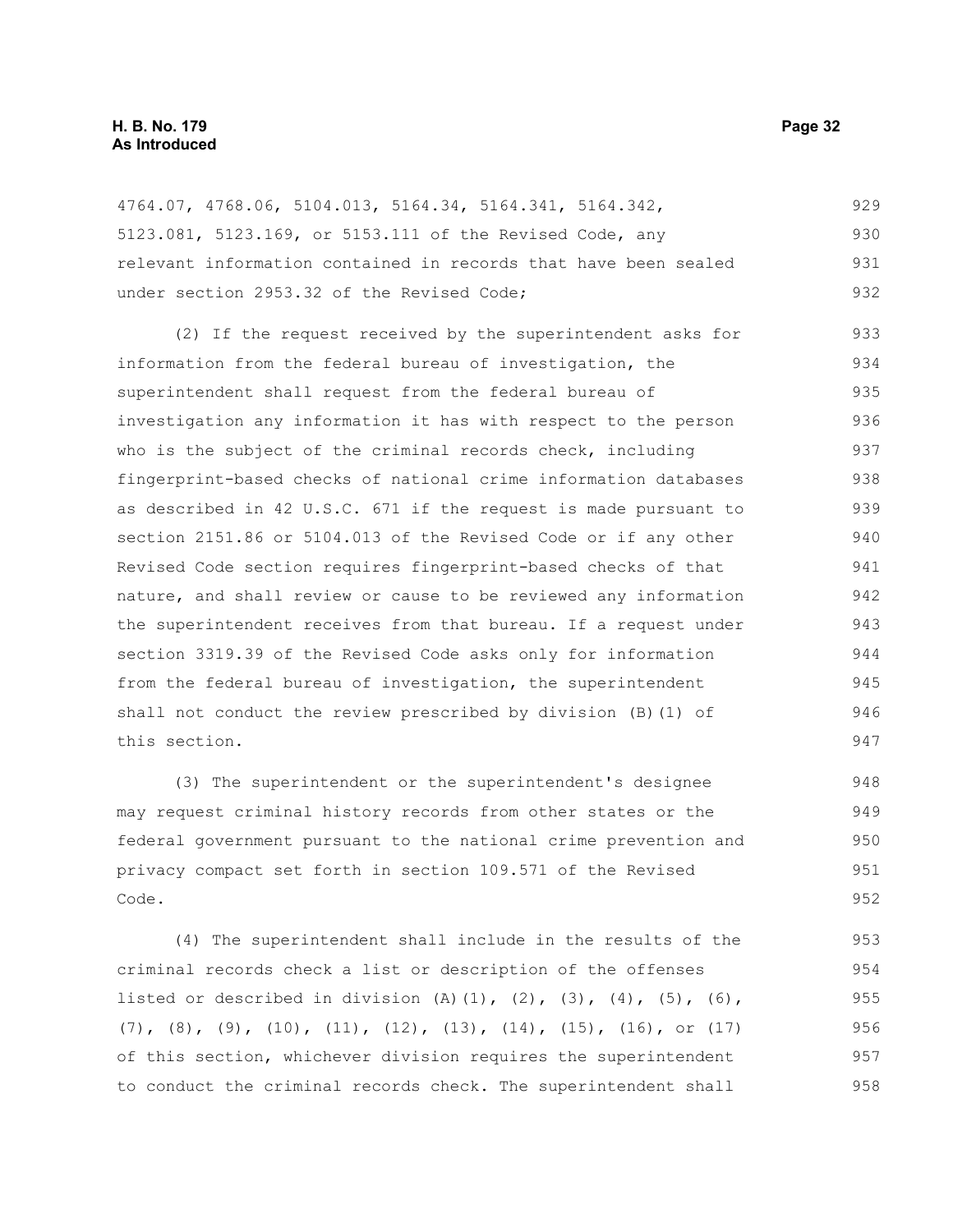| exclude from the results any information the dissemination of    | 959 |
|------------------------------------------------------------------|-----|
| which is prohibited by federal law.                              | 960 |
| (5) The superintendent shall send the results of the             | 961 |
| criminal records check to the person to whom it is to be sent    | 962 |
| not later than the following number of days after the date the   | 963 |
| superintendent receives the request for the criminal records     | 964 |
| check, the completed form prescribed under division (C) (1) of   | 965 |
| this section, and the set of fingerprint impressions obtained in | 966 |
| the manner described in division $(C)$ $(2)$ of this section:    | 967 |
| (a) If the superintendent is required by division (A) of         | 968 |
| this section (other than division (A) (3) of this section) to    | 969 |
| conduct the criminal records check, thirty;                      | 970 |
| (b) If the superintendent is required by division (A) (3)        | 971 |
| of this section to conduct the criminal records check, sixty.    | 972 |
| (C) (1) The superintendent shall prescribe a form to obtain      | 973 |
| the information necessary to conduct a criminal records check    | 974 |
| from any person for whom a criminal records check is to be       | 975 |
| conducted under this section. The form that the superintendent   | 976 |
| prescribes pursuant to this division may be in a tangible        | 977 |
| format, in an electronic format, or in both tangible and         | 978 |
| electronic formats.                                              | 979 |
| (2) The superintendent shall prescribe standard impression       | 980 |
| sheets to obtain the fingerprint impressions of any person for   | 981 |
| whom a criminal records check is to be conducted under this      | 982 |
| section. Any person for whom a records check is to be conducted  | 983 |
| under this section shall obtain the fingerprint impressions at a | 984 |
| county sheriff's office, municipal police department, or any     | 985 |
| other entity with the ability to make fingerprint impressions on | 986 |
| the standard impression sheets prescribed by the superintendent. | 987 |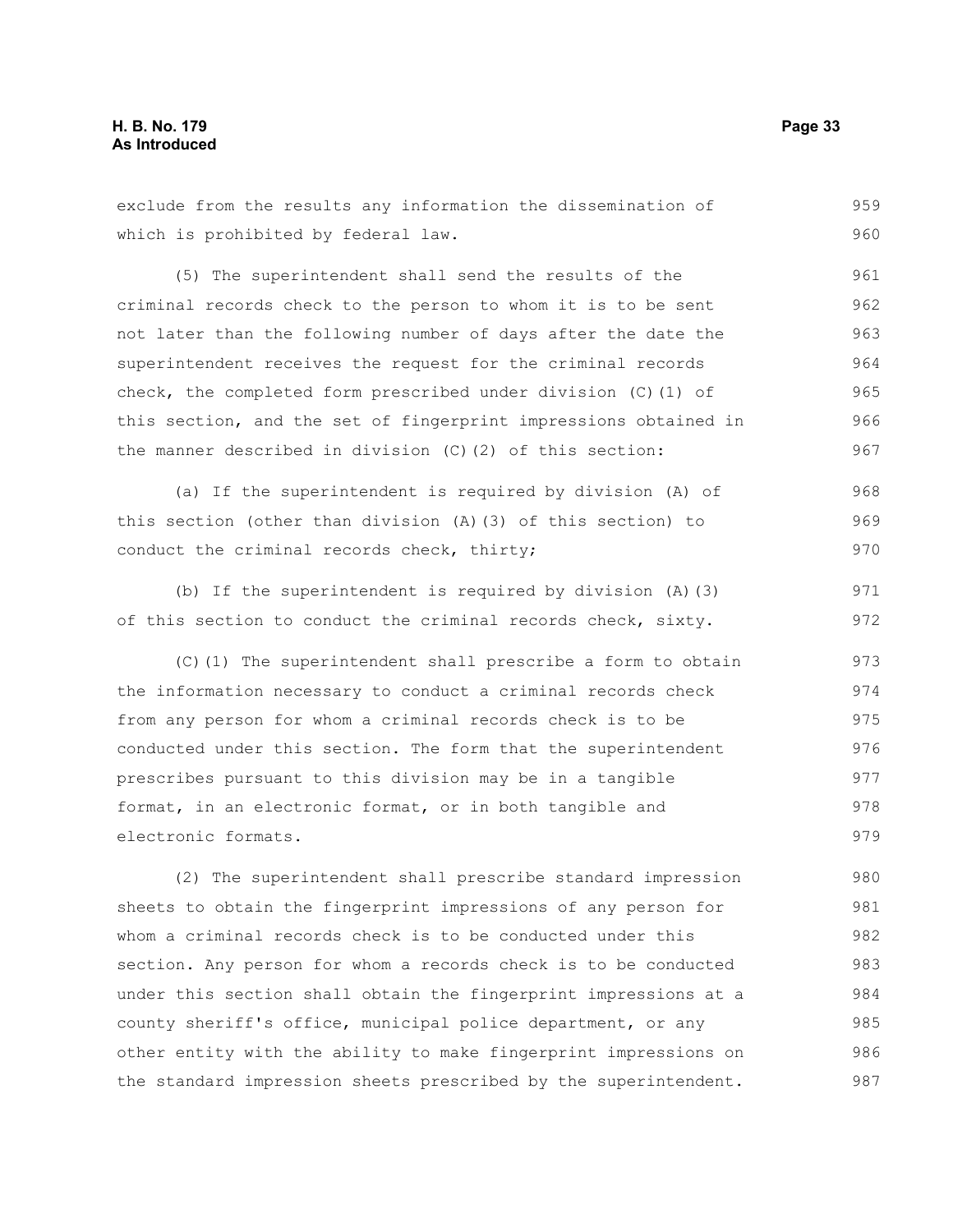#### **H. B. No. 179 Page 34 As Introduced**

The office, department, or entity may charge the person a reasonable fee for making the impressions. The standard impression sheets the superintendent prescribes pursuant to this division may be in a tangible format, in an electronic format, or in both tangible and electronic formats. 988 989 990 991 992

(3) Subject to division (D) of this section, the superintendent shall prescribe and charge a reasonable fee for providing a criminal records check under this section. The person requesting the criminal records check shall pay the fee prescribed pursuant to this division. In the case of a request under section 1121.23, 1155.03, 1163.05, 1315.141, 1733.47, 1761.26, 2151.33, 2151.412, or 5164.34 of the Revised Code, the fee shall be paid in the manner specified in that section. 993 994 995 996 997 998 999 1000

(4) The superintendent of the bureau of criminal identification and investigation may prescribe methods of forwarding fingerprint impressions and information necessary to conduct a criminal records check, which methods shall include, but not be limited to, an electronic method. 1001 1002 1003 1004 1005

(D) The results of a criminal records check conducted under this section, other than a criminal records check specified in division (A)(7) of this section, are valid for the person who is the subject of the criminal records check for a period of one year from the date upon which the superintendent completes the criminal records check. If during that period the superintendent receives another request for a criminal records check to be conducted under this section for that person, the superintendent shall provide the results from the previous criminal records check of the person at a lower fee than the fee prescribed for the initial criminal records check. 1006 1007 1008 1009 1010 1011 1012 1013 1014 1015 1016

(E) When the superintendent receives a request for 1017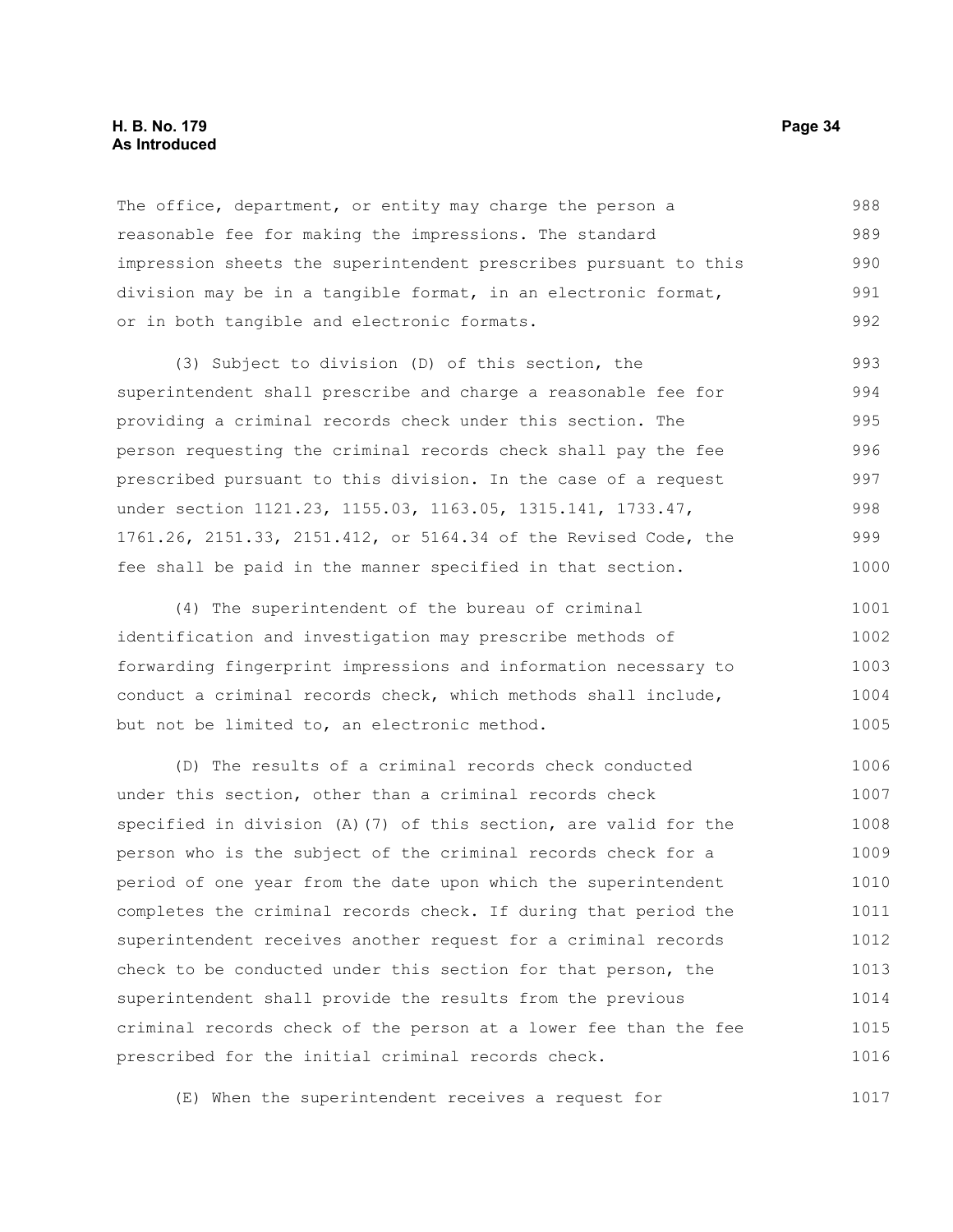#### **H. B. No. 179 Page 35 As Introduced**

information from a registered private provider, the superintendent shall proceed as if the request was received from a school district board of education under section 3319.39 of the Revised Code. The superintendent shall apply division (A)(1) (c) of this section to any such request for an applicant who is a teacher. 1018 1019 1020 1021 1022 1023

(F)(1) Subject to division (F)(2) of this section, all information regarding the results of a criminal records check conducted under this section that the superintendent reports or sends under division (A)(7) or (9) of this section to the director of public safety, the treasurer of state, or the person, board, or entity that made the request for the criminal records check shall relate to the conviction of the subject person, or the subject person's plea of guilty to, a criminal offense. 1024 1025 1026 1027 1028 1029 1030 1031 1032

(2) Division (F)(1) of this section does not limit, restrict, or preclude the superintendent's release of information that relates to the arrest of a person who is eighteen years of age or older, to an adjudication of a child as a delinquent child, or to a criminal conviction of a person under eighteen years of age in circumstances in which a release of that nature is authorized under division  $(E)(2)$ ,  $(3)$ , or  $(4)$ of section 109.57 of the Revised Code pursuant to a rule adopted under division (E)(1) of that section. 1033 1034 1035 1036 1037 1038 1039 1040 1041

(G) As used in this section:

1042

(1) "Criminal records check" means any criminal records check conducted by the superintendent of the bureau of criminal identification and investigation in accordance with division (B) of this section. 1043 1044 1045 1046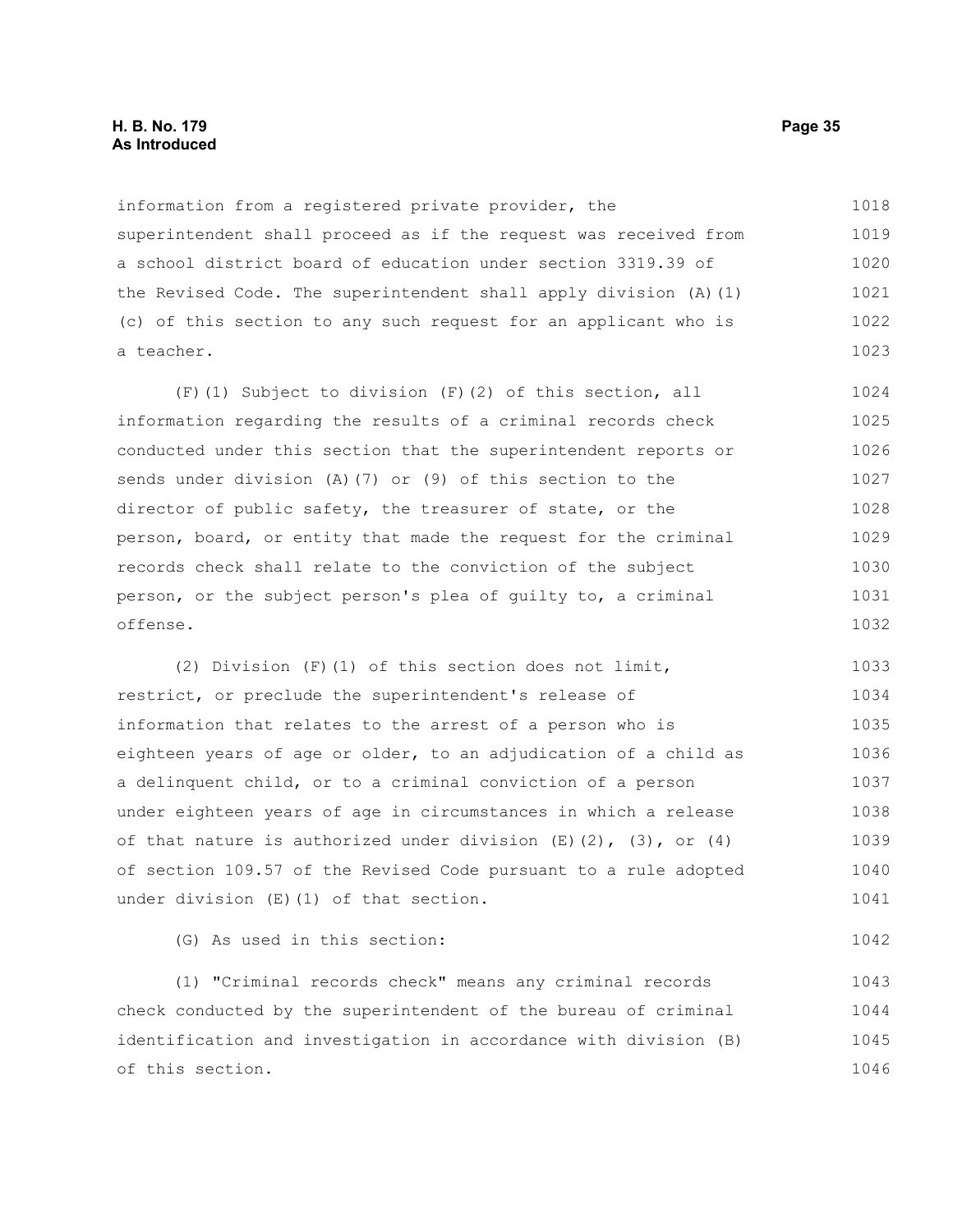# **H. B. No. 179 Page 36 As Introduced**

(2) "Minor drug possession offense" has the same meaning as in section 2925.01 of the Revised Code. (3) "OVI or OVUAC violation" means a violation of section 4511.19 of the Revised Code or a violation of an existing or former law of this state, any other state, or the United States that is substantially equivalent to section 4511.19 of the Revised Code. (4) "Registered private provider" means a nonpublic school or entity registered with the superintendent of public instruction under section 3310.41 of the Revised Code to participate in the autism scholarship program or section 3310.58 of the Revised Code to participate in the Jon Peterson special needs scholarship program. **Sec. 173.38.** (A) As used in this section: (1) "Applicant" means a person who is under final consideration for employment with a responsible party in a fulltime, part-time, or temporary direct-care position or is referred to a responsible party by an employment service for such a position. "Applicant" does not include a person being considered for a direct-care position as a volunteer. (2) "Area agency on aging" has the same meaning as in section 173.14 of the Revised Code. (3) "Chief administrator of a responsible party" includes a consumer when the consumer is a responsible party. (4) "Community-based long-term care services" means community-based long-term care services, as defined in section 173.14 of the Revised Code, that are provided under a program the department of aging administers. 1047 1048 1049 1050 1051 1052 1053 1054 1055 1056 1057 1058 1059 1060 1061 1062 1063 1064 1065 1066 1067 1068 1069 1070 1071 1072 1073 1074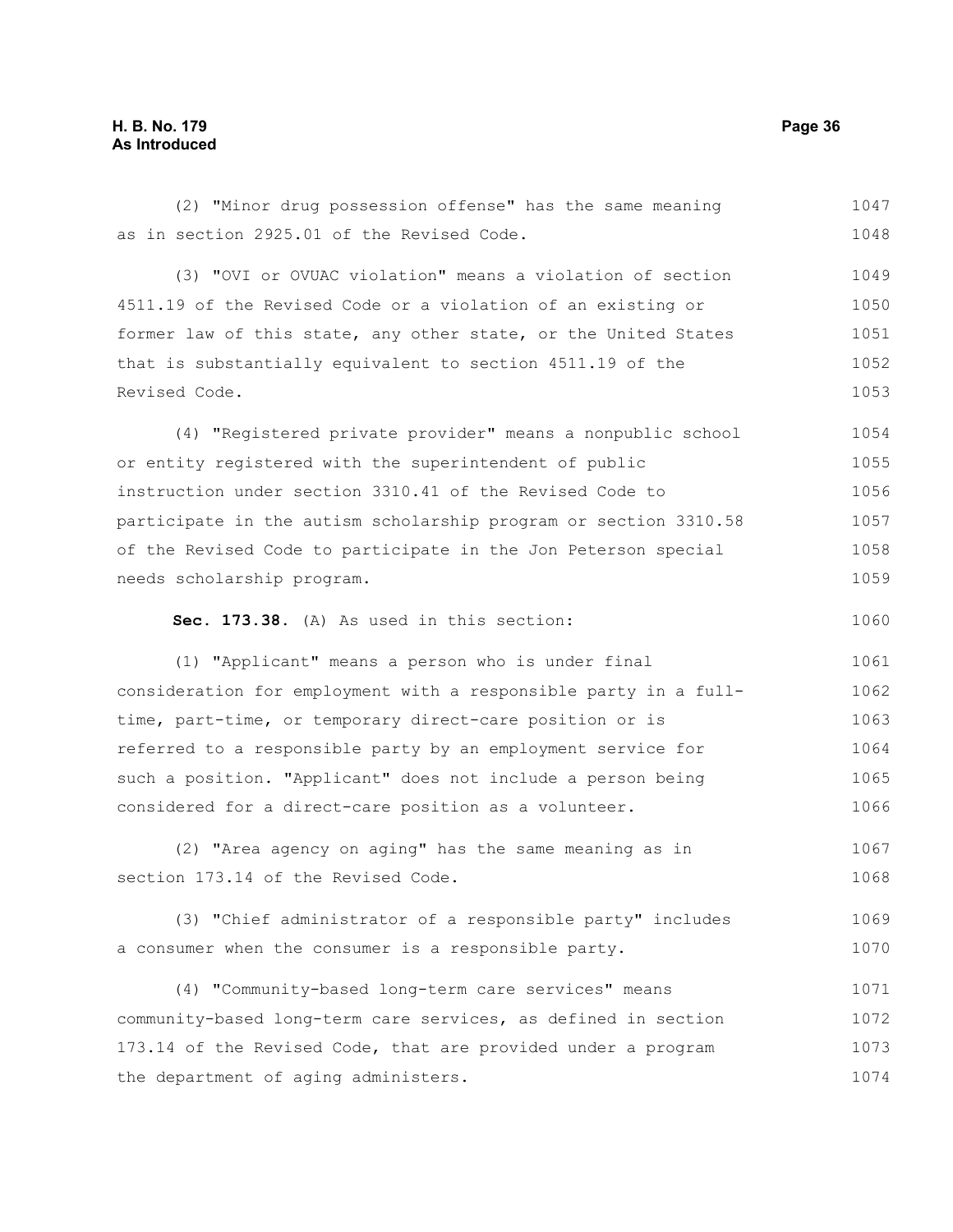based long-term care services. (6) "Criminal records check" has the same meaning as in section 109.572 of the Revised Code. (7)(a) "Direct-care position" means an employment position in which an employee has either or both of the following: (i) In-person contact with one or more consumers; (ii) Access to one or more consumers' personal property or records. (b) "Direct-care position" does not include a person whose sole duties are transporting individuals under Chapter 306. of the Revised Code. (8) "Disqualifying offense" means any of the offenses listed or described in divisions (A)(3)(a) to (e) of section 109.572 of the Revised Code. (9) "Employee" means a person employed by a responsible party in a full-time, part-time, or temporary direct-care position and a person who works in such a position due to being referred to a responsible party by an employment service. "Employee" does not include a person who works in a direct-care position as a volunteer. (10) "PASSPORT administrative agency" has the same meaning as in section 173.42 of the Revised Code. (11) "Provider" has the same meaning as in section 173.39 of the Revised Code. (12) "Responsible party" means the following: (a) An area agency on aging in the case of either of the 1076 1077 1078 1079 1080 1081 1082 1083 1084 1085 1086 1087 1088 1089 1090 1091 1092 1093 1094 1095 1096 1097 1098 1099 1100 1101

(5) "Consumer" means an individual who receives community-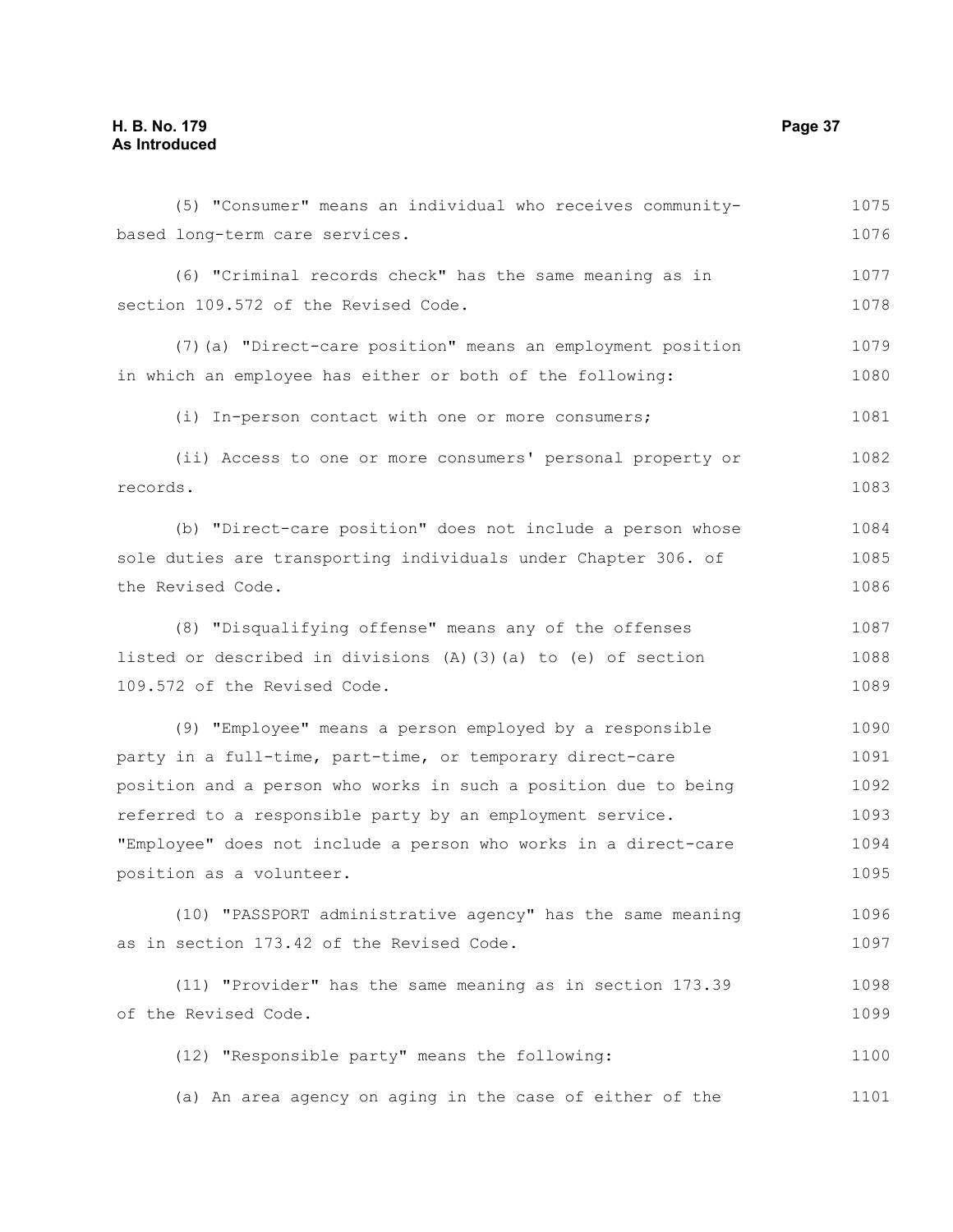position;

following: (i) A person who is an applicant because the person is under final consideration for employment with the agency in a full-time, part-time, or temporary direct-care position or is referred to the agency by an employment service for such a position; (ii) A person who is an employee because the person is employed by the agency in a full-time, part-time, or temporary direct-care position or works in such a position due to being referred to the agency by an employment service. (b) A PASSPORT administrative agency in the case of either of the following: (i) A person who is an applicant because the person is under final consideration for employment with the agency in a full-time, part-time, or temporary direct-care position or is referred to the agency by an employment service for such a position; (ii) A person who is an employee because the person is employed by the agency in a full-time, part-time, or temporary direct-care position or works in such a position due to being referred to the agency by an employment service. (c) A provider in the case of either of the following: (i) A person who is an applicant because the person is under final consideration for employment with the provider in a 1102 1103 1104 1105 1106 1107 1108 1109 1110 1111 1112 1113 1114 1115 1116 1117 1118 1119 1120 1121 1122 1123 1124 1125

(ii) A person who is an employee because the person is

full-time, part-time, or temporary direct-care position or is referred to the provider by an employment service for such a

1128

1129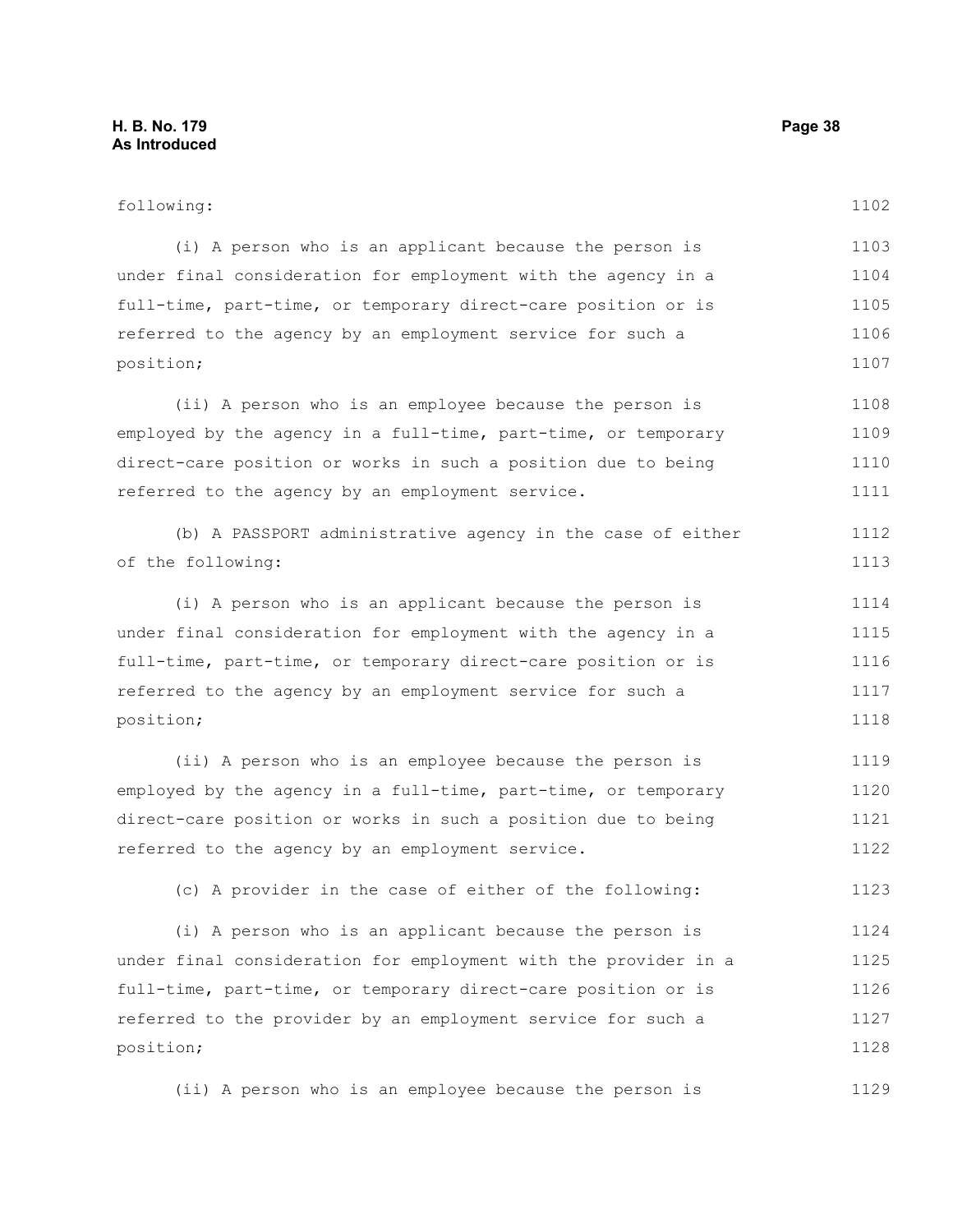employed by the provider in a full-time, part-time, or temporary direct-care position or works in such a position due to being referred to the provider by an employment service. 1130 1131 1132

(d) A subcontractor in the case of either of the following: 1133 1134

(i) A person who is an applicant because the person is under final consideration for employment with the subcontractor in a full-time, part-time, or temporary direct-care position or is referred to the subcontractor by an employment service for such a position; 1135 1136 1137 1138 1139

(ii) A person who is an employee because the person is employed by the subcontractor in a full-time, part-time, or temporary direct-care position or works in such a position due to being referred to the subcontractor by an employment service. 1140 1141 1142 1143

(e) A consumer in the case of either of the following:

(i) A person who is an applicant because the person is under final consideration for employment with the consumer in a full-time, part-time, or temporary direct-care position for which the consumer, as the employer of record, is to direct the person in the provision of community-based long-term care services the person is to provide the consumer or is referred to the consumer by an employment service for such a position; 1145 1146 1147 1148 1149 1150 1151

(ii) A person who is an employee because the person is employed by the consumer in a full-time, part-time, or temporary direct-care position for which the consumer, as the employer of record, directs the person in the provision of community-based long-term care services the person provides to the consumer or who works in such a position due to being referred to the consumer by an employment service. 1152 1153 1154 1155 1156 1157 1158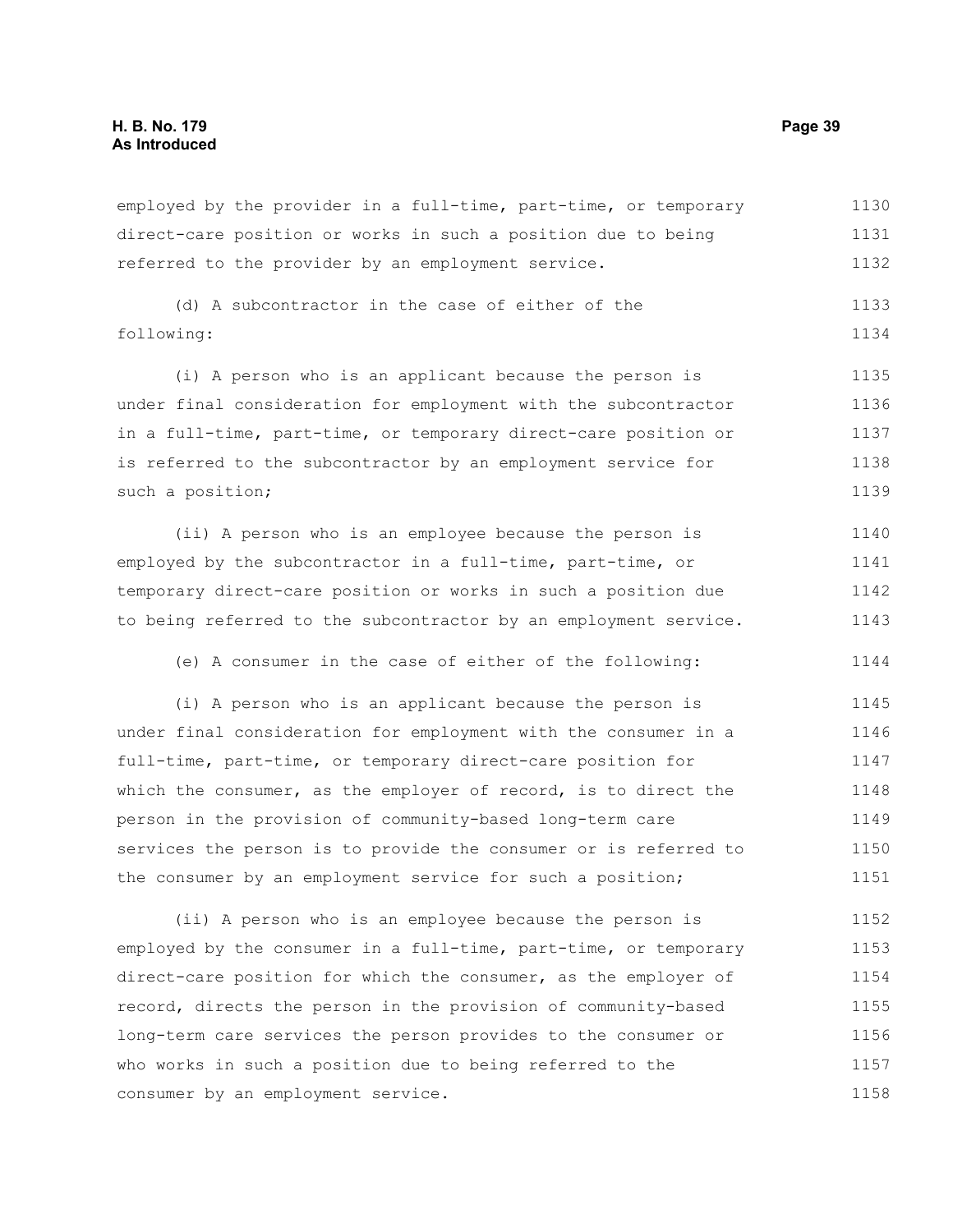(13) "Subcontractor" has the meaning specified in rules adopted under this section. (14) "Volunteer" means a person who serves in a directcare position without receiving or expecting to receive any form of remuneration other than reimbursement for actual expenses. (15) "Waiver agency" has the same meaning as in section 5164.342 of the Revised Code. (B) This section does not apply to any individual who is subject to a database review or criminal records check under section 173.381 or  $3701.881 - 3722.11$  of the Revised Code or to any individual who is subject to a criminal records check under section 3721.121 of the Revised Code. (C) No responsible party shall employ an applicant or continue to employ an employee in a direct-care position if any of the following apply: (1) A review of the databases listed in division (E) of this section reveals any of the following: (a) That the applicant or employee is included in one or more of the databases listed in divisions (E)(1) to (5) of this section; (b) That there is in the state nurse aide registry established under section 3721.32 of the Revised Code a statement detailing findings by the director of health that the 1159 1160 1161 1162 1163 1164 1165 1166 1167 1168 1169 1170 1171 1172 1173 1174 1175 1176 1177 1178 1179 1180 1181

applicant or employee abused, neglected, or exploited a longterm care facility or residential care facility resident or misappropriated property of such a resident; 1182 1183 1184

(c) That the applicant or employee is included in one or more of the databases, if any, specified in rules adopted under 1185 1186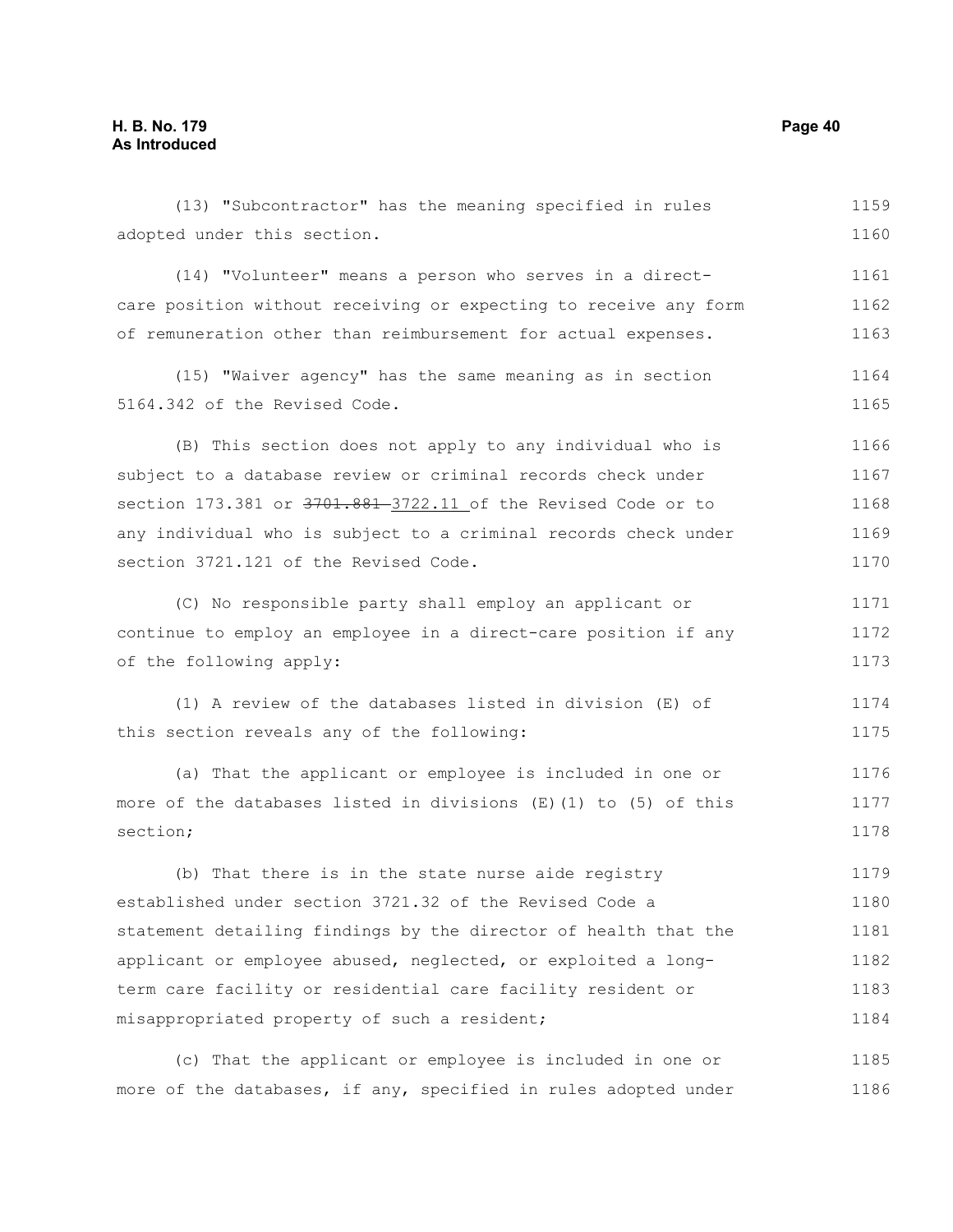this section and the rules prohibit the responsible party from employing an applicant or continuing to employ an employee included in such a database in a direct-care position. 1187 1188 1189

(2) After the applicant or employee is provided, pursuant to division (F)(2)(a) of this section, a copy of the form prescribed pursuant to division (C)(1) of section 109.572 of the Revised Code and the standard impression sheet prescribed pursuant to division  $(C)$  (2) of that section, the applicant or employee fails to complete the form or provide the applicant's or employee's fingerprint impressions on the standard impression sheet. 1190 1191 1192 1193 1194 1195 1196 1197

(3) Unless the applicant or employee meets standards specified in rules adopted under this section, the applicant or employee is found by a criminal records check required by this section to have been convicted of, pleaded guilty to, or been found eligible for intervention in lieu of conviction for a disqualifying offense. 1198 1199 1200 1201 1202 1203

(D) Except as provided by division (G) of this section, the chief administrator of a responsible party shall inform each applicant of both of the following at the time of the applicant's initial application for employment or referral to the responsible party by an employment service for a direct-care position: 1204 1205 1206 1207 1208 1209

(1) That a review of the databases listed in division (E) of this section will be conducted to determine whether the responsible party is prohibited by division (C)(1) of this section from employing the applicant in the direct-care position; 1210 1211 1212 1213 1214

(2) That, unless the database review reveals that the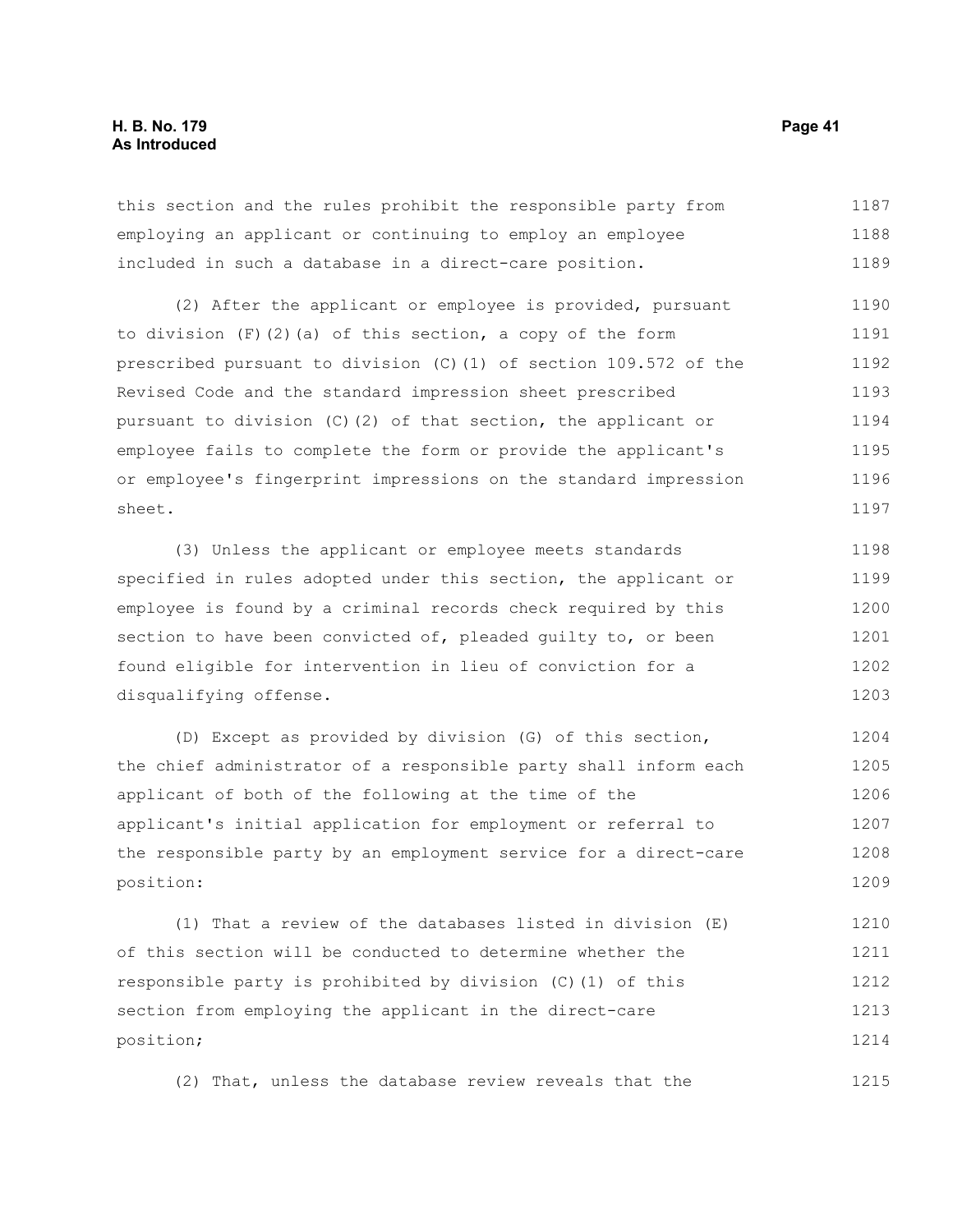#### **H. B. No. 179 Page 42 As Introduced**

applicant may not be employed in the direct-care position, a criminal records check of the applicant will be conducted and the applicant is required to provide a set of the applicant's fingerprint impressions as part of the criminal records check. 1216 1217 1218 1219

(E) As a condition of employing any applicant in a directcare position, the chief administrator of a responsible party shall conduct a database review of the applicant in accordance with rules adopted under this section. If rules adopted under this section so require, the chief administrator of a responsible party shall conduct a database review of an employee in accordance with the rules as a condition of continuing to employ the employee in a direct-care position. However, a chief administrator is not required to conduct a database review of an applicant or employee if division (G) of this section applies. A database review shall determine whether the applicant or employee is included in any of the following: 1220 1221 1222 1223 1224 1225 1226 1227 1228 1229 1230 1231

(1) The excluded parties list system that is maintained by the United States general services administration pursuant to subpart 9.4 of the federal acquisition regulation and available at the federal web site known as the system for award management; 1232 1233 1234 1235 1236

(2) The list of excluded individuals and entities maintained by the office of inspector general in the United States department of health and human services pursuant to the "Social Security Act," sections 1128 and 1156, 42 U.S.C. 1320a-7 and 1320c-5; 1237 1238 1239 1240 1241

(3) The registry of developmental disabilities employees established under section 5123.52 of the Revised Code; 1242 1243

(4) The internet-based sex offender and child-victim 1244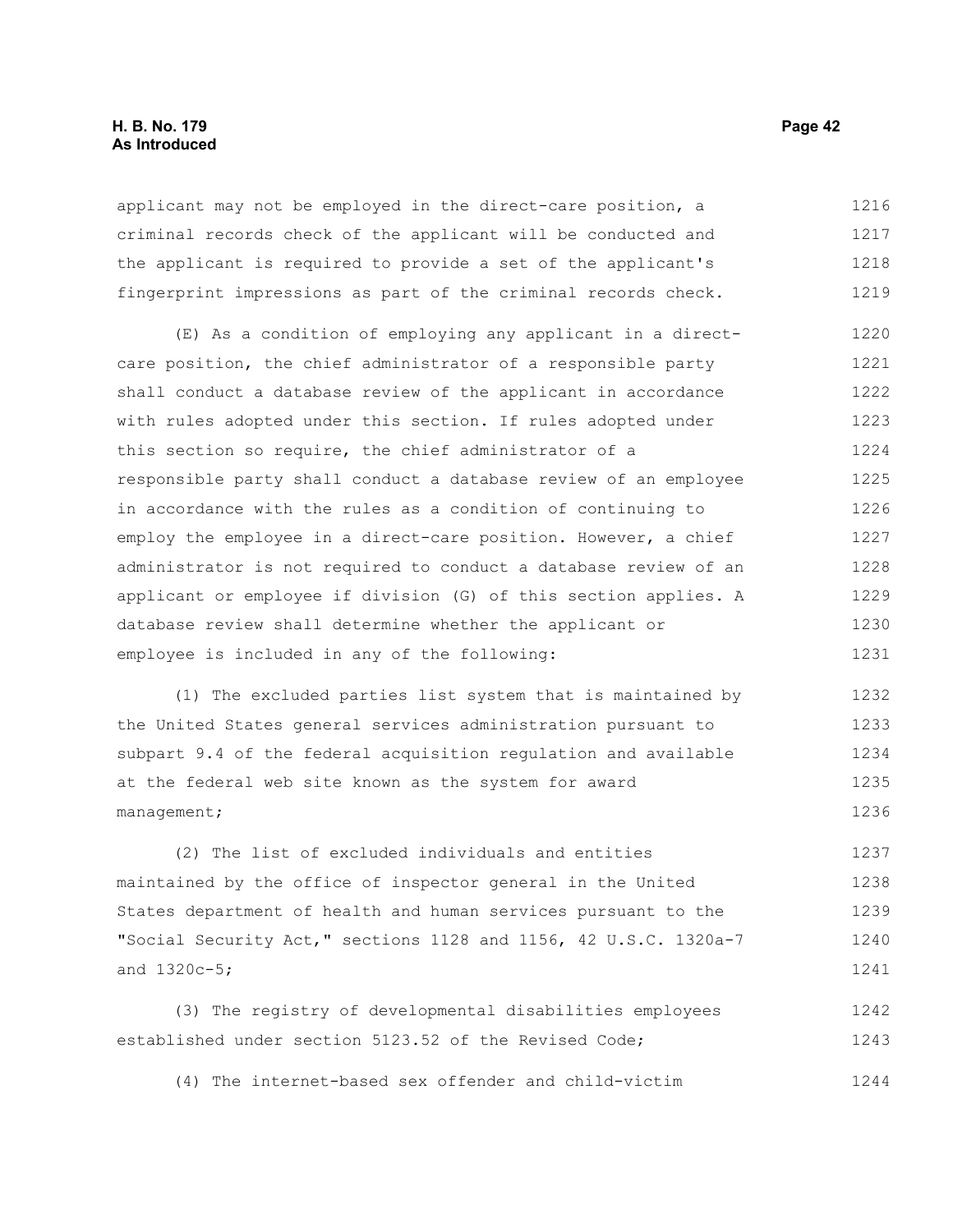offender database established under division (A)(11) of section 2950.13 of the Revised Code; (5) The internet-based database of inmates established under section 5120.66 of the Revised Code; (6) The state nurse aide registry established under section 3721.32 of the Revised Code; (7) Any other database, if any, specified in rules adopted under this section. (F)(1) As a condition of employing any applicant in a direct-care position, the chief administrator of a responsible party shall request that the superintendent of the bureau of criminal identification and investigation conduct a criminal records check of the applicant. If rules adopted under this section so require, the chief administrator of a responsible party shall request that the superintendent conduct a criminal records check of an employee at times specified in the rules as a condition of continuing to employ the employee in a directcare position. However, the chief administrator is not required to request the criminal records check of the applicant or employee if division (G) of this section applies or the responsible party is prohibited by division (C)(1) of this section from employing the applicant or continuing to employ the employee in a direct-care position. If an applicant or employee for whom a criminal records check request is required by this section does not present proof of having been a resident of this state for the five-year period immediately prior to the date the criminal records check is requested or provide evidence that within that five-year period the superintendent has requested information about the applicant or employee from the federal 1245 1246 1247 1248 1249 1250 1251 1252 1253 1254 1255 1256 1257 1258 1259 1260 1261 1262 1263 1264 1265 1266 1267 1268 1269 1270 1271 1272 1273

bureau of investigation in a criminal records check, the chief 1274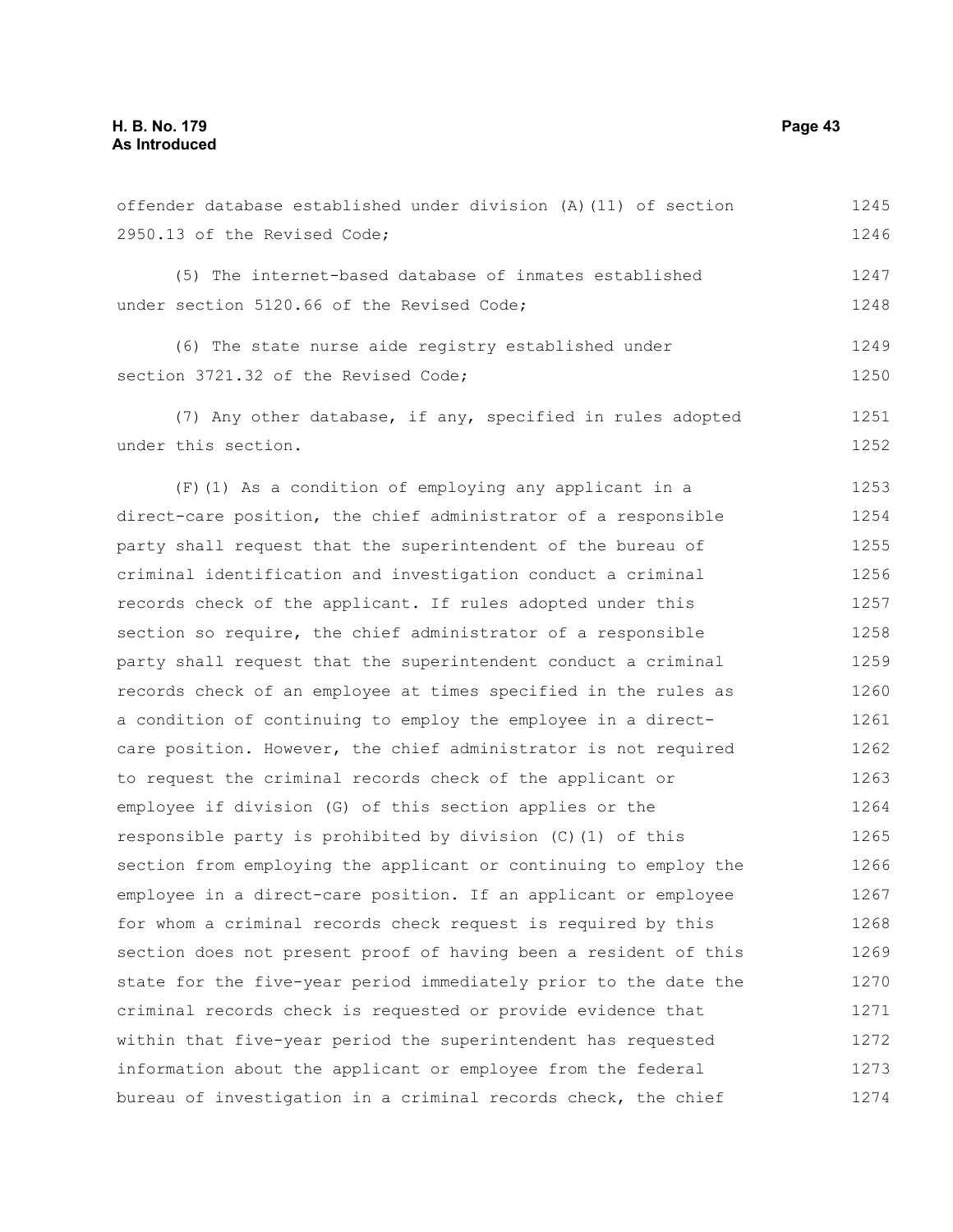#### **H. B. No. 179 Page 44 As Introduced**

administrator shall request that the superintendent obtain information from the federal bureau of investigation as part of the criminal records check. Even if an applicant or employee for whom a criminal records check request is required by this section presents proof of having been a resident of this state for the five-year period, the chief administrator may request that the superintendent include information from the federal bureau of investigation in the criminal records check. 1275 1276 1277 1278 1279 1280 1281 1282

(2) The chief administrator shall do all of the following: 1283

(a) Provide to each applicant and employee for whom a criminal records check request is required by this section a copy of the form prescribed pursuant to division (C)(1) of section 109.572 of the Revised Code and a standard impression sheet prescribed pursuant to division (C)(2) of that section; 1284 1285 1286 1287 1288

(b) Obtain the completed form and standard impression sheet from the applicant or employee; 1289 1290

(c) Forward the completed form and standard impression sheet to the superintendent. 1291 1292

(3) A responsible party shall pay to the bureau of criminal identification and investigation the fee prescribed pursuant to division (C)(3) of section 109.572 of the Revised Code for each criminal records check the responsible party requests under this section. A responsible party may charge an applicant a fee not exceeding the amount the responsible party pays to the bureau under this section if both of the following apply: 1293 1294 1295 1296 1297 1298 1299 1300

(a) The responsible party notifies the applicant at the time of initial application for employment of the amount of the fee and that, unless the fee is paid, the applicant will not be 1301 1302 1303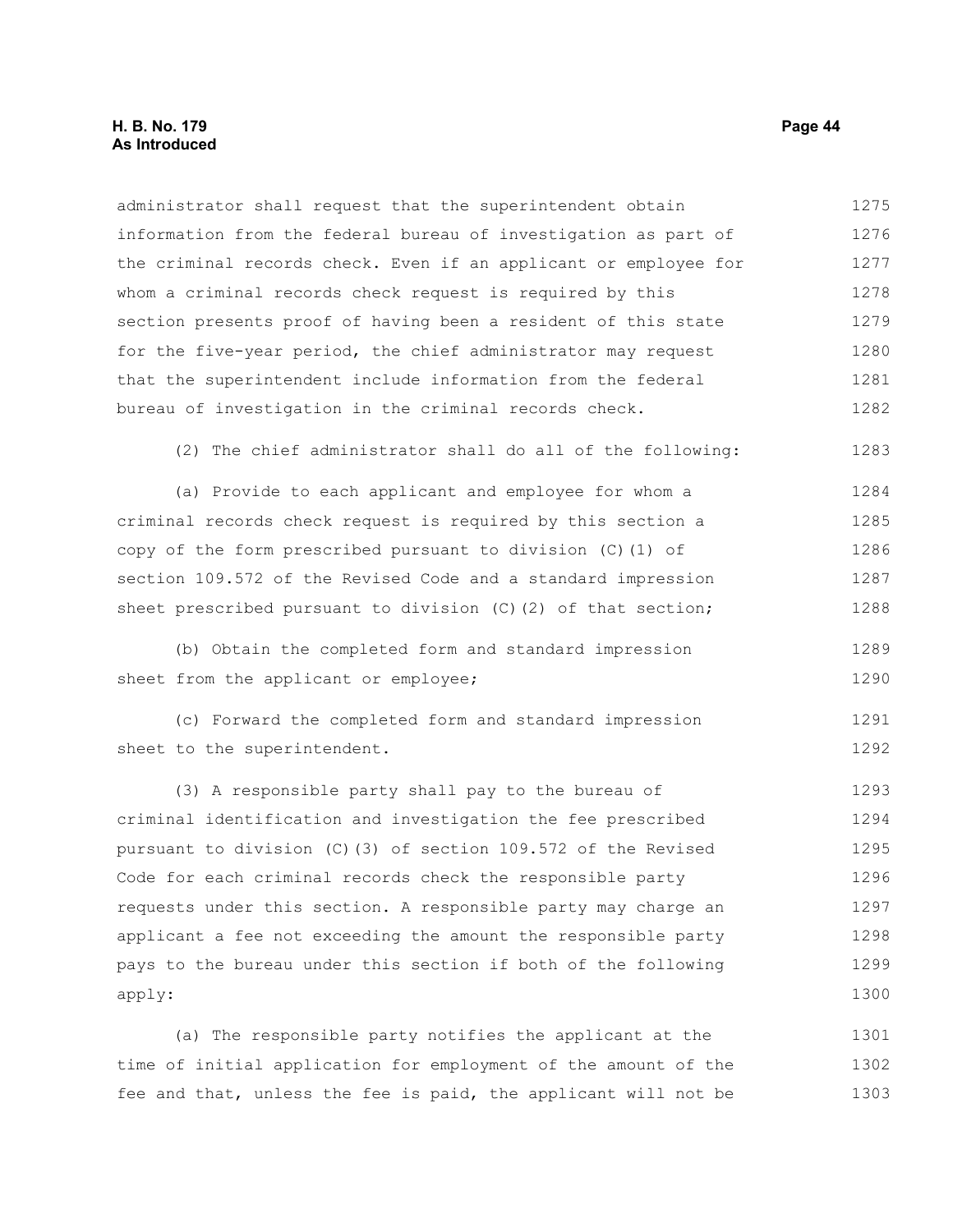considered for employment.

1304

(b) The medicaid program does not pay the responsible party for the fee it pays to the bureau under this section. 1305 1306

(G) Divisions (D) to (F) of this section do not apply with regard to an applicant or employee if the applicant or employee is referred to a responsible party by an employment service that supplies full-time, part-time, or temporary staff for directcare positions and both of the following apply: 1307 1308 1309 1310 1311

(1) The chief administrator of the responsible party receives from the employment service confirmation that a review of the databases listed in division (E) of this section was conducted of the applicant or employee. 1312 1313 1314 1315

(2) The chief administrator of the responsible party receives from the employment service, applicant, or employee a report of the results of a criminal records check of the applicant or employee that has been conducted by the superintendent within the one-year period immediately preceding the following: 1316 1317 1318 1319 1320 1321

(a) In the case of an applicant, the date of the applicant's referral by the employment service to the responsible party; 1322 1323 1324

(b) In the case of an employee, the date by which the responsible party would otherwise have to request a criminal records check of the employee under division (F) of this section. 1325 1326 1327 1328

(H)(1) A responsible party may employ conditionally an applicant for whom a criminal records check request is required by this section prior to obtaining the results of the criminal records check if the responsible party is not prohibited by 1329 1330 1331 1332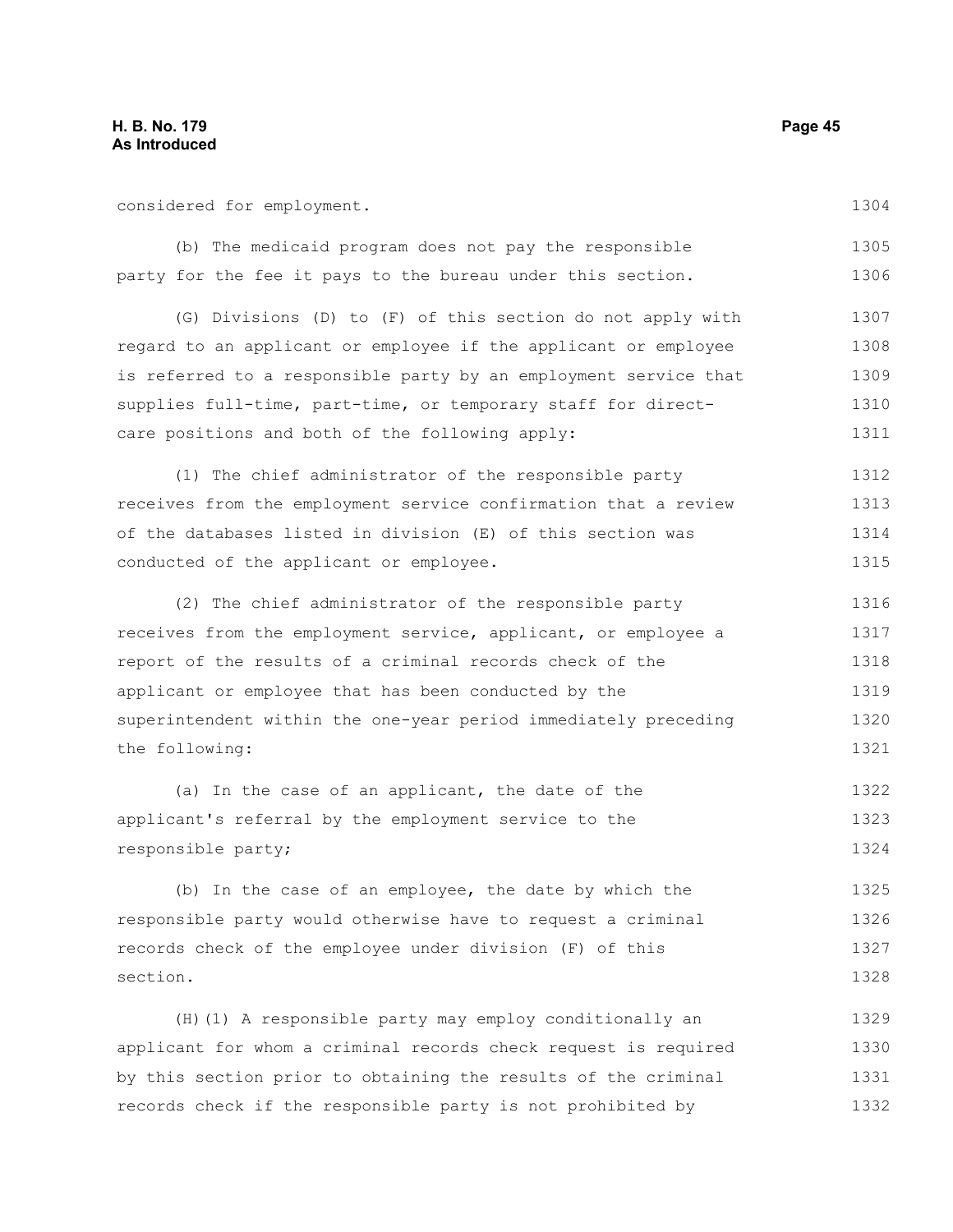division (C)(1) of this section from employing the applicant in a direct-care position and either of the following applies: (a) The chief administrator of the responsible party requests the criminal records check in accordance with division (F) of this section before conditionally employing the applicant. (b) The applicant is referred to the responsible party by an employment service, the employment service or the applicant provides the chief administrator of the responsible party a letter that is on the letterhead of the employment service, the letter is dated and signed by a supervisor or another designated official of the employment service, and the letter states all of the following: (i) That the employment service has requested the superintendent to conduct a criminal records check regarding the applicant; (ii) That the requested criminal records check is to include a determination of whether the applicant has been convicted of, pleaded guilty to, or been found eligible for intervention in lieu of conviction for a disqualifying offense; (iii) That the employment service has not received the results of the criminal records check as of the date set forth on the letter; (iv) That the employment service promptly will send a copy of the results of the criminal records check to the chief administrator of the responsible party when the employment service receives the results. (2) If a responsible party employs an applicant 1333 1334 1335 1336 1337 1338 1339 1340 1341 1342 1343 1344 1345 1346 1347 1348 1349 1350 1351 1352 1353 1354 1355 1356 1357 1358 1359 1360

conditionally pursuant to division (H)(1)(b) of this section, 1361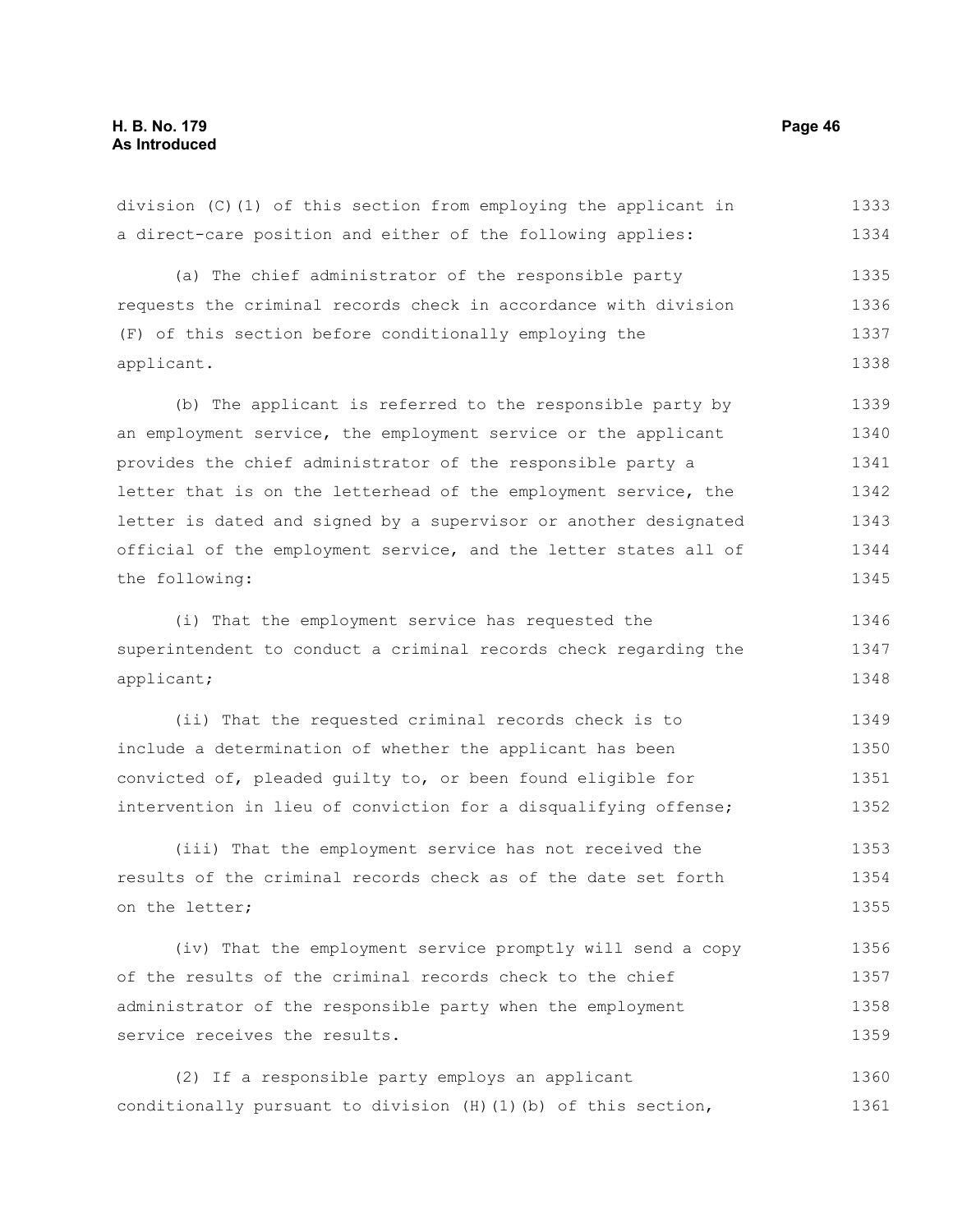the employment service, on its receipt of the results of the criminal records check, promptly shall send a copy of the results to the chief administrator of the responsible party. 1362 1363 1364

(3) A responsible party that employs an applicant conditionally pursuant to division (H)(1)(a) or (b) of this section shall terminate the applicant's employment if the results of the criminal records check, other than the results of any request for information from the federal bureau of investigation, are not obtained within the period ending sixty days after the date the request for the criminal records check is made. Regardless of when the results of the criminal records check are obtained, if the results indicate that the applicant has been convicted of, pleaded guilty to, or been found eligible for intervention in lieu of conviction for a disqualifying offense, the responsible party shall terminate the applicant's employment unless the applicant meets standards specified in rules adopted under this section that permit the responsible party to employ the applicant and the responsible party chooses to employ the applicant. Termination of employment under this division shall be considered just cause for discharge for purposes of division (D)(2) of section 4141.29 of the Revised Code if the applicant makes any attempt to deceive the responsible party about the applicant's criminal record. 1365 1366 1367 1368 1369 1370 1371 1372 1373 1374 1375 1376 1377 1378 1379 1380 1381 1382 1383 1384

(I) The report of any criminal records check conducted pursuant to a request made under this section is not a public record for the purposes of section 149.43 of the Revised Code and shall not be made available to any person other than the following: 1385 1386 1387 1388 1389

(1) The applicant or employee who is the subject of the criminal records check or the applicant's or employee's 1390 1391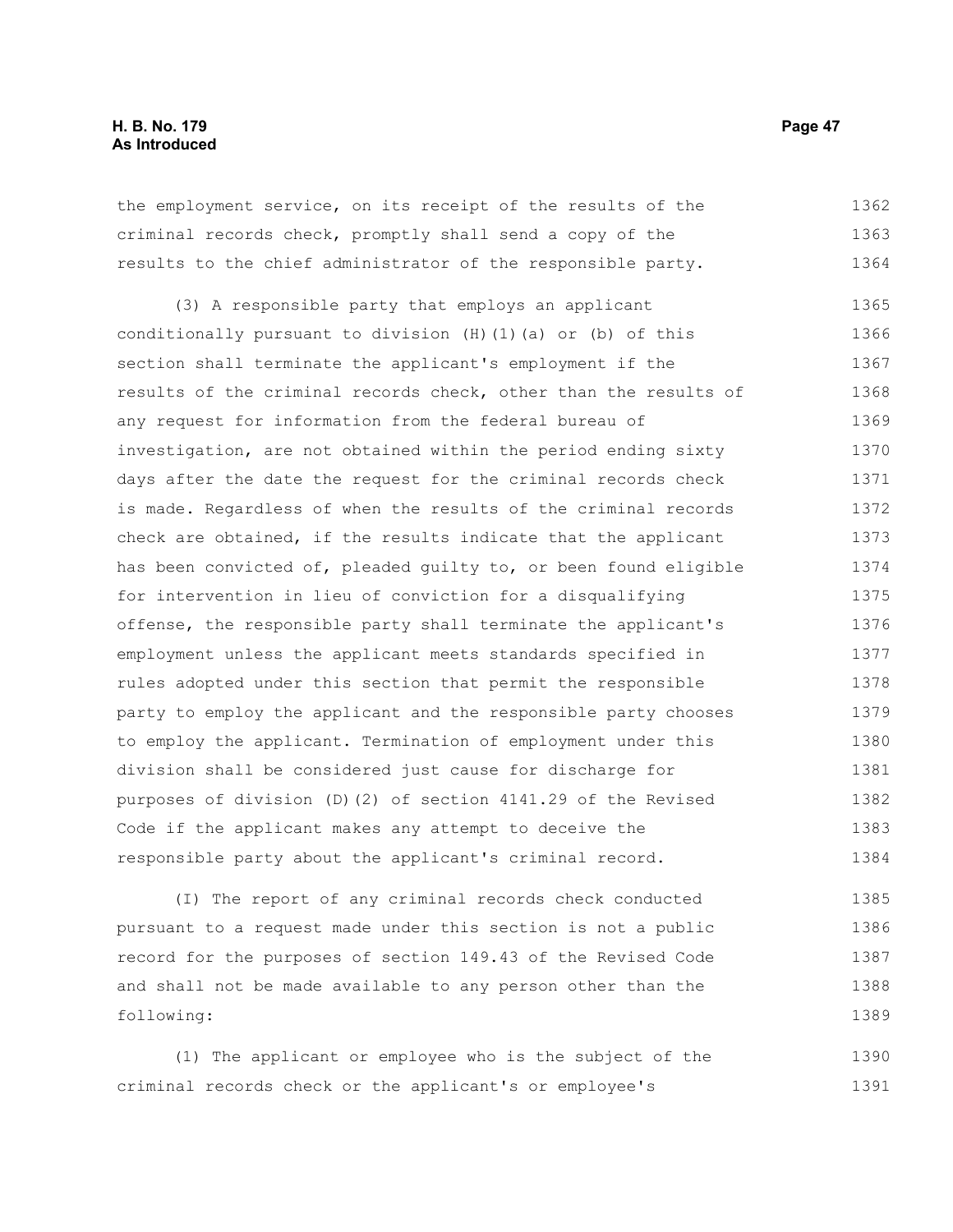representative; (2) The chief administrator of the responsible party requesting the criminal records check or the administrator's representative; (3) The administrator of any other facility, agency, or program that provides community-based long-term care services that is owned or operated by the same entity that owns or operates the responsible party that requested the criminal records check; (4) The employment service that requested the criminal records check; (5) The director of aging or a person authorized by the director to monitor a responsible party's compliance with this section; (6) The medicaid director and the staff of the department of medicaid who are involved in the administration of the medicaid program if any of the following apply: (a) In the case of a criminal records check requested by a provider or subcontractor, the provider or subcontractor also is a waiver agency; (b) In the case of a criminal records check requested by an employment service, the employment service makes the request for an applicant or employee the employment service refers to a provider or subcontractor that also is a waiver agency; (c) The criminal records check is requested by a consumer who is acting as a responsible party. (7) A court, hearing officer, or other necessary 1392 1393 1394 1395 1396 1397 1398 1399 1400 1401 1402 1403 1404 1405 1406 1407 1408 1409 1410 1411 1412 1413 1414 1415 1416 1417 1418

individual involved in a case dealing with any of the following: 1419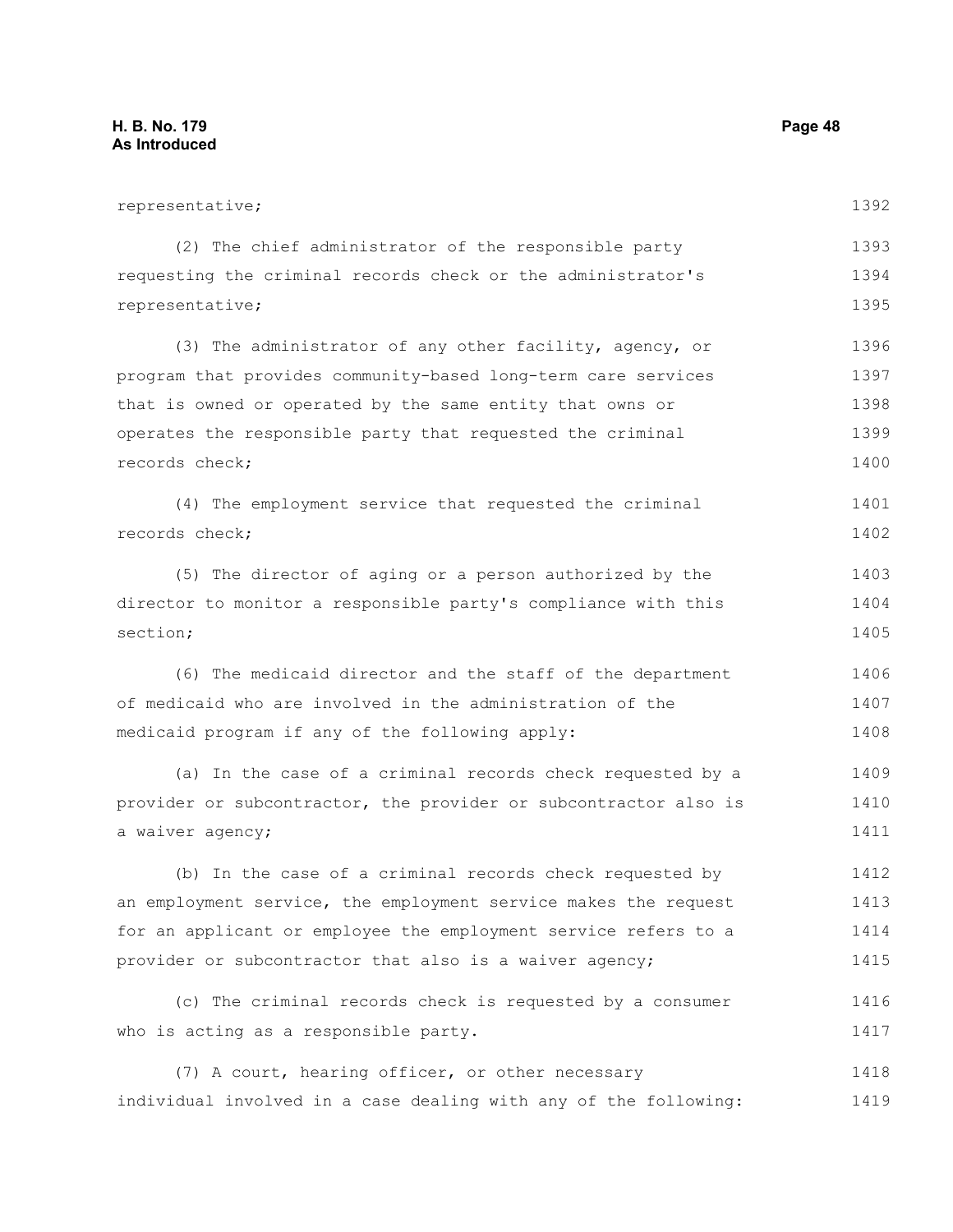(b) Employment or unemployment benefits of the applicant or employee; (c) A civil or criminal action regarding the medicaid program or a program the department of aging administers. (J) In a tort or other civil action for damages that is brought as the result of an injury, death, or loss to person or property caused by an applicant or employee who a responsible party employs in a direct-care position, all of the following shall apply: (1) If the responsible party employed the applicant or employee in good faith and reasonable reliance on the report of a criminal records check requested under this section, the responsible party shall not be found negligent solely because of its reliance on the report, even if the information in the report is determined later to have been incomplete or inaccurate. (2) If the responsible party employed the applicant in good faith on a conditional basis pursuant to division (H) of this section, the responsible party shall not be found negligent solely because it employed the applicant prior to receiving the report of a criminal records check requested under this section. (3) If the responsible party in good faith employed the applicant or employee because the applicant or employee meets standards specified in rules adopted under this section, the responsible party shall not be found negligent solely because 1421 1422 1423 1424 1425 1426 1427 1428 1429 1430 1431 1432 1433 1434 1435 1436 1437 1438 1439 1440 1441 1442 1443 1444 1445

(a) A denial of employment of the applicant or employee;

to, or been found eligible for intervention in lieu of conviction for a disqualifying offense. 1447 1448

the applicant or employee has been convicted of, pleaded guilty

1420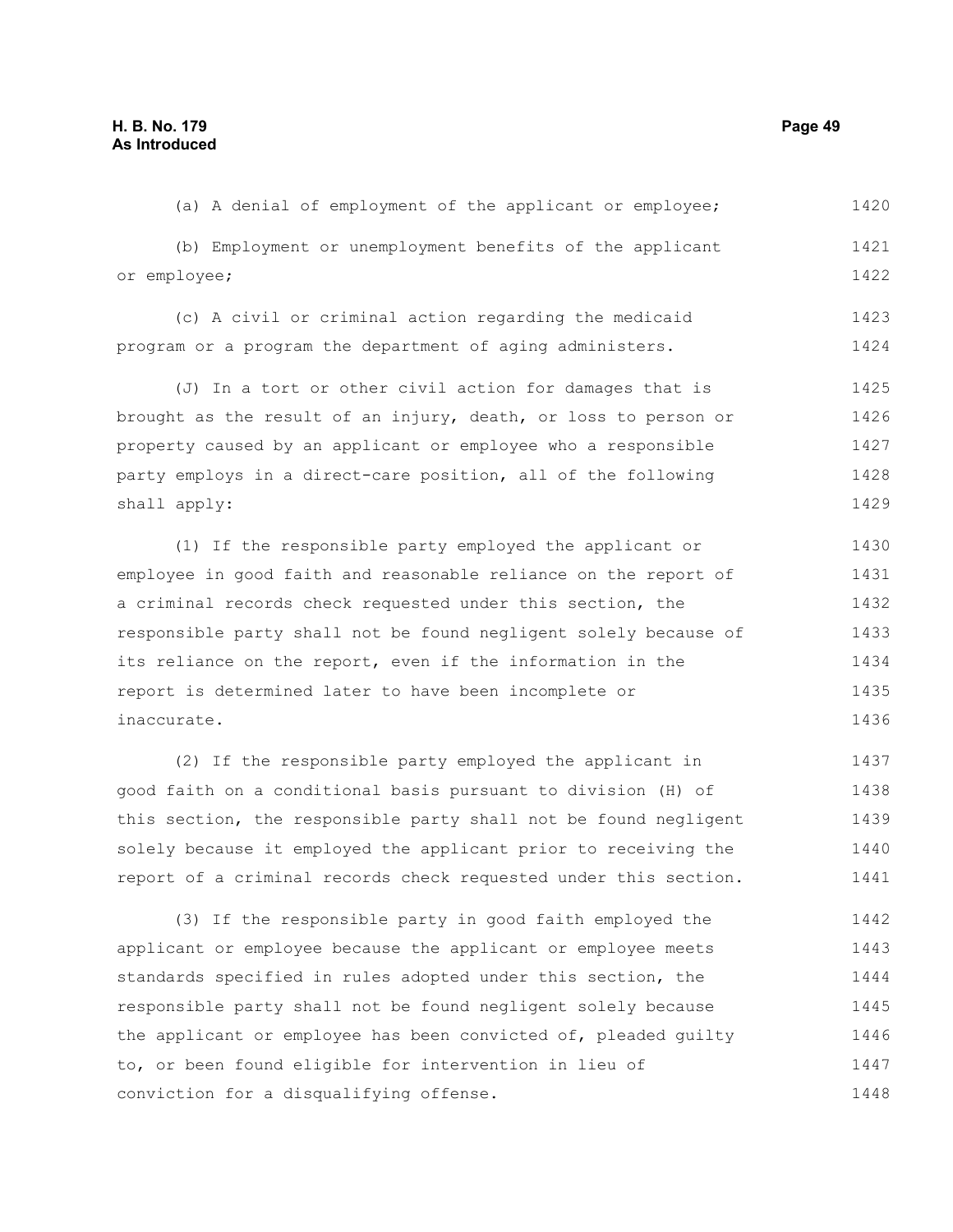# **H. B. No. 179 Page 50 As Introduced**

| (K) The director of aging shall adopt rules in accordance        | 1449 |
|------------------------------------------------------------------|------|
| with Chapter 119. of the Revised Code to implement this section. | 1450 |
| (1) The rules may do the following:                              | 1451 |
| (a) Require employees to undergo database reviews and            | 1452 |
| criminal records checks under this section;                      | 1453 |
| (b) If the rules require employees to undergo database           | 1454 |
| reviews and criminal records checks under this section, exempt   | 1455 |
| one or more classes of employees from the requirements;          | 1456 |
| (c) For the purpose of division (E) (7) of this section,         | 1457 |
| specify other databases that are to be checked as part of a      | 1458 |
| database review conducted under this section.                    | 1459 |
| (2) The rules shall specify all of the following:                | 1460 |
| (a) The meaning of the term "subcontractor";                     | 1461 |
| (b) The procedures for conducting database reviews under         | 1462 |
| this section;                                                    | 1463 |
| (c) If the rules require employees to undergo database           | 1464 |
| reviews and criminal records checks under this section, the      | 1465 |
| times at which the database reviews and criminal records checks  | 1466 |
| are to be conducted;                                             | 1467 |
| (d) If the rules specify other databases to be checked as        | 1468 |
| part of the database reviews, the circumstances under which a    | 1469 |
| responsible party is prohibited from employing an applicant or   | 1470 |
| continuing to employ an employee who is found by a database      | 1471 |
| review to be included in one or more of those databases;         | 1472 |
| (e) Standards that an applicant or employee must meet for        | 1473 |
| a responsible party to be permitted to employ the applicant or   | 1474 |

continue to employ the employee in a direct-care position if the 1475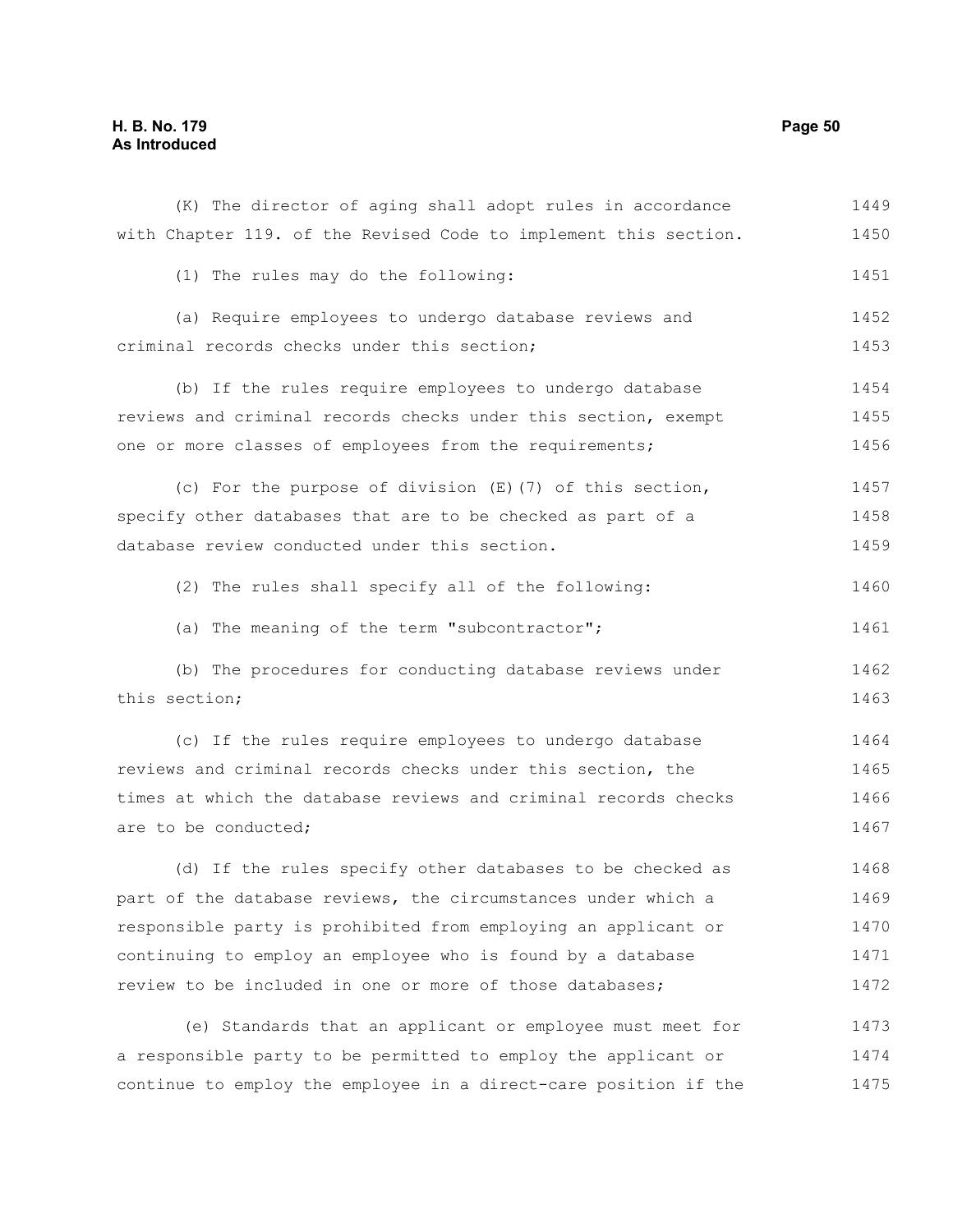applicant or employee is found by a criminal records check required by this section to have been convicted of, pleaded guilty to, or been found eligible for intervention in lieu of conviction for a disqualifying offense. 1476 1477 1478 1479

```
Sec. 173.381. (A) As used in this section:
                                                          1480
```
(1) "Community-based long-term care services" means community-based long-term care services, as defined in section 173.14 of the Revised Code, that are provided under a program the department of aging administers. 1481 1482 1483 1484

(2) "Community-based long-term care services certificate" means a certificate issued under section 173.391 of the Revised Code. 1485 1486 1487

(3) "Community-based long-term care services contract or grant" means a contract or grant awarded under section 173.392 of the Revised Code. 1488 1489 1490

(4) "Criminal records check" has the same meaning as in section 109.572 of the Revised Code. 1491 1492

(5) "Disqualifying offense" means any of the offenses listed or described in divisions (A)(3)(a) to (e) of section 109.572 of the Revised Code. 1493 1494 1495

(6) "Provider" has the same meaning as in section 173.39 of the Revised Code. 1496 1497

(7) "Self-employed provider" means a provider who works for the provider's self and has no employees. 1498 1499

(B) This section does not apply to any individual who is subject to a database review or criminal records check under section 3701.881-3722.11 of the Revised Code. 1500 1501 1502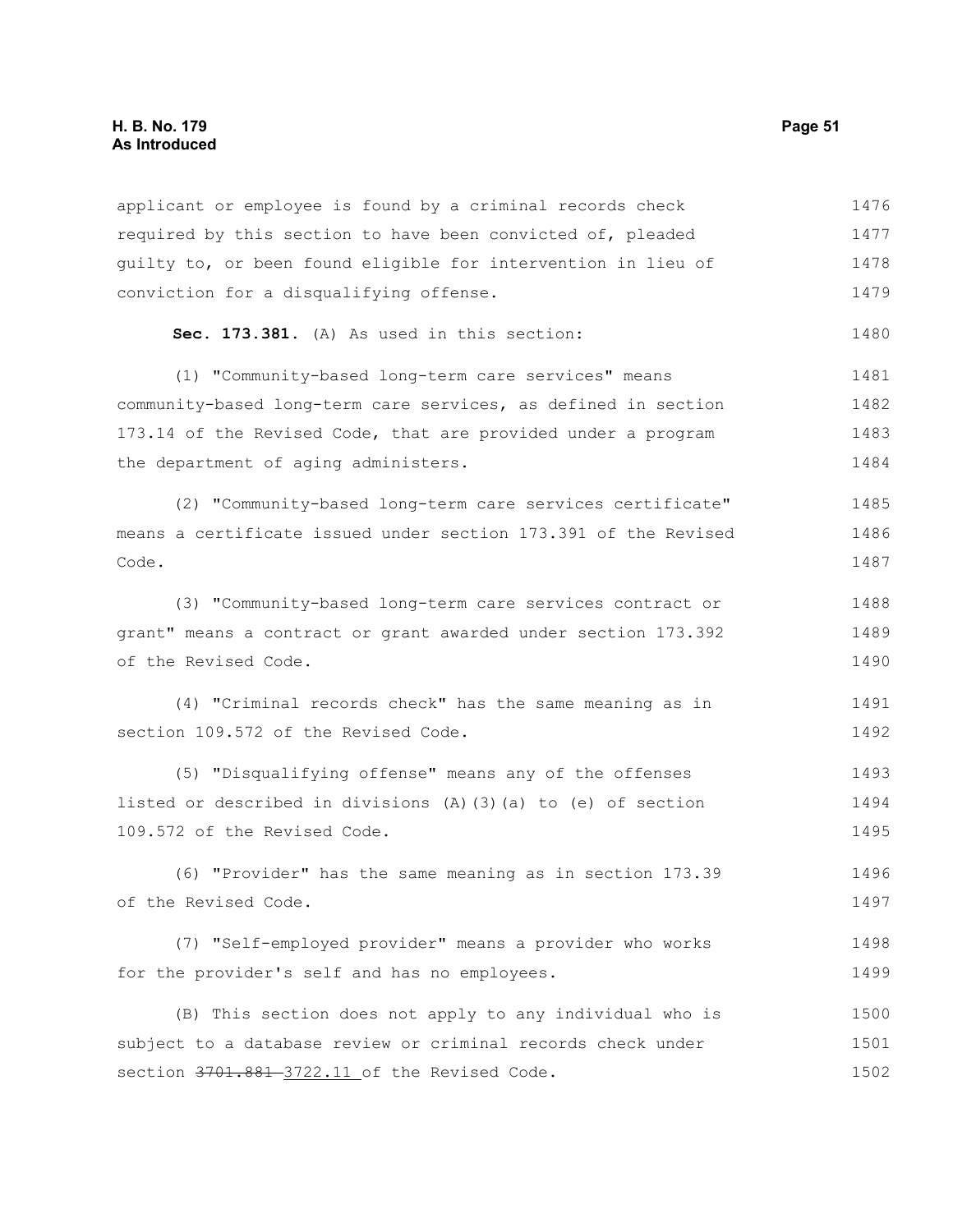# **H. B. No. 179 Page 52 As Introduced**

| (C) (1) The department of aging or its designee shall take         | 1503 |
|--------------------------------------------------------------------|------|
| the following actions when the circumstances specified in          | 1504 |
| division (C)(2) of this section apply:                             | 1505 |
| (a) Refuse to issue a community-based long-term care               | 1506 |
| services certificate to a self-employed provider;                  | 1507 |
| (b) Revoke a self-employed provider's community-based              | 1508 |
| long-term care services certificate;                               | 1509 |
| (c) Refuse to award a community-based long-term care               | 1510 |
| services contract or grant to a self-employed provider;            | 1511 |
| (d) Terminate a self-employed provider's community-based           | 1512 |
| long-term care services contract or grant awarded on or after      | 1513 |
| September 15, 2014.                                                | 1514 |
| (2) The following are the circumstances that require the           | 1515 |
| department of aging or its designee to take action under           | 1516 |
| division (C)(1) of this section:                                   | 1517 |
| (a) A review of the databases listed in division (E) of            | 1518 |
| this section reveals any of the following:                         | 1519 |
| (i) That the self-employed provider is included in one or          | 1520 |
| more of the databases listed in divisions $(E)$ (1) to (5) of this | 1521 |
| section;                                                           | 1522 |
| (ii) That there is in the state nurse aide registry                | 1523 |
| established under section 3721.32 of the Revised Code a            | 1524 |
| statement detailing findings by the director of health that the    | 1525 |
| self-employed provider abused, neglected, or exploited a long-     | 1526 |
| term care facility or residential care facility resident or        | 1527 |
| misappropriated property of such a resident;                       | 1528 |
| (iii) That the self-employed provider is included in one           | 1529 |
| or more of the databases, if any, specified in rules adopted       | 1530 |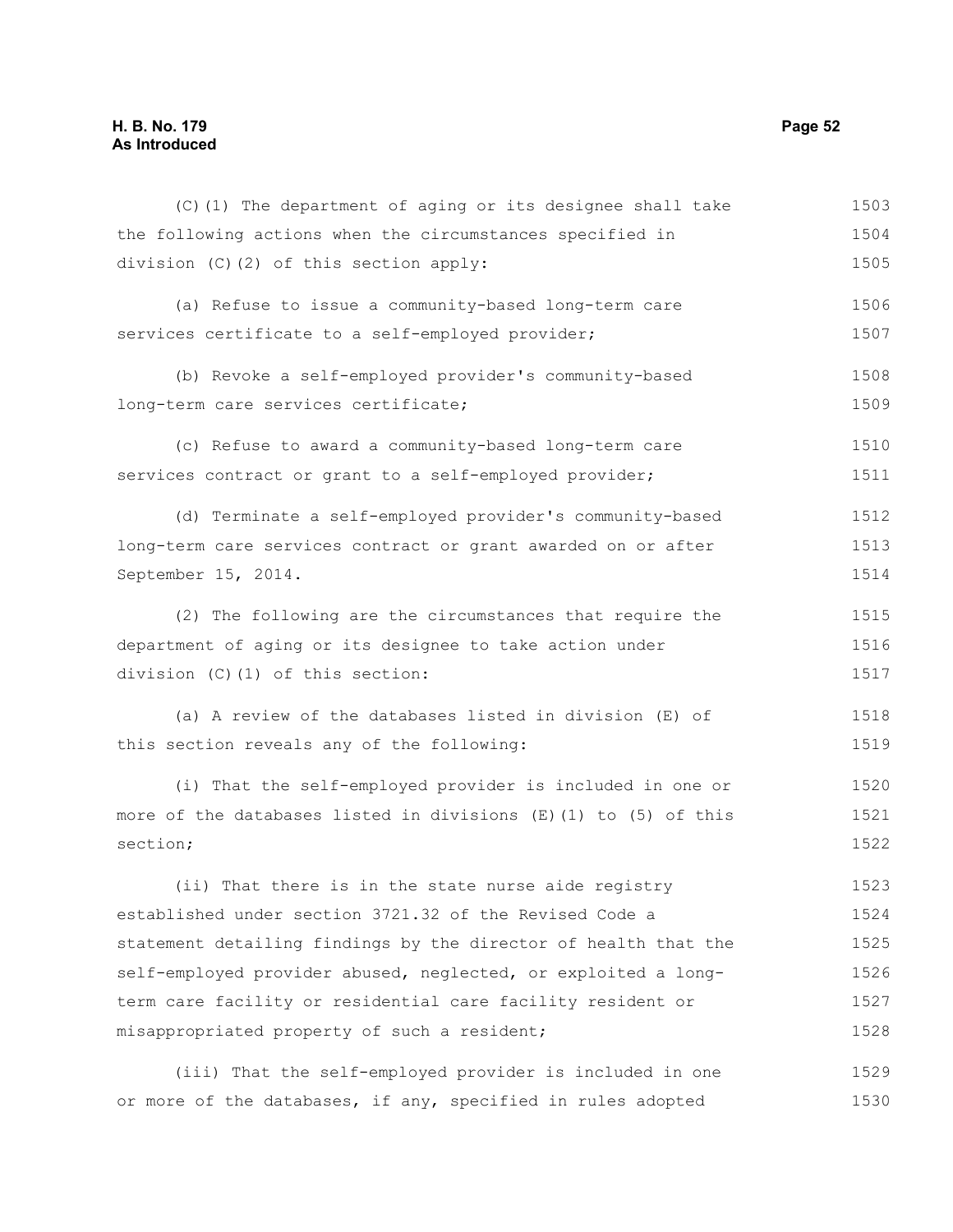# **H. B. No. 179 Page 53 As Introduced**

under this section and the rules require the department or its designee to take action under division (C)(1) of this section if a self-employed provider is included in such a database. 1531 1532 1533

(b) After the self-employed provider is provided, pursuant to division (F)(2)(a) of this section, a copy of the form prescribed pursuant to division (C)(1) of section 109.572 of the Revised Code and the standard impression sheet prescribed pursuant to division (C)(2) of that section, the self-employed provider fails to complete the form or provide the self-employed provider's fingerprint impressions on the standard impression sheet. 1534 1535 1536 1537 1538 1539 1540 1541

(c) Unless the self-employed provider meets standards specified in rules adopted under this section, the self-employed provider is found by a criminal records check required by this section to have been convicted of, pleaded guilty to, or been found eligible for intervention in lieu of conviction for a disqualifying offense. 1542 1543 1544 1545 1546 1547

(D) The department of aging or its designee shall inform each self-employed provider of both of the following at the time of the self-employed provider's initial application for a community-based long-term care services certificate or initial bid for a community-based long-term care services contract or grant: 1548 1549 1550 1551 1552 1553

(1) That a review of the databases listed in division (E) of this section will be conducted to determine whether the department or its designee is required by division (C) of this section to refuse to issue or award a community-based long-term care services certificate or community-based long-term care services contract or grant to the self-employed provider; 1554 1555 1556 1557 1558 1559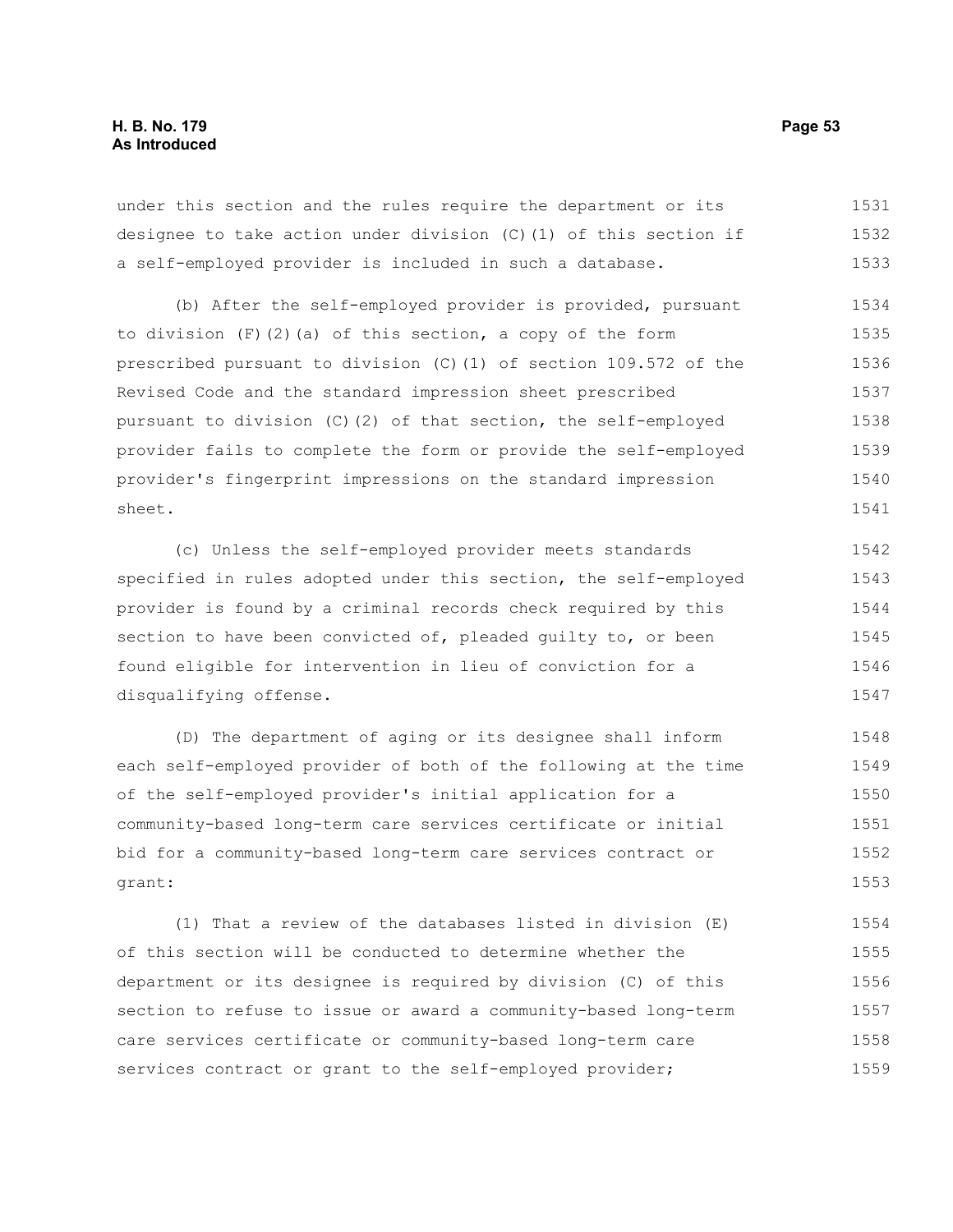# **H. B. No. 179 Page 54 As Introduced**

(2) That, unless the database review reveals that the department or its designee is required to refuse to issue or award a community-based long-term care services certificate or community-based long-term care services contract or grant to the self-employed provider, a criminal records check of the selfemployed provider will be conducted and the self-employed provider is required to provide a set of the self-employed provider's fingerprint impressions as part of the criminal records check. 1560 1561 1562 1563 1564 1565 1566 1567 1568

(E) As a condition of issuing or awarding a communitybased long-term care services certificate or community-based long-term care services contract or grant to a self-employed provider, the department of aging or its designee shall conduct a database review of the self-employed provider in accordance with rules adopted under this section. If rules adopted under this section so require, the department or its designee shall conduct a database review of a self-employed provider in accordance with the rules as a condition of not revoking or terminating the self-employed provider's community-based longterm care services certificate or community-based long-term care services contract or grant. A database review shall determine whether the self-employed provider is included in any of the following: 1569 1570 1571 1572 1573 1574 1575 1576 1577 1578 1579 1580 1581 1582

(1) The excluded parties list system that is maintained by the United States general services administration pursuant to subpart 9.4 of the federal acquisition regulation and available at the federal web site known as the system for award management; 1583 1584 1585 1586 1587

(2) The list of excluded individuals and entities maintained by the office of inspector general in the United 1588 1589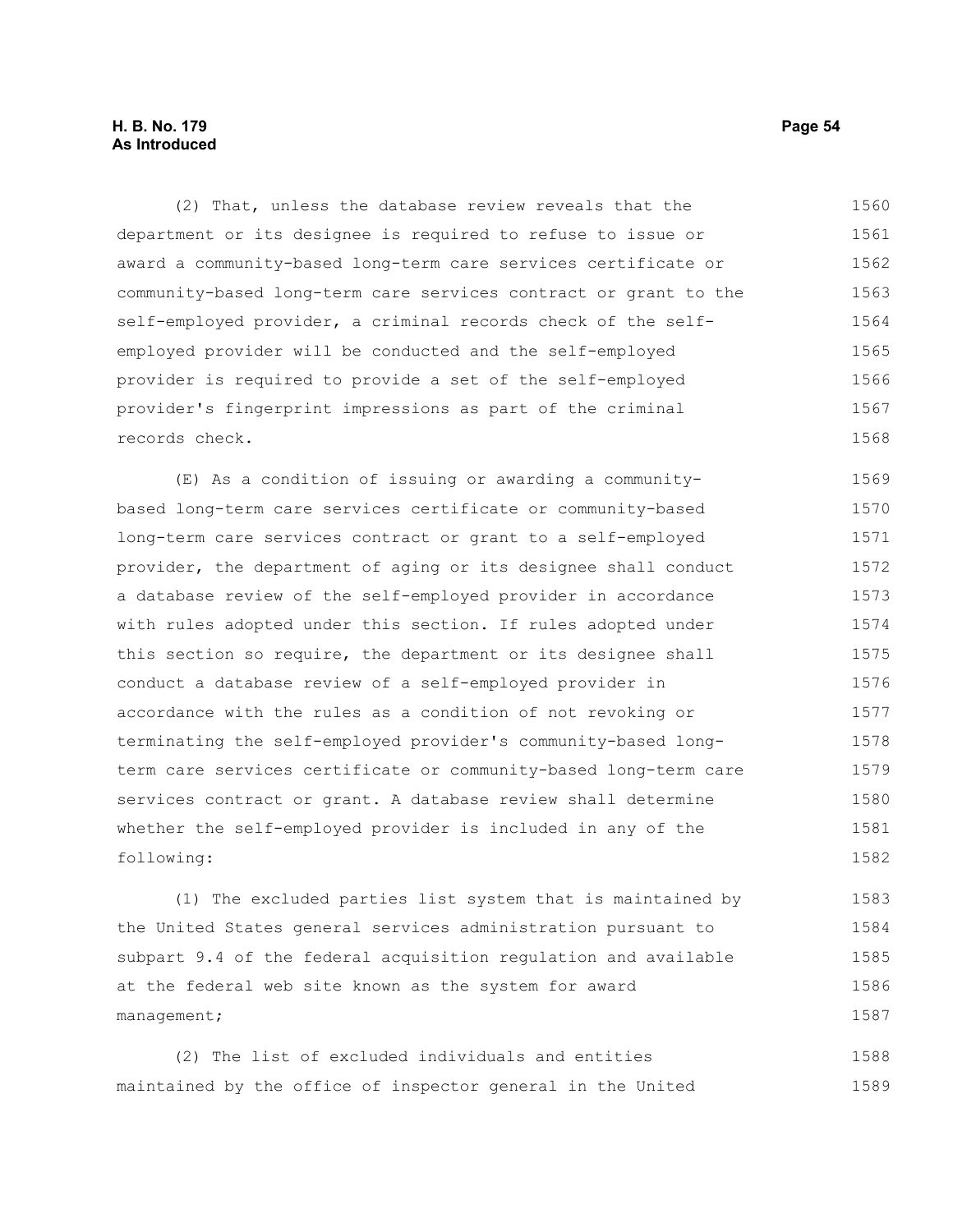| States department of health and human services pursuant to the   | 1590 |
|------------------------------------------------------------------|------|
| "Social Security Act," 42 U.S.C. 1320a-7 and 1320c-5;            | 1591 |
| (3) The registry of developmental disabilities employees         | 1592 |
| established under section 5123.52 of the Revised Code;           | 1593 |
| (4) The internet-based sex offender and child-victim             | 1594 |
| offender database established under division (A) (11) of section | 1595 |
| 2950.13 of the Revised Code;                                     | 1596 |
| (5) The internet-based database of inmates established           | 1597 |
| under section 5120.66 of the Revised Code;                       | 1598 |
| (6) The state nurse aide registry established under              | 1599 |
| section 3721.32 of the Revised Code;                             | 1600 |
| (7) Any other database, if any, specified in rules adopted       | 1601 |
| under this section.                                              | 1602 |
| (F) (1) As a condition of issuing or awarding a community-       | 1603 |
| based long-term care services certificate or community-based     | 1604 |
| long-term care services contract or grant to a self-employed     | 1605 |
| provider, the department of aging or its designee shall request  | 1606 |
| that the superintendent of the bureau of criminal identification | 1607 |
| and investigation conduct a criminal records check of the self-  | 1608 |
| employed provider. If rules adopted under this section so        | 1609 |
| require, the department or its designee shall request that the   | 1610 |
| superintendent conduct a criminal records check of a self-       | 1611 |
| employed provider at times specified in the rules as a condition | 1612 |
| of not revoking or terminating the self-employed provider's      | 1613 |
| community-based long-term care services certificate or           | 1614 |
| community-based long-term care services contract or grant.       | 1615 |
| However, the department or its designee is not required to       | 1616 |
| request the criminal records check of the self-employed provider | 1617 |
| if the department or its designee, because of circumstances      | 1618 |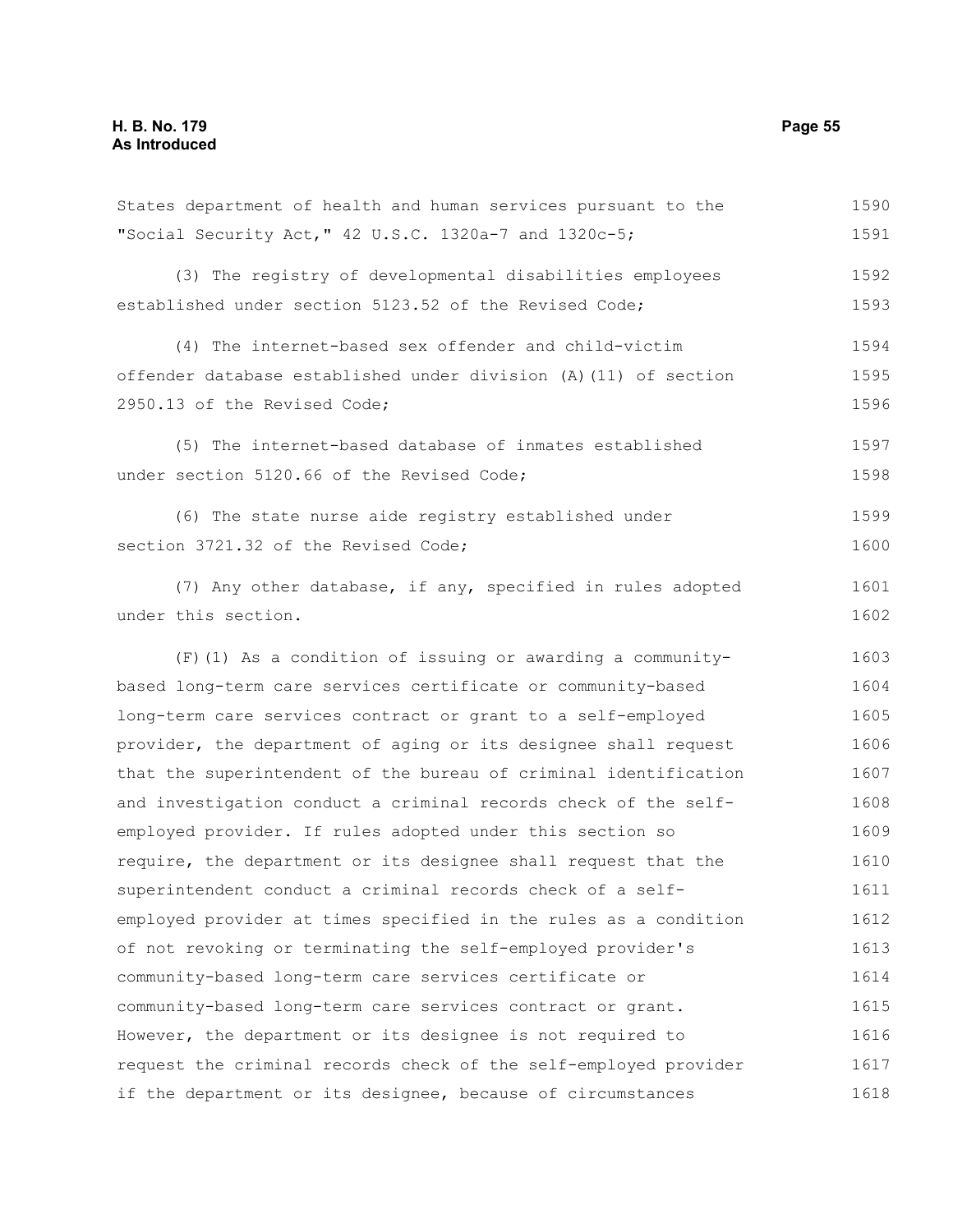specified in division  $(C)$   $(2)$   $(a)$  of this section, is required to refuse to issue or award a community-based long-term care services certificate or community-based long-term care services contract or grant to the self-employed provider or to revoke or terminate the self-employed provider's certificate or contract or grant. 1619 1620 1621 1622 1623 1624

If a self-employed provider for whom a criminal records check request is required by this section does not present proof of having been a resident of this state for the five-year period immediately prior to the date the criminal records check is requested or provide evidence that within that five-year period the superintendent has requested information about the selfemployed provider from the federal bureau of investigation in a criminal records check, the department or its designee shall request that the superintendent obtain information from the federal bureau of investigation as part of the criminal records check. Even if a self-employed provider for whom a criminal records check request is required by this section presents proof of having been a resident of this state for the five-year period, the department or its designee may request that the superintendent include information from the federal bureau of investigation in the criminal records check. 1625 1626 1627 1628 1629 1630 1631 1632 1633 1634 1635 1636 1637 1638 1639 1640

(2) The department or its designee shall do all of the following: 1641 1642

(a) Provide to each self-employed provider for whom a criminal records check request is required by this section a copy of the form prescribed pursuant to division (C)(1) of section 109.572 of the Revised Code and a standard impression sheet prescribed pursuant to division (C)(2) of that section; 1643 1644 1645 1646 1647

(b) Obtain the completed form and standard impression 1648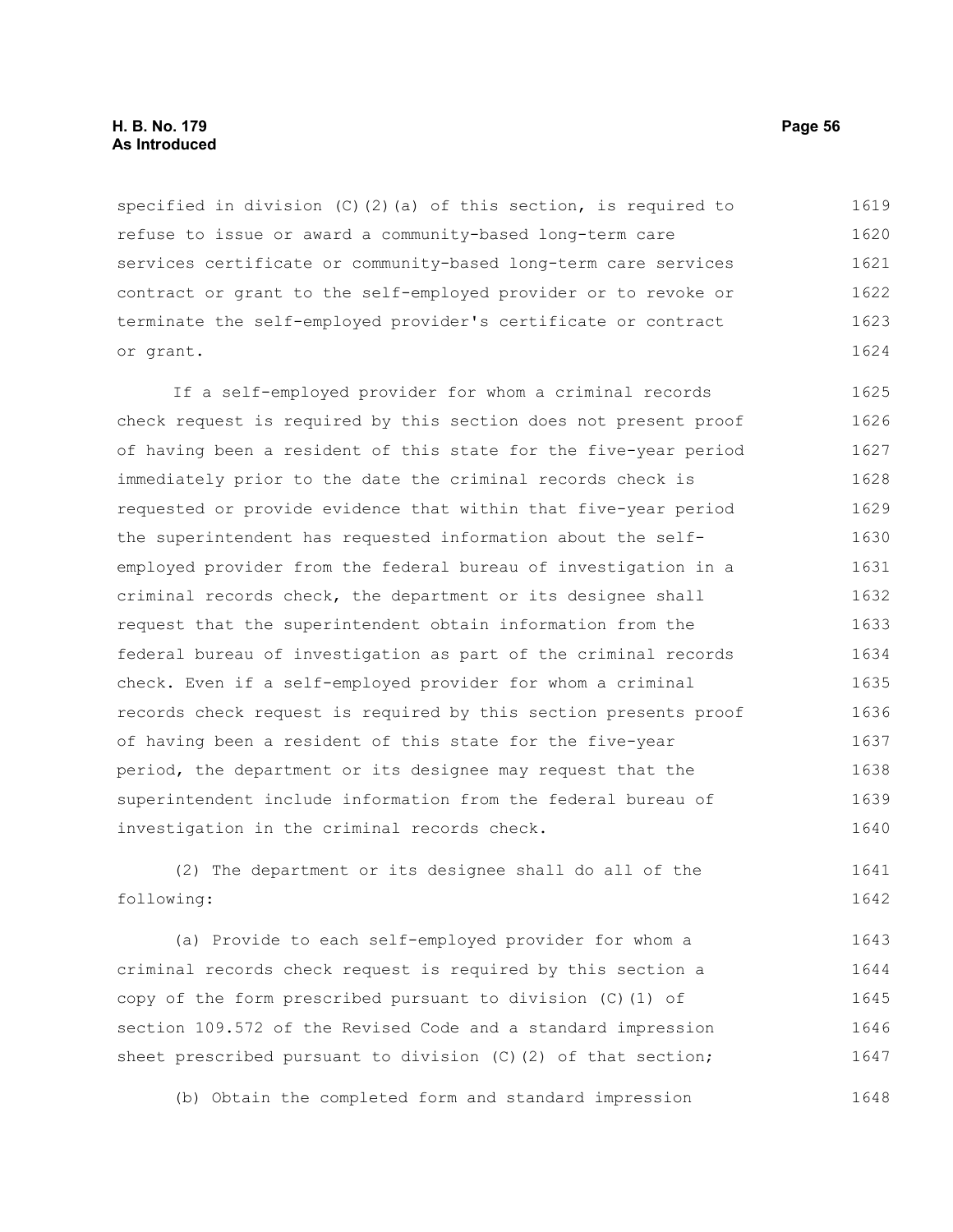sheet from the self-employed provider; (c) Forward the completed form and standard impression sheet to the superintendent. (3) The department or its designee shall pay to the bureau of criminal identification and investigation the fee prescribed pursuant to division (C)(3) of section 109.572 of the Revised Code for each criminal records check of a self-employed provider the department or its designee requests under this section. The department or its designee may charge the self-employed provider a fee that does not exceed the amount the department or its designee pays to the bureau. (G) The report of any criminal records check of a selfemployed provider conducted pursuant to a request made under this section is not a public record for the purposes of section 149.43 of the Revised Code and shall not be made available to any person other than the following: (1) The self-employed provider or the self-employed provider's representative; (2) The department of aging, the department's designee, or a representative of the department or its designee; (3) The medicaid director and the staff of the department 1649 1650 1651 1652 1653 1654 1655 1656 1657 1658 1659 1660 1661 1662 1663 1664 1665 1666 1667 1668 1669

of medicaid who are involved in the administration of the medicaid program if the self-employed provider is to provide, or provides, community-based long-term care services under a component of the medicaid program that the department of aging administers; 1670 1671 1672 1673 1674

(4) A court, hearing officer, or other necessary individual involved in a case dealing with any of the following: 1675 1676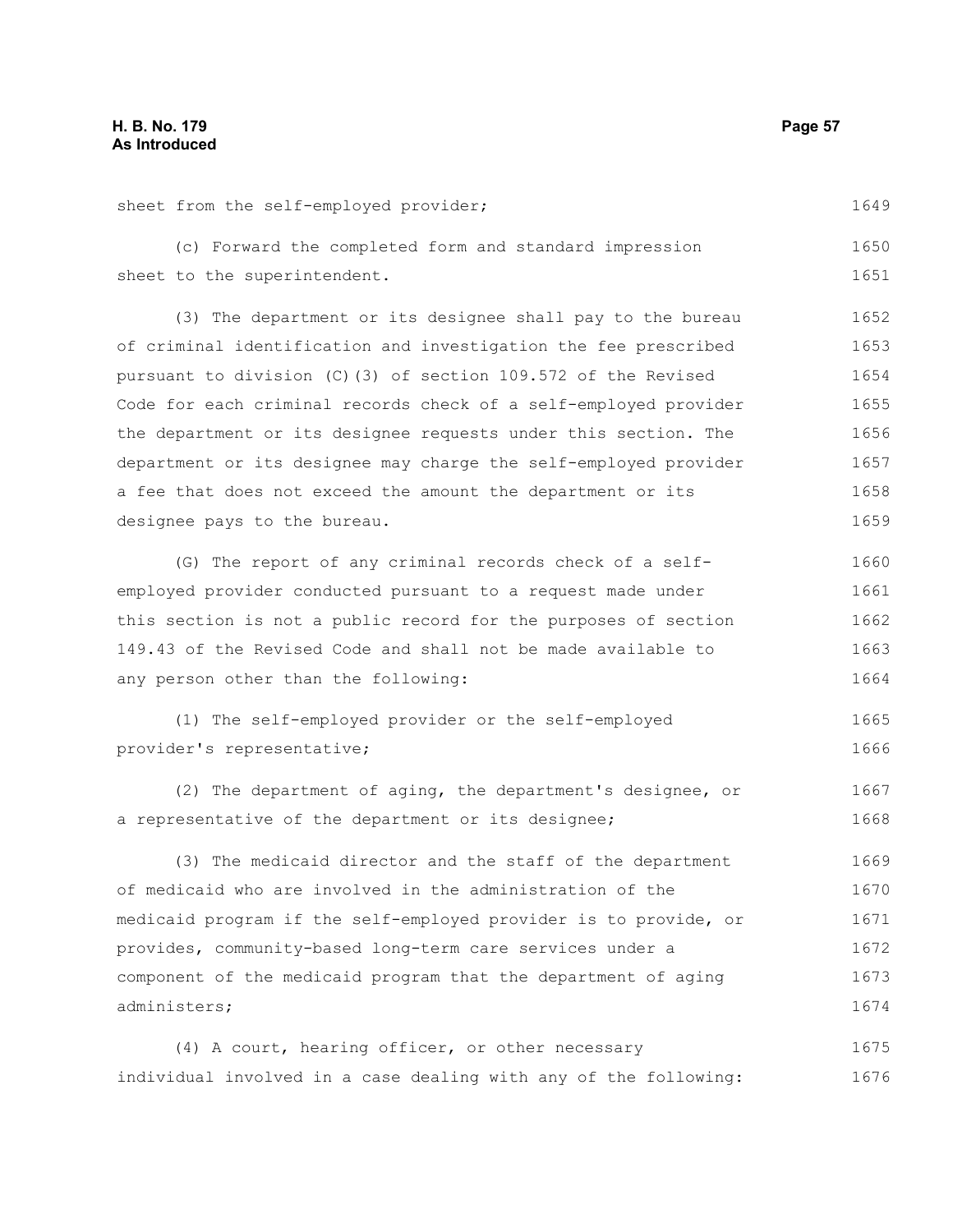# **H. B. No. 179 Page 58 As Introduced**

term services certificate or community-based long-term care services contract or grant to the self-employed provider; (b) A revocation or termination of the self-employed provider's community-based long-term care services certificate or community-based long-term care services contract or grant; (c) A civil or criminal action regarding a program the department of aging administers. (H) In a tort or other civil action for damages that is brought as the result of an injury, death, or loss to person or property caused by a self-employed provider, both of the following shall apply: (1) If the department of aging or its designee, in good faith and reasonable reliance on the report of a criminal records check requested under this section, issued or awarded a community-based long-term care services certificate or community-based long-term care services contract or grant to the self-employed provider or did not revoke or terminate the selfemployed provider's certificate or contract or grant, the department and its designee shall not be found negligent solely because of its reliance on the report, even if the information in the report is determined later to have been incomplete or inaccurate. (2) If the department or its designee in good faith issued or awarded a community-based long-term care services certificate or community-based long-term care services contract or grant to 1678 1679 1680 1681 1682 1683 1684 1685 1686 1687 1688 1689 1690 1691 1692 1693 1694 1695 1696 1697 1698 1699 1700 1701 1702

(a) A refusal to issue or award a community-based long-

the self-employed provider or did not revoke or terminate the self-employed provider's certificate or contract or grant because the self-employed provider meets standards specified in 1703 1704 1705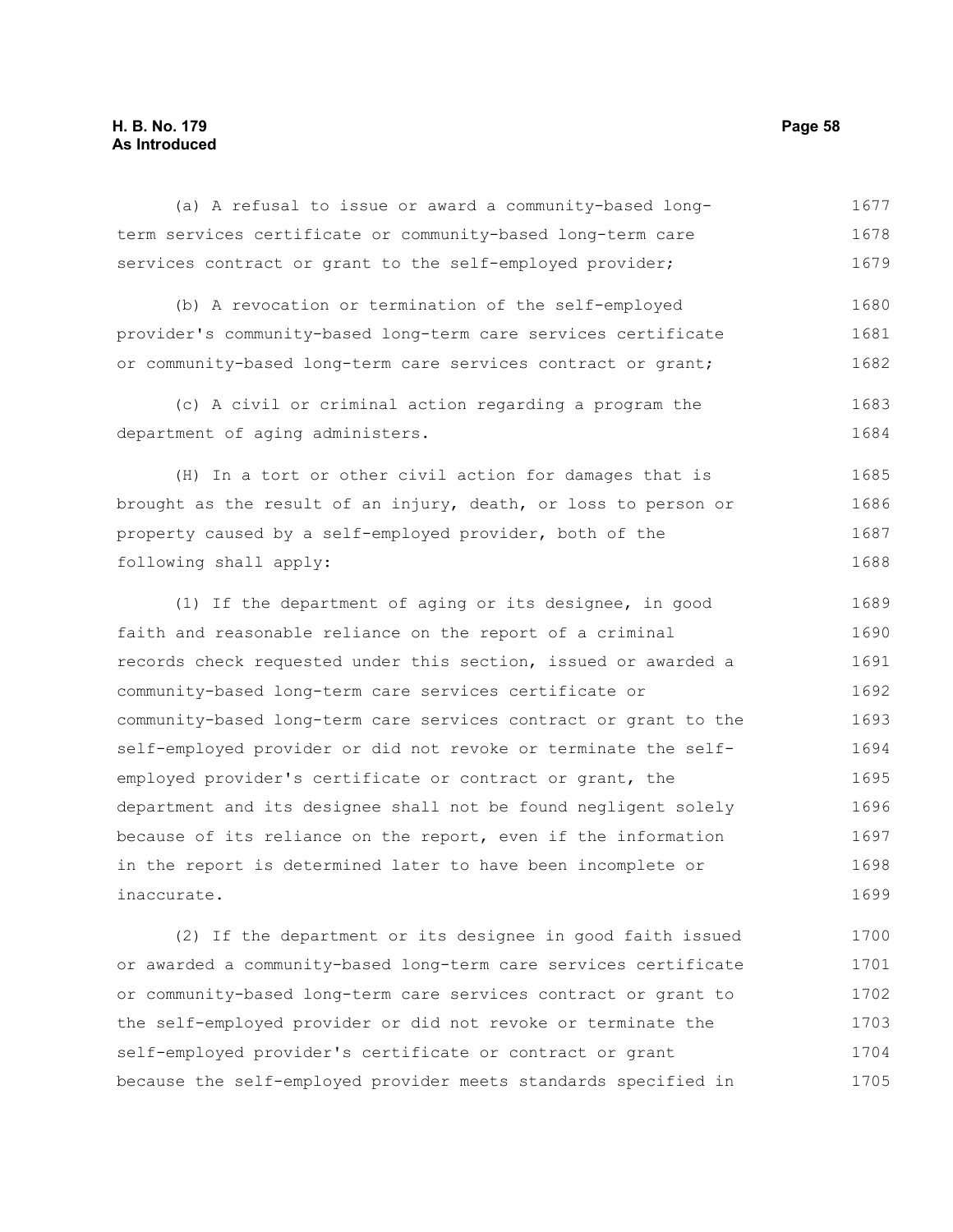rules adopted under this section, the department and its designee shall not be found negligent solely because the selfemployed provider has been convicted of, pleaded guilty to, or been found eligible for intervention in lieu of conviction for a disqualifying offense. 1706 1707 1708 1709 1710

(I) The director of aging shall adopt rules in accordance with Chapter 119. of the Revised Code to implement this section. 1711 1712

(1) The rules may do the following: 1713

(a) Require self-employed providers who have been issued or awarded community-based long-term care services certificates or community-based long-term care services contracts or grants to undergo database reviews and criminal records checks under this section; 1714 1715 1716 1717 1718

(b) If the rules require self-employed providers who have been issued or awarded community-based long-term care services certificates or community-based long-term care services contracts or grants to undergo database reviews and criminal records checks under this section, exempt one or more classes of such self-employed providers from the requirements; 1719 1720 1721 1722 1723 1724

(c) For the purpose of division (E)(7) of this section, specify other databases that are to be checked as part of a database review conducted under this section. 1725 1726 1727

(2) The rules shall specify all of the following: 1728

(a) The procedures for conducting database reviews under this section; 1729 1730

(b) If the rules require self-employed providers who have been issued or awarded community-based long-term care services certificates or community-based long-term care services 1731 1732 1733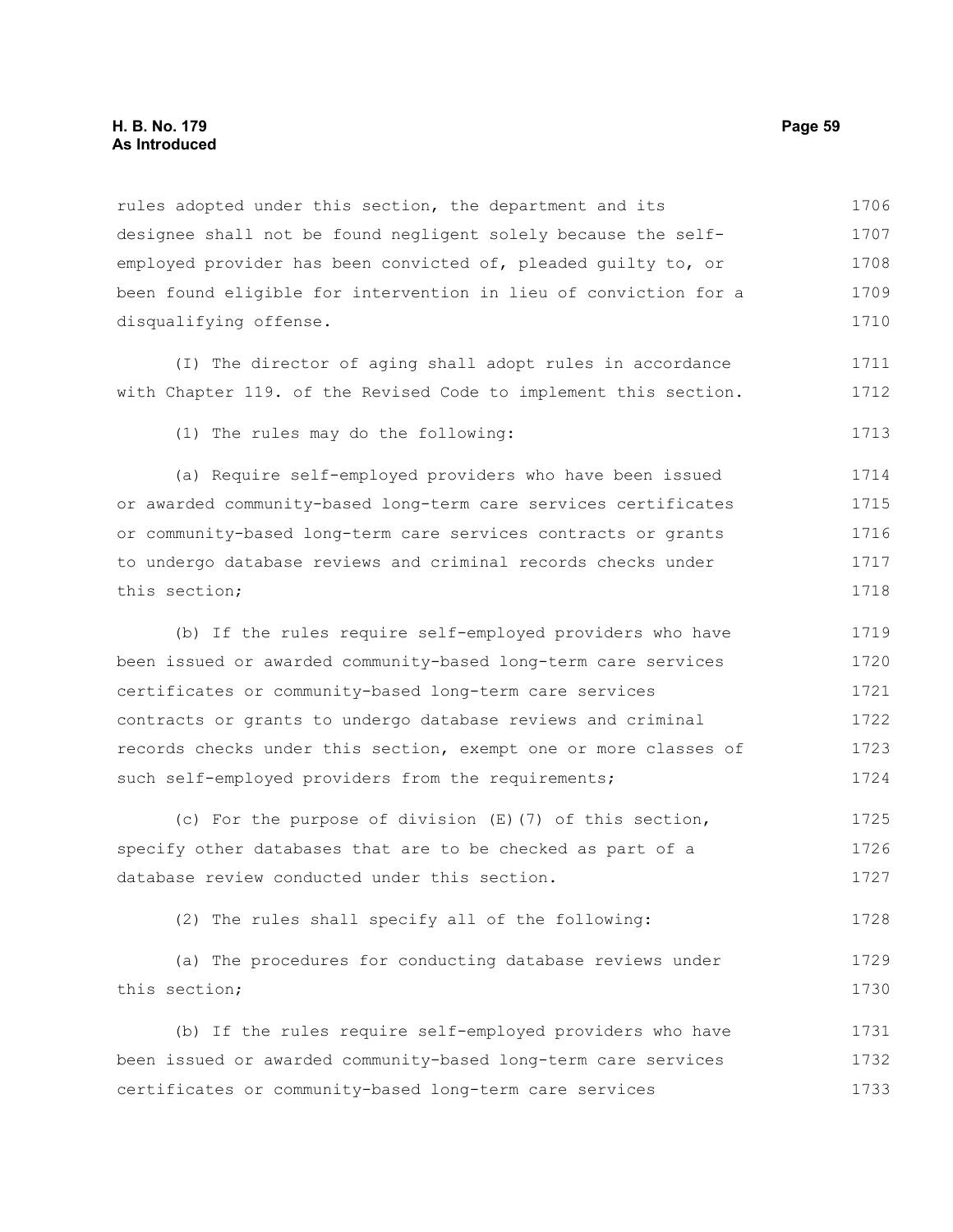contracts or grants to undergo database reviews and criminal records checks under this section, the times at which the database reviews and criminal records checks are to be conducted; 1734 1735 1736 1737

(c) If the rules specify other databases to be checked as part of the database reviews, the circumstances under which the department of aging or its designee is required to refuse to issue or award a community-based long-term care services certificate or community-based long-term care services contract or grant to a self-employed provider or to revoke or terminate a self-employed provider's certificate or contract or grant when the self-employed provider is found by a database review to be included in one or more of those databases; 1738 1739 1740 1741 1742 1743 1744 1745 1746

(d) Standards that a self-employed provider must meet for the department or its designee to be permitted to issue or award a community-based long-term care services certificate or community-based long-term care services contract or grant to the self-employed provider or not to revoke or terminate the selfemployed provider's certificate or contract or grant if the self-employed provider is found by a criminal records check required by this section to have been convicted of, pleaded guilty to, or been found eligible for intervention in lieu of conviction for a disqualifying offense. 1747 1748 1749 1750 1751 1752 1753 1754 1755 1756

**Sec. 1337.11.** As used in sections 1337.11 to 1337.17 of the Revised Code: 1757 1758

(A) "Adult" means a person who is eighteen years of age or older. 1759 1760

(B) "Attending physician" means the physician to whom a principal or the family of a principal has assigned primary 1761 1762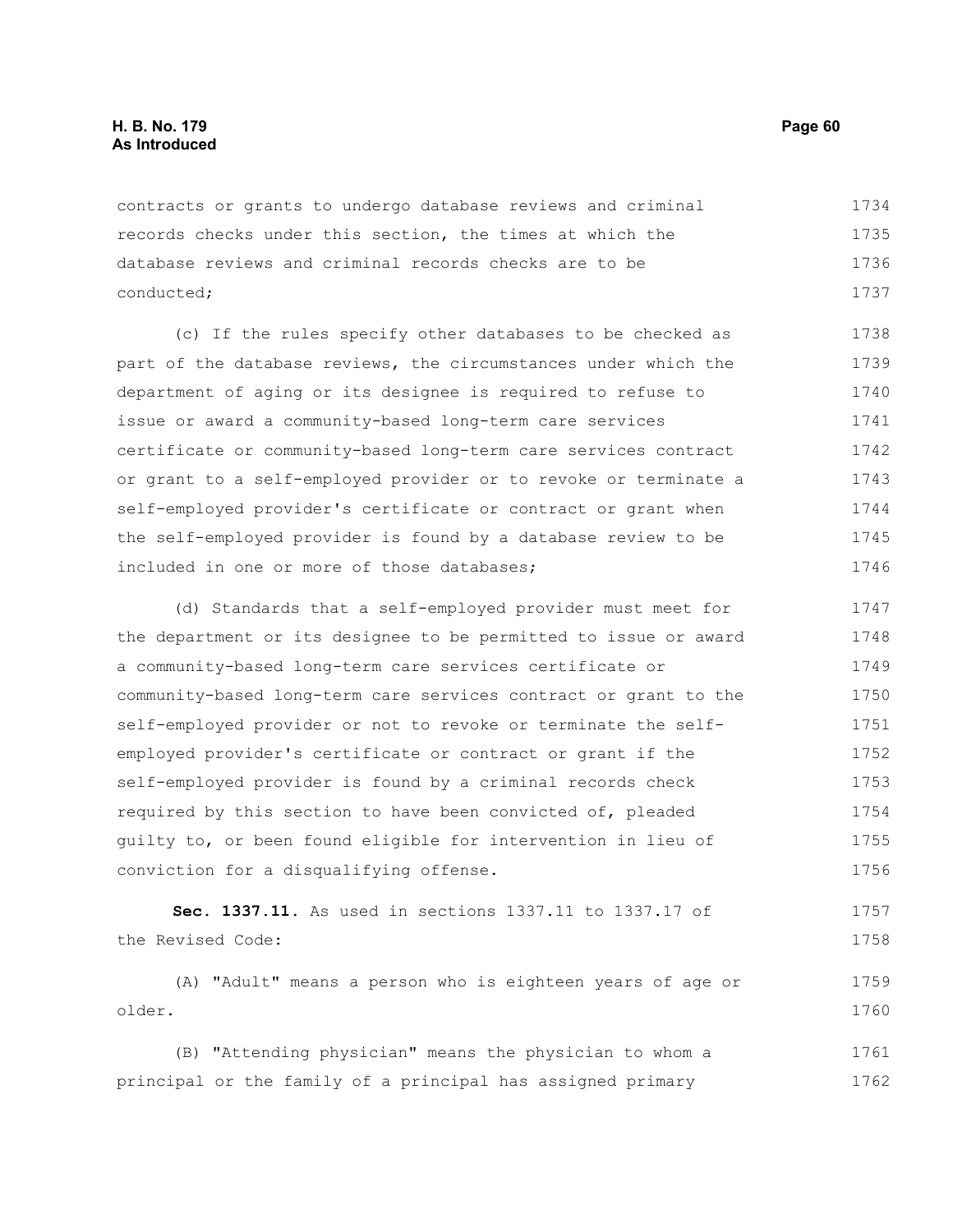responsibility for the treatment or care of the principal or, if the responsibility has not been assigned, the physician who has accepted that responsibility. 1763 1764 1765

(C) "Comfort care" means any of the following: 1766

(1) Nutrition when administered to diminish the pain or discomfort of a principal, but not to postpone death; 1767 1768

(2) Hydration when administered to diminish the pain or discomfort of a principal, but not to postpone death; 1769 1770

(3) Any other medical or nursing procedure, treatment, intervention, or other measure that is taken to diminish the pain or discomfort of a principal, but not to postpone death. 1771 1772 1773

(D) "Consulting physician" means a physician who, in conjunction with the attending physician of a principal, makes one or more determinations that are required to be made by the attending physician, or to be made by the attending physician and one other physician, by an applicable provision of sections 1337.11 to 1337.17 of the Revised Code, to a reasonable degree of medical certainty and in accordance with reasonable medical standards. 1774 1775 1776 1777 1778 1779 1780 1781

(E) "Declaration for mental health treatment" has the same meaning as in section 2135.01 of the Revised Code. 1782 1783

(F) "Guardian" means a person appointed by a probate court pursuant to Chapter 2111. of the Revised Code to have the care and management of the person of an incompetent. 1784 1785 1786

(G) "Health care" means any care, treatment, service, or procedure to maintain, diagnose, or treat an individual's physical or mental condition or physical or mental health. 1787 1788 1789

(H) "Health care decision" means informed consent, refusal 1790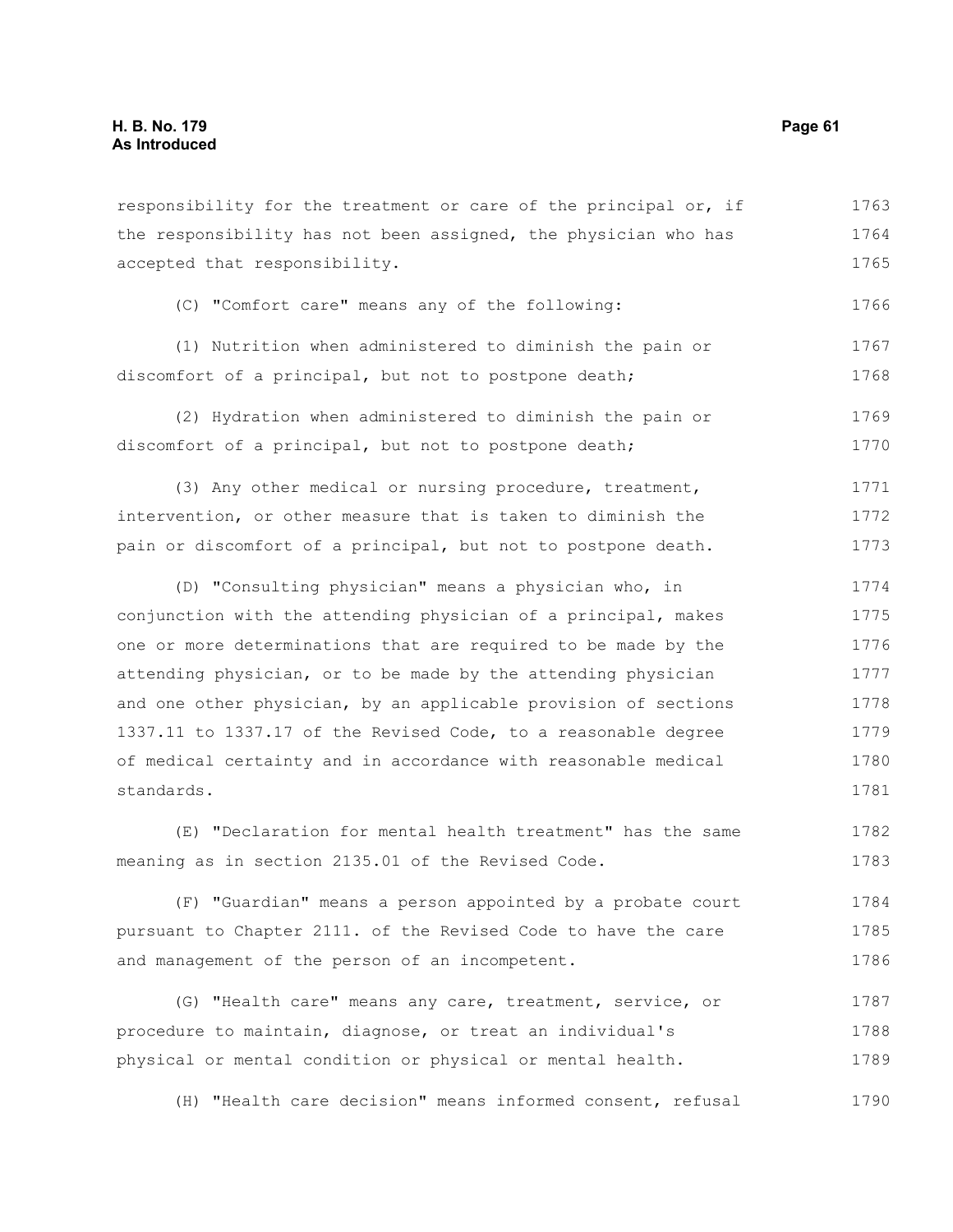to give informed consent, or withdrawal of informed consent to health care. (I) "Health care facility" means any of the following: (1) A hospital; (2) A hospice care program, pediatric respite care program, or other institution that specializes in comfort care of patients in a terminal condition or in a permanently unconscious state; (3) A nursing home; (4) A home health agency; (5) An intermediate care facility for individuals with intellectual disabilities; (6) A regulated community mental health organization. (J) "Health care personnel" means physicians, nurses, physician assistants, emergency medical technicians-basic, emergency medical technicians-intermediate, emergency medical technicians-paramedic, medical technicians, dietitians, other authorized persons acting under the direction of an attending physician, and administrators of health care facilities. (K) "Home health agency" has the same meaning as in section 3701.881 3722.01 of the Revised Code. (L) "Hospice care program" and "pediatric respite care program" have the same meanings as in section 3712.01 of the Revised Code. (M) "Hospital" has the same meanings as in sections 3701.01, 3727.01, and 5122.01 of the Revised Code. (N) "Hydration" means fluids that are artificially or 1791 1792 1793 1794 1795 1796 1797 1798 1799 1800 1801 1802 1803 1804 1805 1806 1807 1808 1809 1810 1811 1812 1813 1814 1815 1816 1817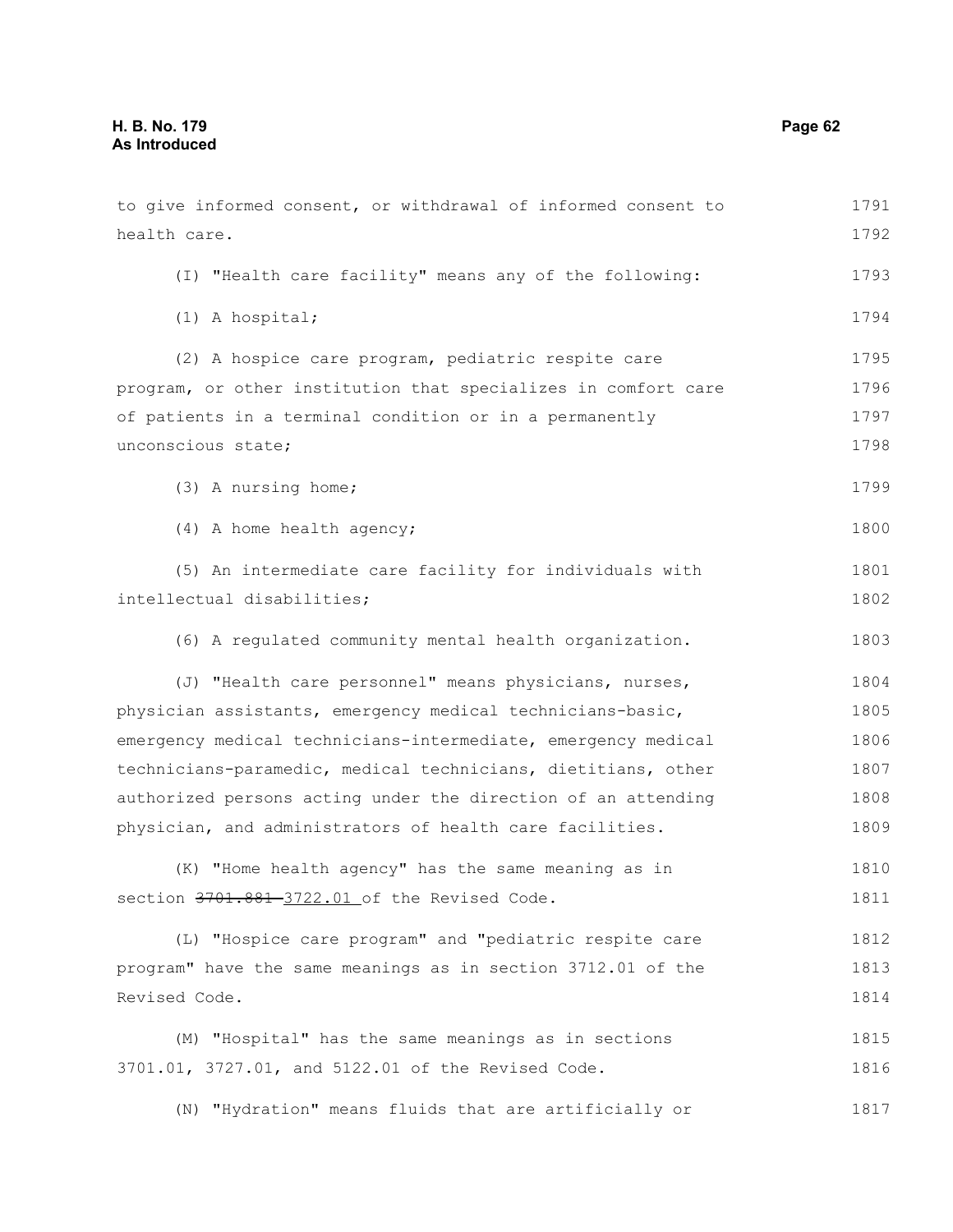technologically administered. (O) "Incompetent" has the same meaning as in section 2111.01 of the Revised Code. (P) "Intermediate care facility for individuals with intellectual disabilities" has the same meaning as in section 5124.01 of the Revised Code. (Q) "Life-sustaining treatment" means any medical procedure, treatment, intervention, or other measure that, when administered to a principal, will serve principally to prolong the process of dying. (R) "Medical claim" has the same meaning as in section 2305.113 of the Revised Code. (S) "Mental health treatment" has the same meaning as in section 2135.01 of the Revised Code. (T) "Nursing home" has the same meaning as in section 3721.01 of the Revised Code. (U) "Nutrition" means sustenance that is artificially or technologically administered. (V) "Permanently unconscious state" means a state of permanent unconsciousness in a principal that, to a reasonable degree of medical certainty as determined in accordance with reasonable medical standards by the principal's attending physician and one other physician who has examined the principal, is characterized by both of the following: (1) Irreversible unawareness of one's being and environment. (2) Total loss of cerebral cortical functioning, resulting 1818 1819 1820 1821 1822 1823 1824 1825 1826 1827 1828 1829 1830 1831 1832 1833 1834 1835 1836 1837 1838 1839 1840 1841 1842 1843 1844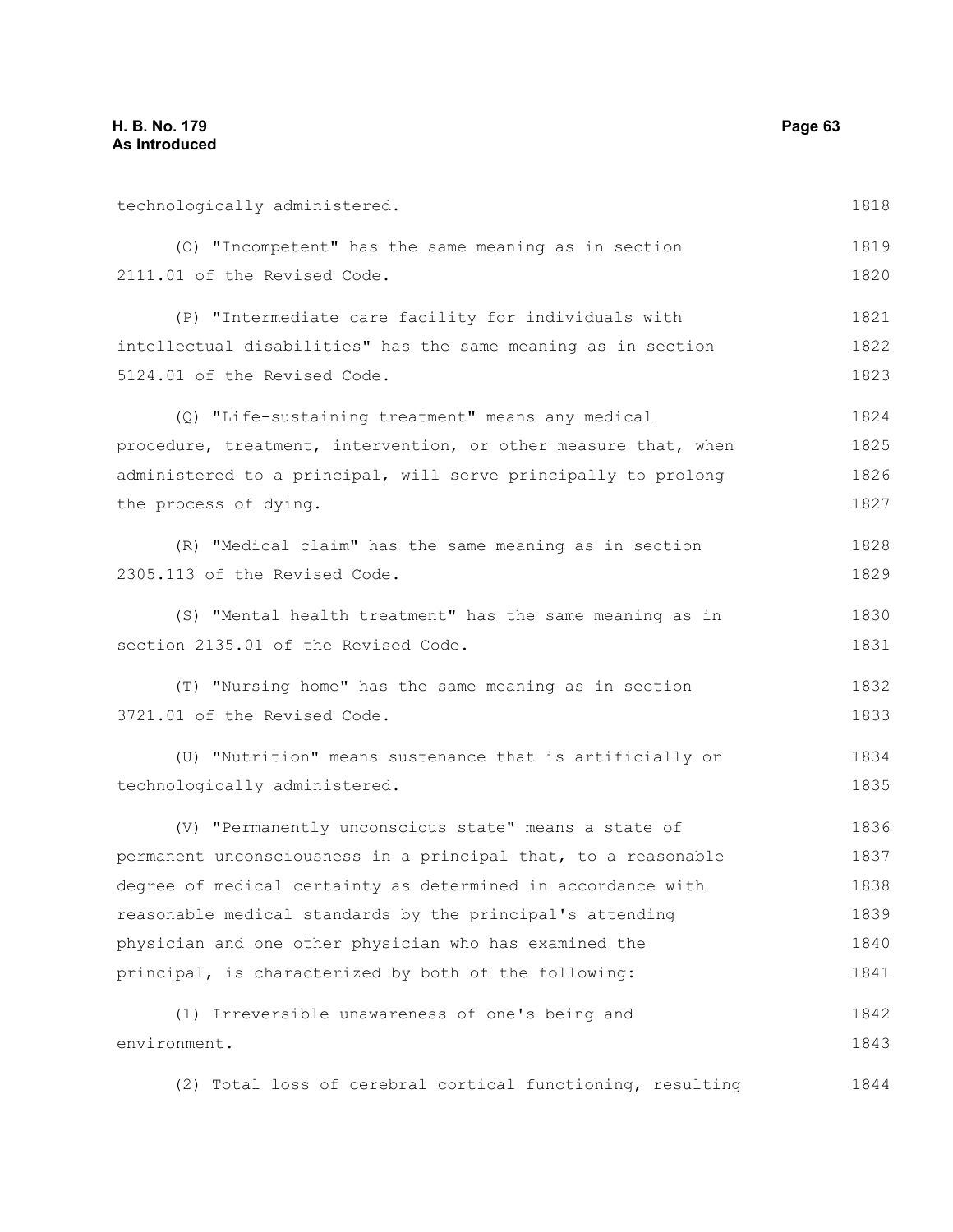in the principal having no capacity to experience pain or suffering. (W) "Person" has the same meaning as in section 1.59 of 1845 1846 1847

the Revised Code and additionally includes political subdivisions and governmental agencies, boards, commissions, departments, institutions, offices, and other instrumentalities. 1848 1849 1850

(X) "Physician" means a person who is authorized under Chapter 4731. of the Revised Code to practice medicine and surgery or osteopathic medicine and surgery. 1851 1852 1853

(Y) "Political subdivision" and "state" have the same meanings as in section 2744.01 of the Revised Code. 1854 1855

(Z) "Professional disciplinary action" means action taken by the board or other entity that regulates the professional conduct of health care personnel, including the state medical board and the board of nursing. 1856 1857 1858 1859

(AA) "Regulated community mental health organization" means a residential facility as defined and licensed under section 5119.34 of the Revised Code or a community mental health services provider as defined in section 5122.01 of the Revised Code. 1860 1861 1862 1863 1864

(BB) "Terminal condition" means an irreversible, incurable, and untreatable condition caused by disease, illness, or injury from which, to a reasonable degree of medical certainty as determined in accordance with reasonable medical standards by a principal's attending physician and one other physician who has examined the principal, both of the following apply: 1865 1866 1867 1868 1869 1870 1871

(1) There can be no recovery.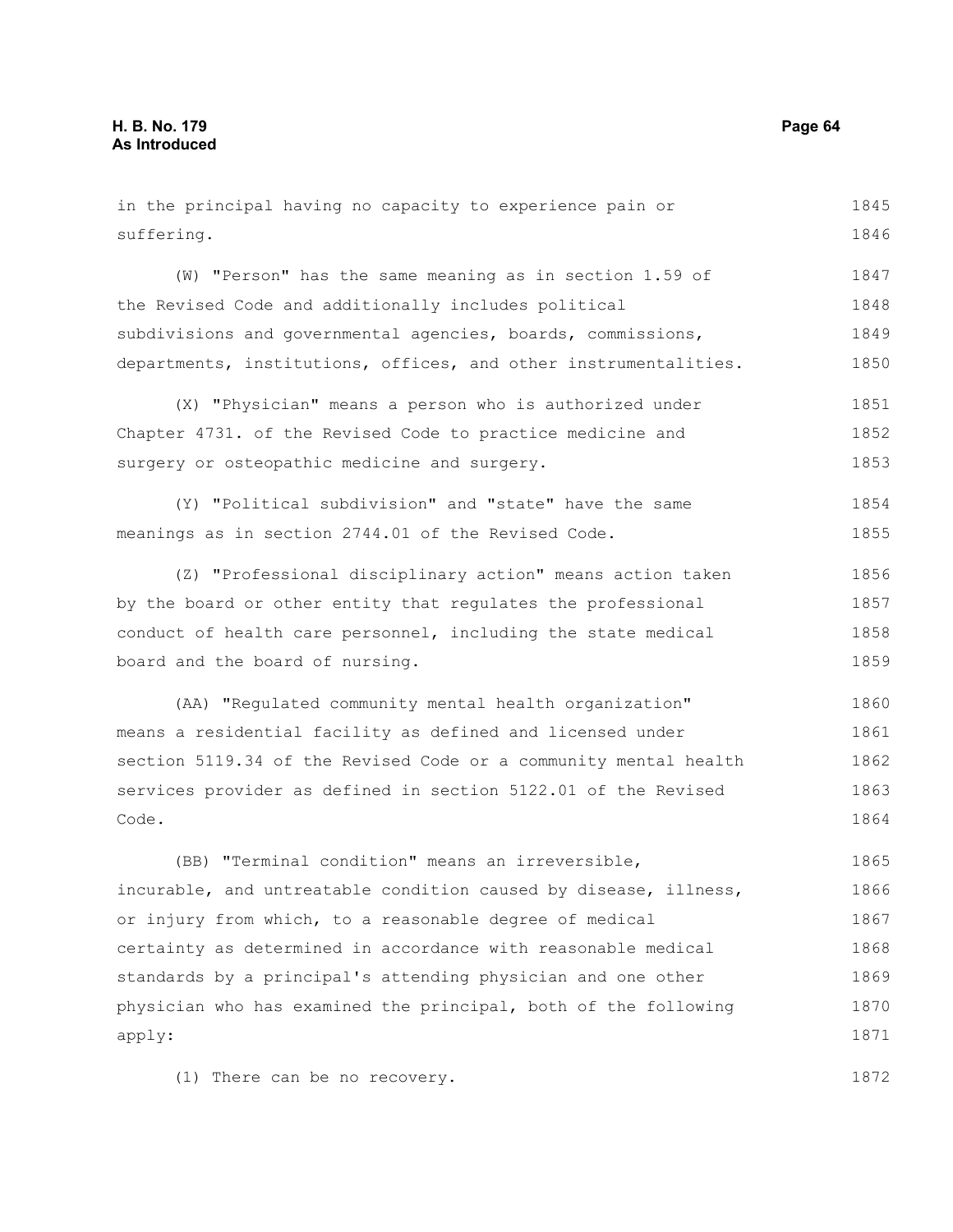(2) Death is likely to occur within a relatively short time if life-sustaining treatment is not administered. (CC) "Tort action" means a civil action for damages for injury, death, or loss to person or property, other than a civil action for damages for a breach of contract or another agreement between persons. **Sec. 2133.01.** Unless the context otherwise requires, as used in sections 2133.01 to 2133.15 of the Revised Code: (A) "Adult" means an individual who is eighteen years of age or older. (B) "Attending physician" means the physician to whom a declarant or other patient, or the family of a declarant or other patient, has assigned primary responsibility for the treatment or care of the declarant or other patient, or, if the responsibility has not been assigned, the physician who has accepted that responsibility. (C) "Comfort care" means any of the following: (1) Nutrition when administered to diminish the pain or discomfort of a declarant or other patient, but not to postpone the declarant's or other patient's death; (2) Hydration when administered to diminish the pain or discomfort of a declarant or other patient, but not to postpone the declarant's or other patient's death; (3) Any other medical or nursing procedure, treatment, intervention, or other measure that is taken to diminish the 1873 1874 1875 1876 1877 1878 1879 1880 1881 1882 1883 1884 1885 1886 1887 1888 1889 1890 1891 1892 1893 1894 1895 1896 1897

(D) "Consulting physician" means a physician who, in 1900

pain or discomfort of a declarant or other patient, but not to

postpone the declarant's or other patient's death.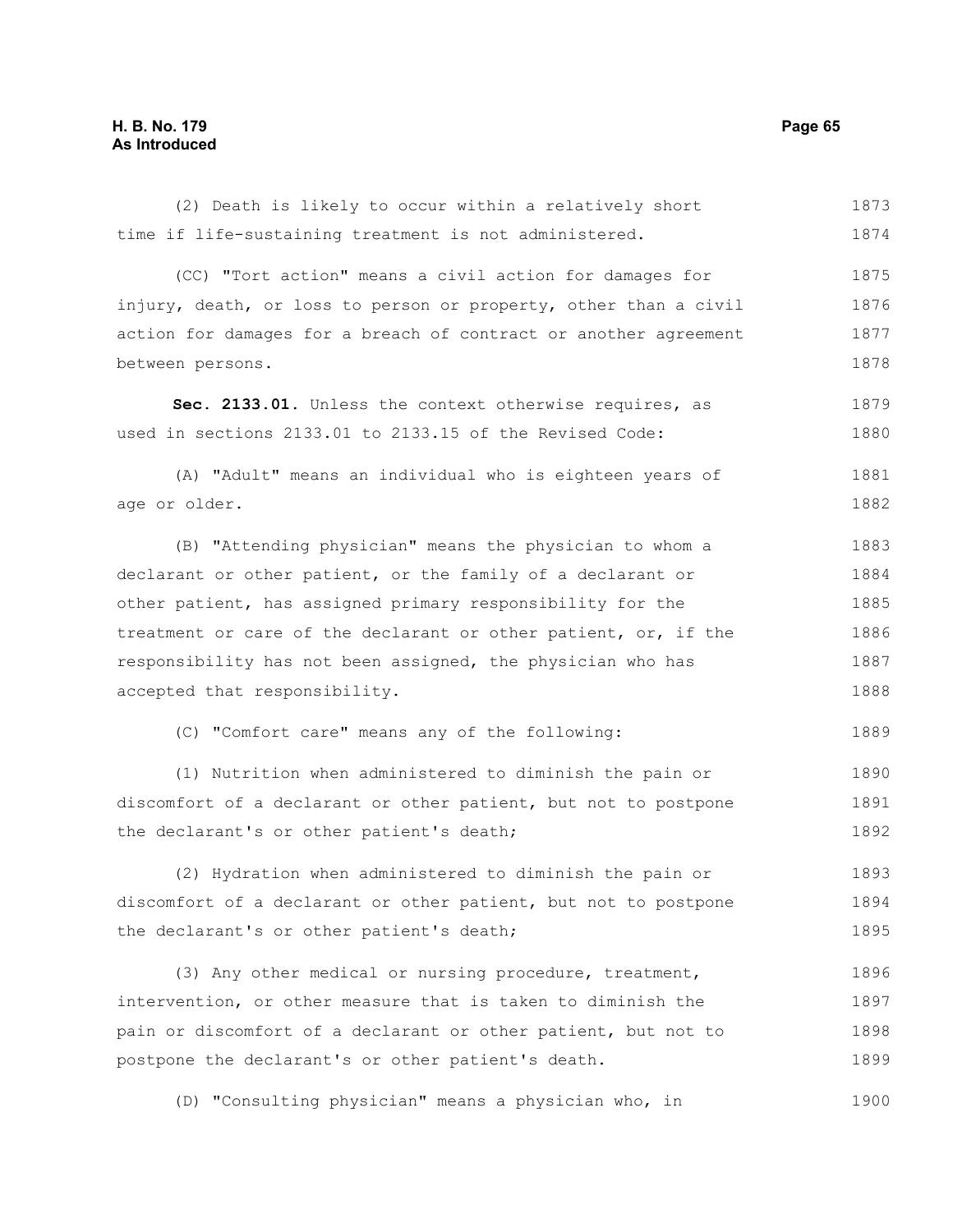#### **H. B. No. 179 Page 66 As Introduced**

conjunction with the attending physician of a declarant or other patient, makes one or more determinations that are required to be made by the attending physician, or to be made by the attending physician and one other physician, by an applicable provision of this chapter, to a reasonable degree of medical certainty and in accordance with reasonable medical standards. 1901 1902 1903 1904 1905 1906

(E) "Declarant" means any adult who has executed a declaration in accordance with section 2133.02 of the Revised Code. 1907 1908 1909

(F) "Declaration" means a written document executed in accordance with section 2133.02 of the Revised Code. 1910 1911

(G) "Durable power of attorney for health care" means a document created pursuant to sections 1337.11 to 1337.17 of the Revised Code. 1912 1913 1914

(H) "Guardian" means a person appointed by a probate court pursuant to Chapter 2111. of the Revised Code to have the care and management of the person of an incompetent. 1915 1916 1917

(I) "Health care facility" means any of the following: 1918

(1) A hospital;

(2) A hospice care program, pediatric respite care program, or other institution that specializes in comfort care of patients in a terminal condition or in a permanently unconscious state; 1920 1921 1922 1923

(3) A nursing home or residential care facility, as defined in section 3721.01 of the Revised Code; 1924 1925

(4) A home health agency and any residential facility where a person is receiving care under the direction of a home health agency; 1926 1927 1928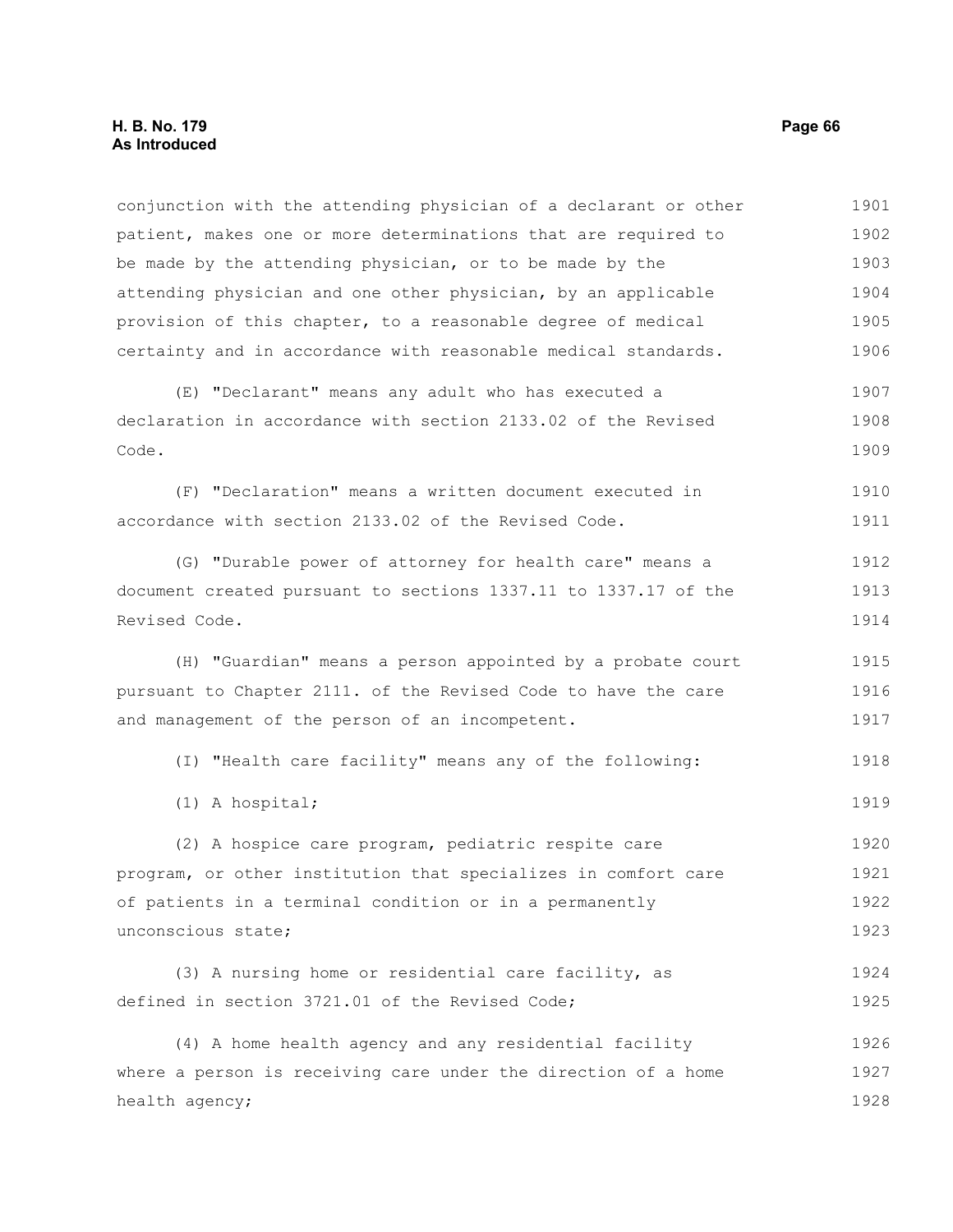(5) An intermediate care facility for individuals with intellectual disabilities. (J) "Health care personnel" means physicians, nurses, physician assistants, emergency medical technicians-basic, emergency medical technicians-intermediate, emergency medical technicians-paramedic, medical technicians, dietitians, other authorized persons acting under the direction of an attending physician, and administrators of health care facilities. (K) "Home health agency" has the same meaning as in section 3701.881-3722.01 of the Revised Code. (L) "Hospice care program" and "pediatric respite care program" have the same meanings as in section 3712.01 of the Revised Code. (M) "Hospital" has the same meanings as in sections 3701.01, 3727.01, and 5122.01 of the Revised Code. (N) "Hydration" means fluids that are artificially or technologically administered. (O) "Incompetent" has the same meaning as in section 2111.01 of the Revised Code. (P) "Intermediate care facility for the individuals with intellectual disabilities" has the same meaning as in section 5124.01 of the Revised Code. (Q) "Life-sustaining treatment" means any medical procedure, treatment, intervention, or other measure that, when administered to a qualified patient or other patient, will serve principally to prolong the process of dying. 1929 1930 1931 1932 1933 1934 1935 1936 1937 1938 1939 1940 1941 1942 1943 1944 1945 1946 1947 1948 1949 1950 1951 1952 1953 1954

(R) "Nurse" means a person who is licensed to practice nursing as a registered nurse or to practice practical nursing 1955 1956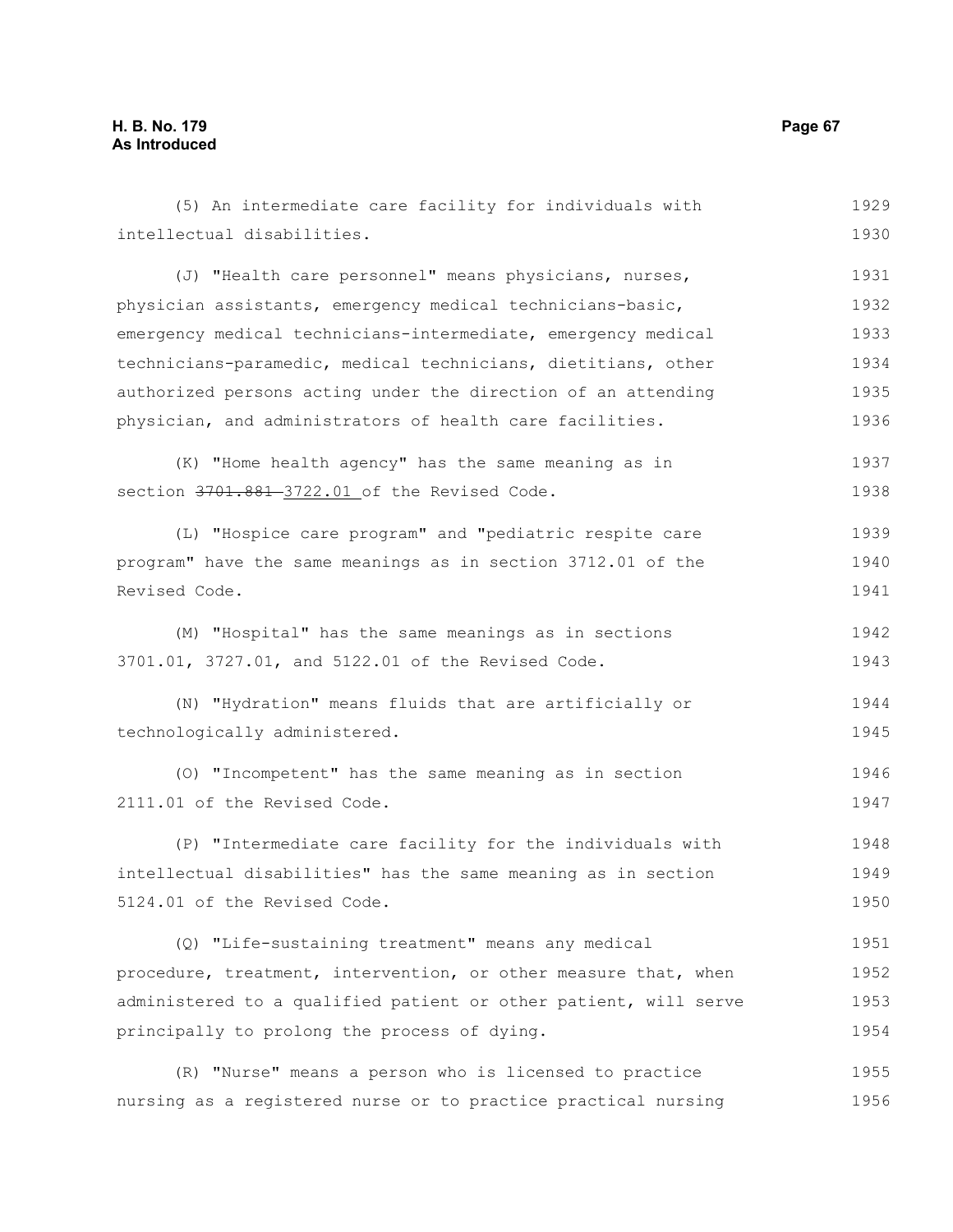as a licensed practical nurse pursuant to Chapter 4723. of the Revised Code. (S) "Nursing home" has the same meaning as in section 3721.01 of the Revised Code. (T) "Nutrition" means sustenance that is artificially or technologically administered. (U) "Permanently unconscious state" means a state of permanent unconsciousness in a declarant or other patient that, to a reasonable degree of medical certainty as determined in accordance with reasonable medical standards by the declarant's or other patient's attending physician and one other physician who has examined the declarant or other patient, is characterized by both of the following: (1) Irreversible unawareness of one's being and environment. (2) Total loss of cerebral cortical functioning, resulting in the declarant or other patient having no capacity to experience pain or suffering. (V) "Person" has the same meaning as in section 1.59 of the Revised Code and additionally includes political subdivisions and governmental agencies, boards, commissions, departments, institutions, offices, and other instrumentalities. (W) "Physician" means a person who is authorized under Chapter 4731. of the Revised Code to practice medicine and surgery or osteopathic medicine and surgery. (X) "Political subdivision" and "state" have the same meanings as in section 2744.01 of the Revised Code. (Y) "Professional disciplinary action" means action taken 1957 1958 1959 1960 1961 1962 1963 1964 1965 1966 1967 1968 1969 1970 1971 1972 1973 1974 1975 1976 1977 1978 1979 1980 1981 1982 1983 1984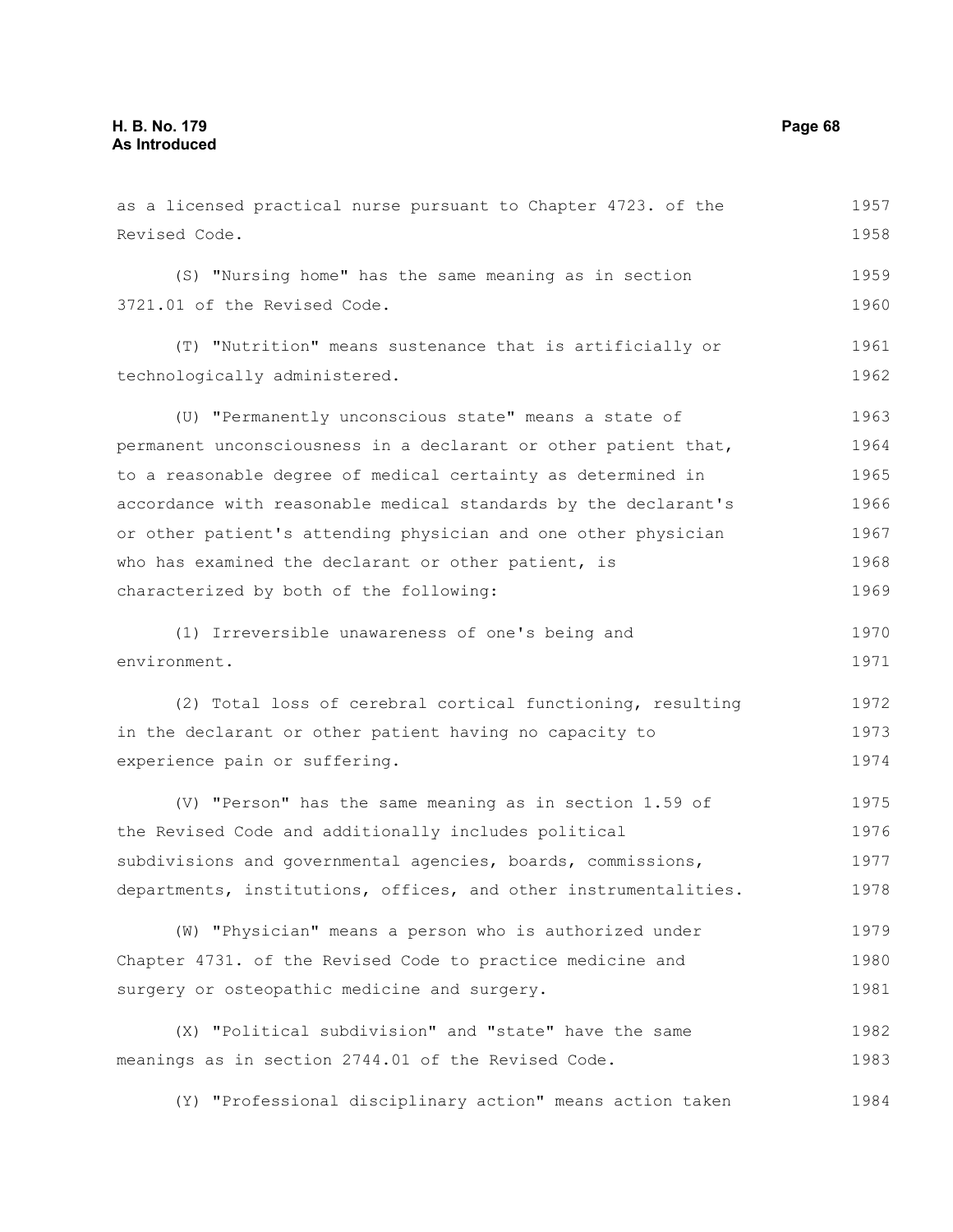by the board or other entity that regulates the professional conduct of health care personnel, including the state medical board and the board of nursing. 1985 1986 1987

(Z) "Qualified patient" means an adult who has executed a declaration and has been determined to be in a terminal condition or in a permanently unconscious state. 1988 1989 1990

(AA) "Terminal condition" means an irreversible, incurable, and untreatable condition caused by disease, illness, or injury from which, to a reasonable degree of medical certainty as determined in accordance with reasonable medical standards by a declarant's or other patient's attending physician and one other physician who has examined the declarant or other patient, both of the following apply: 1991 1992 1993 1994 1995 1996 1997

(1) There can be no recovery.

(2) Death is likely to occur within a relatively short time if life-sustaining treatment is not administered. 1999 2000

(BB) "Tort action" means a civil action for damages for injury, death, or loss to person or property, other than a civil action for damages for breach of a contract or another agreement between persons. 2001 2002 2003 2004

Sec. 2317.54. No hospital, home health agency, ambulatory surgical facility, or provider of a hospice care program or pediatric respite care program shall be held liable for a physician's failure to obtain an informed consent from the physician's patient prior to a surgical or medical procedure or course of procedures, unless the physician is an employee of the hospital, home health agency, ambulatory surgical facility, or provider of a hospice care program or pediatric respite care program. 2005 2006 2007 2008 2009 2010 2011 2012 2013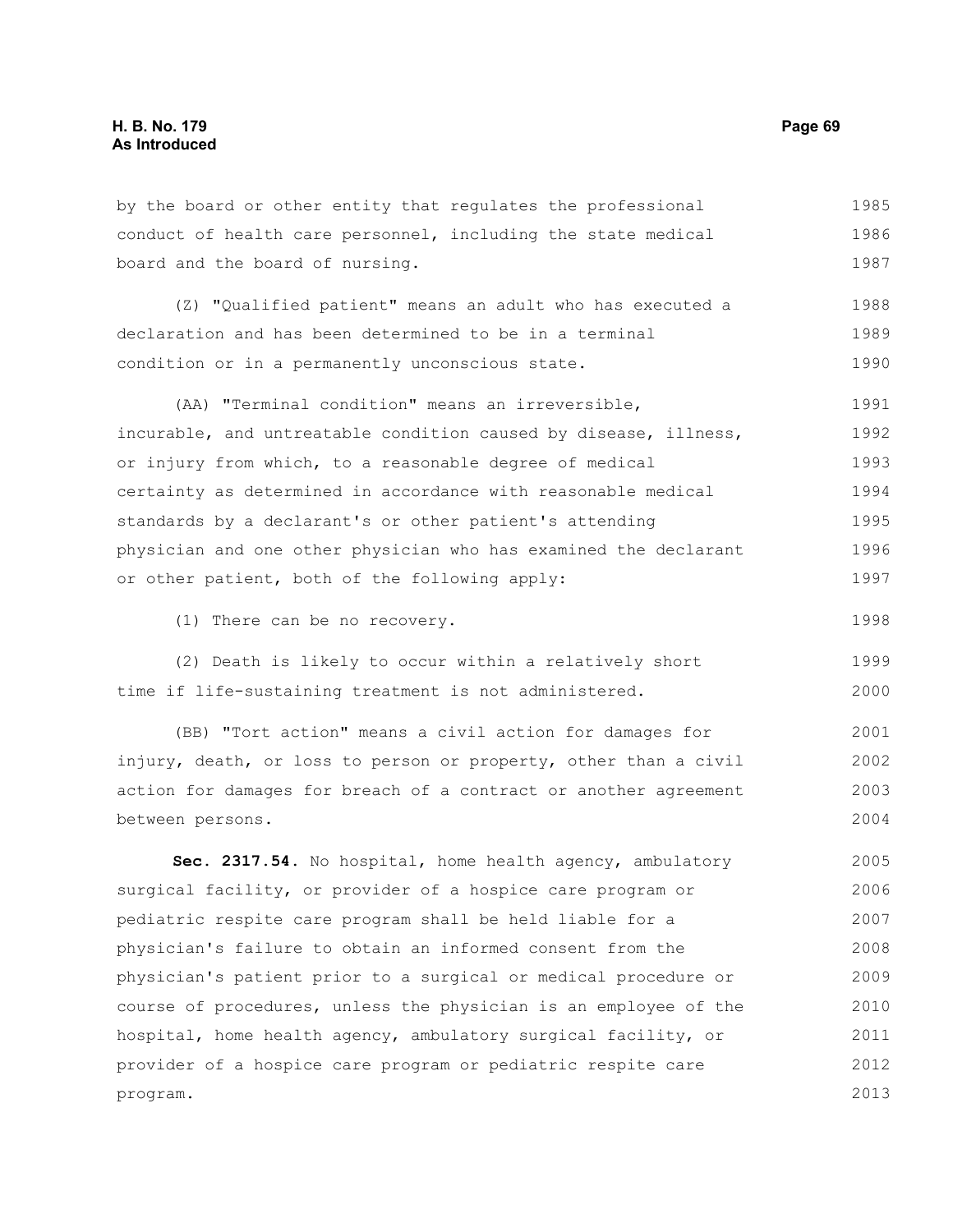Written consent to a surgical or medical procedure or course of procedures shall, to the extent that it fulfills all the requirements in divisions  $(A)$ ,  $(B)$ , and  $(C)$  of this section, be presumed to be valid and effective, in the absence of proof by a preponderance of the evidence that the person who sought such consent was not acting in good faith, or that the execution of the consent was induced by fraudulent misrepresentation of material facts, or that the person executing the consent was not able to communicate effectively in spoken and written English or any other language in which the consent is written. Except as herein provided, no evidence shall be admissible to impeach, modify, or limit the authorization for performance of the procedure or procedures set forth in such written consent. 2014 2015 2016 2017 2018 2019 2020 2021 2022 2023 2024 2025 2026

(A) The consent sets forth in general terms the nature and purpose of the procedure or procedures, and what the procedures are expected to accomplish, together with the reasonably known risks, and, except in emergency situations, sets forth the names of the physicians who shall perform the intended surgical procedures. 2027 2028 2029 2030

(B) The person making the consent acknowledges that such disclosure of information has been made and that all questions asked about the procedure or procedures have been answered in a satisfactory manner. 2033 2034 2035 2036

(C) The consent is signed by the patient for whom the procedure is to be performed, or, if the patient for any reason including, but not limited to, competence, minority, or the fact that, at the latest time that the consent is needed, the patient is under the influence of alcohol, hallucinogens, or drugs, lacks legal capacity to consent, by a person who has legal authority to consent on behalf of such patient in such 2037 2038 2039 2040 2041 2042 2043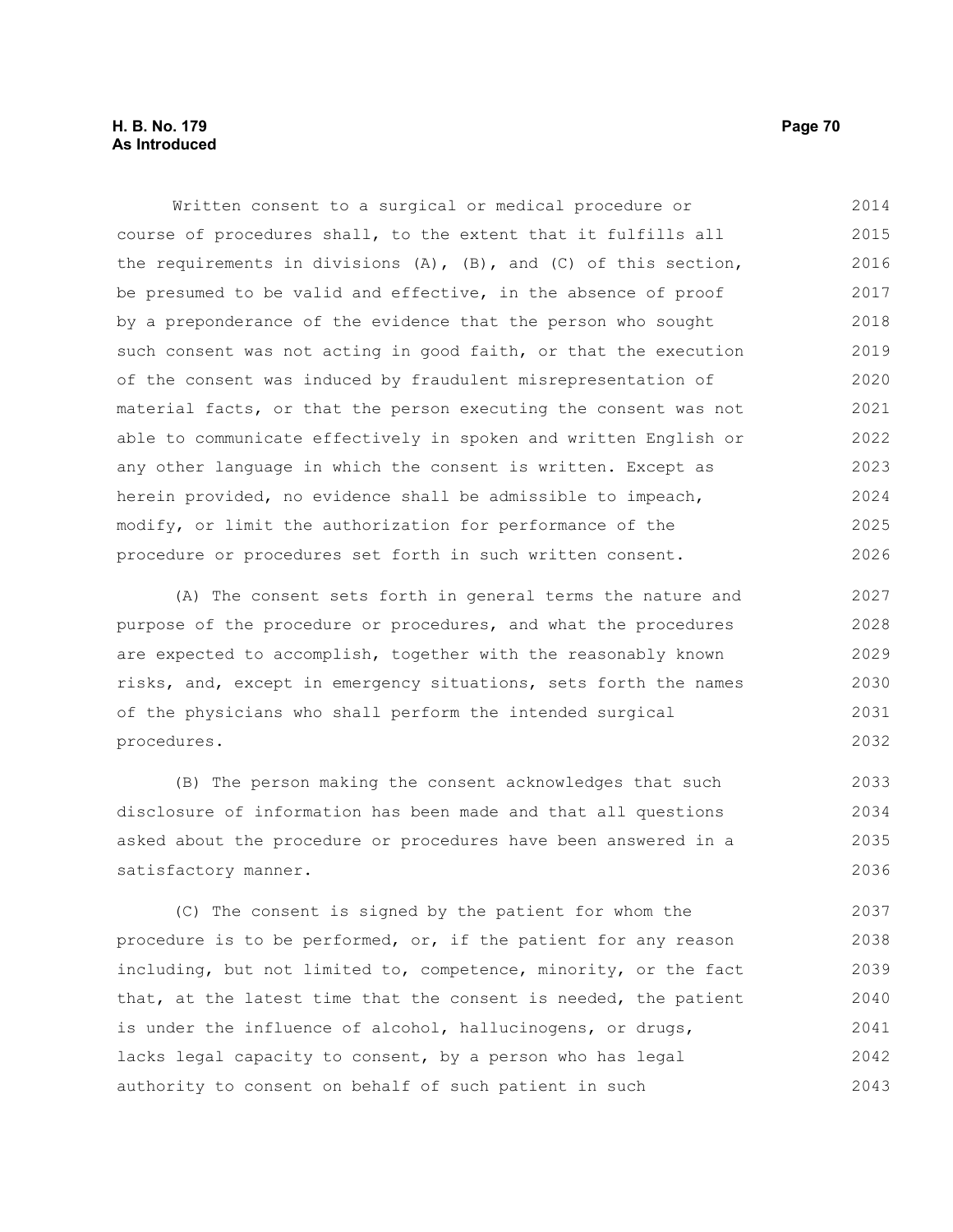circumstances, including either of the following: (1) The parent, whether the parent is an adult or a minor, of the parent's minor child; (2) An adult whom the parent of the minor child has given written authorization to consent to a surgical or medical procedure or course of procedures for the parent's minor child. Any use of a consent form that fulfills the requirements stated in divisions (A), (B), and (C) of this section has no effect on the common law rights and liabilities, including the right of a physician to obtain the oral or implied consent of a patient to a medical procedure, that may exist as between physicians and patients on July 28, 1975. As used in this section the term "hospital" has the same meaning as in section 2305.113 of the Revised Code; "home healthagency" has the same meaning as in section 3701.881 of the 2044 2045 2046 2047 2048 2049 2050 2051 2052 2053 2054 2055 2056 2057 2058

Revised Code; "ambulatory surgical facility" has the same meaning as in section 3702.30 of the Revised Code; and "hospice care program" and "pediatric respite care program" have the same meanings as in section 3712.01 of the Revised Code, and "home health agency" has the same meaning as in section 3722.01 of the Revised Code. The provisions of this division apply to hospitals, doctors of medicine, doctors of osteopathic medicine, and doctors of podiatric medicine. 2059 2060 2061 2062 2063 2064 2065 2066

**Sec. 3701.362.** (A) Each of the health care facilities and providers identified in division (B) of this section shall do both of the following: 2067 2068 2069

(1) Establish a system for identifying patients or residents who could benefit from palliative care; 2070 2071

(2) Provide information on palliative care to patients and 2072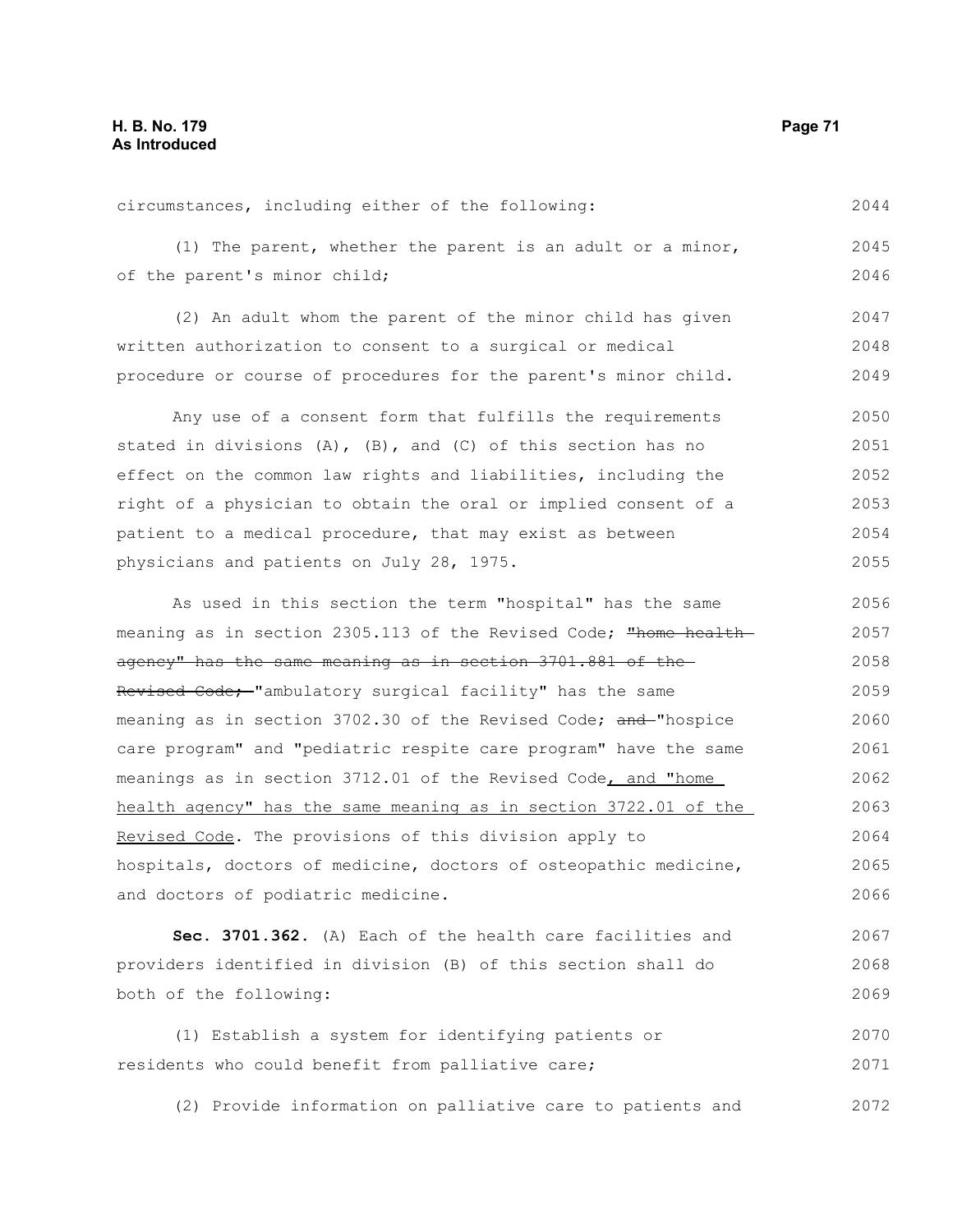| residents who could benefit from palliative care.               | 2073 |
|-----------------------------------------------------------------|------|
| (B) Division (A) of this section applies to all of the          | 2074 |
| following:                                                      | 2075 |
| (1) A hospital registered under section 3701.07 of the          | 2076 |
| Revised Code;                                                   | 2077 |
| (2) An ambulatory surgical facility, as defined in section      | 2078 |
| 3702.30 of the Revised Code;                                    | 2079 |
| (3) A nursing home, residential care facility, county           | 2080 |
| home, or district home, as defined in section 3721.01 of the    | 2081 |
| Revised Code;                                                   | 2082 |
| (4) A veterans' home operated under Chapter 5907. of the        | 2083 |
| Revised Code;                                                   | 2084 |
| (5) A hospice care program or pediatric respite care            | 2085 |
| program, as defined in section 3712.01 of the Revised Code;     | 2086 |
| (6) A home health agency, as defined in section 3701.881        | 2087 |
| 3722.01 of the Revised Code.                                    | 2088 |
| Sec. 3701.916. (A) As used in this section, "direct care"       | 2089 |
| and "home health agency" have the same meanings as in section   | 2090 |
| 3701.881-3722.01 of the Revised Code.                           | 2091 |
| (B) For the purpose of identifying jobs that are in demand      | 2092 |
| in this state under section 6301.11 of the Revised Code, direct | 2093 |
| care provided by a home health agency shall be considered a     | 2094 |
| targeted industry sector as identified by the governor's office | 2095 |
| of workforce transformation.                                    | 2096 |
| (C) The director of job and family services shall review        | 2097 |
| the criteria for any program that provides occupational         | 2098 |
| training, adult education, or career pathway assistance through | 2099 |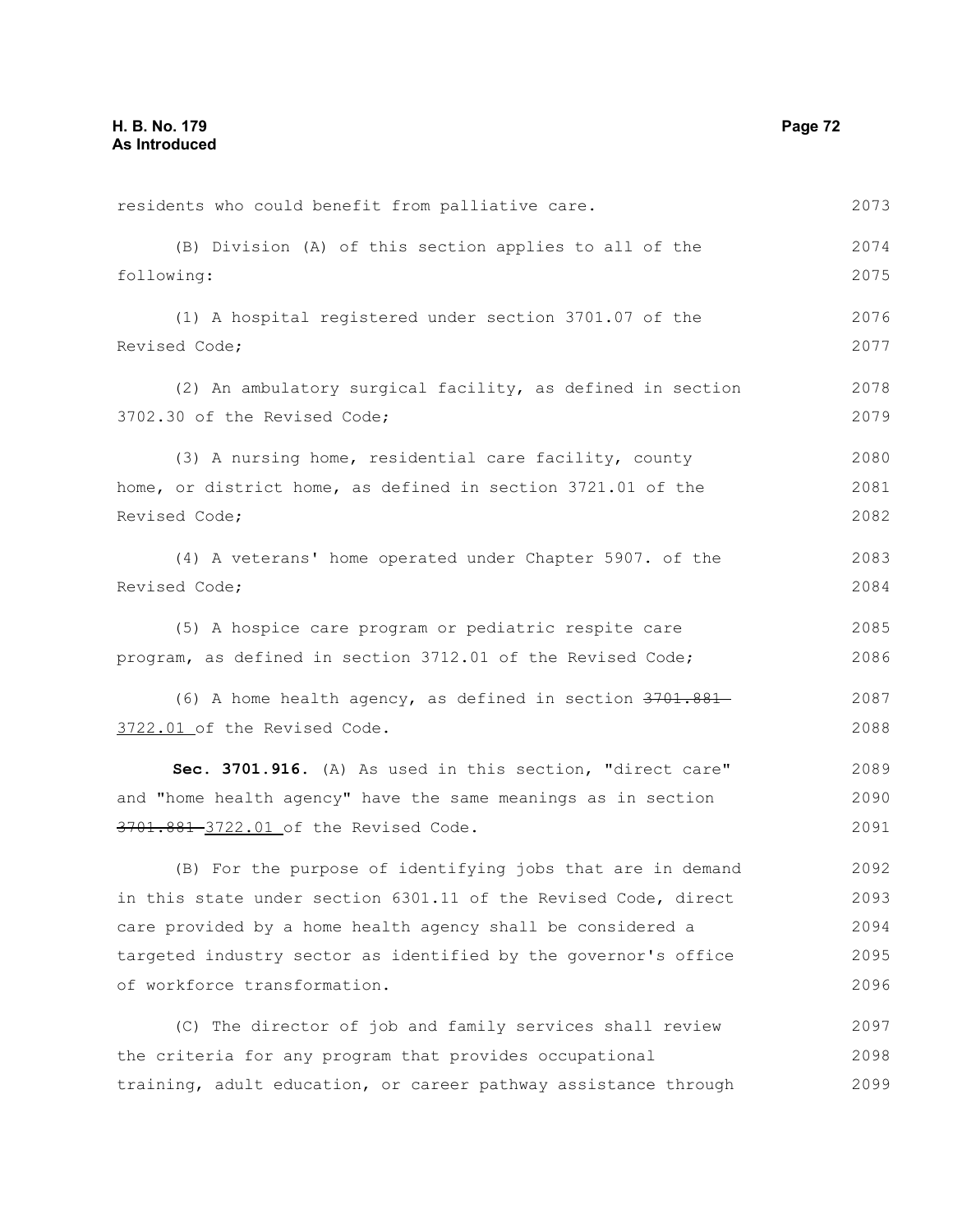a grant or other source of funding to determine whether an employee of a home health agency may participate in the program, and, to the extent possible, make any necessary changes to the criteria to allow a home health agency employee to participate in the program. 2100 2101 2102 2103 2104

**Sec. 3721.02.** (A) As used in this section, "residential facility" means a residential facility licensed under section 5119.34 of the Revised Code that provides accommodations, supervision, and personal care services for three to sixteen unrelated adults. 2105 2106 2107 2108 2109

(B)(1) The director of health shall license homes and establish procedures to be followed in inspecting and licensing homes. The director may inspect a home at any time. Each-2110 2111 2112

Each home shall be inspected by the director at least once prior to the issuance of a license and at least once every fifteen months thereafter. The state fire marshal or a township, municipal, or other legally constituted fire department approved by the marshal shall also inspect a home prior to issuance of a license, at least once every fifteen months thereafter, and at any other time requested by the director.  $A$ -2113 2114 2115 2116 2117 2118 2119

A home does not have to be inspected prior to issuance of a license by the director, state fire marshal, or a fire department if ownership of the home is assigned or transferred to a different person and the home was licensed under this chapter immediately prior to the assignment or transfer.  $A$ In the case of a home that is licensed as a nursing home, the nursing home does not need to be inspected before the director increases the nursing home's licensed capacity if the beds being added to the nursing home are placed in resident rooms that were inspected, as part of the most recent previous inspection of the 2120 2121 2122 2123 2124 2125 2126 2127 2128 2129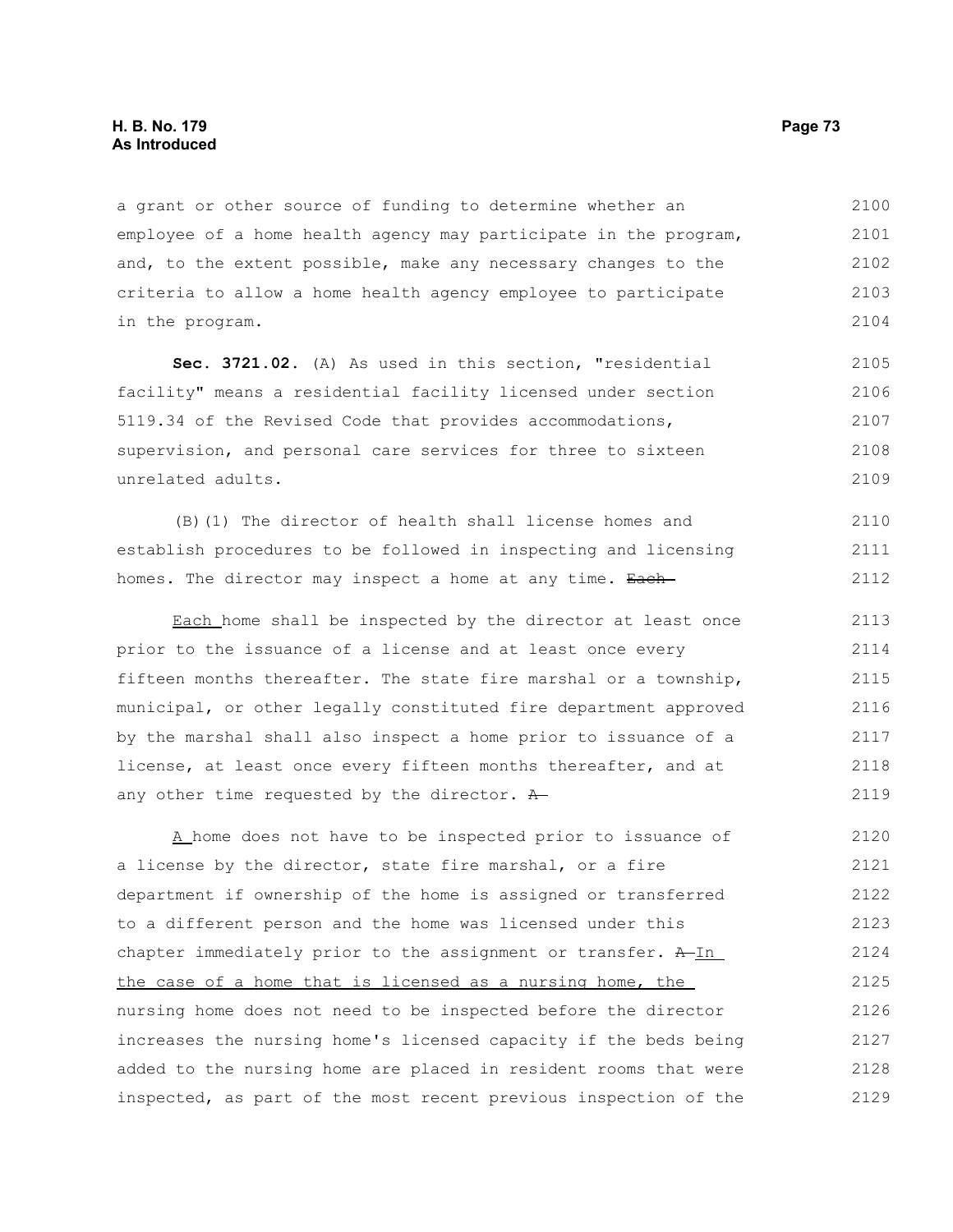nursing home, for the same number of residents proposed to be placed in a room after the capacity increase. The 2130 2131

The director may enter at any time, for the purposes of investigation, any institution, residence, facility, or other structure that has been reported to the director or that the director has reasonable cause to believe is operating as a nursing home, residential care facility, or home for the aging without a valid license required by section 3721.05 of the Revised Code or, in the case of a county home or district home, is operating despite the revocation of its residential care facility license. The 2132 2133 2134 2135 2136 2137 2138 2139 2140

The director may delegate the director's authority and duties under this chapter to any division, bureau, agency, or official of the department of health.

(2)(a) If, prior to issuance of a license, a home The inspection procedures established under division (B)(1) of this section shall include a process for conducting expedited licensing inspections. An expedited licensing inspection may be requested by an applicant seeking a license for a new home or, in the case of an existing home that is licensed as a residential care facility, an applicant seeking approval to increase or decrease the facility's licensed capacity or to make any other change for which the director requires a licensing inspection to be conducted. 2144 2145 2146 2147 2148 2149 2150 2151 2152 2153

If an applicant submits a request for an expedited licensing inspection and the request is submitted in a manner and form approved by the director, the director shall commence an-the inspection of the home not later than ten business days after receiving the request. 2154 2155 2156 2157 2158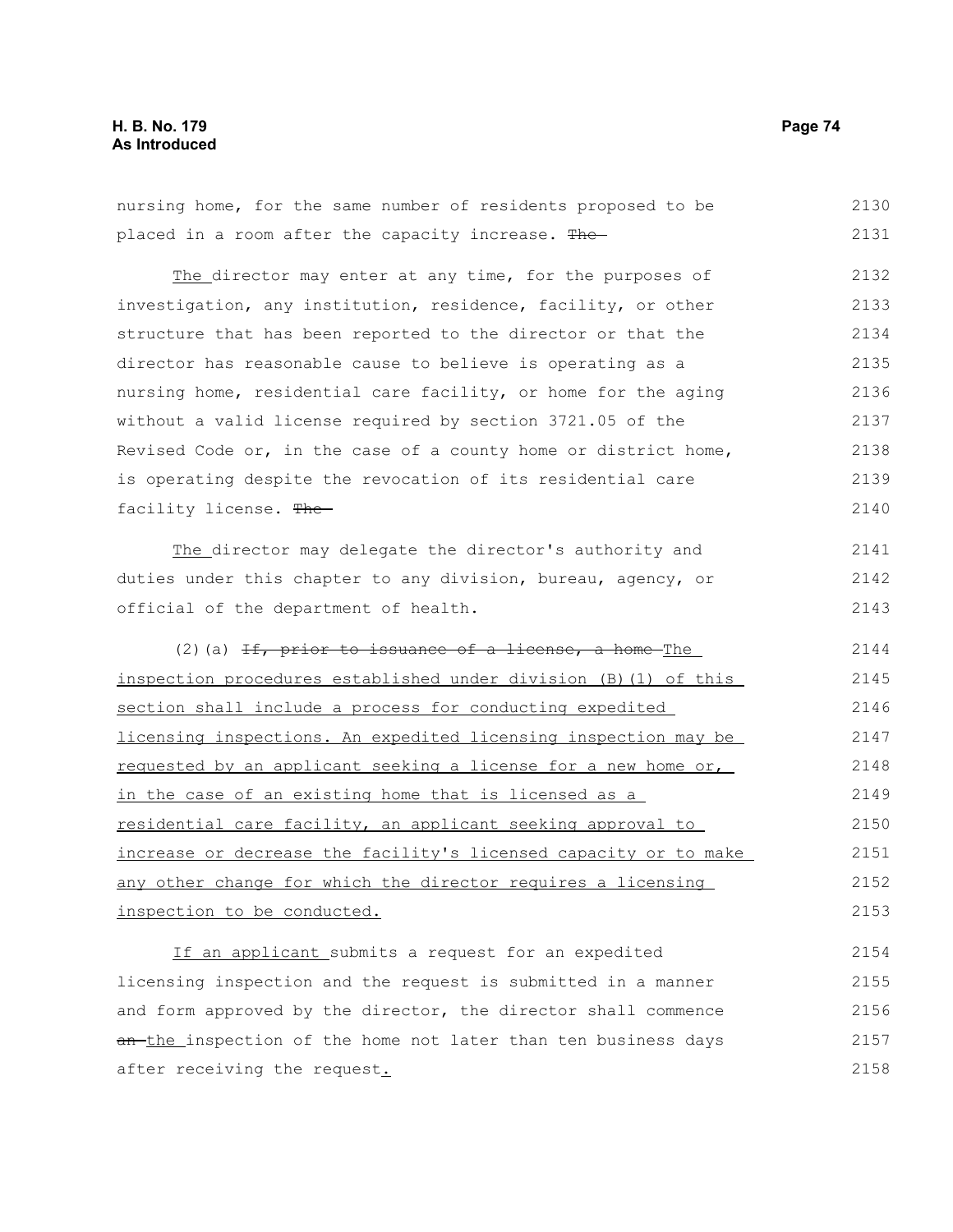| Any rules adopted by the director pursuant to section                        | 2159 |
|------------------------------------------------------------------------------|------|
| 3721.04 of the Revised Code to implement the requirements                    | 2160 |
| described in division (B)(2)(a) of this section are not subject              | 2161 |
| to the requirements of division (F) of section 121.95 of the                 | 2162 |
| Revised Code.                                                                | 2163 |
| (b) $\Theta$ n request, submitted in a manner and form approved by           | 2164 |
| the director, the director may review plans for a building that              | 2165 |
| <del>is to be used as a home for compliance with applicable state and-</del> | 2166 |
| local building and safety codes.                                             | 2167 |
| (e) The director may charge a fee for an expedited                           | 2168 |
| licensing inspection or a plan review that is adequate to cover              | 2169 |
| the expense of expediting the inspection-or reviewing the plans.             | 2170 |
| The fee shall be deposited in the state treasury to the credit               | 2171 |
| of the general operations fund created in section 3701.83 of the             | 2172 |
| Revised Code and used solely for expediting inspections-and-                 | 2173 |
| reviewing plans.                                                             | 2174 |
| (C) A single facility may be licensed both as a nursing                      | 2175 |
| home pursuant to this chapter and as a residential facility                  | 2176 |
| pursuant to section 5119.34 of the Revised Code if the director              | 2177 |
| determines that the part or unit to be licensed as a nursing                 | 2178 |
| home can be maintained separate and discrete from the part or                | 2179 |
| unit to be licensed as a residential facility.                               | 2180 |
| (D) In determining the number of residents in a home for                     | 2181 |
| the purpose of licensing, the director shall consider all the                | 2182 |
| individuals for whom the home provides accommodations as one                 | 2183 |
| group unless one of the following is the case:                               | 2184 |
| (1) The home is a home for the aging, in which case all                      | 2185 |
| the individuals in the part or unit licensed as a nursing home               | 2186 |
| shall be considered as one group, and all the individuals in the             | 2187 |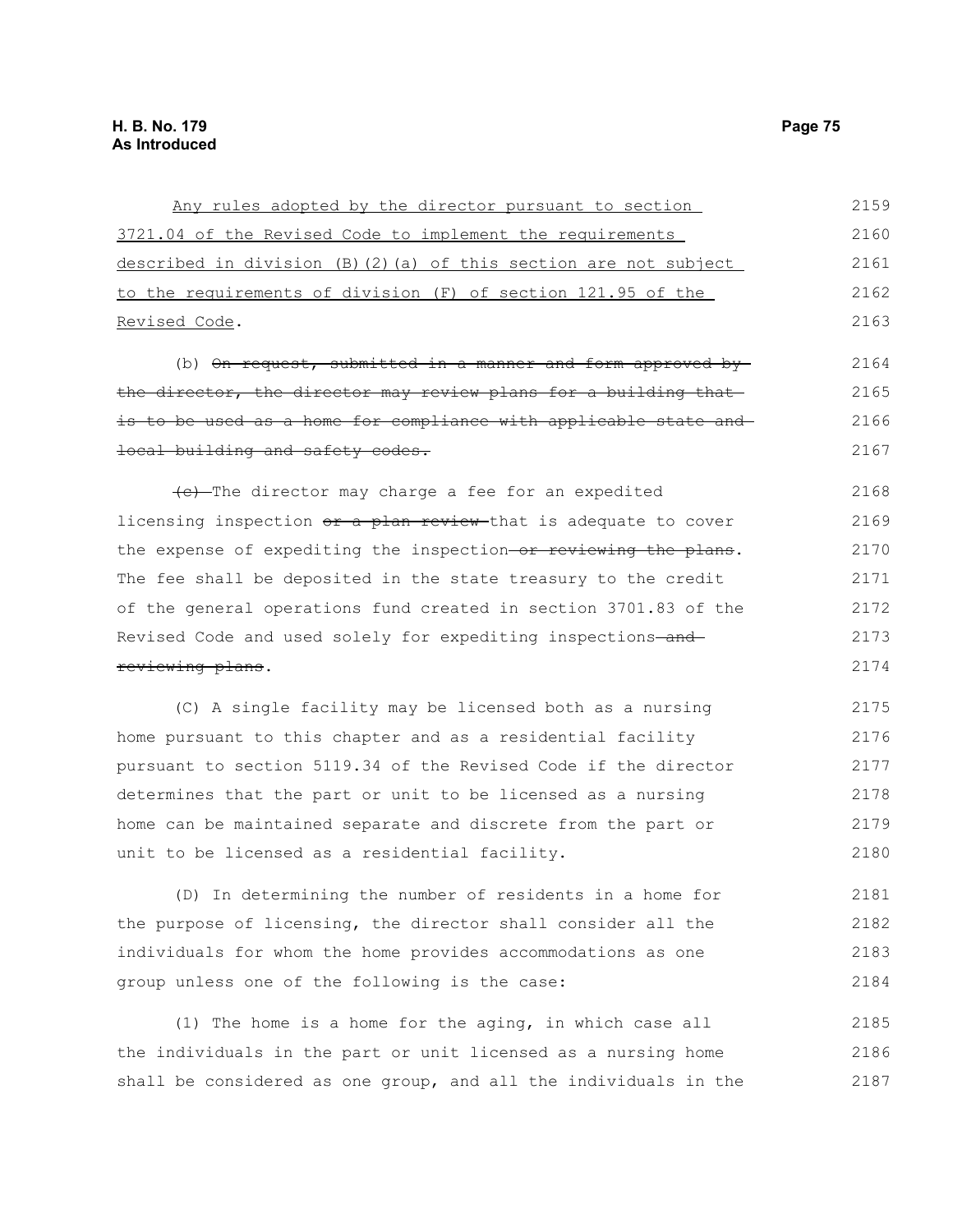part or unit licensed as a rest home residential care facility shall be considered as another group. (2) The home is both a nursing home and a residential facility. In that case, all the individuals in the part or unit 2188 2189 2190 2191

licensed as a nursing home shall be considered as one group, and all the individuals in the part or unit licensed as an adult eare a residential facility shall be considered as another group. 2192 2193 2194 2195

(3) The home maintains, in addition to a nursing home or residential care facility, a separate and discrete part or unit that provides accommodations to individuals who do not require or receive skilled nursing care and do not receive personal care services from the home, in which case the individuals in the separate and discrete part or unit shall not be considered in determining the number of residents in the home if the separate and discrete part or unit is in compliance with the Ohio basic building code established by the board of building standards under Chapters 3781. and 3791. of the Revised Code and the home permits the director, on request, to inspect the separate and discrete part or unit and speak with the individuals residing there, if they consent, to determine whether the separate and discrete part or unit meets the requirements of this division. 2196 2197 2198 2199 2200 2201 2202 2203 2204 2205 2206 2207 2208 2209

(E)(1) The director of health shall charge the following application fee and annual renewal licensing and inspection fee for each fifty persons or part thereof of a home's licensed capacity: 2210 2211 2212 2213

(a) For state fiscal year 2010, two hundred twenty dollars; 2214 2215

(b) For state fiscal year 2011, two hundred seventy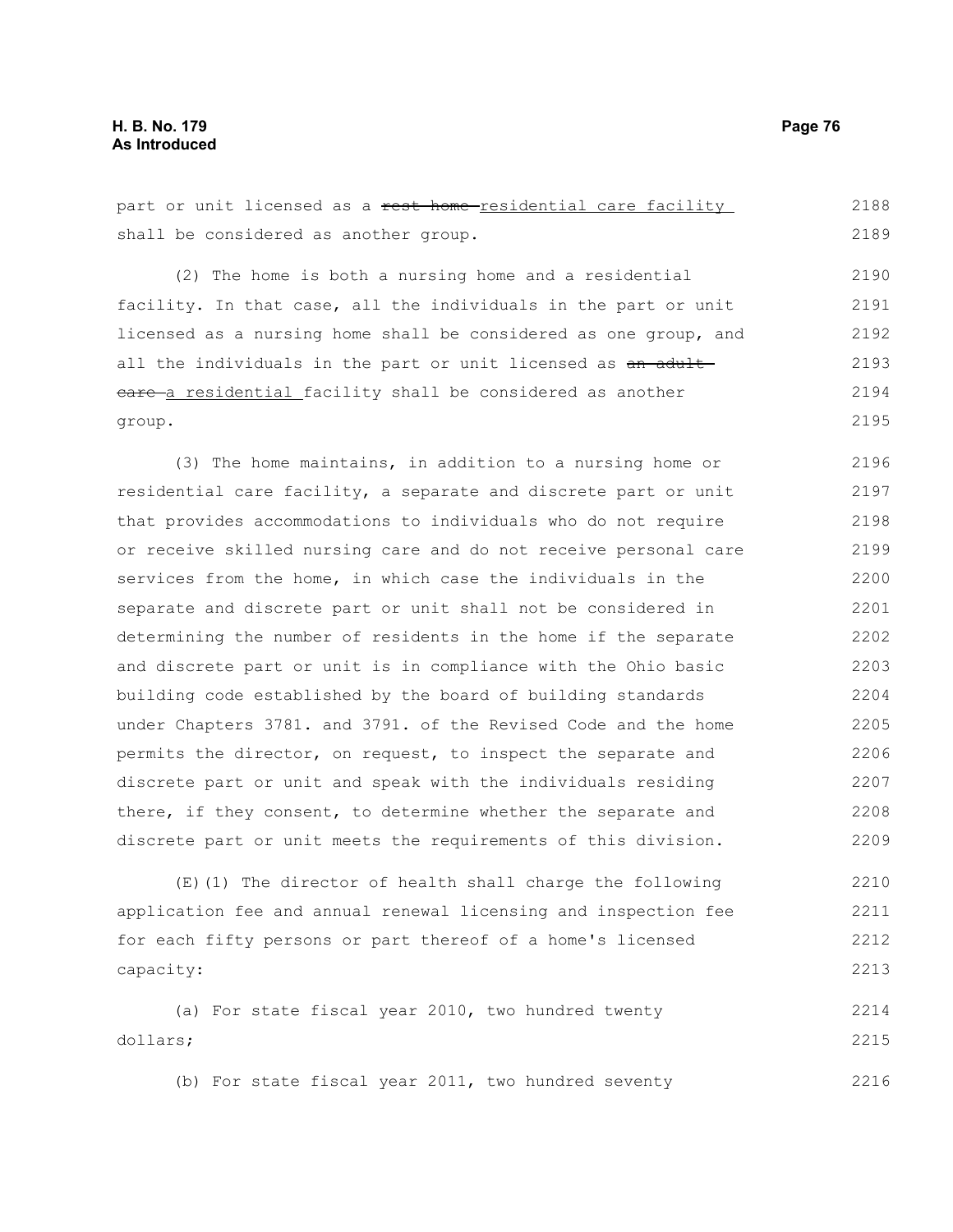dollars; (c) For each state fiscal year thereafter, three hundred twenty dollars. (2) All fees collected by the director for the issuance or renewal of licenses shall be deposited into the state treasury to the credit of the general operations fund created in section 3701.83 of the Revised Code for use only in administering and enforcing this chapter and rules adopted under it. (F)(1) Except as otherwise provided in this section, the results of an inspection or investigation of a home that is conducted under this section, including any statement of deficiencies and all findings and deficiencies cited in the statement on the basis of the inspection or investigation, shall be used solely to determine the home's compliance with this chapter or another chapter of the Revised Code in any action or proceeding other than an action commenced under division (I) of section 3721.17 of the Revised Code. Those results of an inspection or investigation, that statement of deficiencies, and the findings and deficiencies cited in that statement shall not be used in either of the following: (a) Any court or in any action or proceeding that is pending in any court and are not admissible in evidence in any action or proceeding unless that action or proceeding is an 2217 2218 2219 2220 2221 2222 2223 2224 2225 2226 2227 2228 2229 2230 2231 2232 2233 2234 2235 2236 2237 2238 2239

appeal of an action by the department of health under this chapter or is an action by any department or agency of the state to enforce this chapter or another chapter of the Revised Code; 2240 2241 2242

(b) An advertisement, unless the advertisement includes all of the following: 2243 2244

(i) The date the inspection or investigation was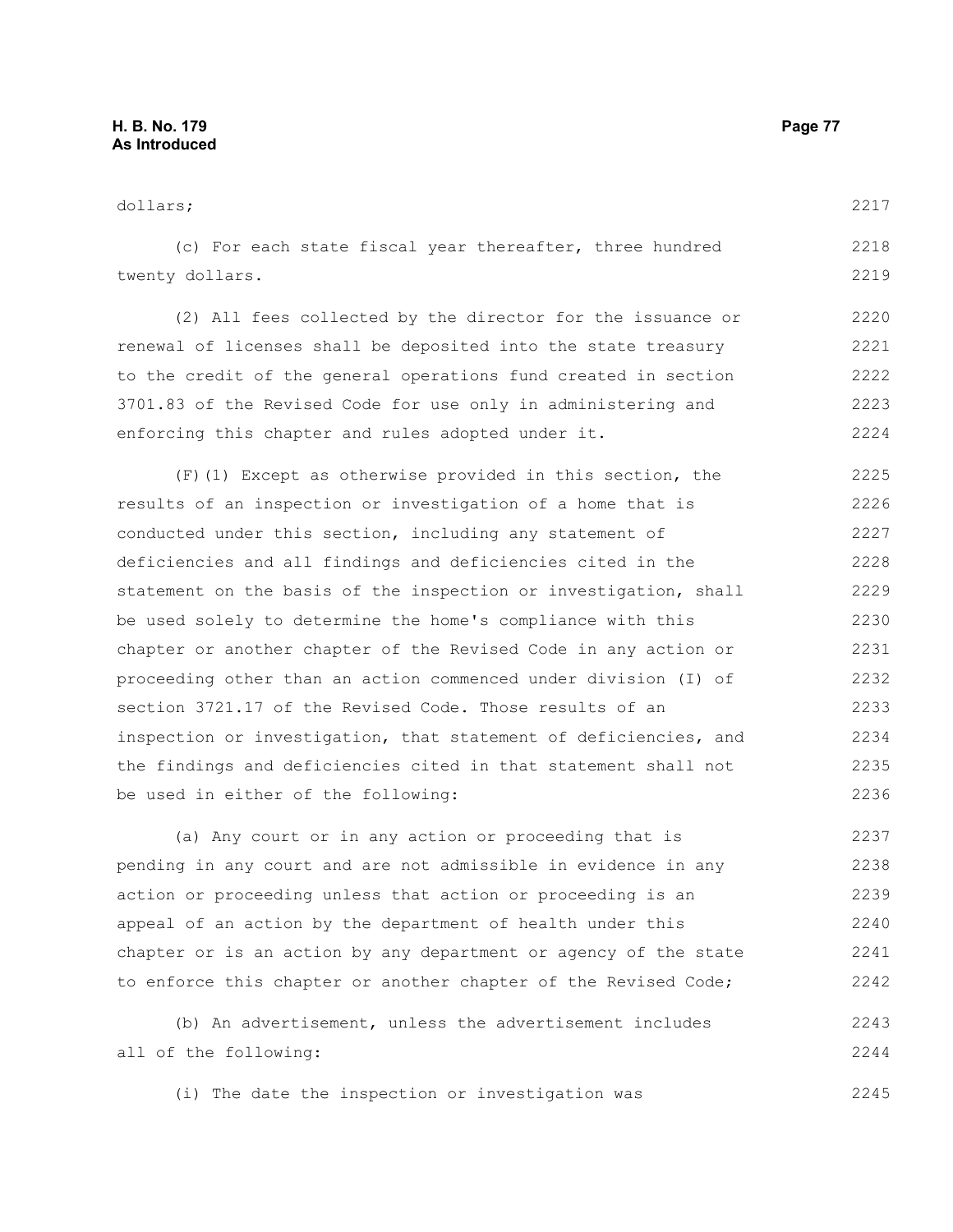conducted; (ii) A statement that the director of health inspects all homes at least once every fifteen months; (iii) If a finding or deficiency cited in the statement of deficiencies has been substantially corrected, a statement that the finding or deficiency has been substantially corrected and the date that the finding or deficiency was substantially corrected; (iv) The number of findings and deficiencies cited in the statement of deficiencies on the basis of the inspection or investigation; (v) The average number of findings and deficiencies cited in a statement of deficiencies on the basis of an inspection or investigation conducted under this section during the same calendar year as the inspection or investigation used in the advertisement; (vi) A statement that the advertisement is neither authorized nor endorsed by the department of health or any other government agency. (2) Nothing in division (F)(1) of this section prohibits the results of an inspection or investigation conducted under this section from being used in a criminal investigation or prosecution. **Sec. 3722.01.** As used in this chapter: 2246 2247 2248 2249 2250 2251 2252 2253 2254 2255 2256 2257 2258 2259 2260 2261 2262 2263 2264 2265 2266 2267 2268 2269

#### (A) "Community-based long-term care provider" means a provider, as defined in section 173.39 of the Revised Code. 2270 2271

(B) "Community-based long-term care subcontractor" means a subcontractor, as defined in section 173.38 of the Revised Code. 2272 2273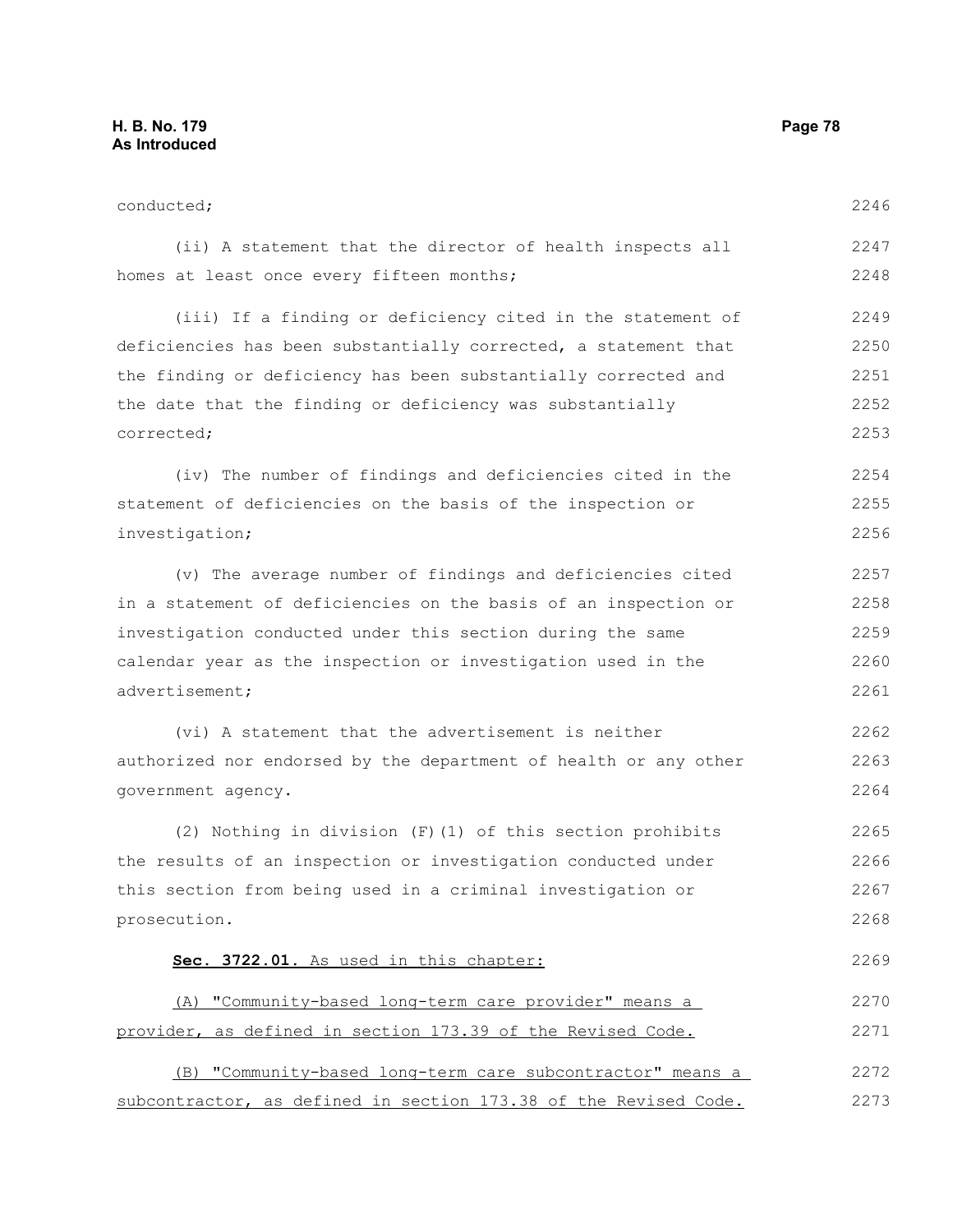| (C) "Criminal records check" has the same meaning as in          | 2274 |
|------------------------------------------------------------------|------|
| section 109.572 of the Revised Code.                             | 2275 |
| (D) "Direct care" means any of the following:                    | 2276 |
| (1) Any service identified in divisions (G) (1) to (6) of        | 2277 |
| this section that is provided in a patient's place of residence  | 2278 |
| used as the patient's home;                                      | 2279 |
| (2) Any activity that requires the person performing the         | 2280 |
| activity to be routinely alone with a patient or to routinely    | 2281 |
| have access to a patient's personal property or financial        | 2282 |
| documents regarding a patient;                                   | 2283 |
| (3) For each home health agency individually, any other          | 2284 |
| routine service or activity that the chief administrator of the  | 2285 |
| home health agency designates as direct care.                    | 2286 |
| (E) "Disqualifying offense" means any of the offenses            | 2287 |
| listed or described in divisions (A) (3) (a) to (e) of section   | 2288 |
| 109.572 of the Revised Code.                                     | 2289 |
| (F) "Employee" means a person employed by a home health          | 2290 |
| agency in a full-time, part-time, or temporary position that     | 2291 |
| involves providing direct care to an individual and a person who | 2292 |
| works in such a position due to being referred to a home health  | 2293 |
| agency by an employment service.                                 | 2294 |
| (G) "Home health agency" means a person or government            | 2295 |
| entity, other than a nursing home, residential care facility,    | 2296 |
| hospice care program, pediatric respite care program, or         | 2297 |
| immediate family member, that has the primary function of        | 2298 |
| providing any of the following services to a patient at a place  | 2299 |
| of residence used as the patient's home:                         | 2300 |
| (1) Skilled nursing care;                                        | 2301 |

(1) Skilled nursing care;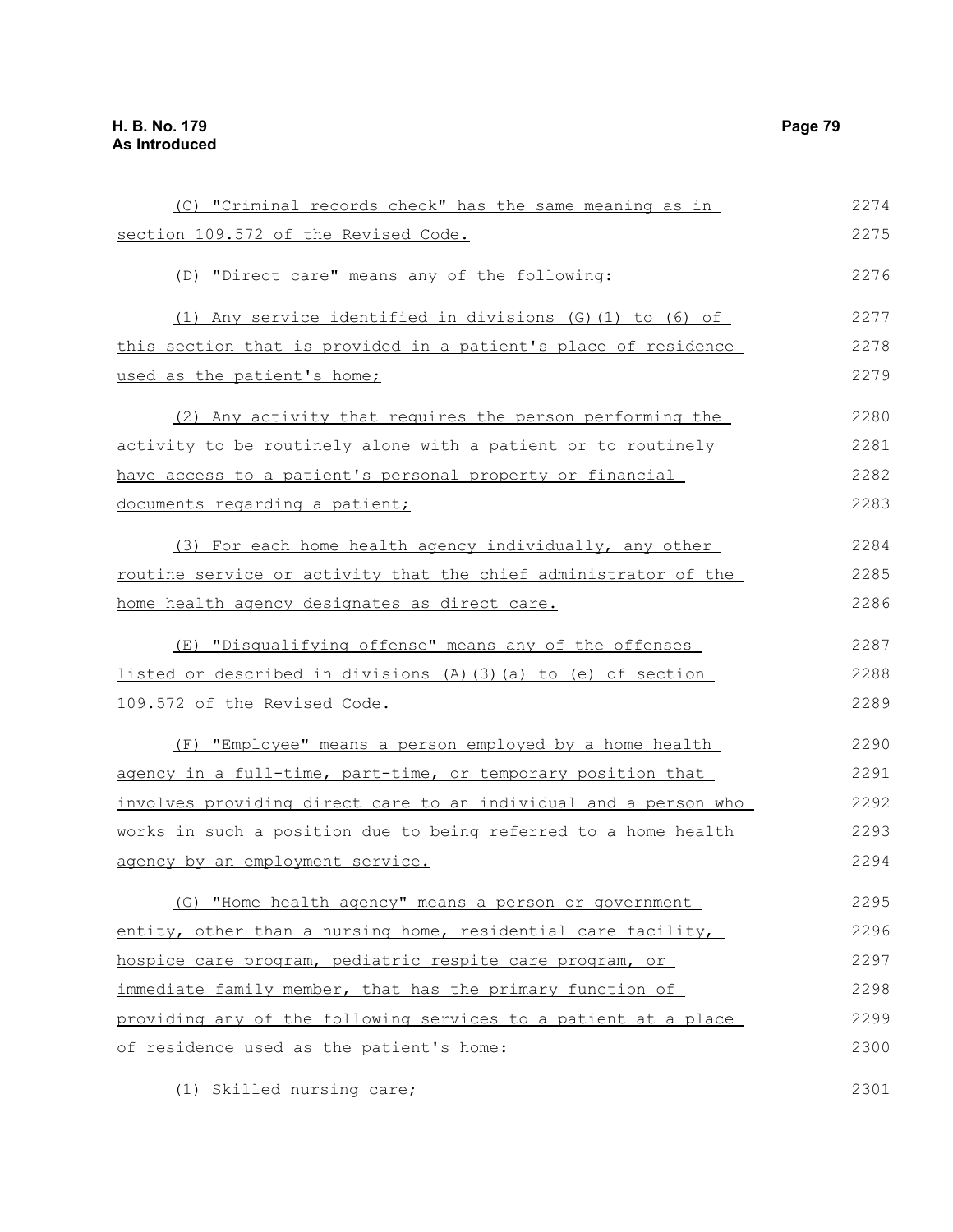| (2) Physical therapy;                                           | 2302 |
|-----------------------------------------------------------------|------|
| (3) Occupational therapy;                                       | 2303 |
| (4) Speech-language pathology;                                  | 2304 |
| (5) Medical social services;                                    | 2305 |
| (6) Home health aide services.                                  | 2306 |
| (H) "Home health aide services" means any of the following      | 2307 |
| services provided by an employee of a home health agency:       | 2308 |
| (1) Hands-on bathing or assistance with a tub bath or           | 2309 |
| shower;                                                         | 2310 |
| (2) Assistance with dressing, ambulation, and toileting;        | 2311 |
| (3) Catheter care but not insertion;                            | 2312 |
| (4) Meal preparation and feeding.                               | 2313 |
| (I) "Hospice care program" and "pediatric respite care          | 2314 |
| program" have the same meanings as in section 3712.01 of the    | 2315 |
| Revised Code.                                                   | 2316 |
| (J) "Immediate family member" means a parent, grandparent,      | 2317 |
| brother, sister, spouse, son, daughter, aunt, uncle, mother-in- | 2318 |
| law, father-in-law, brother-in-law, sister-in-law, son-in-law,  | 2319 |
| and daughter-in-law.                                            | 2320 |
| (K) "Medical social services" means services provided by a      | 2321 |
| social worker under the direction of a patient's attending      | 2322 |
| physician.                                                      | 2323 |
| (L) "Minor drug possession offense" has the same meaning        | 2324 |
| as in section 2925.01 of the Revised Code.                      | 2325 |
| (M) "Nonagency provider" means a person who provides            | 2326 |
| direct care to an individual on a self-employed basis and does  | 2327 |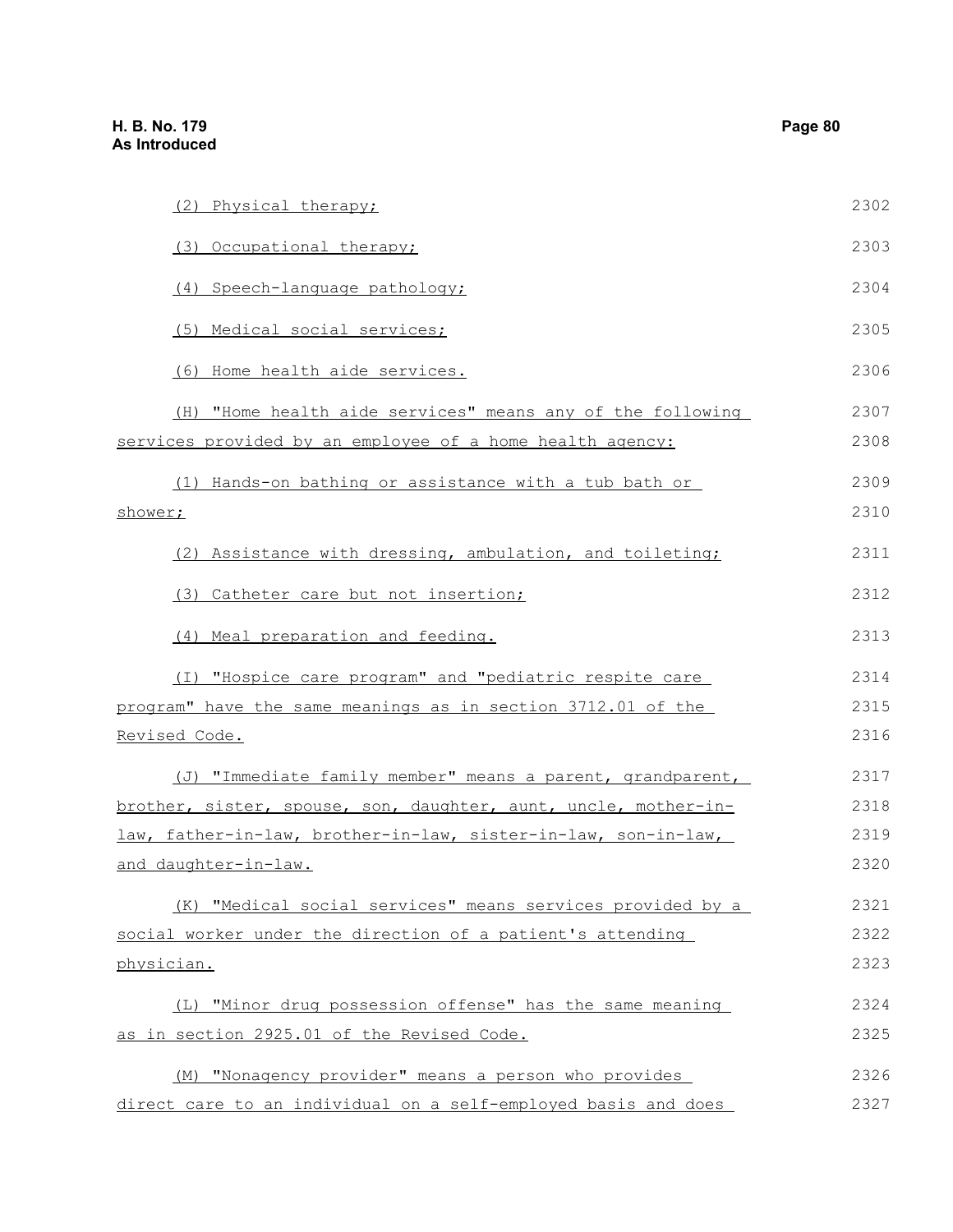| not employ, directly or through contract, another person to     | 2328 |
|-----------------------------------------------------------------|------|
| provide the services. "Nonagency provider" does not include a   | 2329 |
| caregiver who is an immediate family member of the individual   | 2330 |
| receiving direct care.                                          | 2331 |
| (N) "Nonmedical home health services" means any of the          | 2332 |
| following:                                                      | 2333 |
|                                                                 |      |
| (1) Any service identified in divisions (H)(1) to (4) of        | 2334 |
| this section;                                                   | 2335 |
| (2) Personal care services;                                     | 2336 |
| (3) Any other service the director of health designates as      | 2337 |
| a nonmedical home health service in rules adopted under section | 2338 |
| 3722.10 of the Revised Code.                                    | 2339 |
| (0) "Nursing home," "residential care facility," and            | 2340 |
| "skilled nursing care" have the same meanings as in section     | 2341 |
|                                                                 | 2342 |
| 3721.01 of the Revised Code.                                    |      |
| (P) "Occupational therapy" has the same meaning as in           | 2343 |
| section 4755.04 of the Revised Code.                            | 2344 |
| (0) "Personal care services" has the same meaning as in         | 2345 |
| section 3721.01 of the Revised Code.                            | 2346 |
| (R) "Physical therapy" has the same meaning as in section       | 2347 |
| 4755.40 of the Revised Code.                                    | 2348 |
|                                                                 |      |
| (S) "Skilled home health services" means any of the             | 2349 |
| following:                                                      | 2350 |
| (1) Any service identified in divisions (G) (1) to (5) of       | 2351 |
| this section;                                                   | 2352 |
| (2) Any other service the director of health designates as      | 2353 |
| a skilled home health service in rules adopted under section    | 2354 |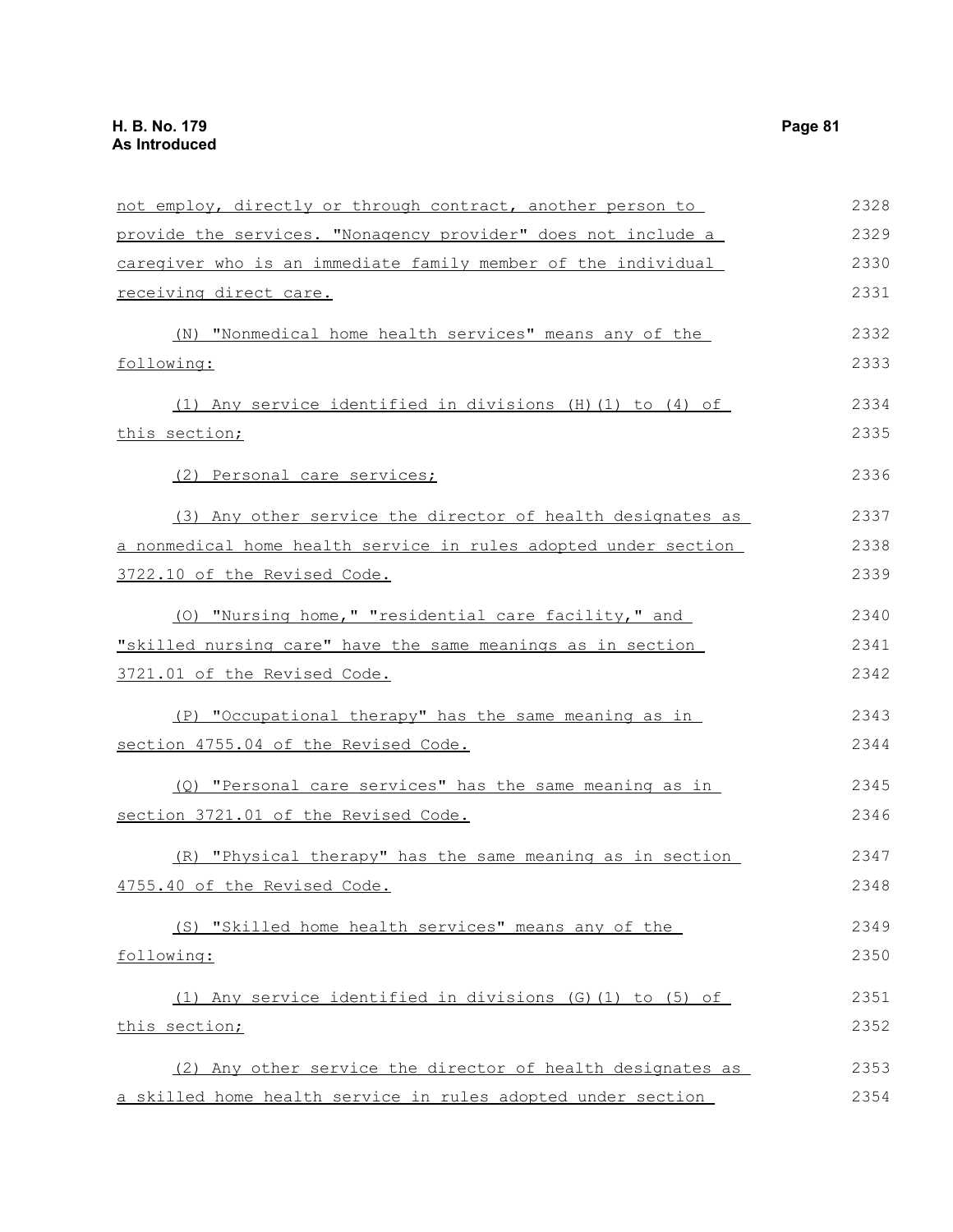| 3722.10 of the Revised Code.                                       | 2355 |
|--------------------------------------------------------------------|------|
| (T) "Social worker" means a person licensed under Chapter          | 2356 |
| 4757. of the Revised Code to practice as a social worker or        | 2357 |
| <u>independent social worker.</u>                                  | 2358 |
| (U) "Speech-language pathology" has the same meaning as in         | 2359 |
| section 4753.01 of the Revised Code.                               | 2360 |
| (V) "Waiver agency" has the same meaning as in section             | 2361 |
| 5164.342 of the Revised Code.                                      | 2362 |
| Sec. 3722.02. Beginning one year after the effective date          | 2363 |
| of this section:                                                   | 2364 |
| (A) (1) No home health agency shall do either of the               | 2365 |
| following unless the agency holds a current, valid license to      | 2366 |
| provide skilled home health services issued under this chapter:    | 2367 |
| (a) Provide skilled home health services through one or            | 2368 |
| <u>more employees;</u>                                             | 2369 |
| (b) Hold the agency, or any employee of the agency, out as         | 2370 |
| a provider of skilled home health services.                        | 2371 |
| (2) No home health agency shall do either of the following         | 2372 |
| <u>unless the agency holds either a current, valid license to </u> | 2373 |
| provide nonmedical home health services, or a current, valid       | 2374 |
| license to provide skilled home health services, issued under      | 2375 |
| this chapter:                                                      | 2376 |
| (a) Provide nonmedical home health services through one or         | 2377 |
| more employees;                                                    | 2378 |
| (b) Hold the agency, or any employee of the agency, out as         | 2379 |
| a provider of nonmedical home health services.                     | 2380 |
| (B) (1) No nonagency provider shall do either of the               | 2381 |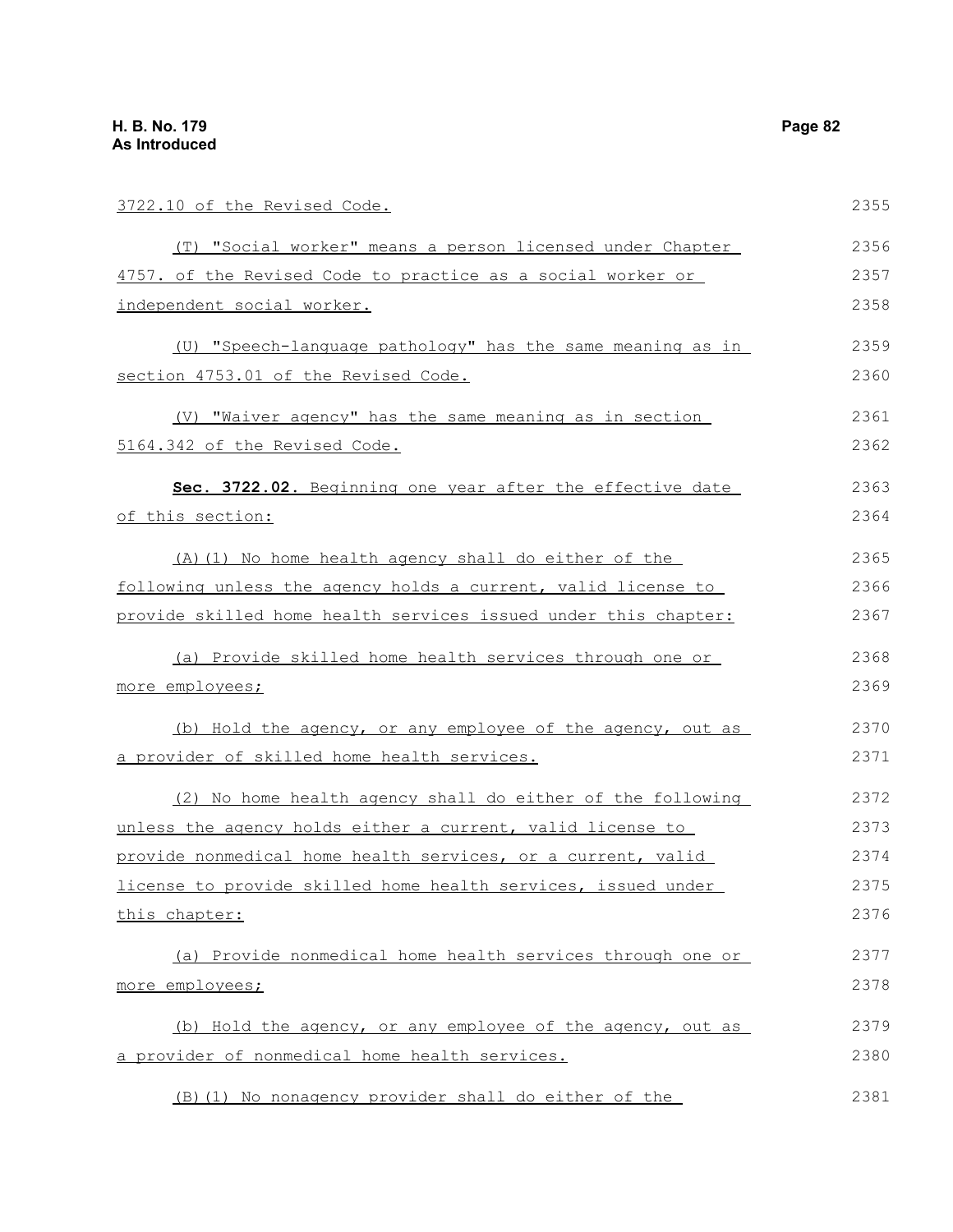| following unless the provider holds a current, valid license to  | 2382 |
|------------------------------------------------------------------|------|
| provide skilled home health services issued under this chapter:  | 2383 |
| (a) Provide skilled home health services;                        | 2384 |
| (b) Hold oneself out as a provider of skilled home health        | 2385 |
| services.                                                        | 2386 |
| (2) No nonagency provider shall do either of the following       | 2387 |
| unless the provider holds either a current, valid license to     | 2388 |
| provide nonmedical home health services, or a current, valid     | 2389 |
| license to provide skilled home health services, issued under    | 2390 |
| this chapter:                                                    | 2391 |
| (a) Provide nonmedical home health services;                     | 2392 |
| (b) Hold oneself out as a provider of nonmedical home            | 2393 |
| health services.                                                 | 2394 |
| Sec. 3722.03. (A) (1) A home health agency or nonagency          | 2395 |
| provider seeking to provide skilled home health services shall   | 2396 |
| apply to the department of health for a skilled home health      | 2397 |
| services license. The application shall include all of the       | 2398 |
| following:                                                       | 2399 |
| (a) Evidence that the agency or provider meets one of the        | 2400 |
| following:                                                       | 2401 |
| (i) Is certified for participation in the medicare               | 2402 |
| program;                                                         | 2403 |
| (ii) Is accredited by the accreditation commission for           | 2404 |
| health care, the community health accreditation partner, the     | 2405 |
| joint commission, or another national accreditation organization | 2406 |
| approved by the United States centers for medicare and medicaid  | 2407 |
| services and recognized by the department pursuant to rules      | 2408 |
| adopted under section 3722.10 of the Revised Code;               | 2409 |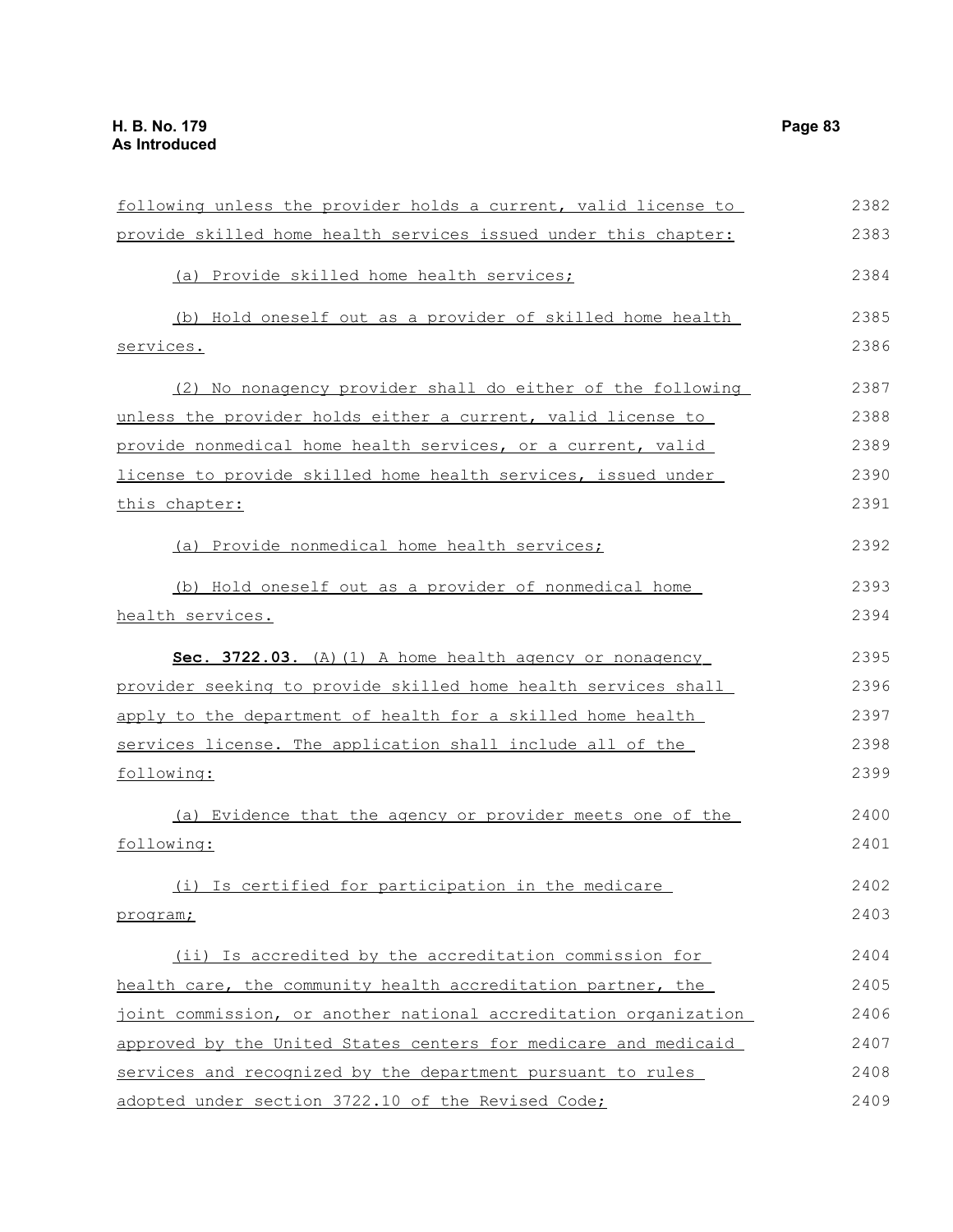| (iii) To the extent authorized by rules adopted under            | 2410 |
|------------------------------------------------------------------|------|
| section 3722.10 of the Revised Code, is either certified by the  | 2411 |
| department of aging under section 173.391 of the Revised Code to | 2412 |
| provide community-based long-term care services or is certified  | 2413 |
| by the department of developmental disabilities under section    | 2414 |
| 5123.161 of the Revised Code to provide supported living;        | 2415 |
| (iv) Otherwise meets medicare conditions of participation,       | 2416 |
| even though not certified for participation in the medicare      | 2417 |
| program.                                                         | 2418 |
| (b) Evidence that the applicant was providing direct care        | 2419 |
| on or immediately prior to the effective date of this section,   | 2420 |
| or if the applicant was not providing direct care immediately    | 2421 |
| prior to the effective date of this section, a surety bond       | 2422 |
| issued by a company licensed to do business in this state in the | 2423 |
| amount of fifty thousand dollars.                                | 2424 |
| (c) An application fee in the amount of two hundred fifty        | 2425 |
| dollars.                                                         | 2426 |
| (2) An applicant applying on the basis of division (A) (1)       | 2427 |
| (a) (iv) of this section shall provide documentation and comply  | 2428 |
| with conditions as prescribed by rules adopted under section     | 2429 |
| 3722.10 of the Revised Code.                                     | 2430 |
| (B) (1) Except as provided in division (B) (2) of this           | 2431 |
| section, a home health agency or nonagency provider seeking to   | 2432 |
| provide nonmedical home health services shall apply to the       | 2433 |
| department of health for a nonmedical home health services       | 2434 |
| license. Except as provided in division (B) (3) of this section, | 2435 |
| the application shall include all of the following:              | 2436 |
| (a) Fingerprint impressions of the primary owner of the          | 2437 |
| home health agency or of the nonagency provider;                 | 2438 |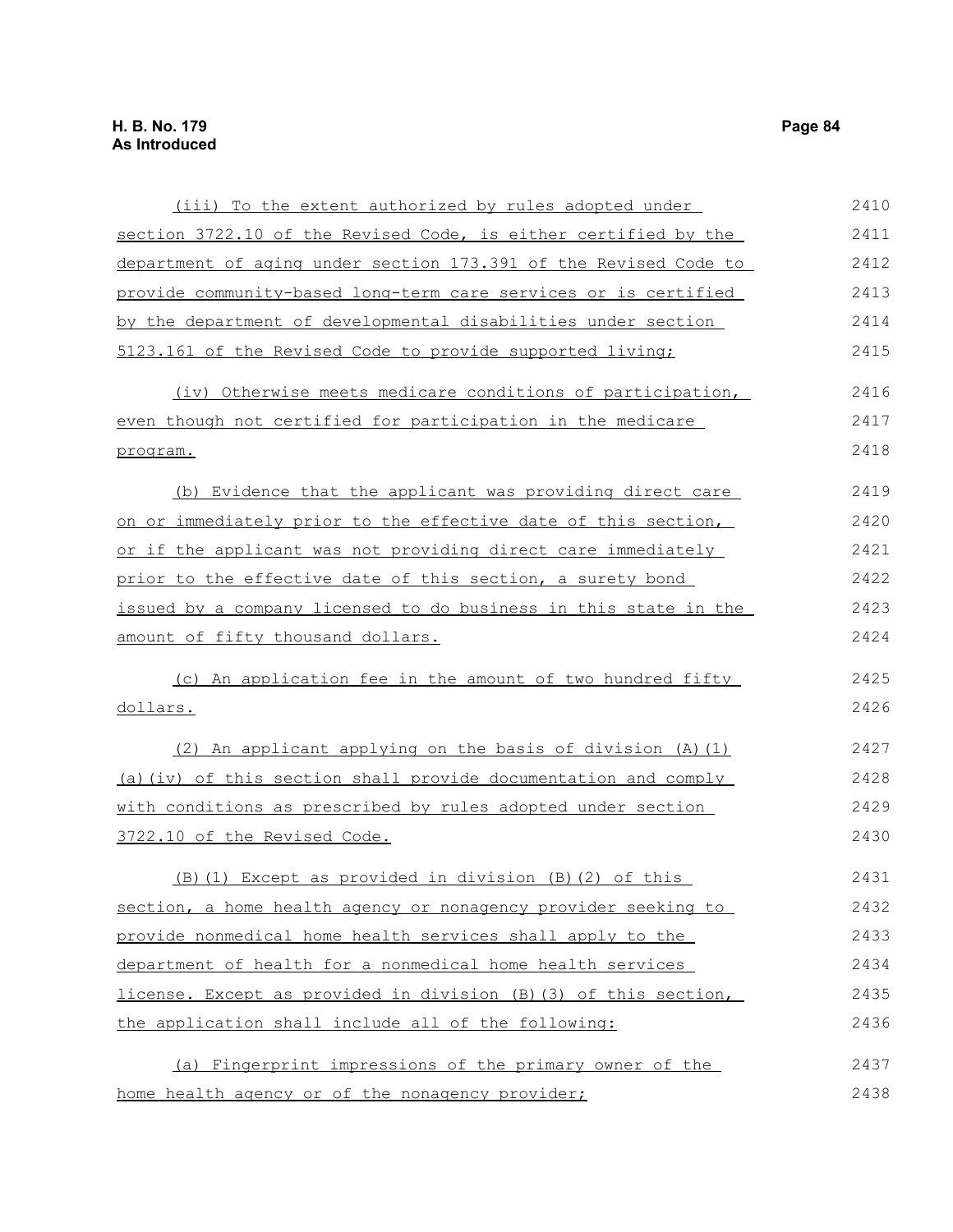| (b) Copies of any documents filed and recorded with the            | 2439 |
|--------------------------------------------------------------------|------|
| secretary of state;                                                | 2440 |
| (c) A notarized affidavit verifying the identity of the            | 2441 |
| applicant;                                                         | 2442 |
| (d) If the applicant is a home health agency, a copy of            | 2443 |
| the agency's criminal records check policy;                        | 2444 |
| (e) A statement identifying the days and hours of                  | 2445 |
| operation for the applicant;                                       | 2446 |
| (f) A description of the nonmedical home health services           | 2447 |
| to be provided, and any policies and procedures related to those   | 2448 |
| services, if applicable;                                           | 2449 |
| (g) Identification of the applicant's primary place of             | 2450 |
| business and a description of the geographic area to be served;    | 2451 |
| (h) Evidence that the applicant was providing direct care          | 2452 |
| on or immediately prior to the effective date of this section,     | 2453 |
| or if the applicant was not providing direct care immediately      | 2454 |
| <u>prior to the effective date of this section, a surety bond </u> | 2455 |
| issued by a company licensed to do business in this state in the   | 2456 |
| amount of twenty thousand dollars;                                 | 2457 |
| (i) An application fee in the amount of two hundred fifty          | 2458 |
| dollars.                                                           | 2459 |
| (2) A home health agency or nonagency provider that holds          | 2460 |
| a skilled home health services license issued under division (A)   | 2461 |
| of this section may provide nonmedical home health services        | 2462 |
| without obtaining a nonmedical home health services license.       | 2463 |
| (3) To the extent authorized by rules adopted under                | 2464 |
| section 3722.10 of the Revised Code, the director of health may    | 2465 |
| waive receipt of one or more of the items identified in            | 2466 |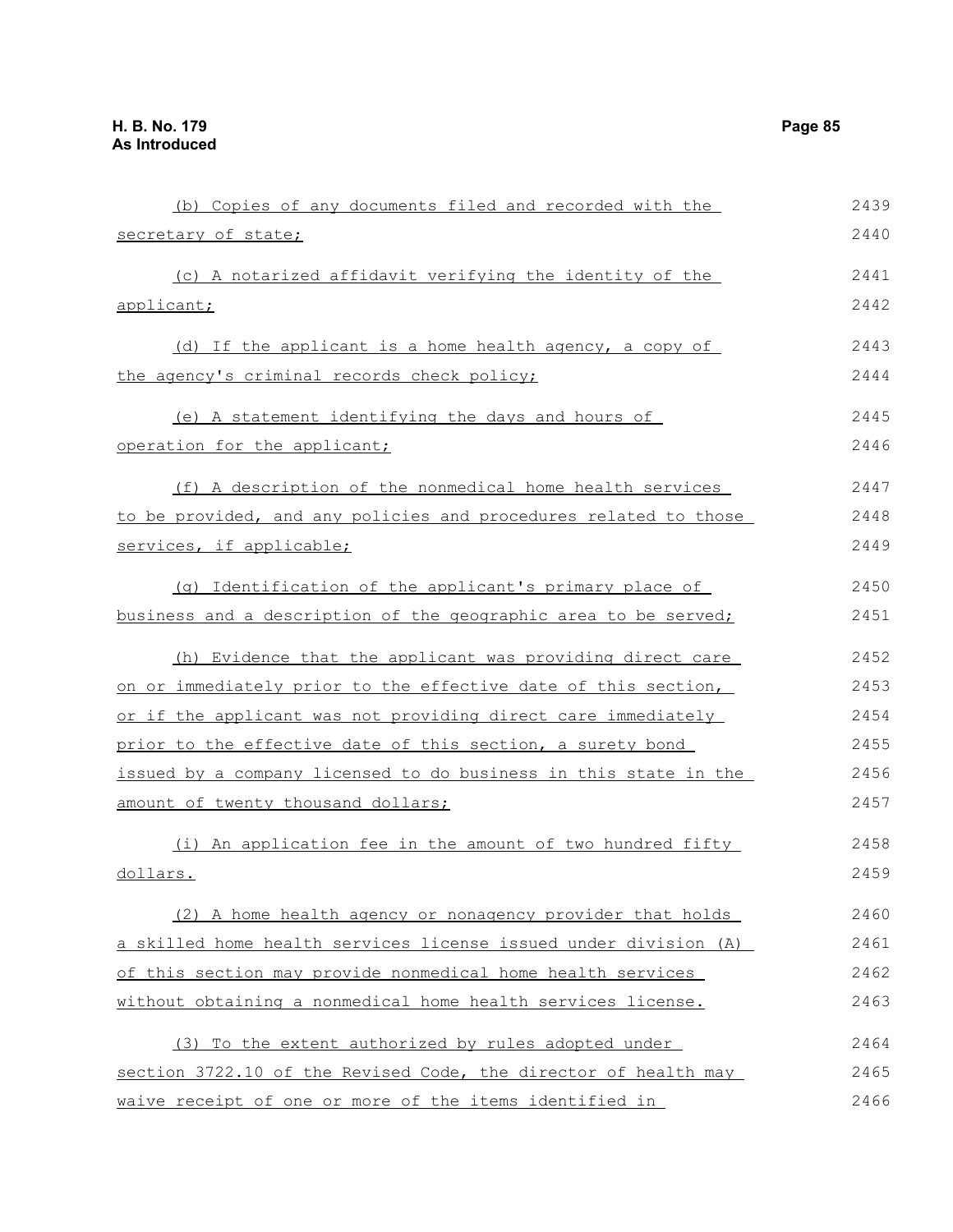| $divisions$ (B) (1) (a) to (q) of this section if the agency or  | 2467 |
|------------------------------------------------------------------|------|
| provider submits evidence that the agency or provider is either  | 2468 |
| certified by the department of aging under section 173.391 of    | 2469 |
| the Revised Code to provide community-based long-term care       | 2470 |
| services or is certified by the department of developmental      | 2471 |
| disabilities under section 5123.161 of the Revised Code to       | 2472 |
| <u>provide supported living.</u>                                 | 2473 |
| (C) An applicant under this section shall use the                | 2474 |
| application form prescribed by rules adopted under section       | 2475 |
| 3722.10 of the Revised Code and comply with license procedures   | 2476 |
| established by those rules.                                      | 2477 |
| Sec. 3722.04. The department of health shall review each         | 2478 |
| license application received under section 3722.03 of the        | 2479 |
| Revised Code. The department's review of the application shall   | 2480 |
| include a site visit to verify that medicare conditions of       | 2481 |
| participation are met if the applicant has not had such a site   | 2482 |
| visit within the five-year period immediately preceding the date | 2483 |
| of the application.                                              | 2484 |
| Except as provided in section 3722.07 of the Revised Code,       | 2485 |
| the department shall issue the appropriate license to an         | 2486 |
| applicant if the applicant has paid the application fee and      | 2487 |
| demonstrated to the department's satisfaction that the           | 2488 |
| requirements established under section 3722.03 of the Revised    | 2489 |
| Code are met.                                                    | 2490 |
| Sec. 3722.05. (A) Except as provided in section 3722.07 of       | 2491 |
| the Revised Code and in division (B) of this section, a license  | 2492 |
| issued under section 3722.04 of the Revised Code is valid for    | 2493 |
| three years. A person seeking to renew the license shall apply   | 2494 |
| to the department of health using a license renewal form         | 2495 |
| prescribed by rules adopted under section 3722.10 of the Revised | 2496 |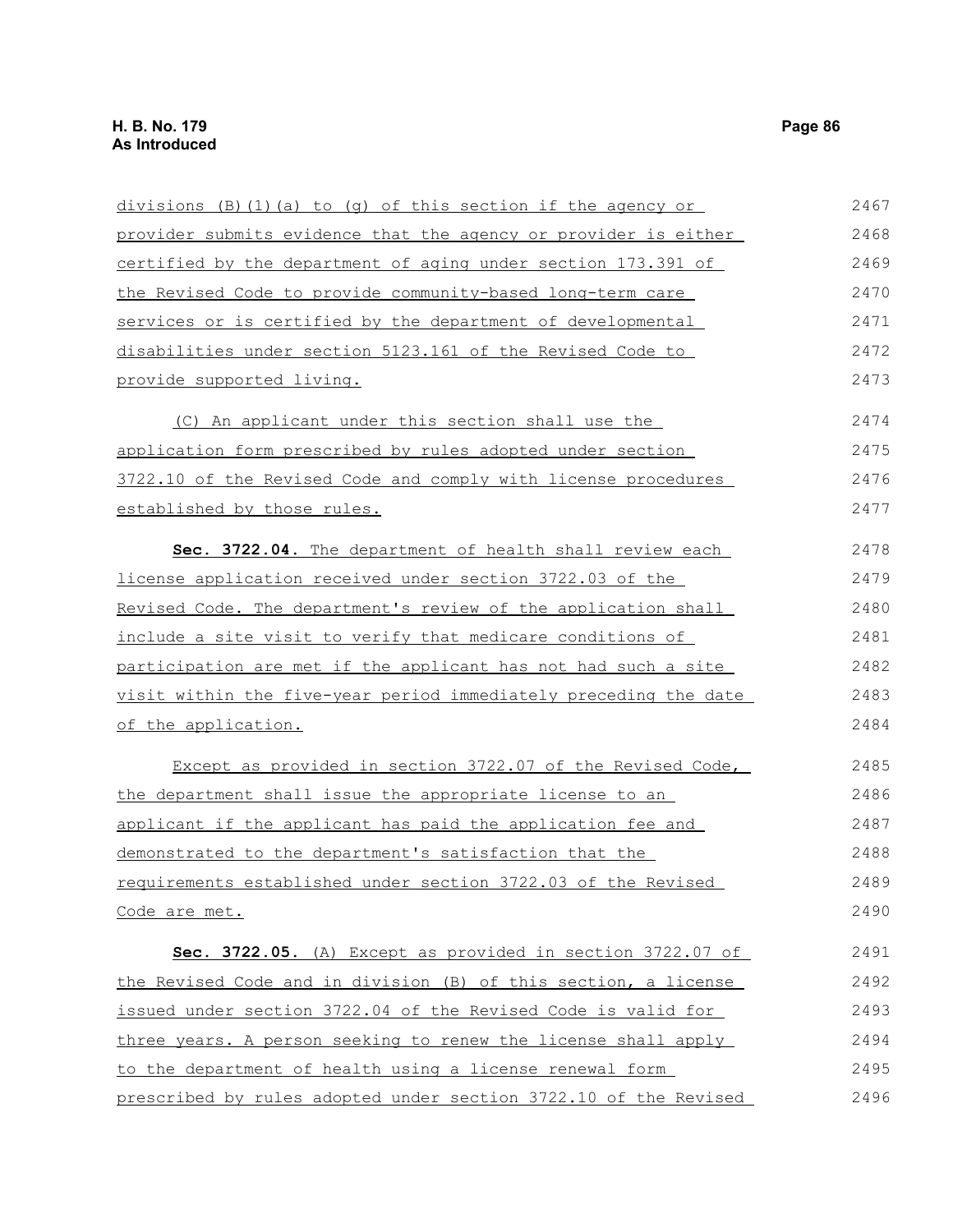| Code and comply with any renewal application procedures          | 2497 |
|------------------------------------------------------------------|------|
| established by those rules. The department shall review each     | 2498 |
| application for license renewal and shall renew the license for  | 2499 |
| three years if the applicant has paid the renewal fee of two     | 2500 |
| hundred fifty dollars and demonstrated to the department's       | 2501 |
| satisfaction that the applicant continues to meet the            | 2502 |
| requirements established in section 3722.03 of the Revised Code. | 2503 |
| (B) The department may adjust an initial license renewal         | 2504 |
| date to align renewal of a license issued under this chapter     | 2505 |
| with the renewal of a certification or accreditation identified  | 2506 |
| in divisions (A)(1)(a)(i) to (iii) of section 3722.03 of the     | 2507 |
| Revised Code.                                                    | 2508 |
| Sec. 3722.07. (A) For any of the reasons established in          | 2509 |
| rules adopted under section 3722.10 of the Revised Code, the     | 2510 |
| department of health may take one or more of the following       | 2511 |
| actions, as applicable, with respect to an applicant for or the  | 2512 |
| holder of a license under this chapter:                          | 2513 |
| (1) Refuse to issue a license;                                   | 2514 |
| (2) Refuse to renew or reinstate the holder's license;           | 2515 |
| (3) Impose limitations on the holder's license;                  | 2516 |
| (4) Revoke or suspend the holder's license;                      | 2517 |
| (5) Place the license holder on probation with regard to         | 2518 |
| the holder's license or otherwise reprimand the license holder.  | 2519 |
| (B) All actions taken under this section shall be taken in       | 2520 |
| accordance with Chapter 119. of the Revised Code.                | 2521 |
| Sec. 3722.10. (A) The director of health shall adopt rules       | 2522 |
| as the director considers necessary to implement this chapter,   | 2523 |
| including rules that do all of the following:                    | 2524 |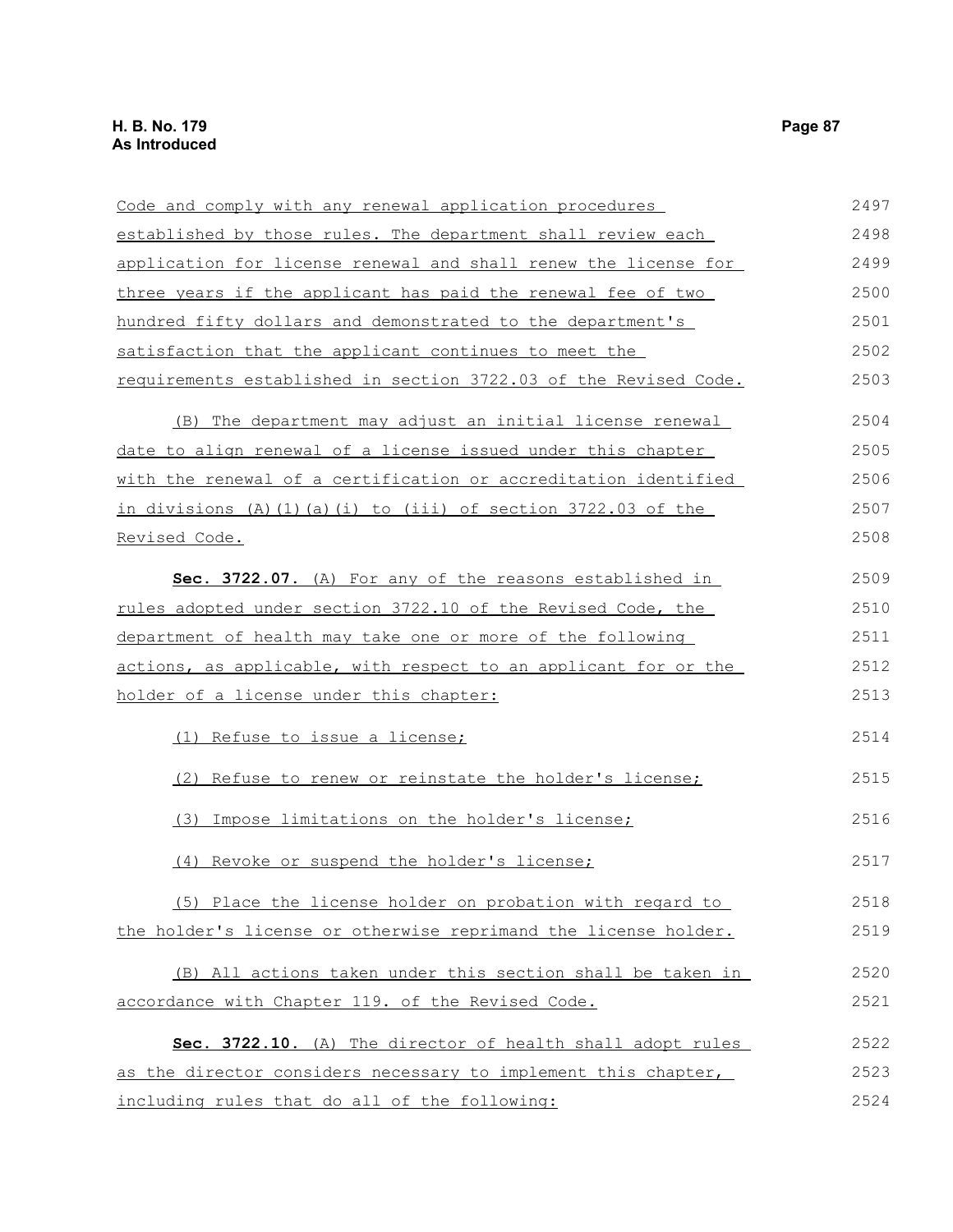| (1) Prescribe license application forms and procedures;              | 2525 |
|----------------------------------------------------------------------|------|
| (2) Specify the extent to which either of the following              | 2526 |
| certifications may satisfy the requirements for licensure set        | 2527 |
| forth in section 3722.03 of the Revised Code, including any          | 2528 |
| procedures, conditions, or limitations related to the manner in      | 2529 |
| which the certifications may satisfy the requirements:               | 2530 |
| (a) A certification by the department of aging under                 | 2531 |
| section 173.391 of the Revised Code to provide community-based       | 2532 |
| long-term care services;                                             | 2533 |
| (b) A certification by the department of developmental               | 2534 |
| disabilities under section 5123.161 of the Revised Code to           | 2535 |
| provide supported living.                                            | 2536 |
| (3) Specify the documentation that must be provided and              | 2537 |
| conditions that must be met by an applicant seeking a license on     | 2538 |
| the basis of division (A) $(1)$ (a) $(iv)$ of section 3722.03 of the | 2539 |
| Revised Code;                                                        | 2540 |
| (4) Prescribe license renewal application forms and                  | 2541 |
| procedures;                                                          | 2542 |
| (5) Establish the reasons for which the department of                | 2543 |
| health may take action under section 3722.07 of the Revised          | 2544 |
| <u>Code.</u>                                                         | 2545 |
| (B) All rules adopted under this section shall be adopted            | 2546 |
| in accordance with Chapter 119. of the Revised Code. In              | 2547 |
| addition, the rules shall be adopted in consultation with the        | 2548 |
| director of aging, director of developmental disabilities, and       | 2549 |
| <u>medicaid director.</u>                                            | 2550 |
| Sec. 3701.881 3722.11. (A) As used in this section:                  | 2551 |
| (1) "Applicant", "applicant" means a person who is under             | 2552 |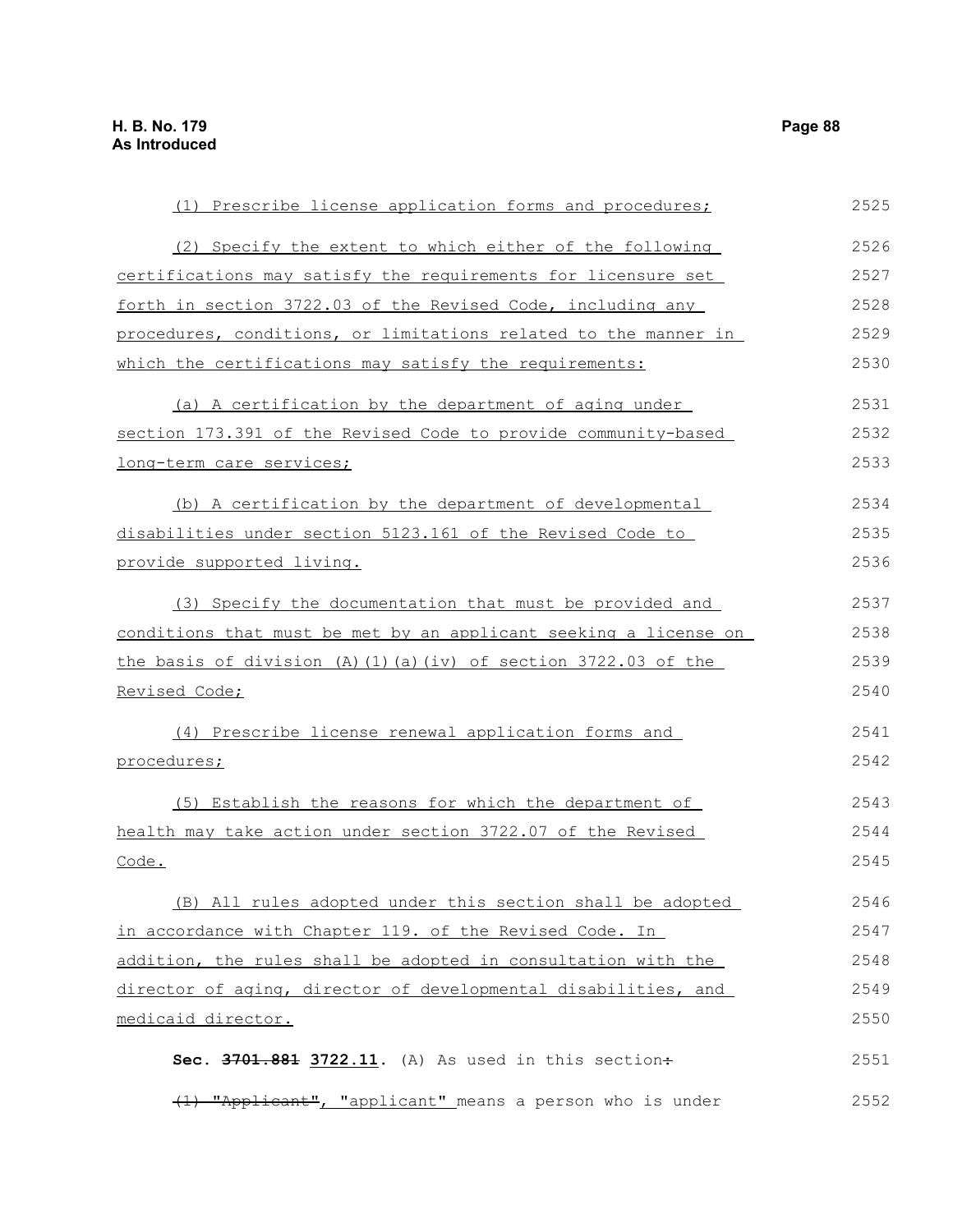| final consideration for employment with a home health agency in    | 2553 |
|--------------------------------------------------------------------|------|
| a full-time, part-time, or temporary position that involves        | 2554 |
| providing direct care to an individual or is referred to a home    | 2555 |
| health agency by an employment service for such a position.        | 2556 |
| (2) "Community-based long-term care provider" means a              | 2557 |
| provider as defined in section 173.39 of the Revised Code.         | 2558 |
| (3) "Community-based long-term care subcontractor" means a         | 2559 |
| subcontractor as defined in section 173.38 of the Revised Code.    | 2560 |
| $(4)$ "Criminal records check" has the same meaning as in-         | 2561 |
| section 109.572 of the Revised Code.                               | 2562 |
| (5) "Direct care" means any of the following:                      | 2563 |
| (a) Any service identified in divisions $(A)$ $(8)$ $(a)$ to $(f)$ | 2564 |
| of this section that is provided in a patient's place of           | 2565 |
| residence used as the patient's home;                              | 2566 |
| (b) Any activity that requires the person performing the-          | 2567 |
| activity to be routinely alone with a patient or to routinely      | 2568 |
| have access to a patient's personal property or financial          | 2569 |
| documents regarding a patient;                                     | 2570 |
| (c) For each home health agency individually, any other-           | 2571 |
| routine service or activity that the chief administrator of the-   | 2572 |
| home health agency designates as direct care.                      | 2573 |
| (6) "Disqualifying offense" means any of the offenses-             | 2574 |
| listed or described in divisions (A) (3) (a) to (e) of section     | 2575 |
| 109.572 of the Revised Code.                                       | 2576 |
| (7) "Employee" means a person employed by a home health-           | 2577 |
| agency in a full-time, part-time, or temporary position that-      | 2578 |
| involves providing direct care to an individual and a person who-  | 2579 |
| works in such a position due to being referred to a home health-   | 2580 |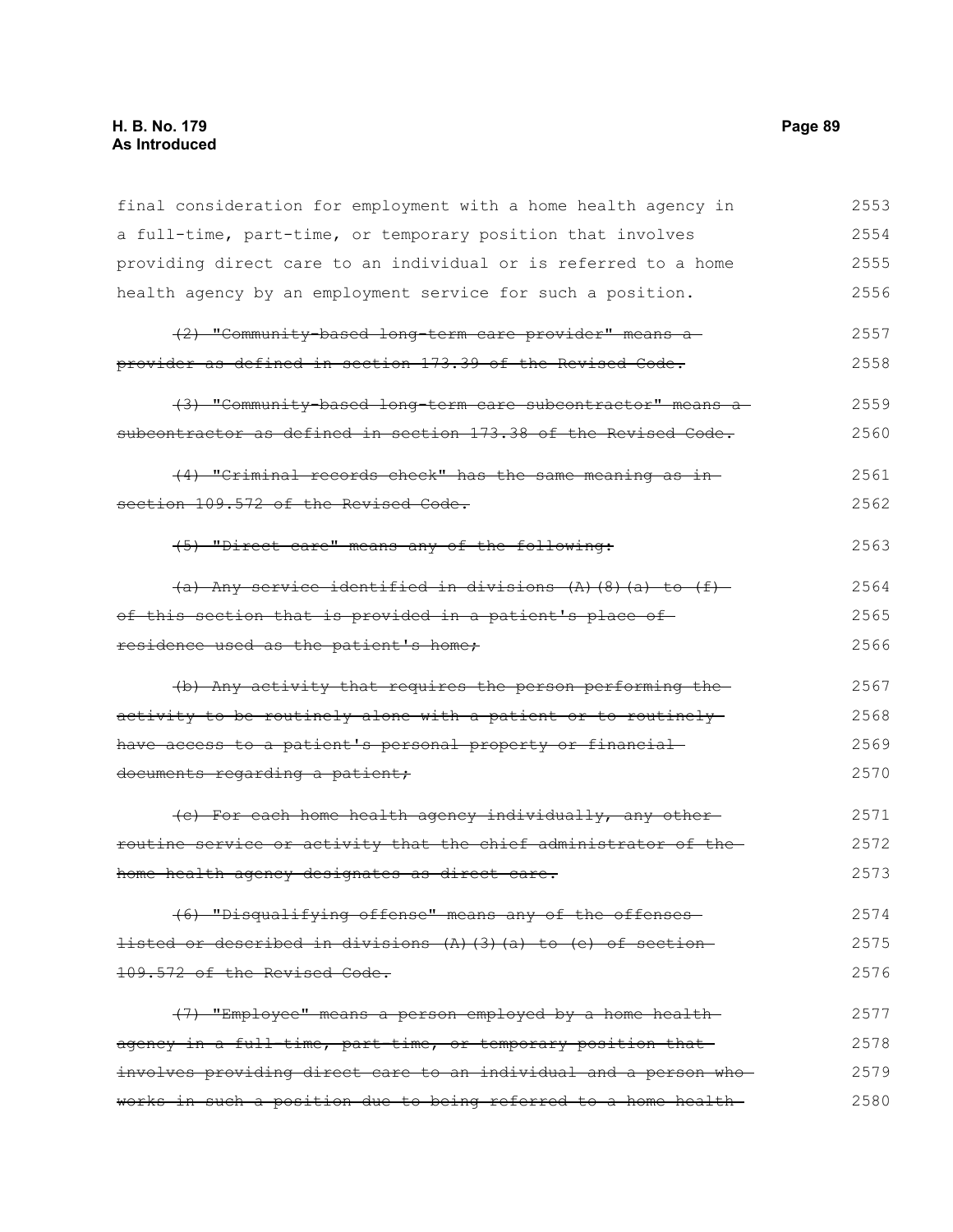# agency by an employment service.

| (8) "Home health agency" means a person or government          | 2582 |
|----------------------------------------------------------------|------|
| entity, other than a nursing home, residential care facility,  | 2583 |
| hospice care program, or pediatric respite care program, that- | 2584 |
| has the primary function of providing any of the following-    | 2585 |
| services to a patient at a place of residence used as the-     | 2586 |
| patient's home:                                                | 2587 |
| (a) Skilled nursing care;                                      | 2588 |
| (b) Physical therapy;                                          | 2589 |
| (c) Speech-language pathology;                                 | 2590 |
| (d) Occupational therapy;                                      | 2591 |
| (e) Medical social services;                                   | 2592 |
| (f) Home health aide services.                                 | 2593 |
| (9) "Home health aide services" means any of the following     | 2594 |
| services provided by an employee of a home health ageney:      | 2595 |
| (a) Hands-on bathing or assistance with a tub bath or-         | 2596 |
| shower;                                                        | 2597 |
| (b) Assistance with dressing, ambulation, and toileting;       | 2598 |
| (e) Catheter care but not insertion;                           | 2599 |
| (d) Meal preparation and feeding.                              | 2600 |
| (10) "Hospice care program" and "pediatric respite care-       | 2601 |
| program" have the same meanings as in section 3712.01 of the   | 2602 |
| Revised Code.                                                  | 2603 |
| (11) "Medical social services" means services provided by-     | 2604 |
| a social worker under the direction of a patient's attending   | 2605 |
| physician.                                                     | 2606 |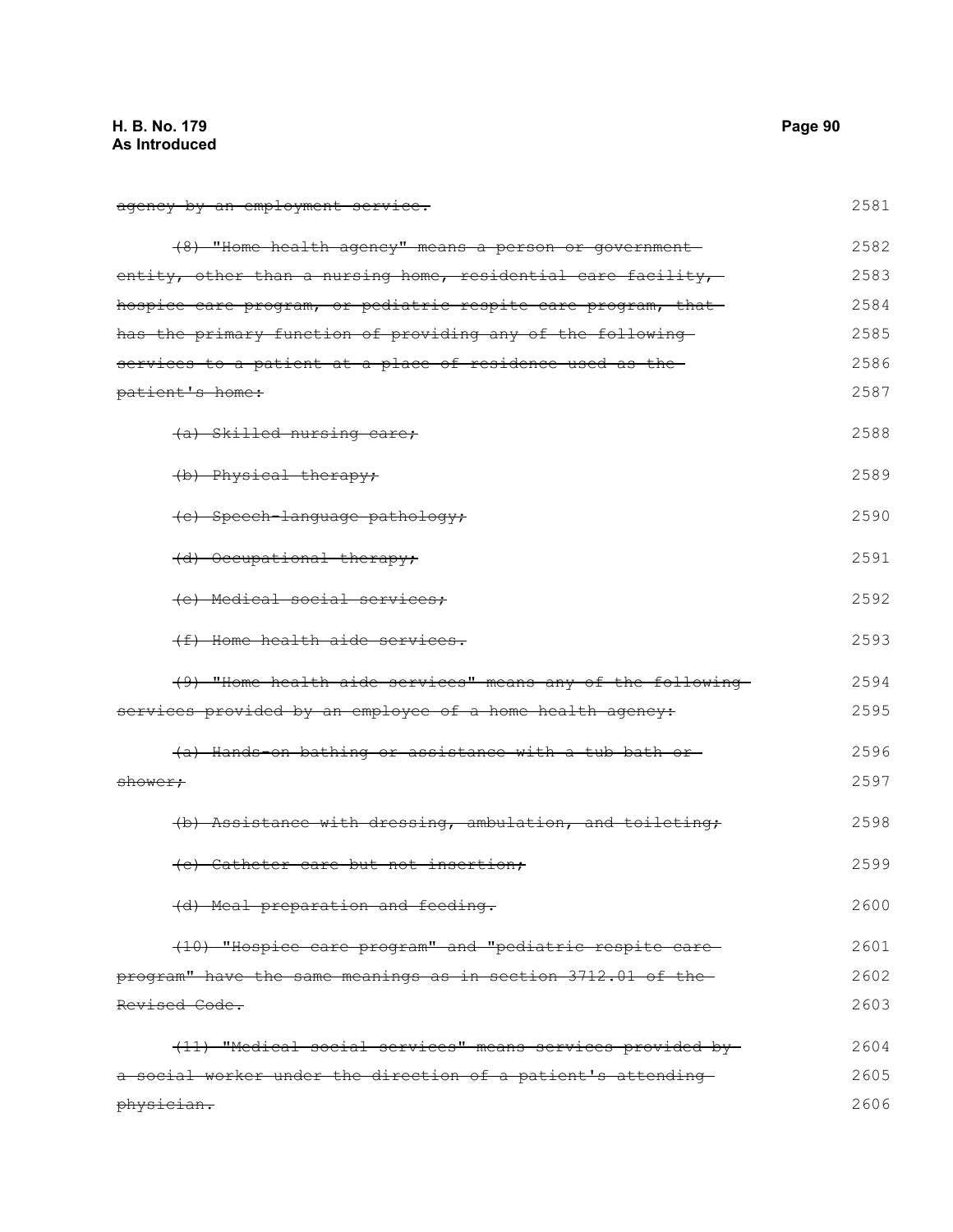| (12) "Minor drug possession offense" has the same meaning       | 2607 |
|-----------------------------------------------------------------|------|
| as in section 2925.01 of the Revised Code.                      | 2608 |
| (13) "Nursing home," "residential care facility," and           | 2609 |
| "skilled nursing care" have the same meanings as in section     | 2610 |
| 3721.01 of the Revised Code.                                    | 2611 |
| $(14)$ "Occupational therapy" has the same meaning as in-       | 2612 |
| section 4755.04 of the Revised Code.                            | 2613 |
| (15) "Physical therapy" has the same meaning as in section-     | 2614 |
| 4755.40 of the Revised Code.                                    | 2615 |
| (16) "Social worker" means a person licensed under Chapter-     | 2616 |
| 4757. of the Revised Code to practice as a social worker or     | 2617 |
| independent social worker.                                      | 2618 |
| (17) "Speech-language pathology" has the same meaning as        | 2619 |
| in section 4753.01 of the Revised Code.                         | 2620 |
| (18) "Waiver agency" has the same meaning as in section         | 2621 |
| 5164.342 of the Revised Code.                                   | 2622 |
| (B) No home health agency shall employ an applicant or          | 2623 |
| continue to employ an employee in a position that involves      | 2624 |
| providing direct care to an individual if any of the following  | 2625 |
| apply:                                                          | 2626 |
| (1) A review of the databases listed in division (D) of         | 2627 |
| this section reveals any of the following:                      | 2628 |
| (a) That the applicant or employee is included in one or        | 2629 |
| more of the databases listed in divisions (D)(1) to (5) of this | 2630 |
| section;                                                        | 2631 |
| (b) That there is in the state nurse aide registry              | 2632 |
| established under section 3721.32 of the Revised Code a         | 2633 |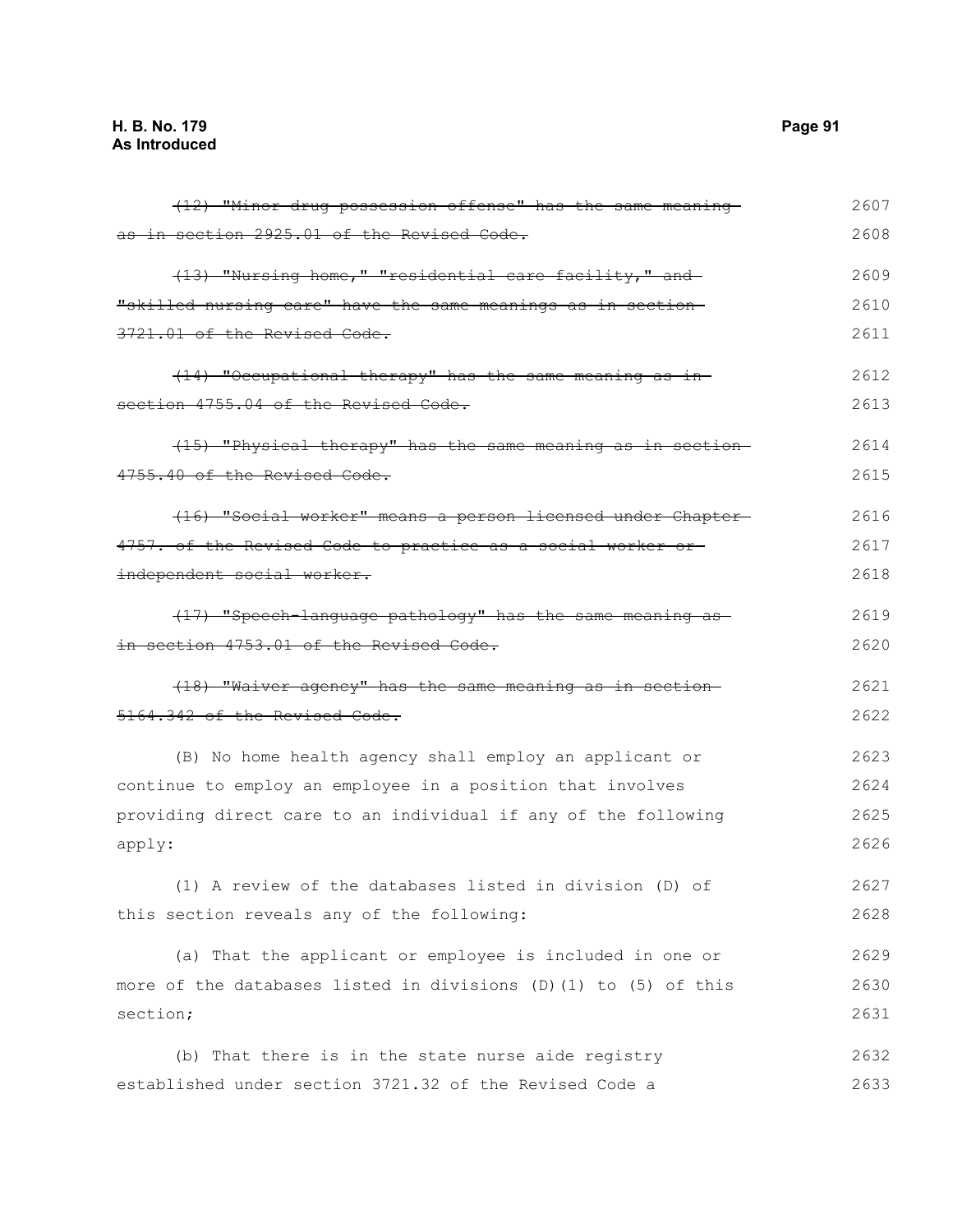## **H. B. No. 179 Page 92 As Introduced**

statement detailing findings by the director of health that the applicant or employee abused, neglected, or exploited a longterm care facility or residential care facility resident or misappropriated property of such a resident; 2634 2635 2636 2637

(c) That the applicant or employee is included in one or more of the databases, if any, specified in rules adopted under this section and the rules prohibit the home health agency from employing an applicant or continuing to employ an employee included in such a database in a position that involves providing direct care to an individual. 2638 2639 2640 2641 2642 2643

(2) After the applicant or employee is provided, pursuant to division  $(E)(2)(a)$  of this section, a copy of the form prescribed pursuant to division (C)(1) of section 109.572 of the Revised Code and the standard impression sheet prescribed pursuant to division  $(C)$  (2) of that section, the applicant or employee fails to complete the form or provide the applicant's or employee's fingerprint impressions on the standard impression sheet. 2644 2645 2646 2647 2648 2649 2650 2651

(3) Except as provided in rules adopted under this section, the applicant or employee is found by a criminal records check required by this section to have been convicted of, pleaded guilty to, or been found eligible for intervention in lieu of conviction for a disqualifying offense. 2652 2653 2654 2655 2656

(C) Except as provided by division (F) of this section, the chief administrator of a home health agency shall inform each applicant of both of the following at the time of the applicant's initial application for employment or referral to the home health agency by an employment service for a position that involves providing direct care to an individual: 2657 2658 2659 2660 2661 2662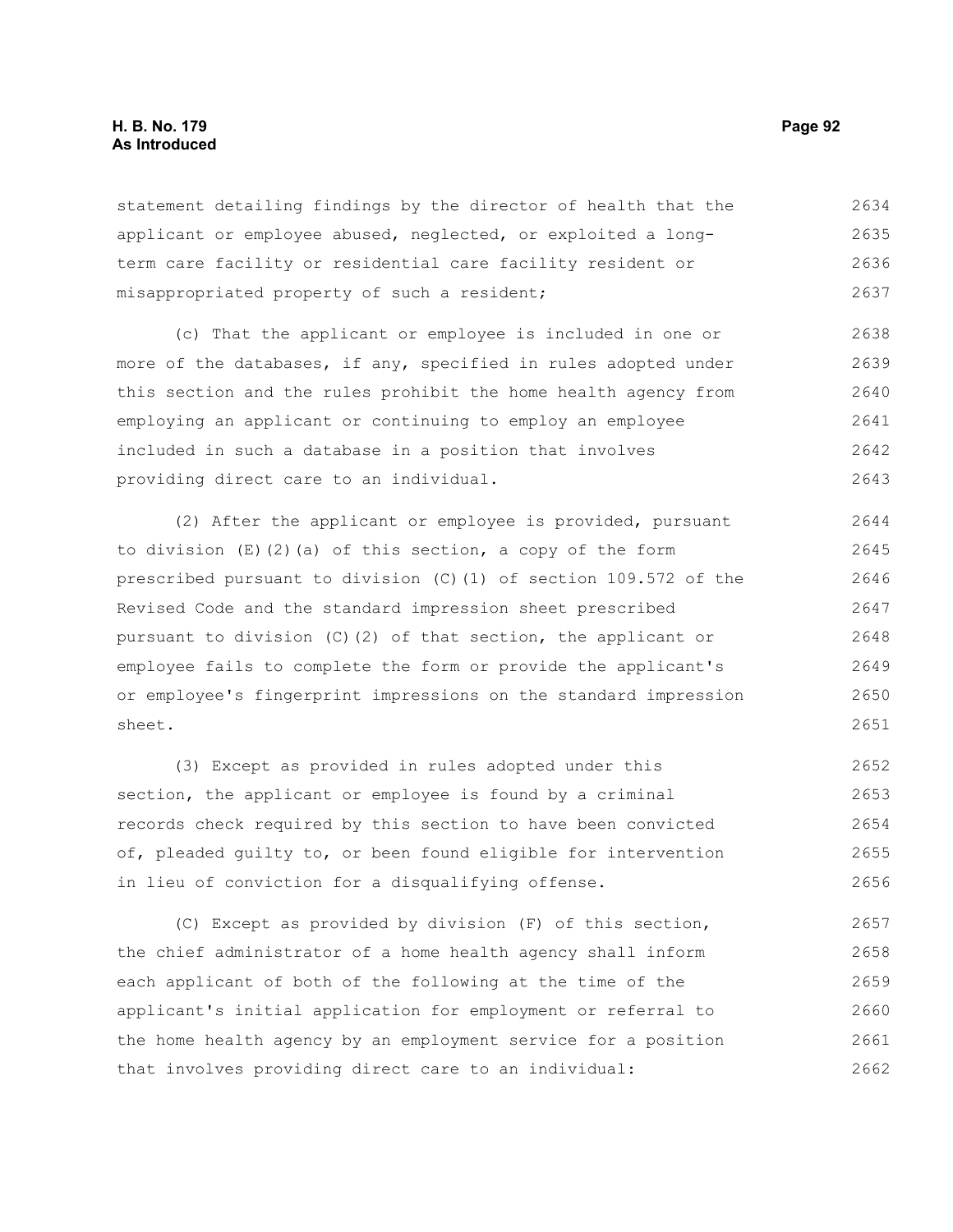## **H. B. No. 179 Page 93 As Introduced**

(1) That a review of the databases listed in division (D) of this section will be conducted to determine whether the home health agency is prohibited by division (B)(1) of this section from employing the applicant in the position; 2663 2664 2665 2666

(2) That, unless the database review reveals that the applicant may not be employed in the position, a criminal records check of the applicant will be conducted and the applicant is required to provide a set of the applicant's fingerprint impressions as part of the criminal records check. 2667 2668 2669 2670 2671

(D) As a condition of employing any applicant in a position that involves providing direct care to an individual, the chief administrator of a home health agency shall conduct a database review of the applicant in accordance with rules adopted under this section. If rules adopted under this section so require, the chief administrator of a home health agency shall conduct a database review of an employee in accordance with the rules as a condition of continuing to employ the employee in a position that involves providing direct care to an individual. However, the chief administrator is not required to conduct a database review of an applicant or employee if division (F) of this section applies. A database review shall determine whether the applicant or employee is included in any of the following: 2672 2673 2674 2675 2676 2677 2678 2679 2680 2681 2682 2683 2684 2685

(1) The excluded parties list system that is maintained by the United States general services administration pursuant to subpart 9.4 of the federal acquisition regulation and available at the federal web site known as the system for award management; 2686 2687 2688 2689 2690

(2) The list of excluded individuals and entities maintained by the office of inspector general in the United 2691 2692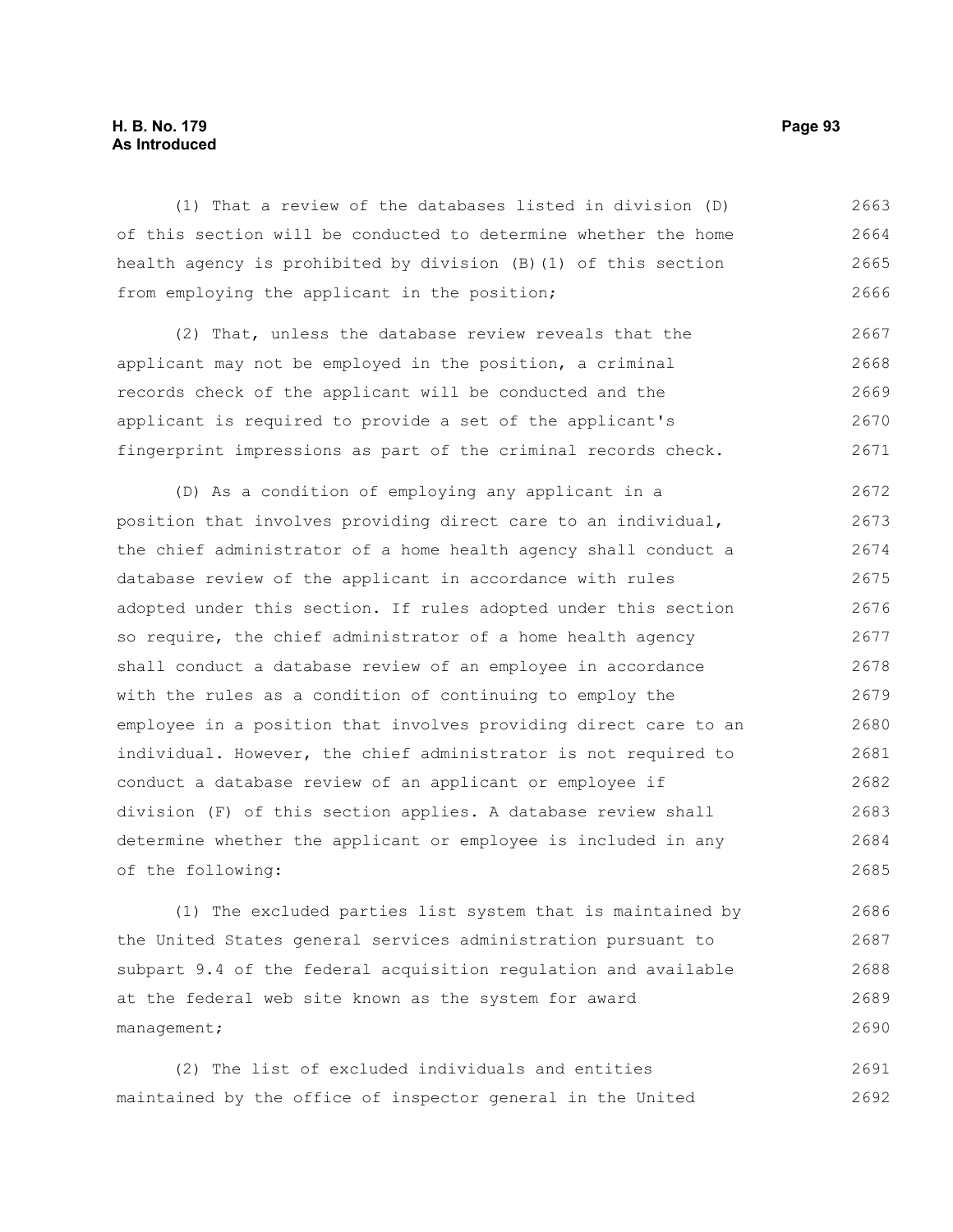States department of health and human services pursuant to the "Social Security Act," sections 1128 and 1156, 42 U.S.C. 1320a-7 and 1320c-5; 2693 2694 2695

(3) The registry of developmental disabilities employees established under section 5123.52 of the Revised Code; 2696 2697

(4) The internet-based sex offender and child-victim offender database established under division (A)(11) of section 2950.13 of the Revised Code; 2698 2699 2700

(5) The internet-based database of inmates established under section 5120.66 of the Revised Code; 2701 2702

(6) The state nurse aide registry established under section 3721.32 of the Revised Code; 2703 2704

(7) Any other database, if any, specified in rules adopted under this section. 2705 2706

(E)(1) As a condition of employing any applicant in a position that involves providing direct care to an individual, the chief administrator of a home health agency shall request the superintendent of the bureau of criminal identification and investigation to conduct a criminal records check of the applicant. If rules adopted under this section so require, the chief administrator of a home health agency shall request the superintendent to conduct a criminal records check of an employee at times specified in the rules as a condition of continuing to employ the employee in a position that involves providing direct care to an individual. However, the chief administrator is not required to request the criminal records check of the applicant or the employee if division (F) of this section applies or the home health agency is prohibited by division (B)(1) of this section from employing the applicant or 2707 2708 2709 2710 2711 2712 2713 2714 2715 2716 2717 2718 2719 2720 2721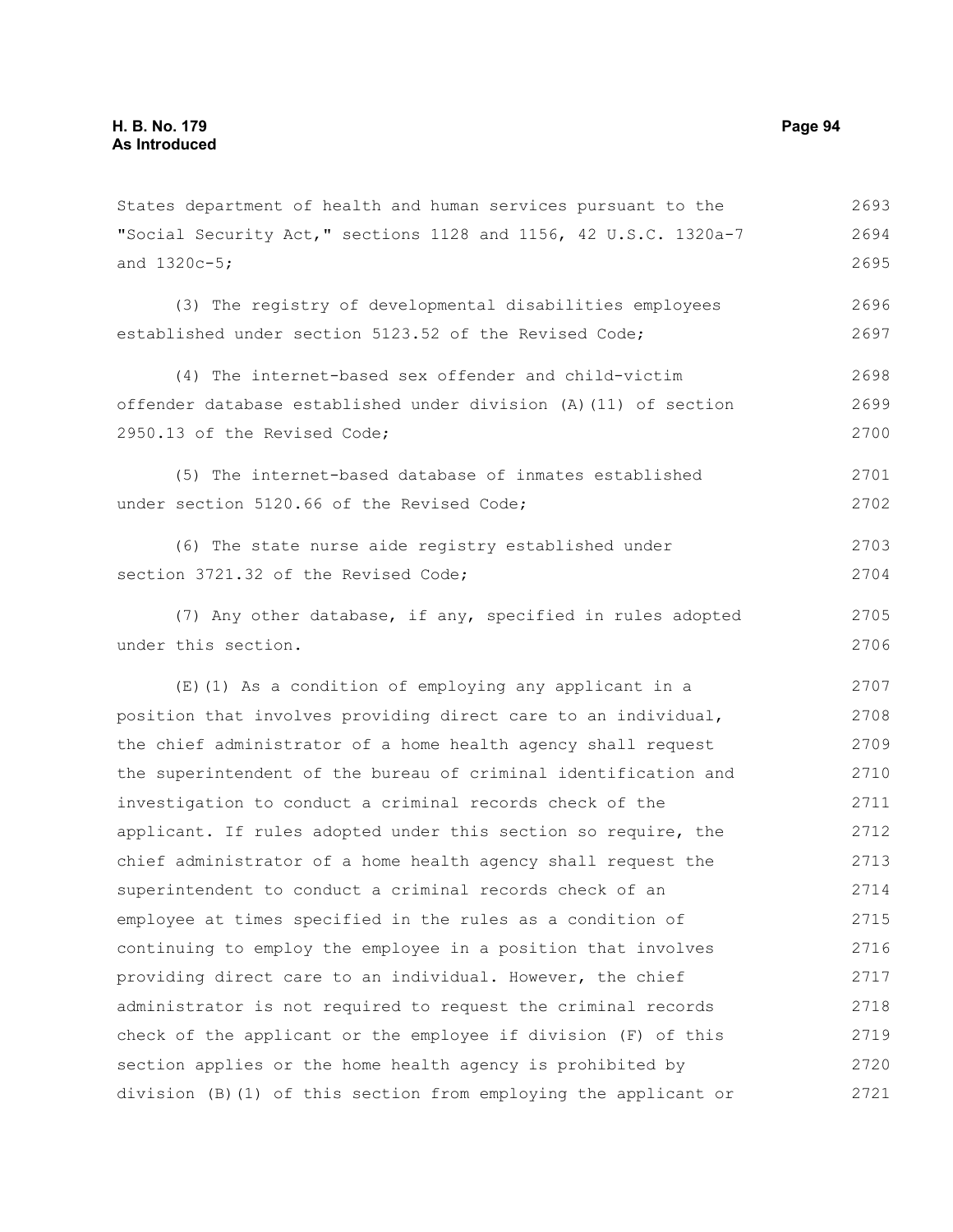## **H. B. No. 179 Page 95 As Introduced**

continuing to employ the employee in a position that involves providing direct care to an individual. If an applicant or employee for whom a criminal records check request is required by this section does not present proof of having been a resident of this state for the five-year period immediately prior to the date upon which the criminal records check is requested or does not provide evidence that within that five-year period the superintendent has requested information about the applicant from the federal bureau of investigation in a criminal records check, the chief administrator shall request that the superintendent obtain information from the federal bureau of investigation as a part of the criminal records check. Even if an applicant or employee for whom a criminal records check request is required by this section presents proof that the applicant or employee has been a resident of this state for that five-year period, the chief administrator may request that the superintendent include information from the federal bureau of investigation in the criminal records check. 2722 2723 2724 2725 2726 2727 2728 2729 2730 2731 2732 2733 2734 2735 2736 2737 2738 2739

(2) The chief administrator shall do all of the following: 2740

(a) Provide to each applicant and employee for whom a criminal records check request is required by this section a copy of the form prescribed pursuant to division (C)(1) of section 109.572 of the Revised Code and a standard impression sheet prescribed pursuant to division (C)(2) of that section; 2741 2742 2743 2744 2745

(b) Obtain the completed form and standard impression sheet from each applicant and employee; 2746 2747

(c) Forward the completed form and standard impression sheet to the superintendent at the time the chief administrator requests the criminal records check. 2748 2749 2750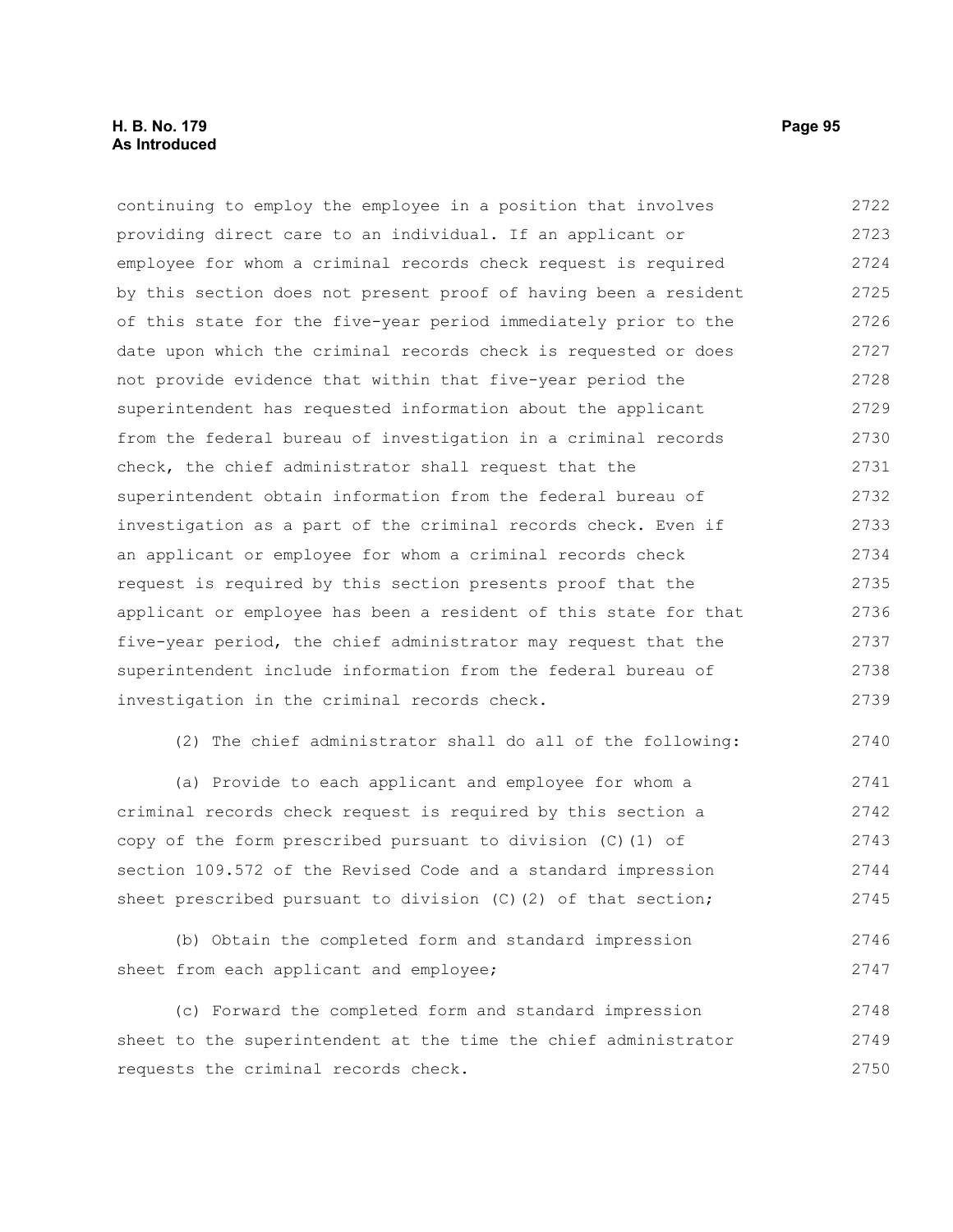## **H. B. No. 179 Page 96 As Introduced**

(3) A home health agency shall pay to the bureau of criminal identification and investigation the fee prescribed pursuant to division (C)(3) of section 109.572 of the Revised Code for each criminal records check the agency requests under this section. A home health agency may charge an applicant a fee not exceeding the amount the agency pays to the bureau under this section if both of the following apply: 2751 2752 2753 2754 2755 2756 2757

(a) The home health agency notifies the applicant at the time of initial application for employment of the amount of the fee and that, unless the fee is paid, the applicant will not be considered for employment. 2758 2759 2760 2761

(b) The medicaid program does not reimburse the home health agency for the fee it pays to the bureau under this section. 2762 2763 2764

(F) Divisions (C) to (E) of this section do not apply with regard to an applicant or employee if the applicant or employee is referred to a home health agency by an employment service that supplies full-time, part-time, or temporary staff for positions that involve providing direct care to an individual and both of the following apply: 2765 2766 2767 2768 2769 2770

(1) The chief administrator of the home health agency receives from the employment service confirmation that a review of the databases listed in division (D) of this section was conducted with regard to the applicant or employee. 2771 2772 2773 2774

(2) The chief administrator of the home health agency receives from the employment service, applicant, or employee a report of the results of a criminal records check of the applicant or employee that has been conducted by the superintendent within the one-year period immediately preceding 2775 2776 2777 2778 2779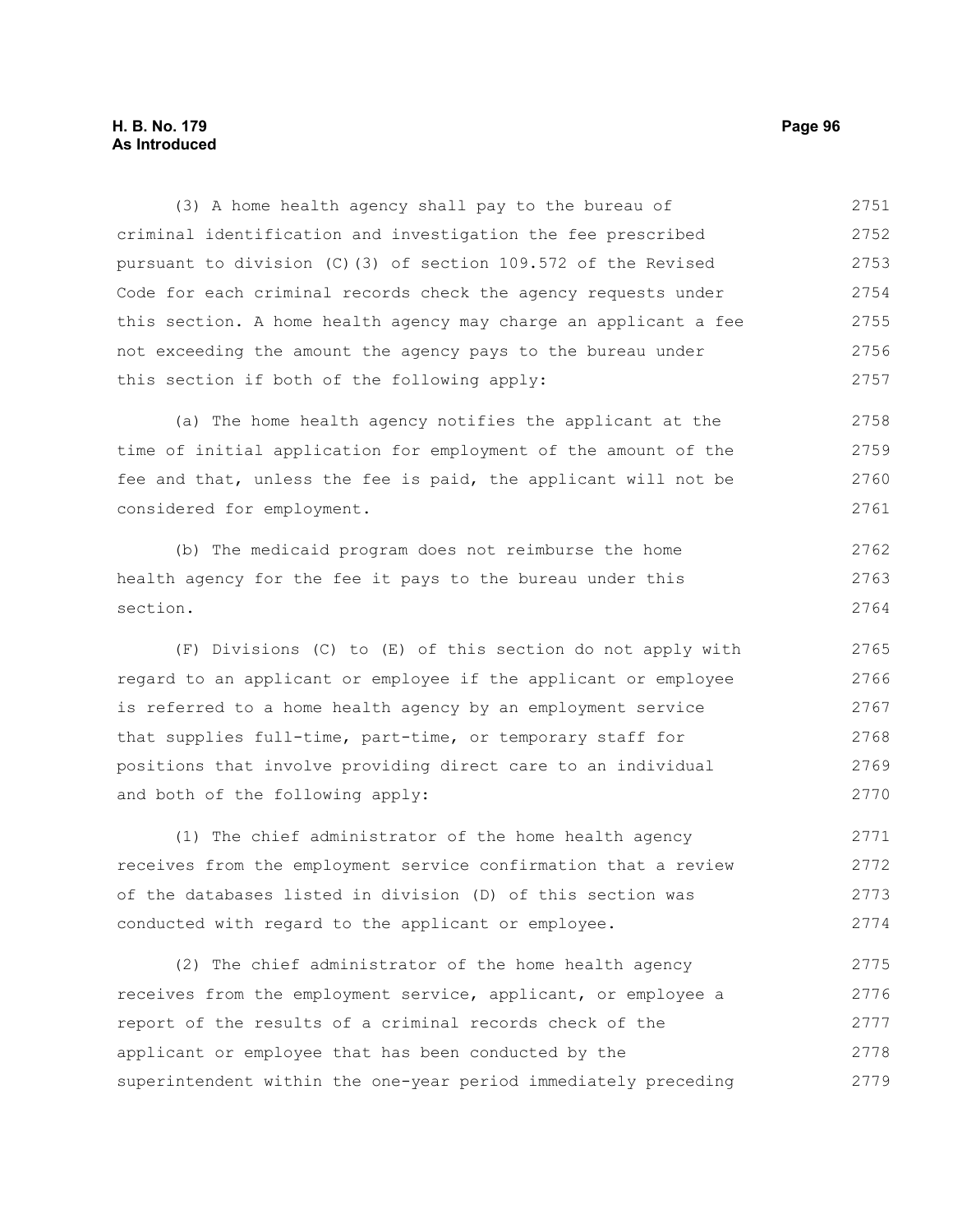| the following:                                                   | 2780 |
|------------------------------------------------------------------|------|
| (a) In the case of an applicant, the date of the                 | 2781 |
| applicant's referral by the employment service to the home       | 2782 |
| health agency;                                                   | 2783 |
| (b) In the case of an employee, the date by which the home       | 2784 |
| health agency would otherwise have to request a criminal records | 2785 |
| check of the employee under division (E) of this section.        | 2786 |
| (G) (1) A home health agency may employ conditionally an         | 2787 |
| applicant for whom a criminal records check request is required  | 2788 |
| by this section before obtaining the results of the criminal     | 2789 |
| records check if the agency is not prohibited by division (B) of | 2790 |
| this section from employing the applicant in a position that     | 2791 |
| involves providing direct care to an individual and either of    | 2792 |
| the following applies:                                           | 2793 |
| (a) The chief administrator of the home health agency            | 2794 |

requests the criminal records check in accordance with division (E) of this section not later than five business days after the applicant begins conditional employment. 2795 2796 2797

(b) The applicant is referred to the home health agency by an employment service, the employment service or the applicant provides the chief administrator of the agency a letter that is on the letterhead of the employment service, the letter is dated and signed by a supervisor or another designated official of the employment service, and the letter states all of the following: 2798 2799 2800 2801 2802 2803

(i) That the employment service has requested the superintendent to conduct a criminal records check regarding the applicant; 2804 2805 2806

(ii) That the requested criminal records check is to include a determination of whether the applicant has been 2807 2808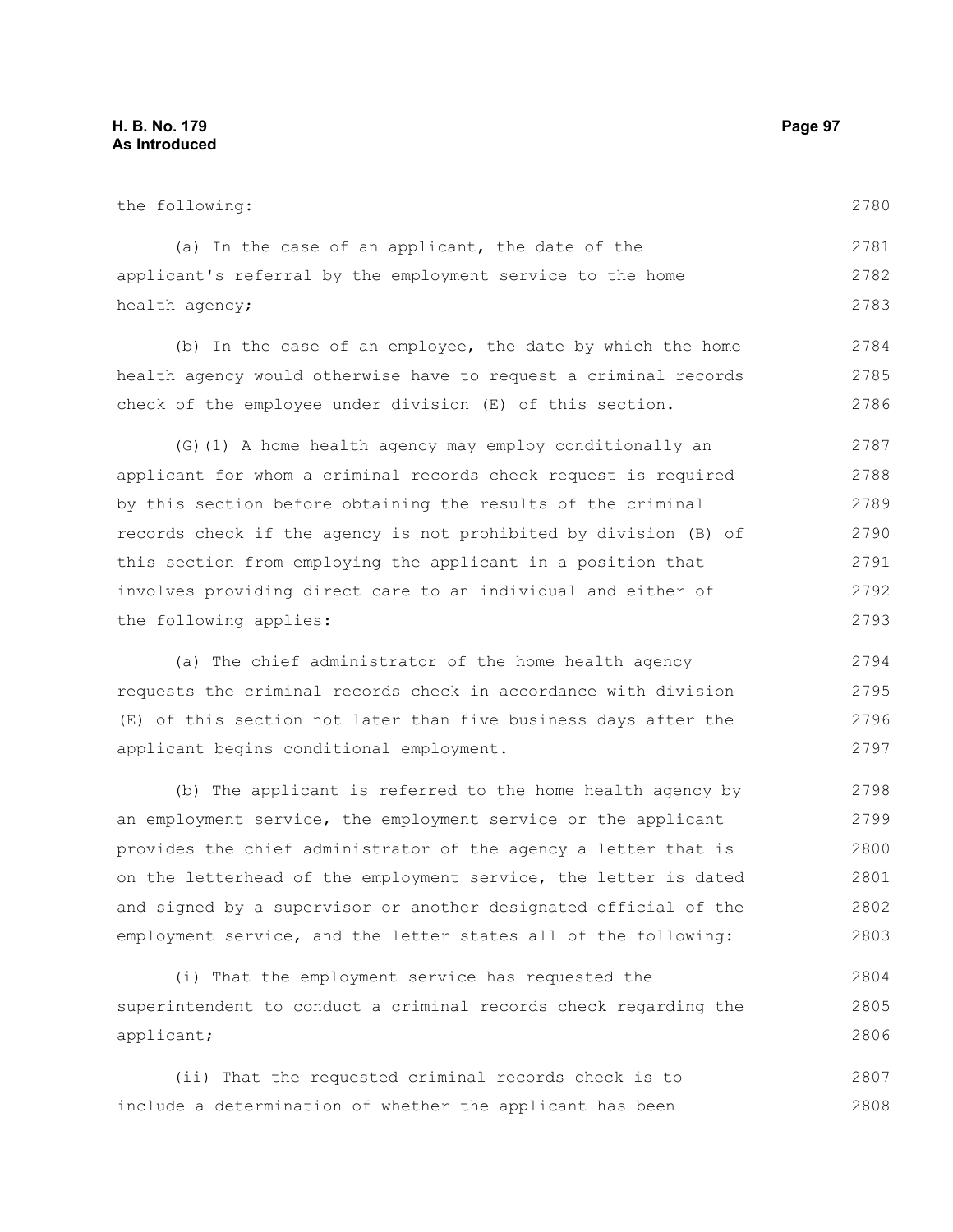convicted of, pleaded guilty to, or been found eligible for intervention in lieu of conviction for a disqualifying offense; 2809 2810

(iii) That the employment service has not received the results of the criminal records check as of the date set forth on the letter; 2811 2812 2813

(iv) That the employment service promptly will send a copy of the results of the criminal records check to the chief administrator of the home health agency when the employment service receives the results. 2814 2815 2816 2817

(2) If a home health agency employs an applicant conditionally pursuant to division (G)(1)(b) of this section, the employment service, on its receipt of the results of the criminal records check, promptly shall send a copy of the results to the chief administrator of the agency. 2818 2819 2820 2821 2822

(3) A home health agency that employs an applicant conditionally pursuant to division  $(G)$   $(1)$   $(a)$  or  $(b)$  of this section shall terminate the applicant's employment if the results of the criminal records check, other than the results of any request for information from the federal bureau of investigation, are not obtained within the period ending sixty days after the date the request for the criminal records check is made. Regardless of when the results of the criminal records check are obtained, if the results indicate that the applicant has been convicted of, pleaded guilty to, or been found eligible for intervention in lieu of conviction for a disqualifying offense, the home health agency shall terminate the applicant's employment unless circumstances specified in rules adopted under this section that permit the agency to employ the applicant exist and the agency chooses to employ the applicant. Termination of employment under this division shall be 2823 2824 2825 2826 2827 2828 2829 2830 2831 2832 2833 2834 2835 2836 2837 2838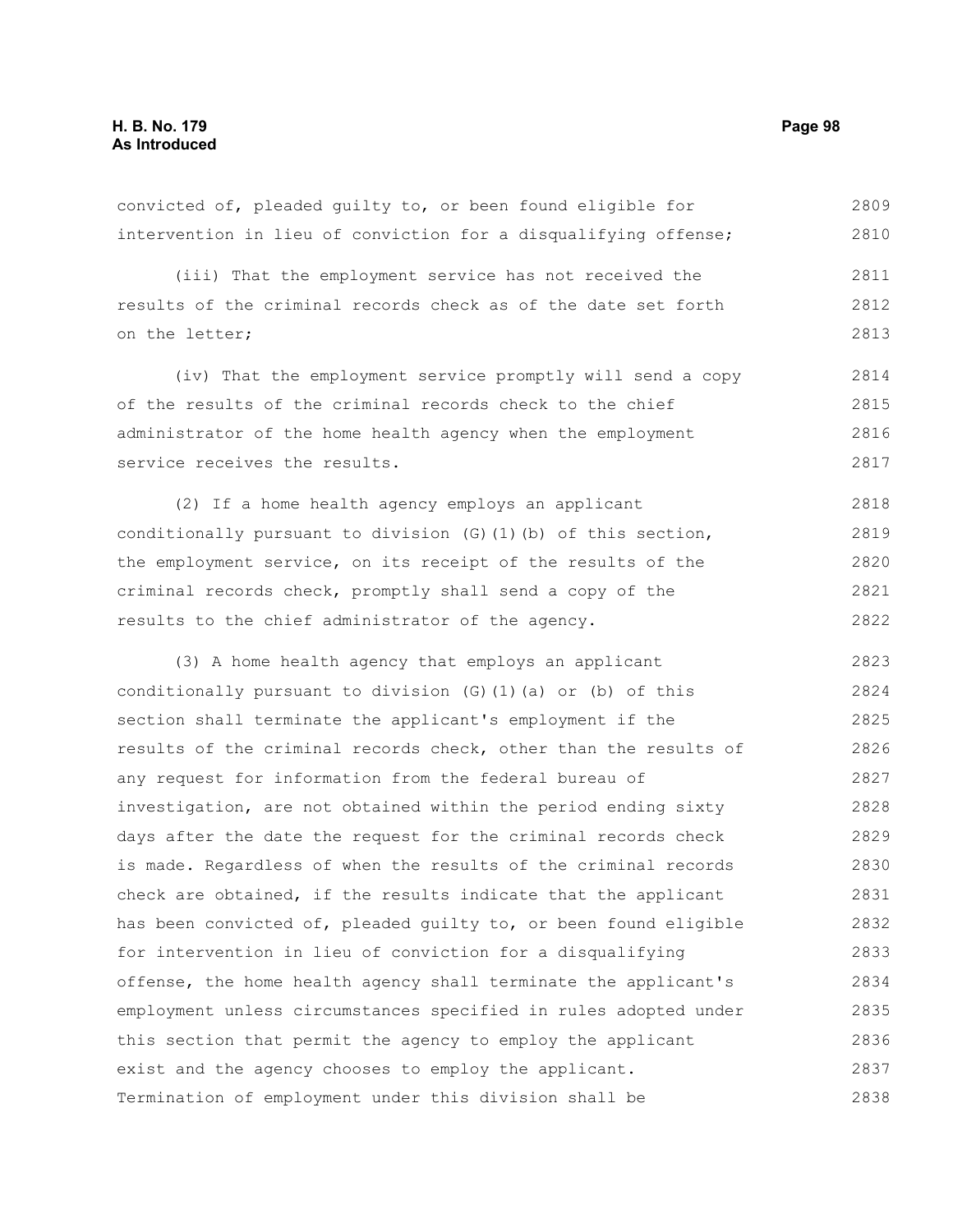considered just cause for discharge for purposes of division (D) (2) of section 4141.29 of the Revised Code if the applicant makes any attempt to deceive the home health agency about the applicant's criminal record. (H) The report of any criminal records check conducted by the bureau of criminal identification and investigation in accordance with section 109.572 of the Revised Code and pursuant to a request made under this section is not a public record for the purposes of section 149.43 of the Revised Code and shall not be made available to any person other than the following: (1) The applicant or employee who is the subject of the criminal records check or the applicant's or employee's representative; (2) The home health agency requesting the criminal records check or its representative; (3) The administrator of any other facility, agency, or program that provides direct care to individuals that is owned or operated by the same entity that owns or operates the home health agency that requested the criminal records check; (4) The employment service that requested the criminal records check; (5) The director of health and the staff of the department of health who monitor a home health agency's compliance with this section; (6) The director of aging or the director's designee if either of the following apply: 2839 2840 2841 2842 2843 2844 2845 2846 2847 2848 2849 2850 2851 2852 2853 2854 2855 2856 2857 2858 2859 2860 2861 2862 2863 2864 2865

(a) In the case of a criminal records check requested by a home health agency, the home health agency also is a community-2866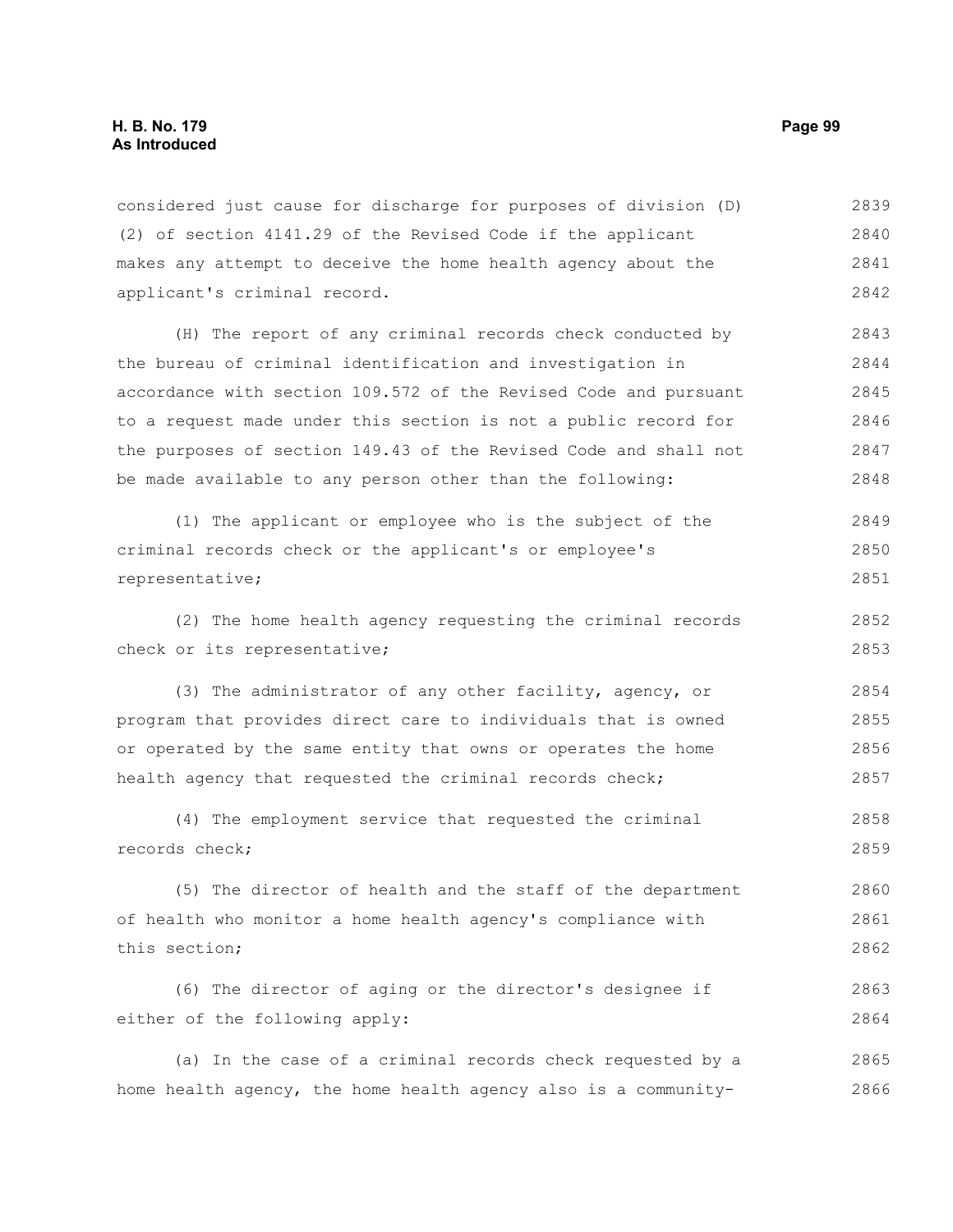| based long-term care provider or community-based long-term care  | 2867 |
|------------------------------------------------------------------|------|
| subcontractor;                                                   | 2868 |
| (b) In the case of a criminal records check requested by         | 2869 |
| an employment service, the employment service makes the request  | 2870 |
| for an applicant or employee the employment service refers to a  | 2871 |
| home health agency that also is a community-based long-term care | 2872 |
| provider or community-based long-term care subcontractor.        | 2873 |
| (7) The medicaid director and the staff of the department        | 2874 |
| of medicaid who are involved in the administration of the        | 2875 |
| medicaid program if either of the following apply:               | 2876 |
| (a) In the case of a criminal records check requested by a       | 2877 |
| home health agency, the home health agency also is a waiver      | 2878 |
| agency;                                                          | 2879 |
| (b) In the case of a criminal records check requested by         | 2880 |
| an employment service, the employment service makes the request  | 2881 |
| for an applicant or employee the employment service refers to a  | 2882 |
| home health agency that also is a waiver agency.                 | 2883 |
| (8) Any court, hearing officer, or other necessary               | 2884 |
| individual involved in a case dealing with any of the following: | 2885 |
| (a) A denial of employment of the applicant or employee;         | 2886 |
| (b) Employment or unemployment benefits of the applicant         | 2887 |
| or employee;                                                     | 2888 |
| (c) A civil or criminal action regarding the medicaid            | 2889 |
| program.                                                         | 2890 |
| (I) In a tort or other civil action for damages that is          | 2891 |
| brought as the result of an injury, death, or loss to person or  | 2892 |
| property caused by an applicant or employee who a home health    | 2893 |
| agency employs in a position that involves providing direct care | 2894 |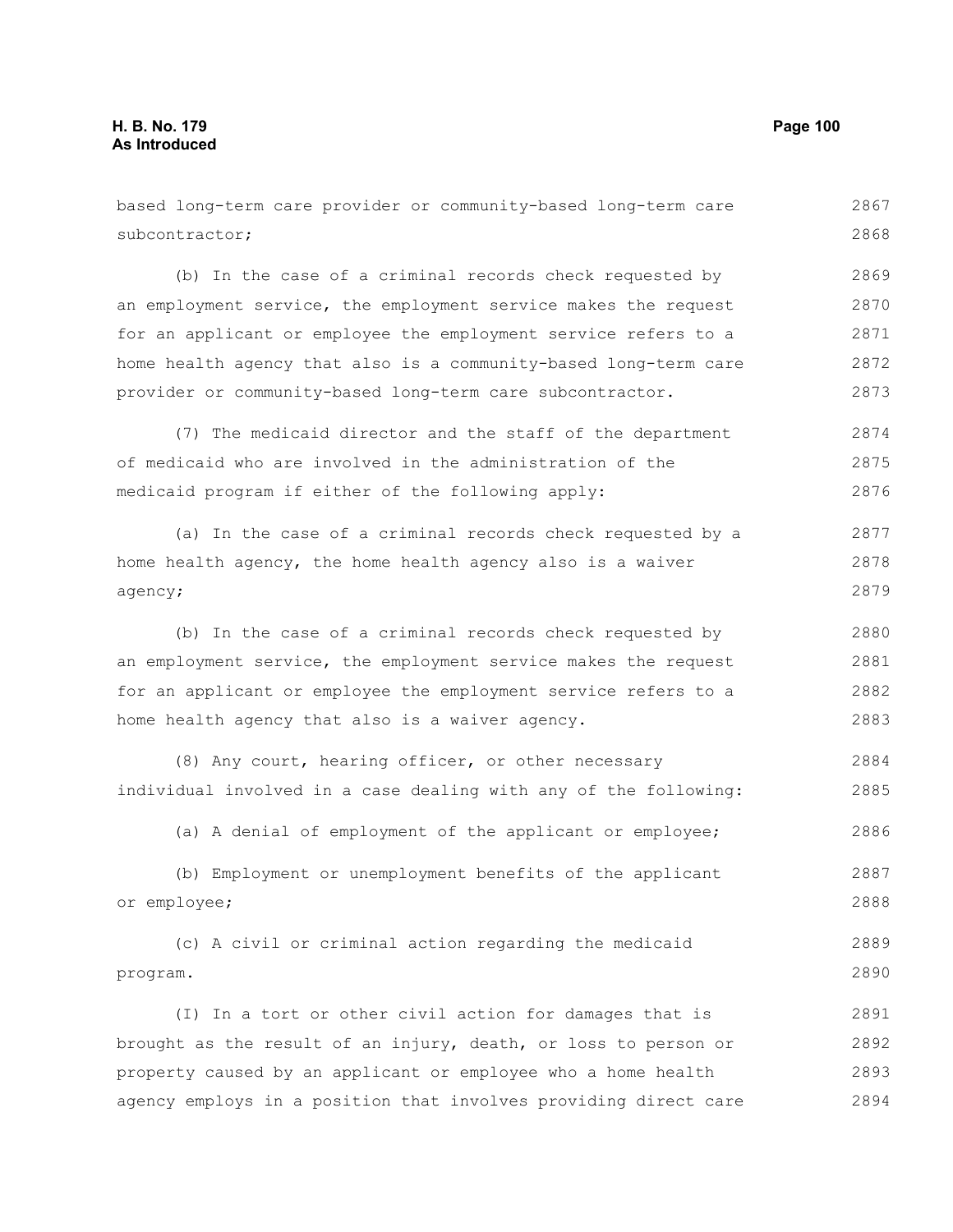2895

to an individual, all of the following shall apply:

(1) If the home health agency employed the applicant or employee in good faith and reasonable reliance on the report of a criminal records check requested under this section, the agency shall not be found negligent solely because of its reliance on the report, even if the information in the report is determined later to have been incomplete or inaccurate. 2896 2897 2898 2899 2900 2901

(2) If the home health agency employed the applicant in good faith on a conditional basis pursuant to division (G) of this section, the agency shall not be found negligent solely because it employed the applicant prior to receiving the report of a criminal records check requested under this section. 2902 2903 2904 2905 2906

(3) If the home health agency in good faith employed the applicant or employee according to the personal character standards established in rules adopted under this section, the agency shall not be found negligent solely because the applicant or employee had been convicted of, pleaded guilty to, or been found eligible for intervention in lieu of conviction for a disqualifying offense. 2907 2908 2909 2910 2911 2912 2913

(J) The director of health shall adopt rules in accordance with Chapter 119. of the Revised Code to implement this section. 2914 2915

(1) The rules may do the following: 2916

(a) Require employees to undergo database reviews and criminal records checks under this section; 2917 2918

(b) If the rules require employees to undergo database reviews and criminal records checks under this section, exempt one or more classes of employees from the requirements; 2919 2920 2921

(c) For the purpose of division (D)(7) of this section, 2922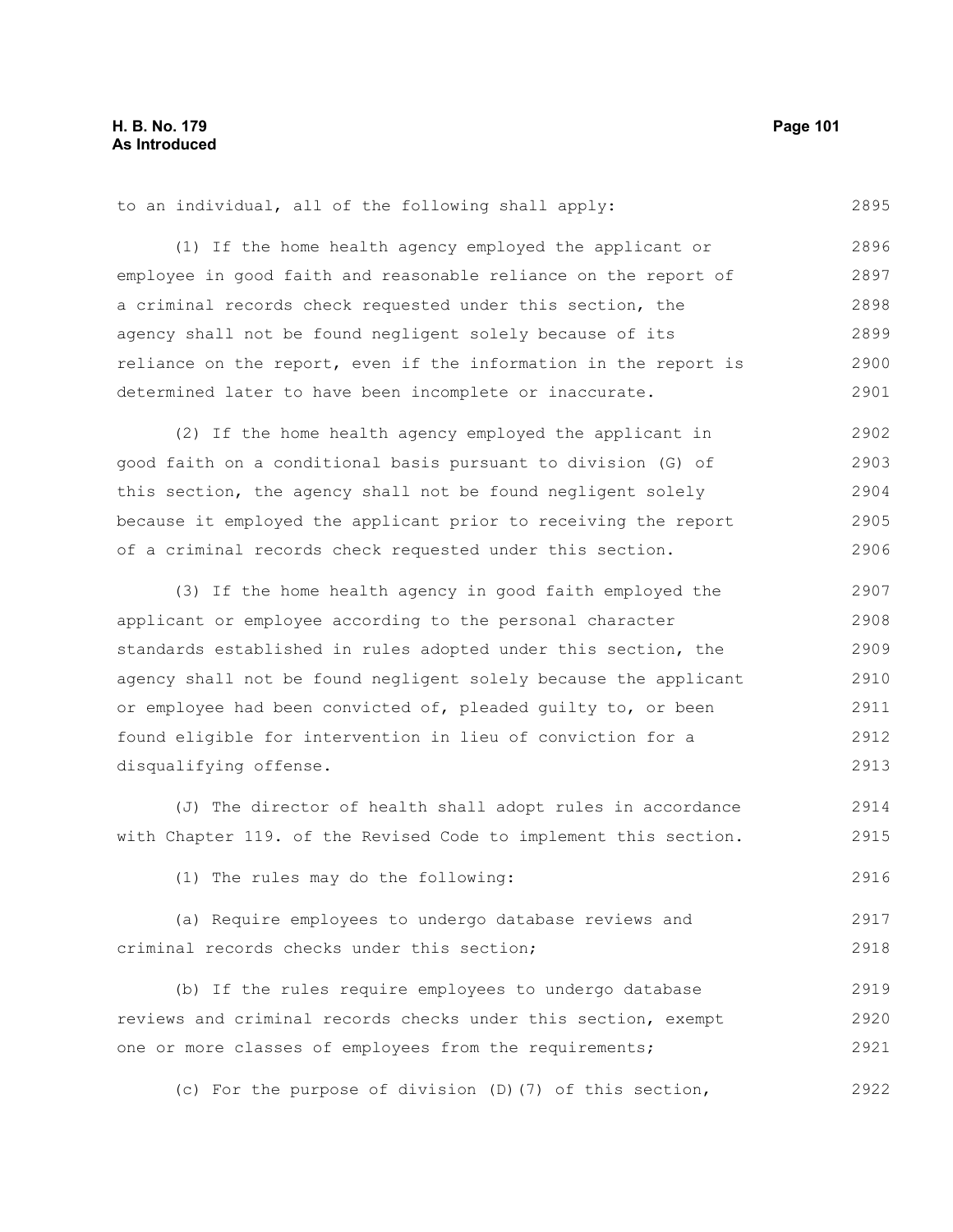#### specify other databases that are to be checked as part of a database review conducted under this section. (2) The rules shall specify all of the following: (a) The procedures for conducting database reviews under this section; (b) If the rules require employees to undergo database reviews and criminal records checks under this section, the times at which the database reviews and criminal records checks are to be conducted; (c) If the rules specify other databases to be checked as part of the database reviews, the circumstances under which a home health agency is prohibited from employing an applicant or continuing to employ an employee who is found by a database review to be included in one or more of those databases; (d) Circumstances under which a home health agency may employ an applicant or employee who is found by a criminal records check required by this section to have been convicted of, pleaded guilty to, or been found eligible for intervention in lieu of conviction for a disqualifying offense but meets personal character standards. **Sec. 3722.99.** Whoever violates section 3722.02 of the Revised Code is guilty of a misdemeanor of the second degree on a first offense; for each subsequent offense, the person is guilty of a misdemeanor of the first degree. **Sec. 4715.36.** As used in this section and sections 4715.361 to 4715.374 of the Revised Code: (A) "Accredited dental hygiene school" means a dental hygiene school accredited by the American dental association 2923 2924 2925 2926 2927 2928 2929 2930 2931 2932 2933 2934 2935 2936 2937 2938 2939 2940 2941 2942 2943 2944 2945 2946 2947 2948 2949 2950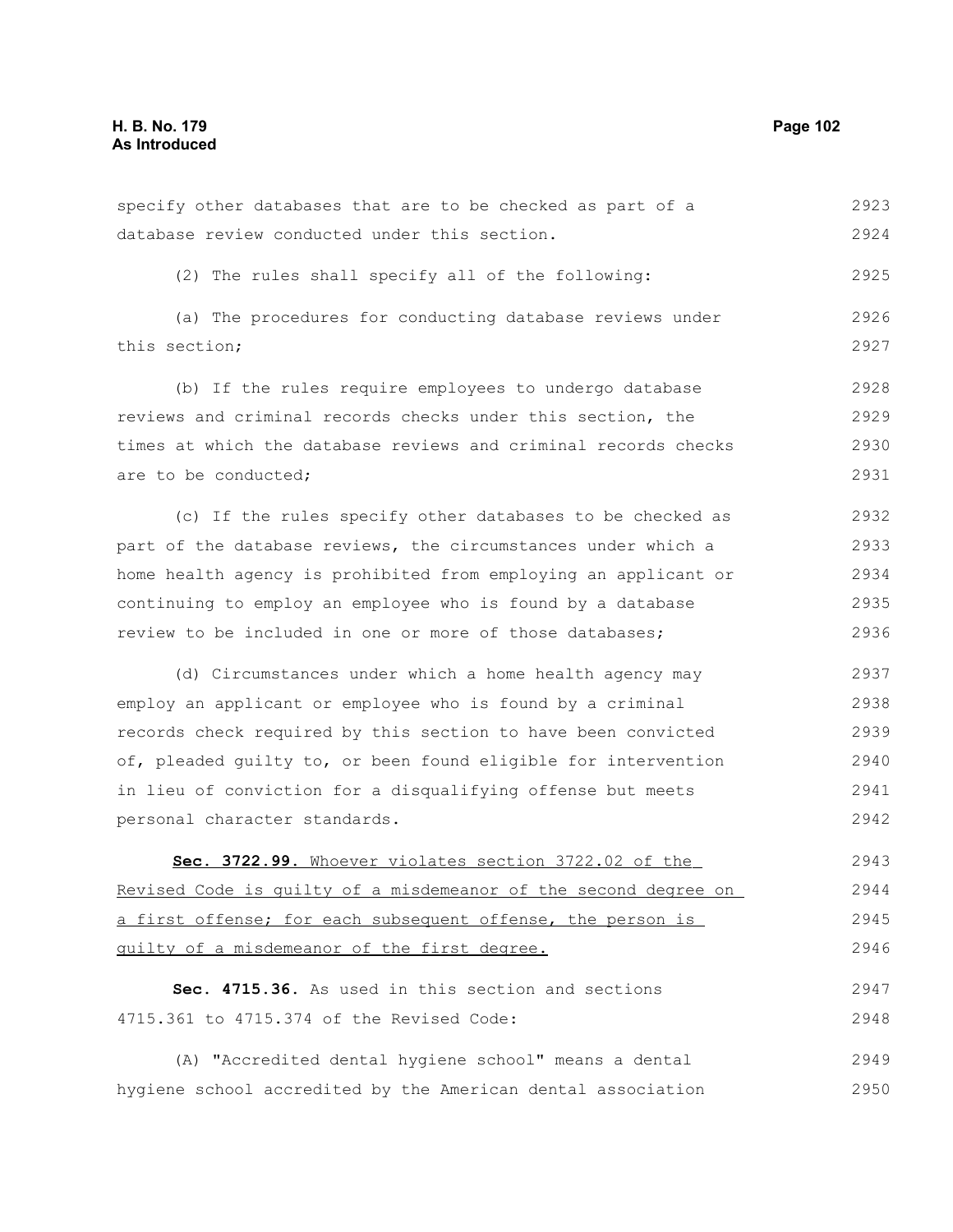commission on dental accreditation or a dental hygiene school whose educational standards are recognized by the American dental association commission on dental accreditation and approved by the state dental board. 2951 2952 2953 2954

(B) "Authorizing dentist" means a dentist who authorizes a dental hygienist to perform dental hygiene services under section 4715.365 of the Revised Code. 2955 2956 2957

(C) "Clinical evaluation" means a diagnosis and treatment plan formulated for an individual patient by a dentist. 2958 2959

(D) "Dentist" means an individual licensed under this chapter to practice dentistry. 2960 2961

(E) "Dental hygienist" means an individual licensed under this chapter to practice as a dental hygienist. 2962 2963

(F) "Dental hygiene services" means the prophylactic, preventive, and other procedures that dentists are authorized by this chapter and rules of the state dental board to assign to dental hygienists, except for procedures while a patient is anesthetized, definitive root planing, definitive subgingival curettage, the administration of local anesthesia, and the procedures specified in rules adopted by the board as described in division (C)(3) of section 4715.22 of the Revised Code. 2964 2965 2966 2967 2968 2969 2970 2971

(G) "Facility" means any of the following: 2972

(1) A health care facility, as defined in section 4715.22 of the Revised Code; 2973 2974

(2) A state correctional institution, as defined in section 2967.01 of the Revised Code; 2975 2976

(3) A comprehensive child development program that receives funds distributed under the "Head Start Act," 95 Stat. 2977 2978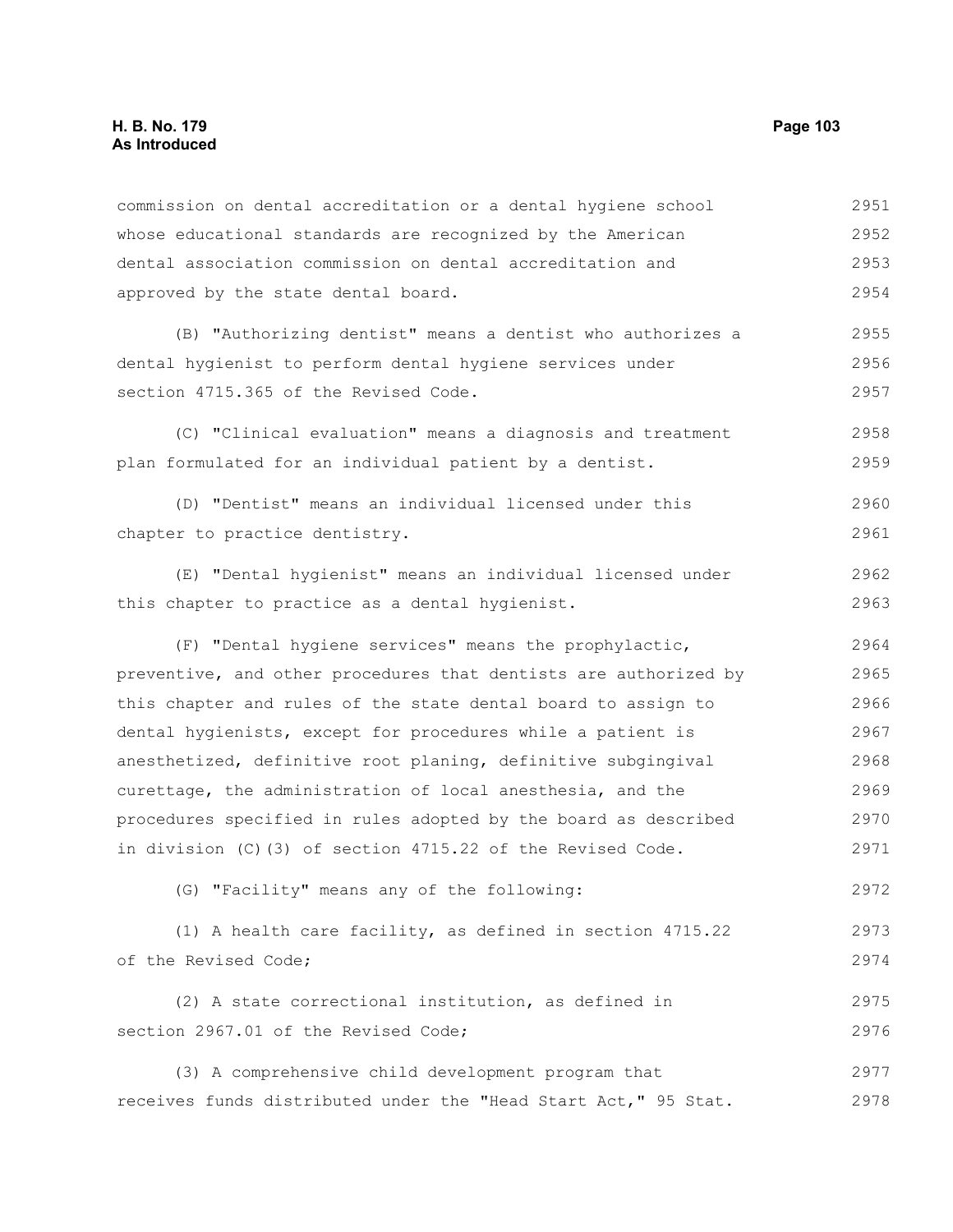499 (1981), 42 U.S.C. 9831, as amended, and is licensed as a child day-care center; (4) A residential facility licensed under section 5123.19 of the Revised Code; (5) A public school, as defined in section 3701.93 of the Revised Code, located in an area designated as a dental health resource shortage area pursuant to section 3702.87 of the Revised Code; (6) A nonpublic school, as defined in section 3701.93 of the Revised Code, located in an area designated as a dental health resource shortage area pursuant to section 3702.87 of the Revised Code; (7) A federally qualified health center or federally qualified health center look-alike, as defined in section 3701.047 of the Revised Code; (8) A shelter for victims of domestic violence, as defined in section 3113.33 of the Revised Code; (9) A facility operated by the department of youth services under Chapter 5139. of the Revised Code; (10) A foster home, as defined in section 5103.02 of the Revised Code; (11) A nonprofit clinic, as defined in section 3715.87 of the Revised Code; (12) The residence of one or more individuals receiving services provided by a home health agency, as defined in section 3701.881 3722.11 of the Revised Code; (13) A dispensary; 2979 2980 2981 2982 2983 2984 2985 2986 2987 2988 2989 2990 2991 2992 2993 2994 2995 2996 2997 2998 2999 3000 3001 3002 3003 3004 3005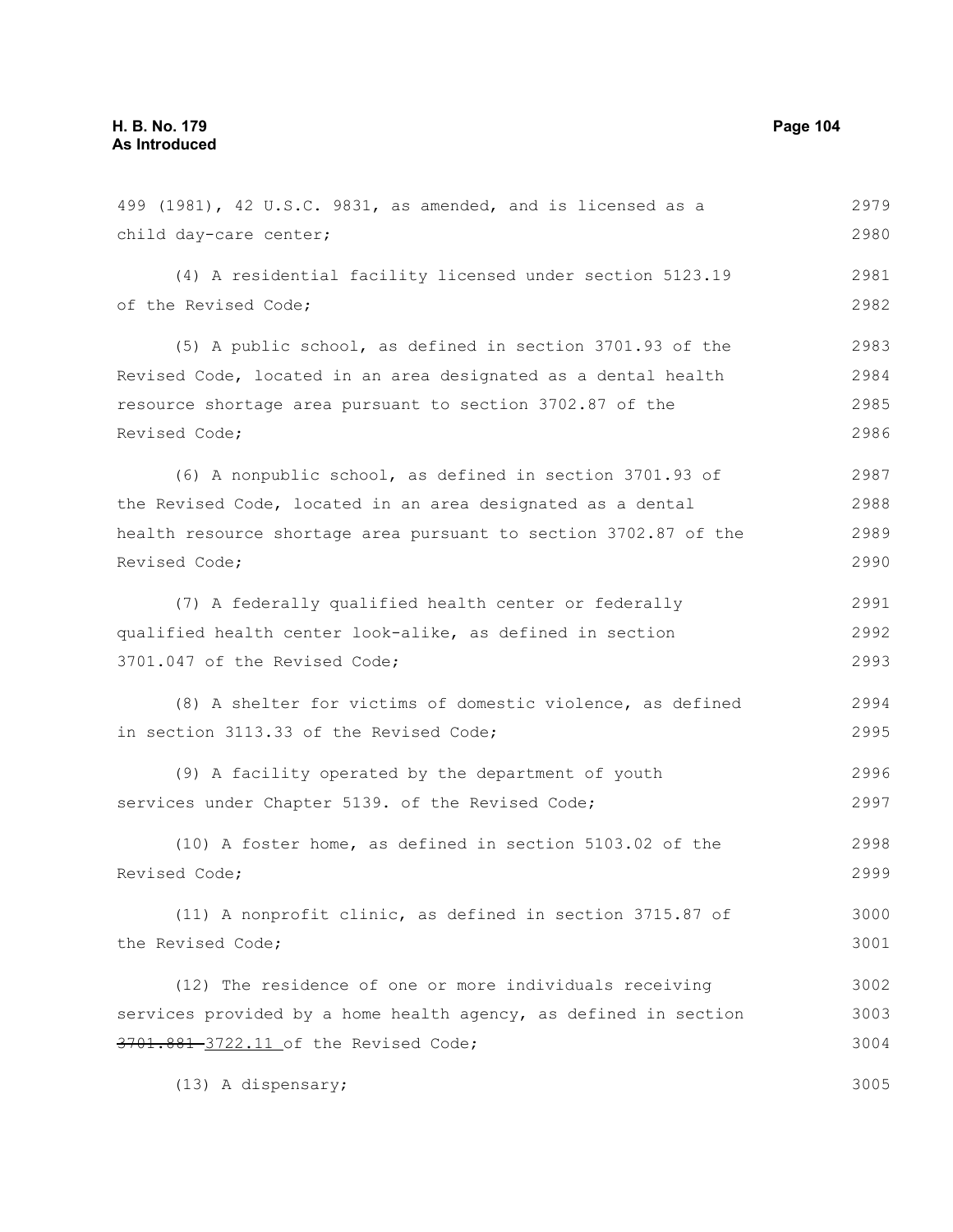## **H. B. No. 179 Page 105 As Introduced**

(14) A health care facility, such as a clinic or hospital, of the United States department of veterans affairs; (15) The residence of one or more individuals enrolled in a home and community-based services medicaid waiver component, as defined in section 5166.01 of the Revised Code; (16) A facility operated by the board of health of a city or general health district or the authority having the duties of a board of health under section 3709.05 of the Revised Code; (17) A women, infants, and children clinic; (18) A mobile dental facility, as defined in section 4715.70 of the Revised Code, located at any location listed in divisions (G)(1) to (17) of this section; (19) Any other location, as specified by the state dental board in rules adopted under section 4715.372 of the Revised Code, that is in an area designated as a dental health resource shortage area pursuant to section 3702.87 of the Revised Code and provides health care services to individuals who are medicaid recipients and to indigent and uninsured persons, as defined in section 2305.234 of the Revised Code. **Sec. 4719.01.** (A) As used in sections 4719.01 to 4719.18 of the Revised Code: (1) "Affiliate" means a business entity that is owned by, operated by, controlled by, or under common control with another business entity. (2) "Communication" means a written or oral notification or advertisement that meets both of the following criteria, as applicable: (a) The notification or advertisement is transmitted by or 3006 3007 3008 3009 3010 3011 3012 3013 3014 3015 3016 3017 3018 3019 3020 3021 3022 3023 3024 3025 3026 3027 3028 3029 3030 3031 3032 3033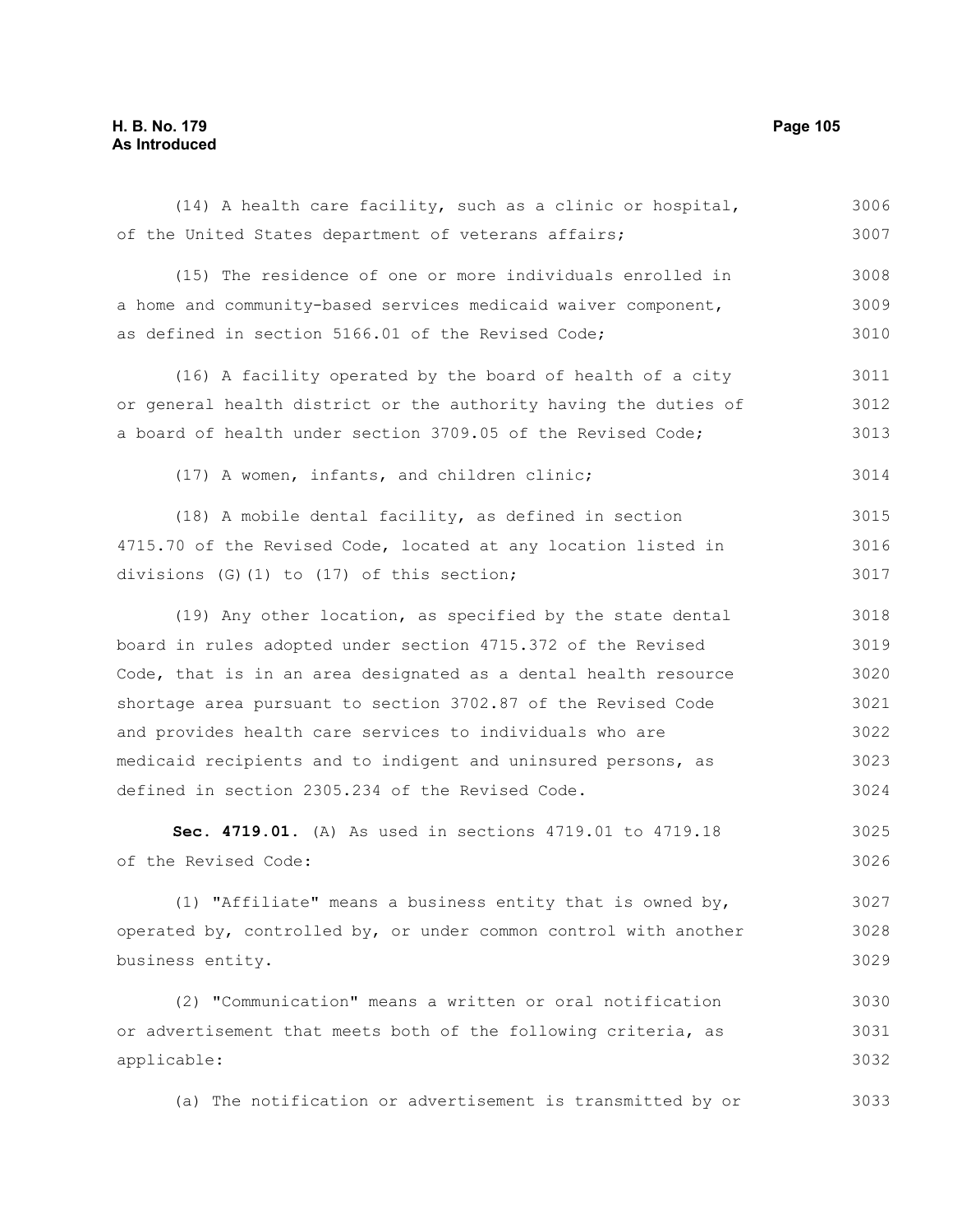on behalf of the seller of goods or services and by or through any printed, audio, video, cinematic, telephonic, or electronic means. 3034 3035 3036

(b) In the case of a notification or advertisement other than by telephone, either of the following conditions is met: 3037 3038

(i) The notification or advertisement is followed by a telephone call from a telephone solicitor or salesperson. 3039 3040

(ii) The notification or advertisement invites a response by telephone, and, during the course of that response, a telephone solicitor or salesperson attempts to make or makes a sale of goods or services. As used in division (A)(2)(b)(ii) of this section, "invites a response by telephone" excludes the mere listing or inclusion of a telephone number in a notification or advertisement. 3041 3042 3043 3044 3045 3046 3047

(3) "Gift, award, or prize" means anything of value that is offered or purportedly offered, or given or purportedly given by chance, at no cost to the receiver and with no obligation to purchase goods or services. As used in this division, "chance" includes a situation in which a person is guaranteed to receive an item and, at the time of the offer or purported offer, the telephone solicitor does not identify the specific item that the person will receive. 3048 3049 3050 3051 3052 3053 3054 3055

(4) "Goods or services" means any real property or any tangible or intangible personal property, or services of any kind provided or offered to a person. "Goods or services" includes, but is not limited to, advertising; labor performed for the benefit of a person; personal property intended to be attached to or installed in any real property, regardless of whether it is so attached or installed; timeshare estates or 3056 3057 3058 3059 3060 3061 3062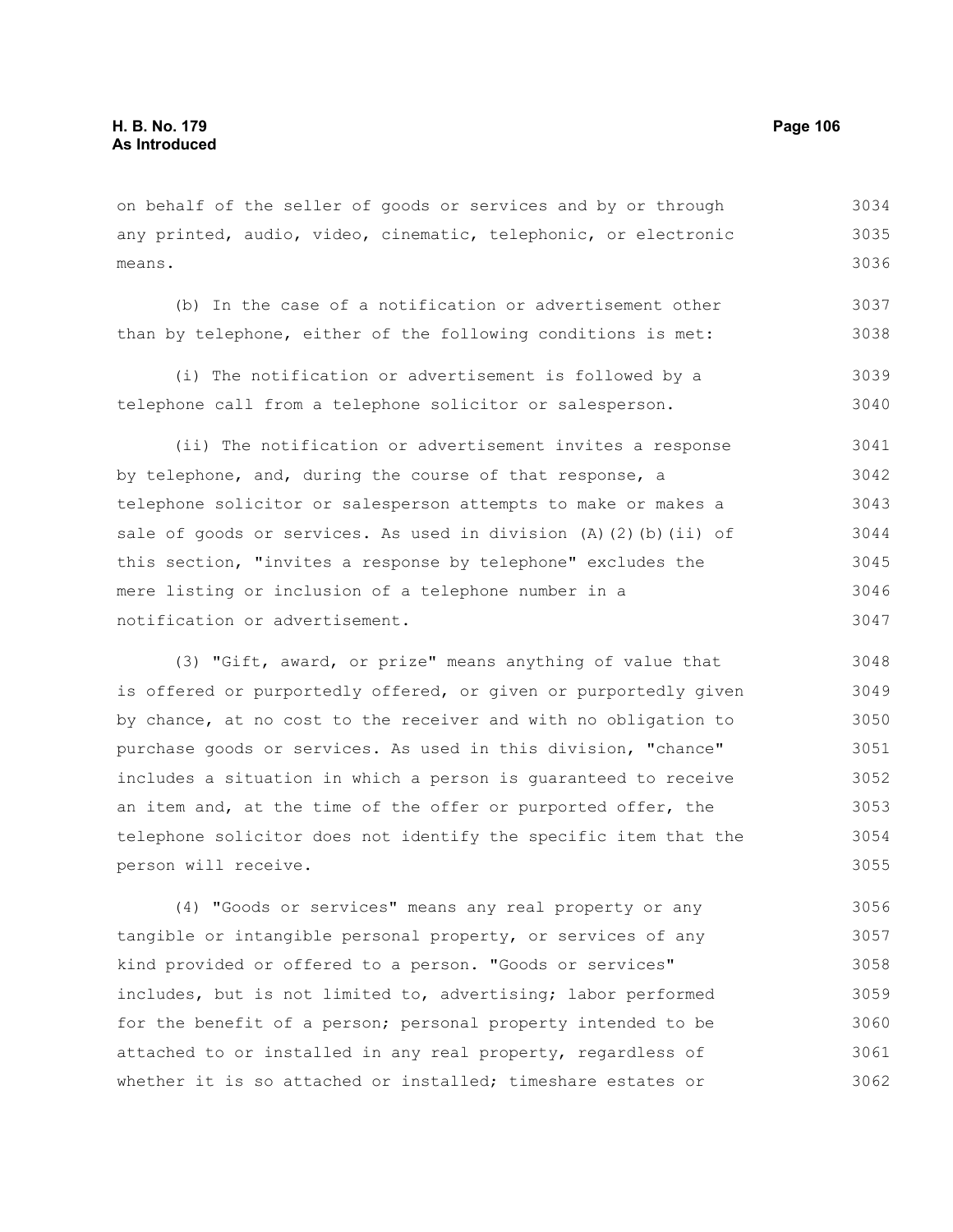licenses; and extended service contracts.

(5) "Purchaser" means a person that is solicited to become or does become financially obligated as a result of a telephone solicitation. (6) "Salesperson" means an individual who is employed, appointed, or authorized by a telephone solicitor to make telephone solicitations but does not mean any of the following: (a) An individual who comes within one of the exemptions in division (B) of this section; (b) An individual employed, appointed, or authorized by a person who comes within one of the exemptions in division (B) of this section; (c) An individual under a written contract with a person who comes within one of the exemptions in division (B) of this section, if liability for all transactions with purchasers is assumed by the person so exempted. (7) "Telephone solicitation" means a communication to a person that meets both of the following criteria: (a) The communication is initiated by or on behalf of a telephone solicitor or by a salesperson. (b) The communication either represents a price or the quality or availability of goods or services or is used to induce the person to purchase goods or services, including, but not limited to, inducement through the offering of a gift, award, or prize. (8) "Telephone solicitor" means a person that engages in telephone solicitation directly or through one or more

salespersons either from a location in this state, or from a

3063

3064 3065 3066

3067 3068 3069

3070 3071

3072 3073 3074

3079 3080

3081 3082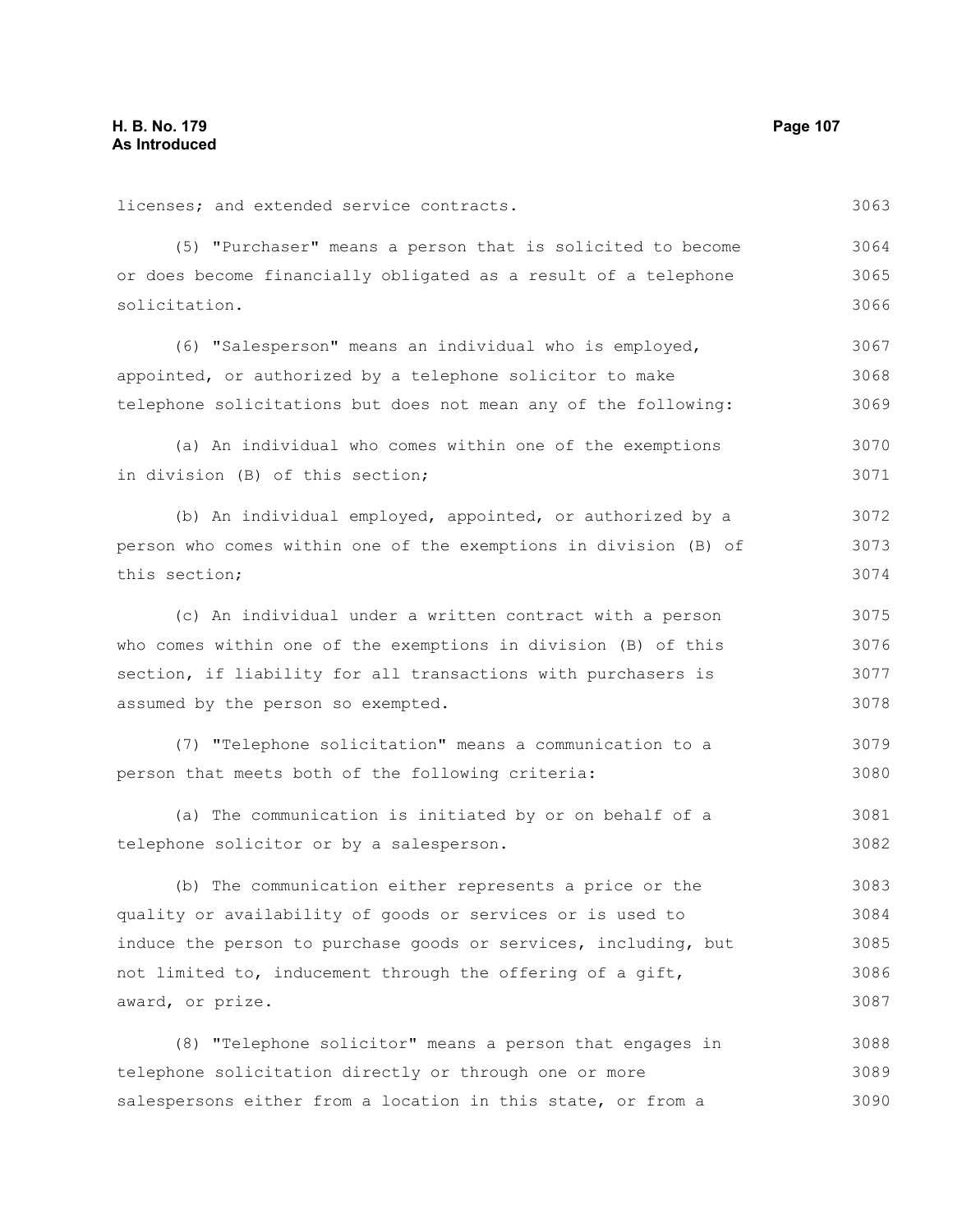location outside this state to persons in this state. "Telephone solicitor" includes, but is not limited to, any such person that is an owner, operator, officer, or director of, partner in, or other individual engaged in the management activities of, a business. 3091 3092 3093 3094 3095

(B) A telephone solicitor is exempt from the provisions of sections 4719.02 to 4719.18 and section 4719.99 of the Revised Code if the telephone solicitor is any one of the following: 3096 3097 3098

(1) A person engaging in a telephone solicitation that is a one-time or infrequent transaction not done in the course of a pattern of repeated transactions of a like nature; 3099 3100 3101

(2) A person engaged in telephone solicitation solely for religious or political purposes; a charitable organization, fund-raising counsel, or professional solicitor in compliance with the registration and reporting requirements of Chapter 1716. of the Revised Code; or any person or other entity exempt under section 1716.03 of the Revised Code from filing a registration statement under section 1716.02 of the Revised Code; 3102 3103 3104 3105 3106 3107 3108 3109

(3) A person, making a telephone solicitation involving a home solicitation sale as defined in section 1345.21 of the Revised Code, that makes the sales presentation and completes the sale at a later, face-to-face meeting between the seller and the purchaser rather than during the telephone solicitation. However, if the person, following the telephone solicitation, causes another person to collect the payment of any money, this exemption does not apply. 3110 3111 3112 3113 3114 3115 3116 3117

(4) A licensed securities, commodities, or investment broker, dealer, investment advisor, or associated person when 3118 3119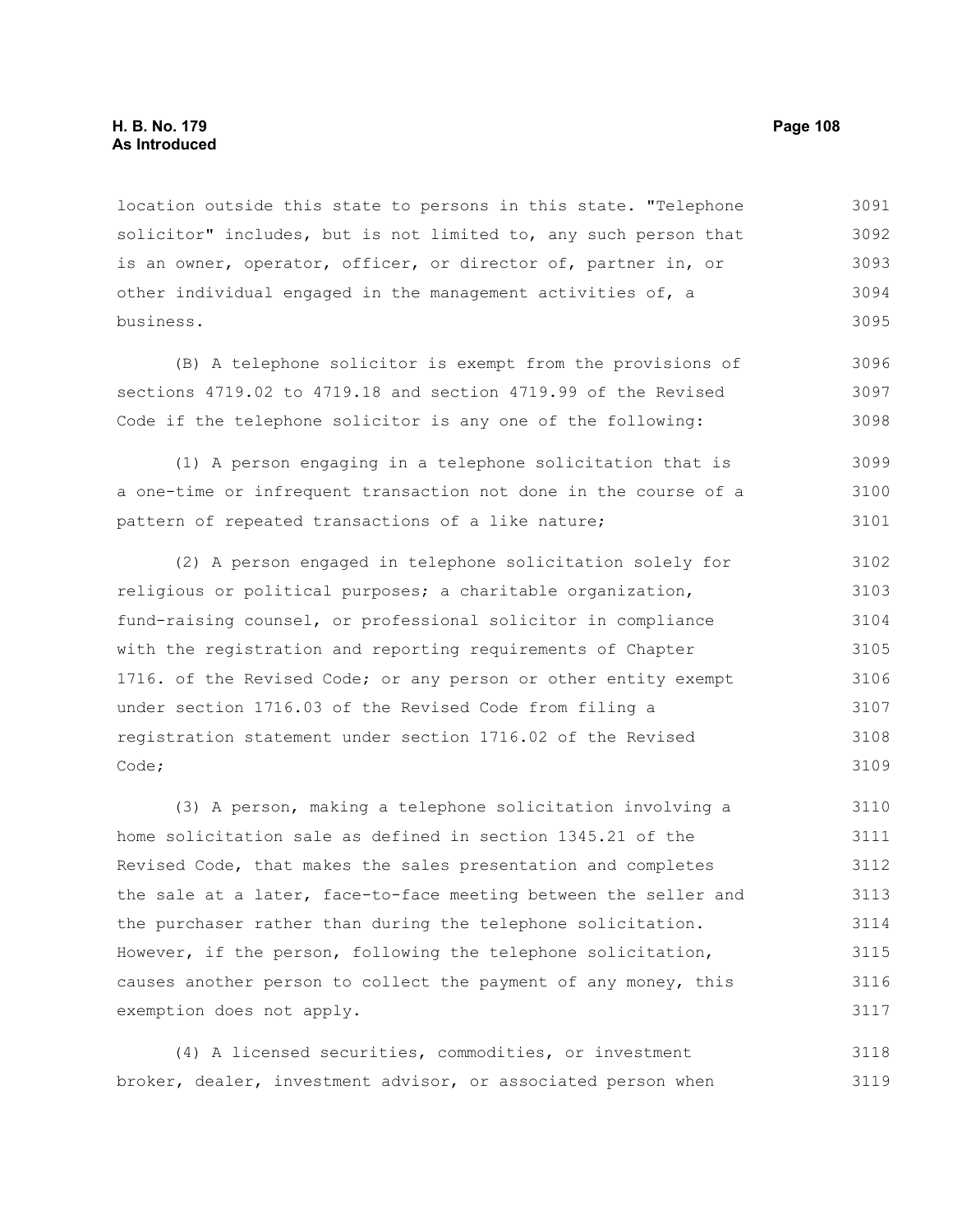## **H. B. No. 179 Page 109 As Introduced**

making a telephone solicitation within the scope of the person's license. As used in division (B)(4) of this section, "licensed securities, commodities, or investment broker, dealer, investment advisor, or associated person" means a person subject to licensure or registration as such by the securities and exchange commission; the National Association of Securities Dealers or other self-regulatory organization, as defined by 15 U.S.C.A. 78c; by the division of securities under Chapter 1707. of the Revised Code; or by an official or agency of any other state of the United States. (5)(a) A person primarily engaged in soliciting the sale of a newspaper of general circulation; (b) As used in division (B)(5)(a) of this section, "newspaper of general circulation" includes, but is not limited to, both of the following: (i) A newspaper that is a daily law journal designated as an official publisher of court calendars pursuant to section 2701.09 of the Revised Code; (ii) A newspaper or publication that has at least twentyfive per cent editorial, non-advertising content, exclusive of inserts, measured relative to total publication space, and an audited circulation to at least fifty per cent of the households in the newspaper's retail trade zone as defined by the audit. (6)(a) An issuer, or its subsidiary, that has a class of securities to which all of the following apply: (i) The class of securities is subject to section 12 of the "Securities Exchange Act of 1934," 15 U.S.C.A. 78l, and is registered or is exempt from registration under 15 U.S.C.A.  $781(g)(2)(A)$ ,  $(B)$ ,  $(C)$ ,  $(E)$ ,  $(F)$ ,  $(G)$ , or  $(H)$ ; 3120 3121 3122 3123 3124 3125 3126 3127 3128 3129 3130 3131 3132 3133 3134 3135 3136 3137 3138 3139 3140 3141 3142 3143 3144 3145 3146 3147 3148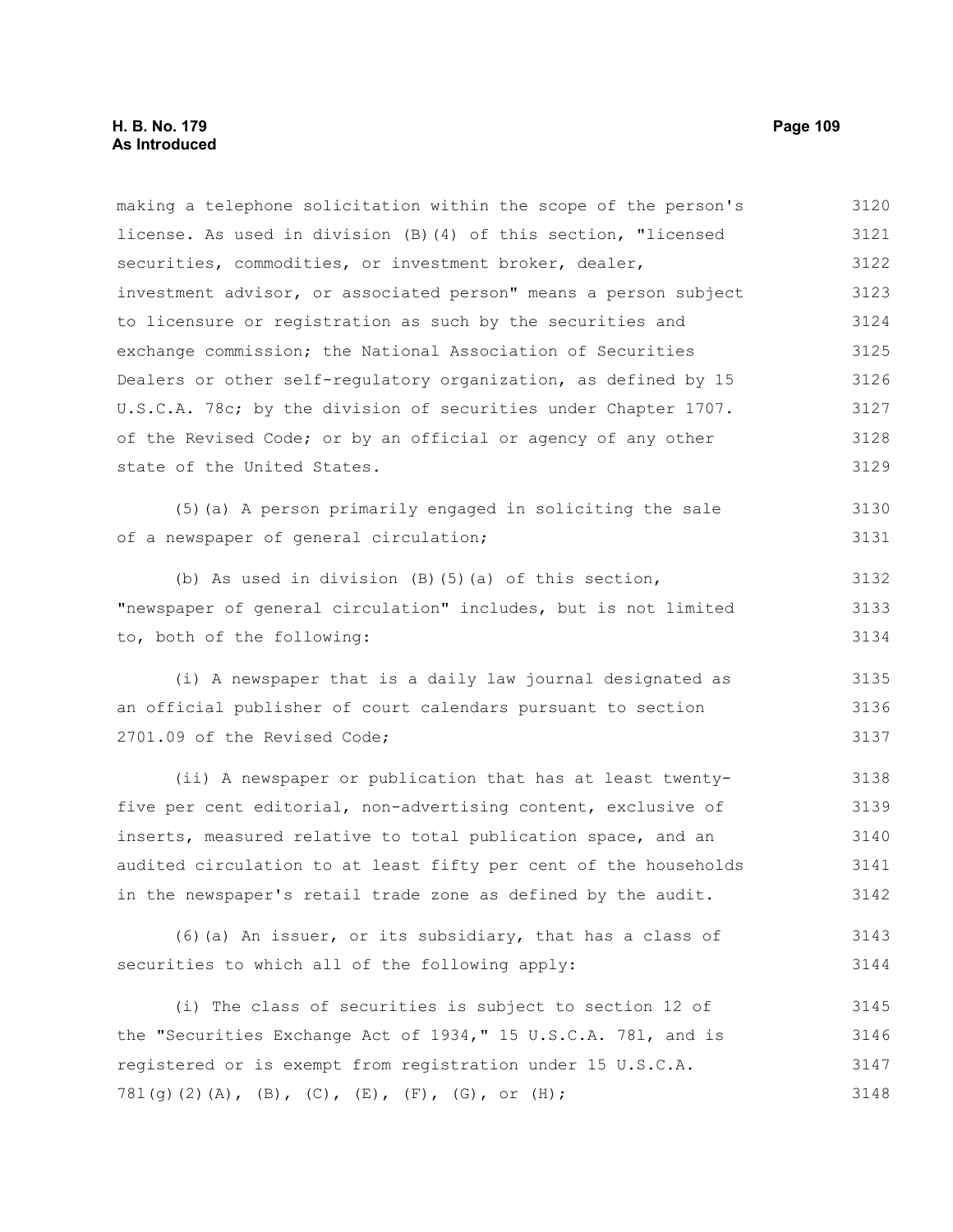#### (ii) The class of securities is listed on the New York stock exchange, the American stock exchange, or the NASDAQ national market system; 3149 3150 3151

(iii) The class of securities is a reported security as defined in 17 C.F.R. 240.11Aa3-1(a)(4). 3152 3153

(b) An issuer, or its subsidiary, that formerly had a class of securities that met the criteria set forth in division (B)(6)(a) of this section if the issuer, or its subsidiary, has a net worth in excess of one hundred million dollars, files or its parent files with the securities and exchange commission an S.E.C. form 10-K, and has continued in substantially the same business since it had a class of securities that met the criteria in division (B)(6)(a) of this section. As used in division (B)(6)(b) of this section, "issuer" and "subsidiary" include the successor to an issuer or subsidiary. 3154 3155 3156 3157 3158 3159 3160 3161 3162 3163

(7) A person soliciting a transaction regulated by the commodity futures trading commission, if the person is registered or temporarily registered for that activity with the commission under 7 U.S.C.A. 1 et seq. and the registration or temporary registration has not expired or been suspended or revoked; 3164 3165 3166 3167 3168 3169

(8) A person soliciting the sale of any book, record, audio tape, compact disc, or video, if the person allows the purchaser to review the merchandise for at least seven days and provides a full refund within thirty days to a purchaser who returns the merchandise or if the person solicits the sale on behalf of a membership club operating in compliance with regulations adopted by the federal trade commission in 16 C.F.R. 425; 3170 3171 3172 3173 3174 3175 3176 3177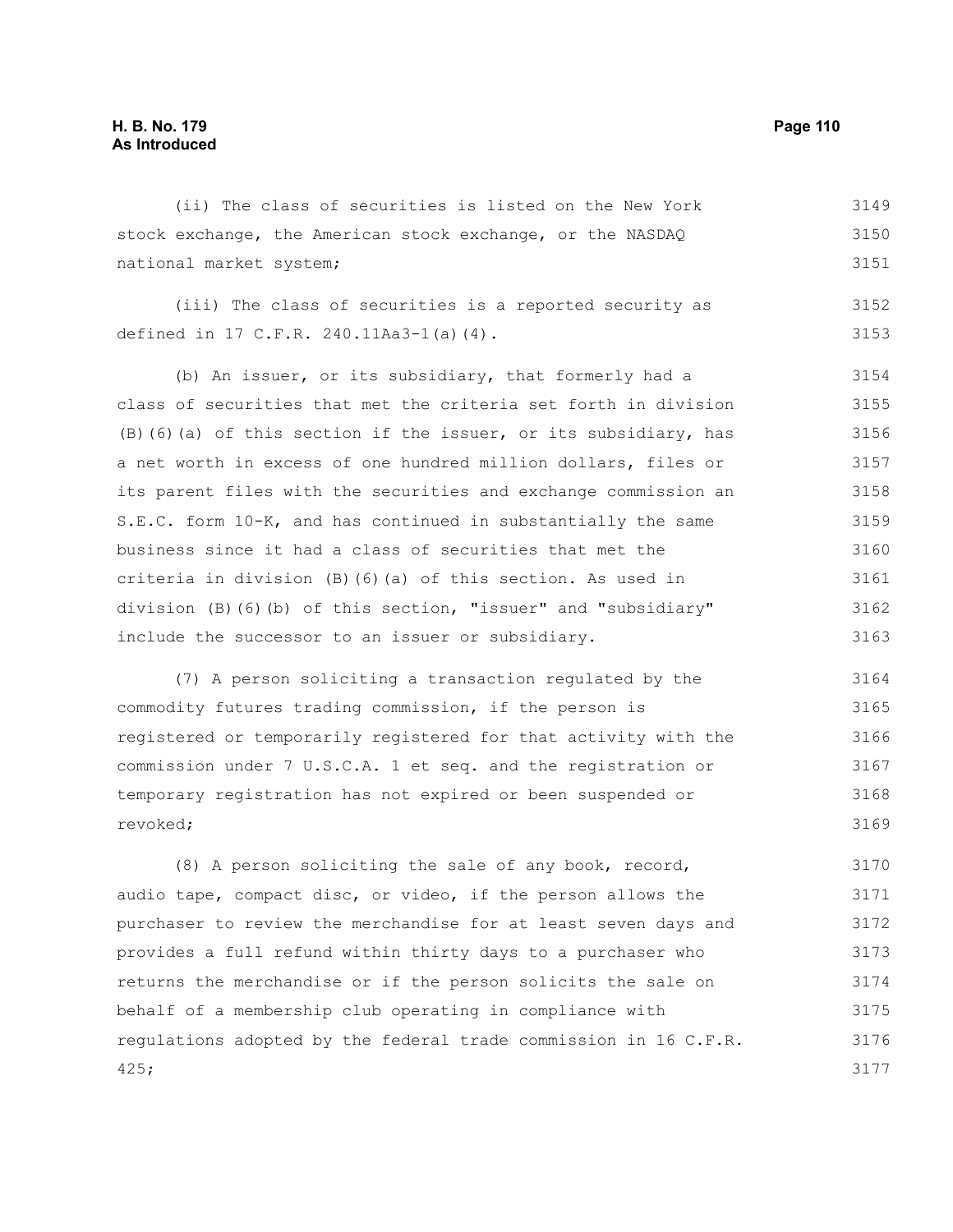## **H. B. No. 179 Page 111 As Introduced**

(9) A supervised financial institution or its subsidiary. As used in division (B)(9) of this section, "supervised financial institution" means a bank, trust company, savings and loan association, savings bank, credit union, industrial loan company, consumer finance lender, commercial finance lender, or institution described in section 2(c)(2)(F) of the "Bank Holding Company Act of  $1956$ , " 12 U.S.C.A. 1841(c)(2)(F), as amended, supervised by an official or agency of the United States, this state, or any other state of the United States; or a licensee or registrant under sections 1321.01 to 1321.19, 1321.51 to 1321.60, or 1321.71 to 1321.83, or Chapter 1322. of the Revised Code. 3178 3179 3180 3181 3182 3183 3184 3185 3186 3187 3188 3189

(10)(a) An insurance company, association, or other organization that is licensed or authorized to conduct business in this state by the superintendent of insurance pursuant to Title XXXIX of the Revised Code or Chapter 1751. of the Revised Code, when soliciting within the scope of its license or authorization. 3190 3191 3192 3193 3194 3195

(b) A licensed insurance broker, agent, or solicitor when soliciting within the scope of the person's license. As used in division (B)(10)(b) of this section, "licensed insurance broker, agent, or solicitor" means any person licensed as an insurance broker, agent, or solicitor by the superintendent of insurance pursuant to Title XXXIX of the Revised Code. 3196 3197 3198 3199 3200 3201

(11) A person soliciting the sale of services provided by a cable television system operating under authority of a governmental franchise or permit; 3202 3203 3204

(12) A person soliciting a business-to-business sale under which any of the following conditions are met: 3205 3206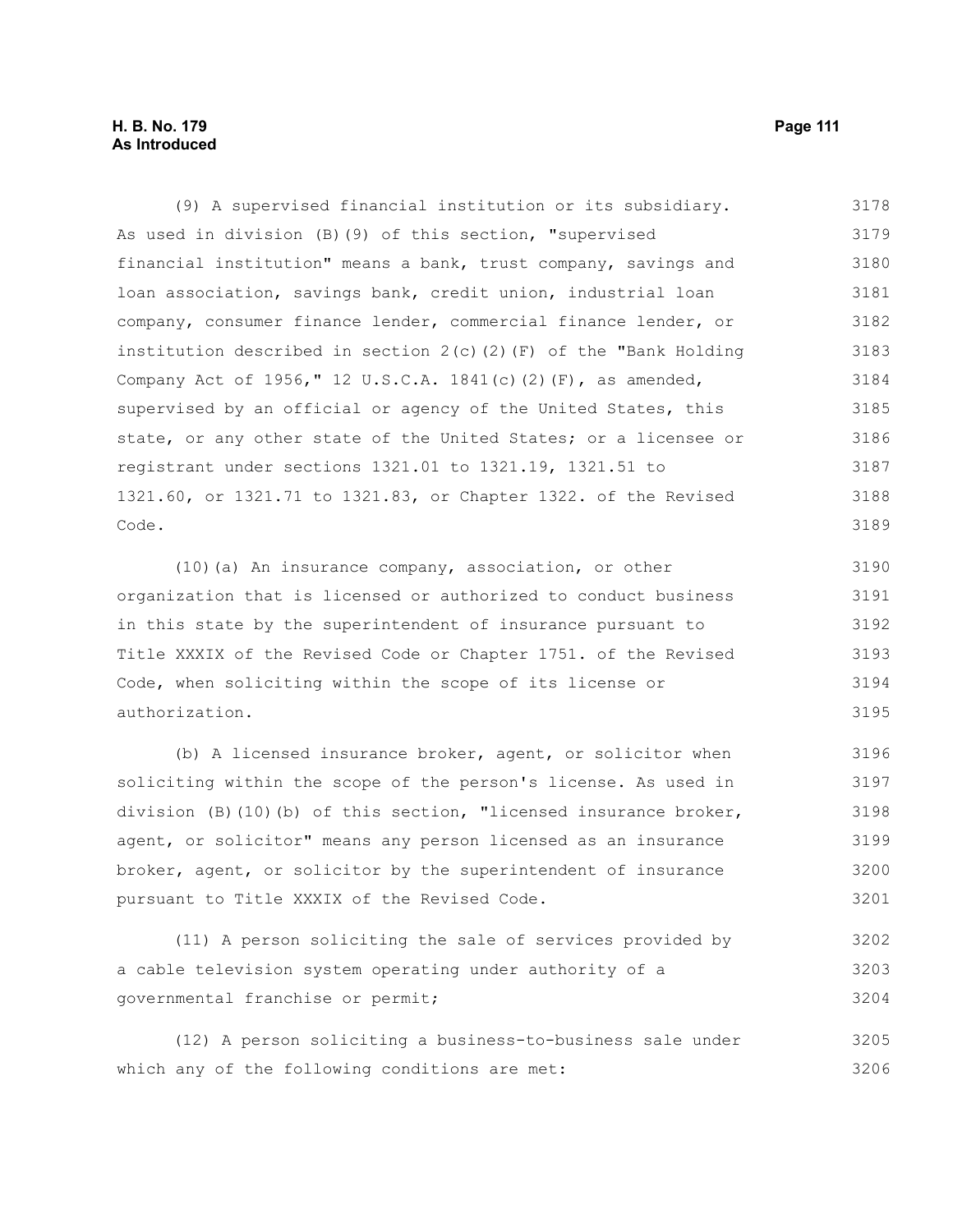(a) The telephone solicitor has been operating continuously for at least three years under the same business name under which it solicits purchasers, and at least fifty-one per cent of its gross dollar volume of sales consists of repeat sales to existing customers to whom it has made sales under the same business name. 3207 3208 3209 3210 3211 3212

(b) The purchaser business intends to resell the goods purchased.

(c) The purchaser business intends to use the goods or services purchased in a recycling, reuse, manufacturing, or remanufacturing process. 3215 3216 3217

(d) The telephone solicitor is a publisher of a periodical or of magazines distributed as controlled circulation publications as defined in division (CC) of section 5739.01 of the Revised Code and is soliciting sales of advertising, subscriptions, reprints, lists, information databases, conference participation or sponsorships, trade shows or media products related to the periodical or magazine, or other publishing services provided by the controlled circulation publication. 3218 3219 3220 3221 3222 3223 3224 3225 3226

(13) A person that, not less often than once each year, publishes and delivers to potential purchasers a catalog that complies with both of the following: 3227 3228 3229

(a) It includes all of the following: 3230

(i) The business address of the seller;

(ii) A written description or illustration of each good or service offered for sale; 3232 3233

(iii) A clear and conspicuous disclosure of the sale price 3234

3213 3214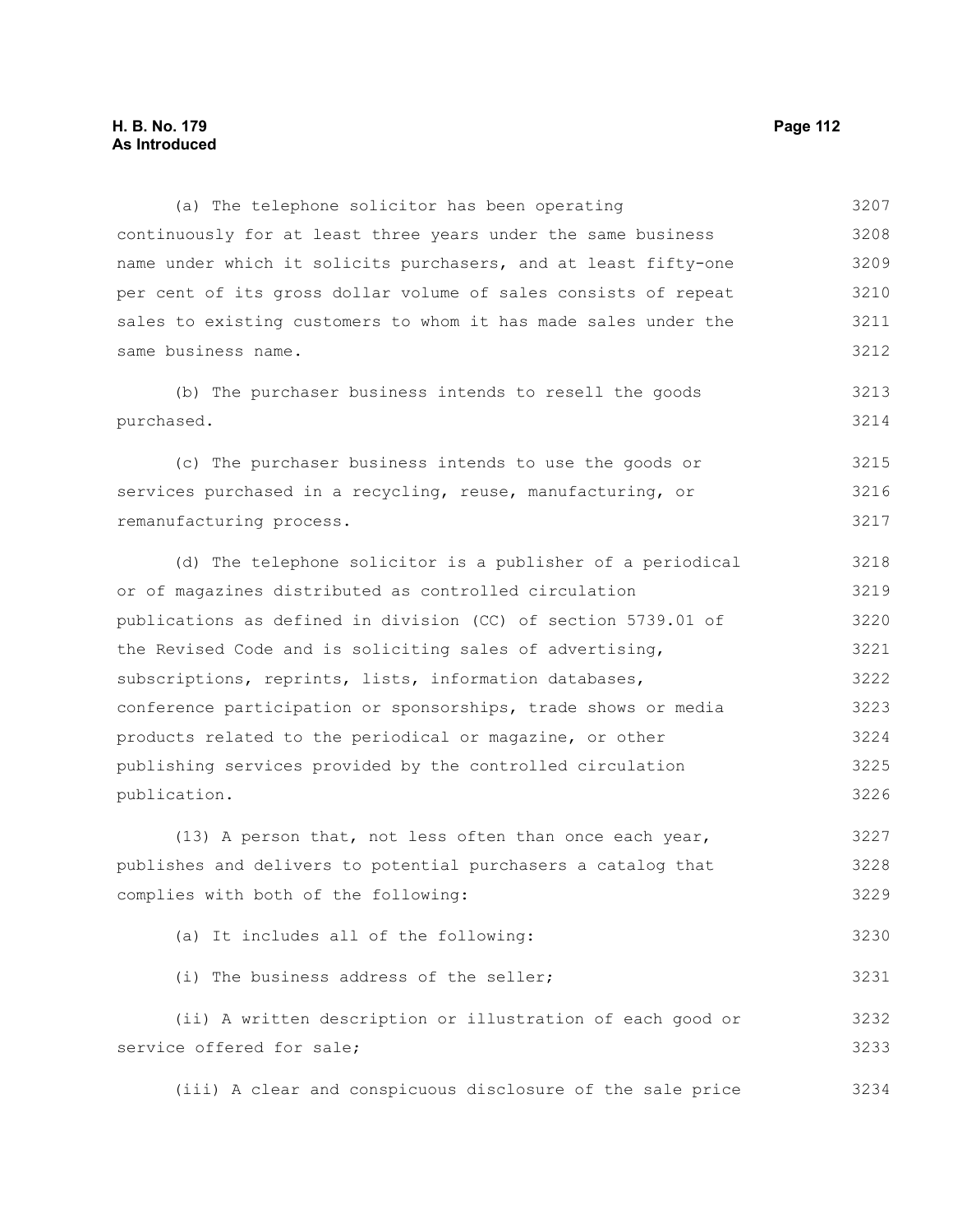3241

#### of each good or service; shipping, handling, and other charges; and return policy. (b) One of the following applies: (i) The catalog includes at least twenty-four pages of written material and illustrations, is distributed in more than one state, and has an annual postage-paid mail circulation of 3235 3236 3237 3238 3239 3240

not less than two hundred fifty thousand households;

(ii) The catalog includes at least ten pages of written material or an equivalent amount of material in electronic form on the internet or an on-line computer service, the person does not solicit customers by telephone but solely receives telephone calls made in response to the catalog, and during the calls the person takes orders but does not engage in further solicitation of the purchaser. As used in division (B)(13)(b)(ii) of this section, "further solicitation" does not include providing the purchaser with information about, or attempting to sell, any other item in the catalog that prompted the purchaser's call or in a substantially similar catalog issued by the seller. 3242 3243 3244 3245 3246 3247 3248 3249 3250 3251 3252

(14) A political subdivision or instrumentality of the United States, this state, or any state of the United States; 3253 3254

(15) A college or university or any other public or private institution of higher education in this state; 3255 3256

(16) A public utility as defined in section 4905.02 of the Revised Code or a retail natural gas supplier as defined in section 4929.01 of the Revised Code, if the utility or supplier is subject to regulation by the public utilities commission, or the affiliate of the utility or supplier; 3257 3258 3259 3260 3261

(17) A person that solicits sales through a television program or advertisement that is presented in the same market 3262 3263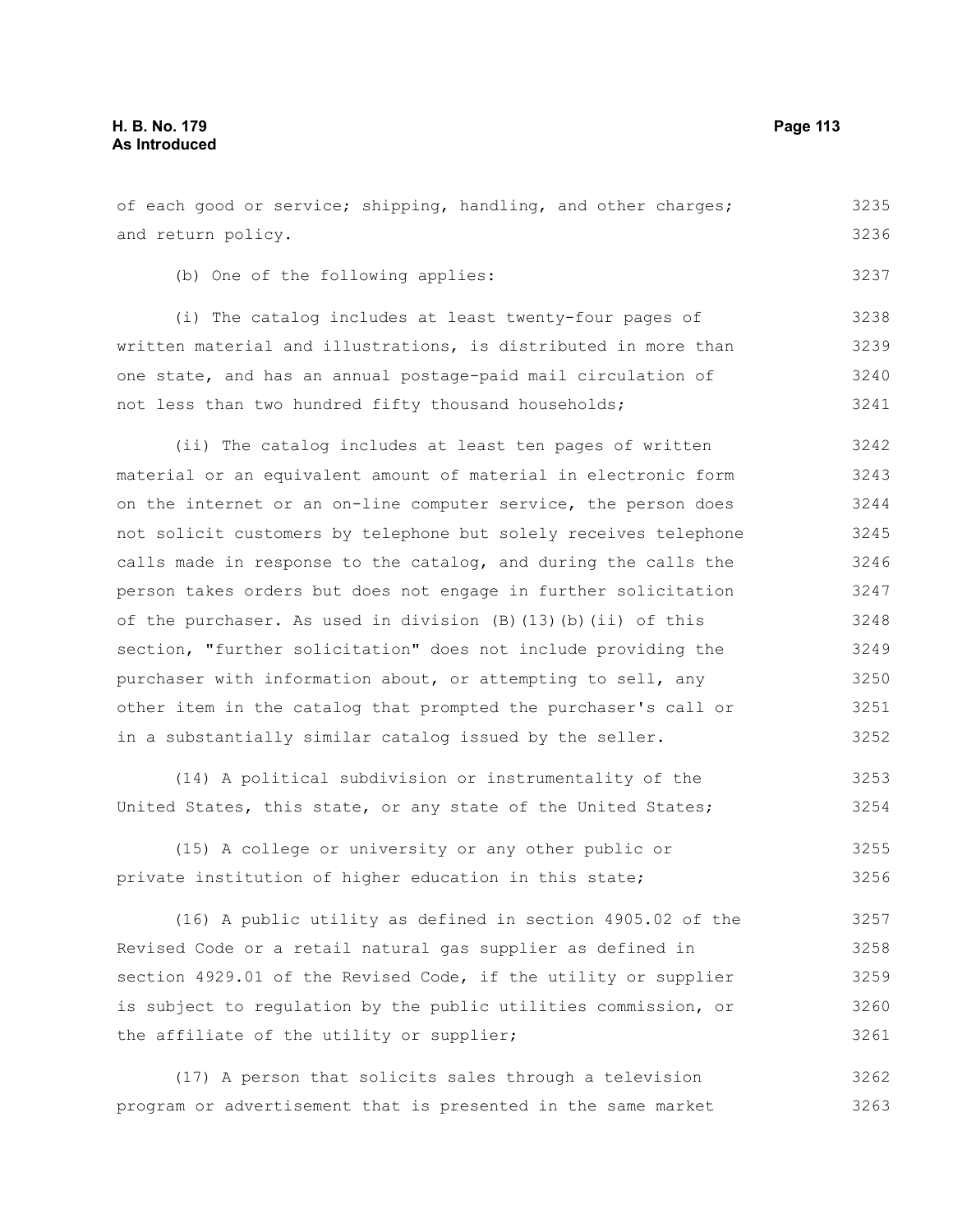#### **H. B. No. 179** Page 114 **As Introduced**

area no fewer than twenty days per month or offers for sale no fewer than ten distinct items of goods or services; and offers to the purchaser an unconditional right to return any good or service purchased within a period of at least seven days and to receive a full refund within thirty days after the purchaser returns the good or cancels the service; 3264 3265 3266 3267 3268 3269

(18)(a) A person that, for at least one year, has been operating a retail business under the same name as that used in connection with telephone solicitation and both of the following occur on a continuing basis: 3270 3271 3272 3273

(i) The person either displays goods and offers them for retail sale at the person's business premises or offers services for sale and provides them at the person's business premises. 3274 3275 3276

(ii) At least fifty-one per cent of the person's gross dollar volume of retail sales involves purchases of goods or services at the person's business premises. 3277 3278 3279

(b) An affiliate of a person that meets the requirements in division (B)(18)(a) of this section if the affiliate meets all of the following requirements: 3280 3281 3282

(i) The affiliate has operated a retail business for a period of less than one year; 3283 3284

(ii) The affiliate either displays goods and offers them for retail sale at the affiliate's business premises or offers services for sale and provides them at the affiliate's business premises; 3285 3286 3287 3288

(iii) At least fifty-one per cent of the affiliate's gross dollar volume of retail sales involves purchases of goods or services at the affiliate's business premises. 3289 3290 3291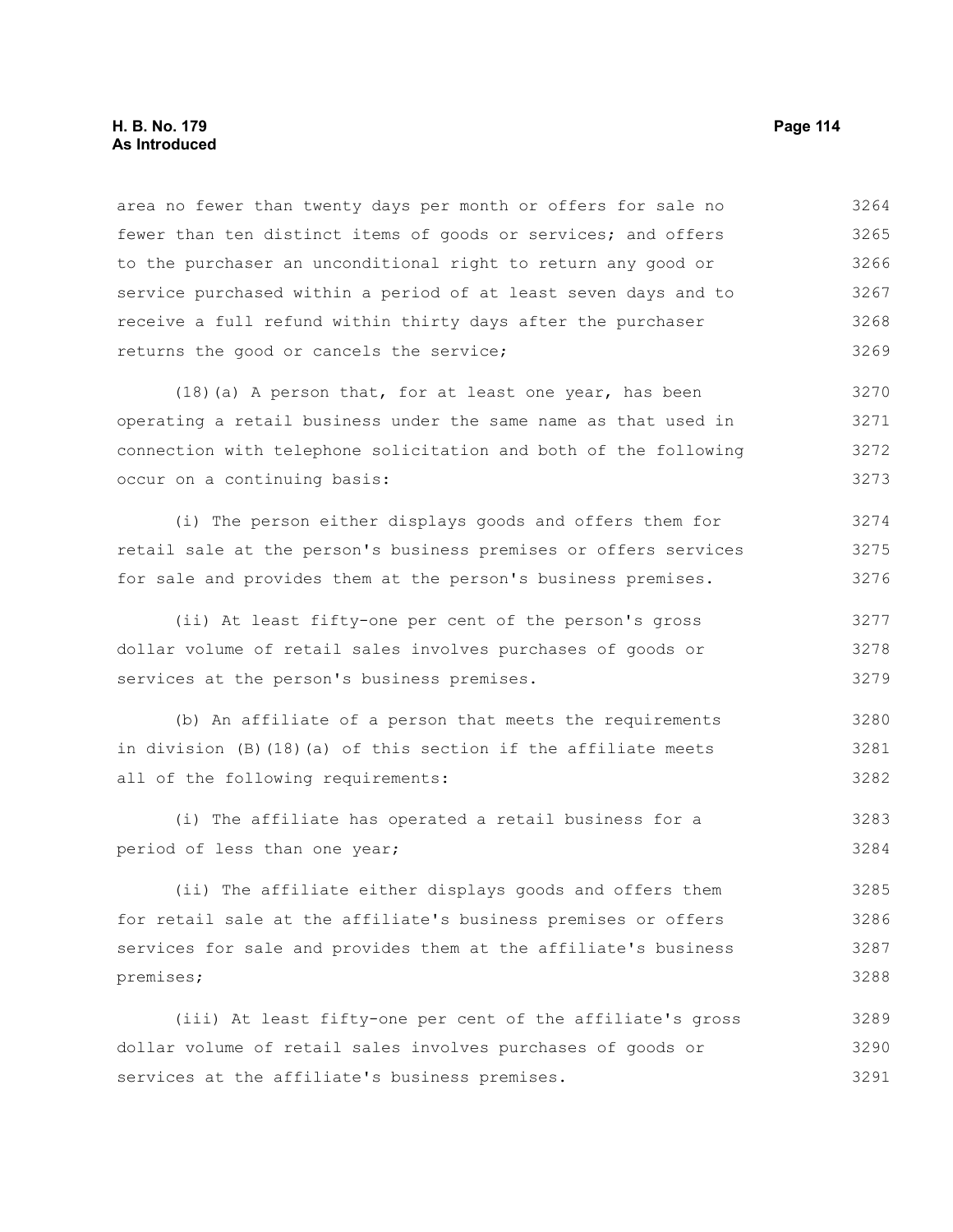## **H. B. No. 179** Page 115 **As Introduced**

(c) A person that, for a period of less than one year, has been operating a retail business in this state under the same name as that used in connection with telephone solicitation, as long as all of the following requirements are met: 3292 3293 3294 3295

(i) The person either displays goods and offers them for retail sale at the person's business premises or offers services for sale and provides them at the person's business premises; 3296 3297 3298

(ii) The goods or services that are the subject of telephone solicitation are sold at the person's business premises, and at least sixty-five per cent of the person's gross dollar volume of retail sales involves purchases of goods or services at the person's business premises; 3299 3300 3301 3302 3303

(iii) The person conducts all telephone solicitation activities according to sections 310.3, 310.4, and 310.5 of the telemarketing sales rule adopted by the federal trade commission in 16 C.F.R. part 310. 3304 3305 3306 3307

(19) A person who performs telephone solicitation sales services on behalf of other persons and to whom one of the following applies: 3308 3309 3310

(a) The person has operated under the same ownership, control, and business name for at least five years, and the person receives at least seventy-five per cent of its gross revenues from written telephone solicitation contracts with persons who come within one of the exemptions in division (B) of this section. 3311 3312 3313 3314 3315 3316

(b) The person is an affiliate of one or more exempt persons and makes telephone solicitations on behalf of only the exempt persons of which it is an affiliate. 3317 3318 3319

(c) The person makes telephone solicitations on behalf of 3320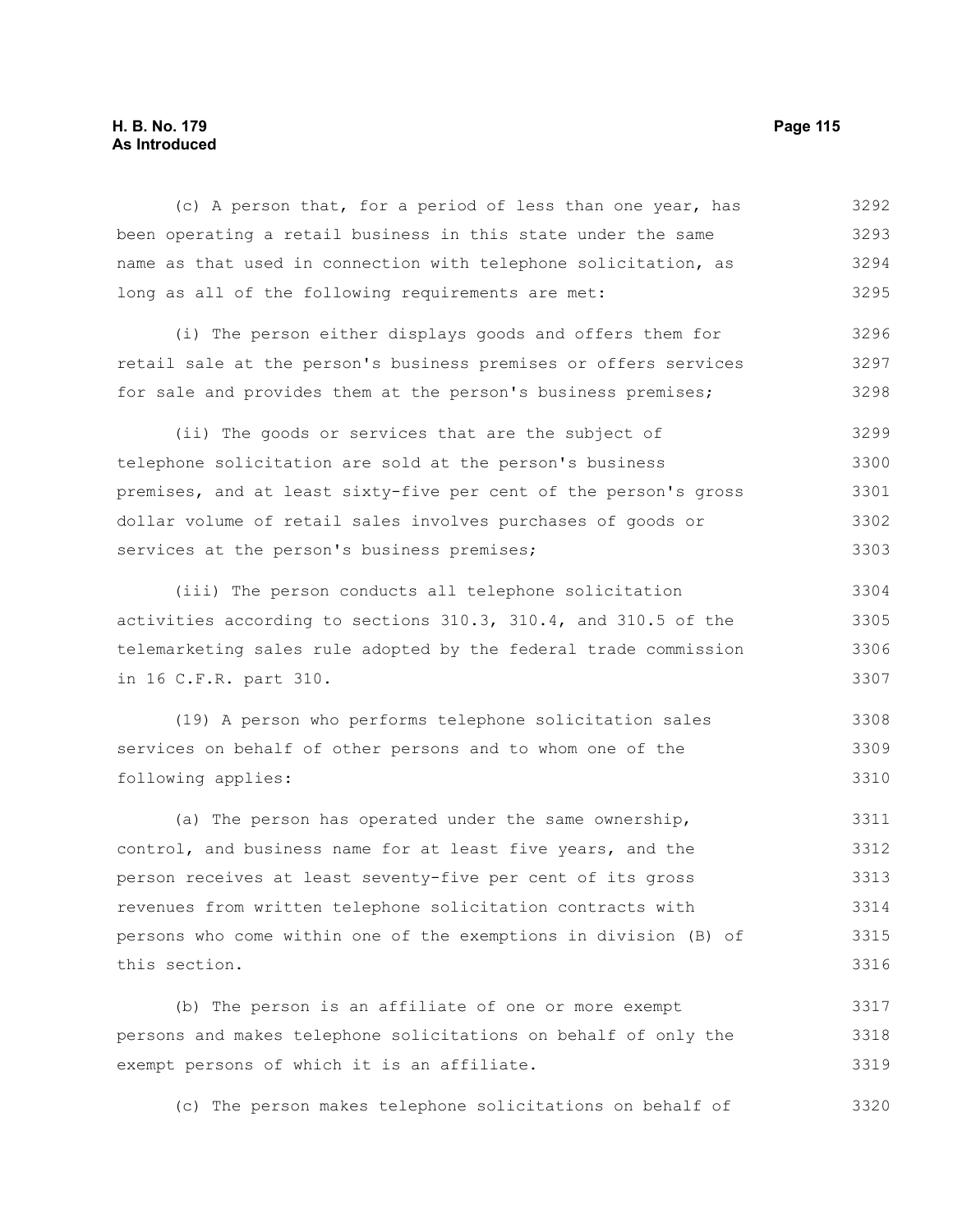#### **H. B. No. 179 Page 116 As Introduced**

only exempt persons, the person and each exempt person on whose behalf telephone solicitations are made have entered into a written contract that specifies the manner in which the telephone solicitations are to be conducted and that at a minimum requires compliance with the telemarketing sales rule adopted by the federal trade commission in 16 C.F.R. part 310, and the person conducts the telephone solicitations in the manner specified in the written contract. (d) The person performs telephone solicitation for religious or political purposes, a charitable organization, a fund-raising council, or a professional solicitor in compliance with the registration and reporting requirements of Chapter 1716. of the Revised Code; and meets all of the following requirements: (i) The person has operated under the same ownership, 3321 3322 3323 3324 3325 3326 3327 3328 3329 3330 3331 3332 3333 3334 3335 3336

control, and business name for at least five years, and the person receives at least fifty-one per cent of its gross revenues from written telephone solicitation contracts with persons who come within the exemption in division (B)(2) of this section; 3337 3338 3339 3340

(ii) The person does not conduct a prize promotion or offer the sale of an investment opportunity; 3341 3342

(iii) The person conducts all telephone solicitation activities according to sections 310.3, 310.4, and 310.5 of the telemarketing sales rules adopted by the federal trade commission in 16 C.F.R. part 310. 3343 3344 3345 3346

(20) A person that is a licensed real estate salesperson or broker under Chapter 4735. of the Revised Code when soliciting within the scope of the person's license; 3347 3348 3349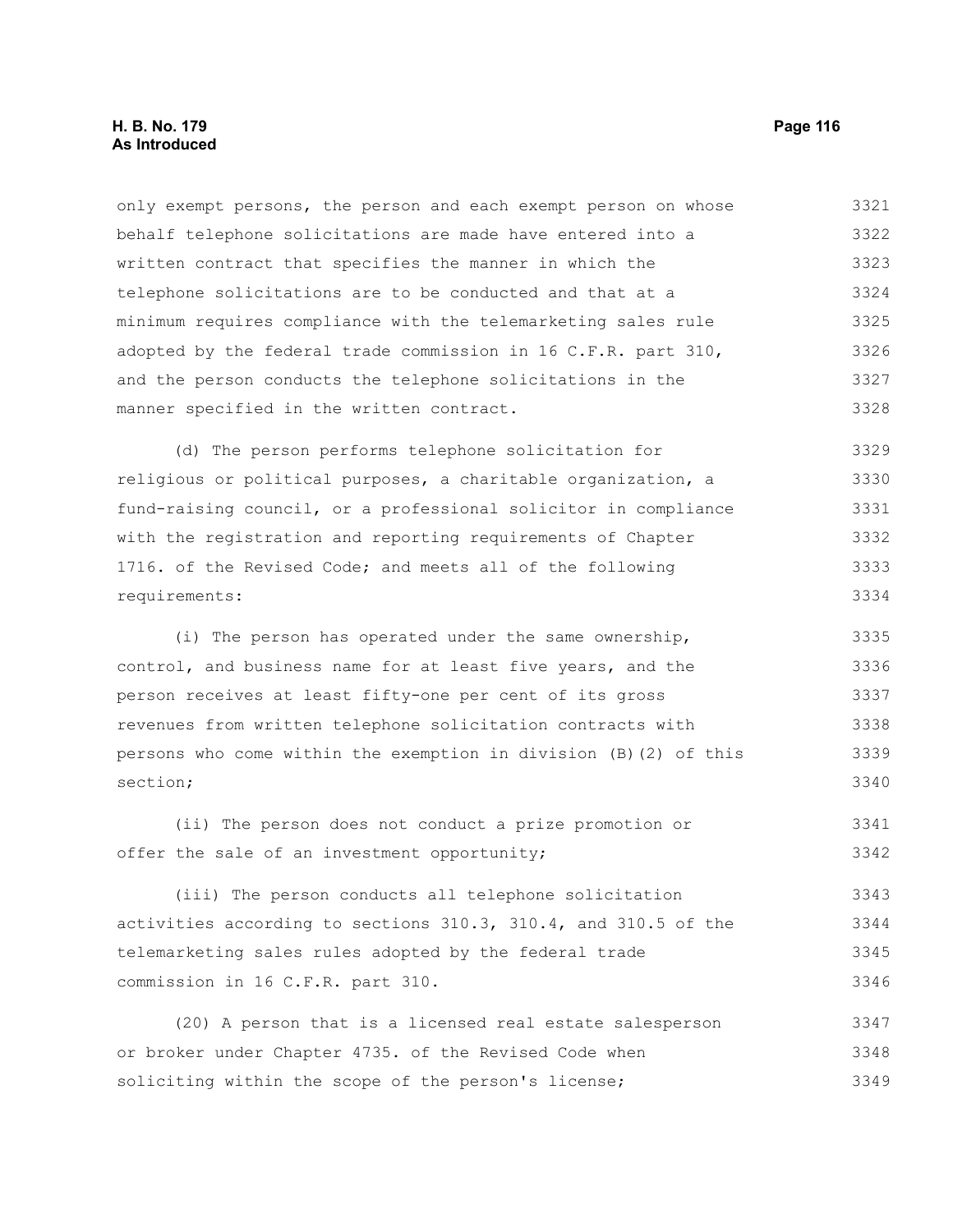3350

(21)(a) Either of the following:

(i) A publisher that solicits the sale of the publisher's periodical or magazine of general, paid circulation, or a person that solicits a sale of that nature on behalf of a publisher under a written agreement directly between the publisher and the person. 3351 3352 3353 3354 3355

(ii) A publisher that solicits the sale of the publisher's periodical or magazine of general, paid circulation, or a person that solicits a sale of that nature as authorized by a publisher under a written agreement directly with a publisher's clearinghouse provided the person is a resident of Ohio for more than three years and initiates all telephone solicitations from Ohio and the person conducts the solicitation and sale in compliance with 16 C.F.R. part 310, as adopted by the federal trade commission. 3356 3357 3358 3359 3360 3361 3362 3363 3364

(b) As used in division (B)(21) of this section, "periodical or magazine of general, paid circulation" excludes a periodical or magazine circulated only as part of a membership package or given as a free gift or prize from the publisher or person. 3365 3366 3367 3368 3369

(22) A person that solicits the sale of food, as defined in section 3715.01 of the Revised Code, or the sale of products of horticulture, as defined in section 5739.01 of the Revised Code, if the person does not intend the solicitation to result in, or the solicitation actually does not result in, a sale that costs the purchaser an amount greater than five hundred dollars. 3370 3371 3372 3373 3374 3375

(23) A funeral director licensed pursuant to Chapter 4717. of the Revised Code when soliciting within the scope of that license, if both of the following apply: 3376 3377 3378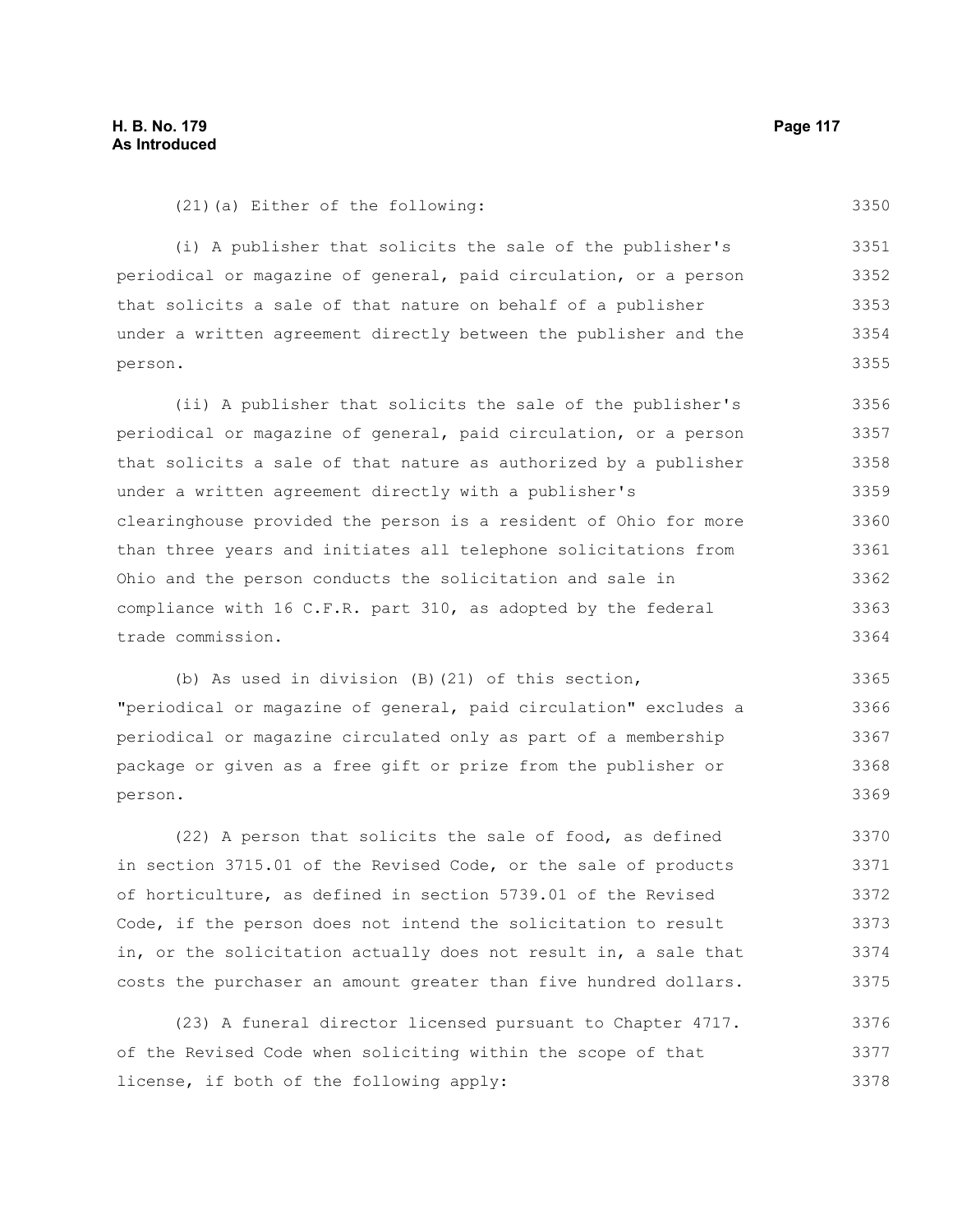(a) The solicitation and sale are conducted in compliance with 16 C.F.R. part 453, as adopted by the federal trade commission, and with sections 1107.33 and 1345.21 to 1345.28 of the Revised Code; (b) The person provides to the purchaser of any preneed funeral contract a notice that clearly and conspicuously sets forth the cancellation rights specified in division (G) of section 1107.33 of the Revised Code, and retains a copy of the notice signed by the purchaser. (24) A person, or affiliate thereof, licensed to sell or issue Ohio instruments designated as travelers checks pursuant to sections 1315.01 to 1315.18 of the Revised Code. (25) A person that solicits sales from its previous purchasers and meets all of the following requirements: (a) The solicitation is made under the same business name that was previously used to sell goods or services to the purchaser; (b) The person has, for a period of not less than three years, operated a business under the same business name as that used in connection with telephone solicitation; (c) The person does not conduct a prize promotion or offer the sale of an investment opportunity; (d) The person conducts all telephone solicitation activities according to sections 310.3, 310.4, and 310.5 of the telemarketing sales rules adopted by the federal trade commission in 16 C.F.R. part 310; 3379 3380 3381 3382 3383 3384 3385 3386 3387 3388 3389 3390 3391 3392 3393 3394 3395 3396 3397 3398 3399 3400 3401 3402 3403 3404

(e) Neither the person nor any of its principals has been convicted of, pleaded guilty to, or has entered a plea of no 3405 3406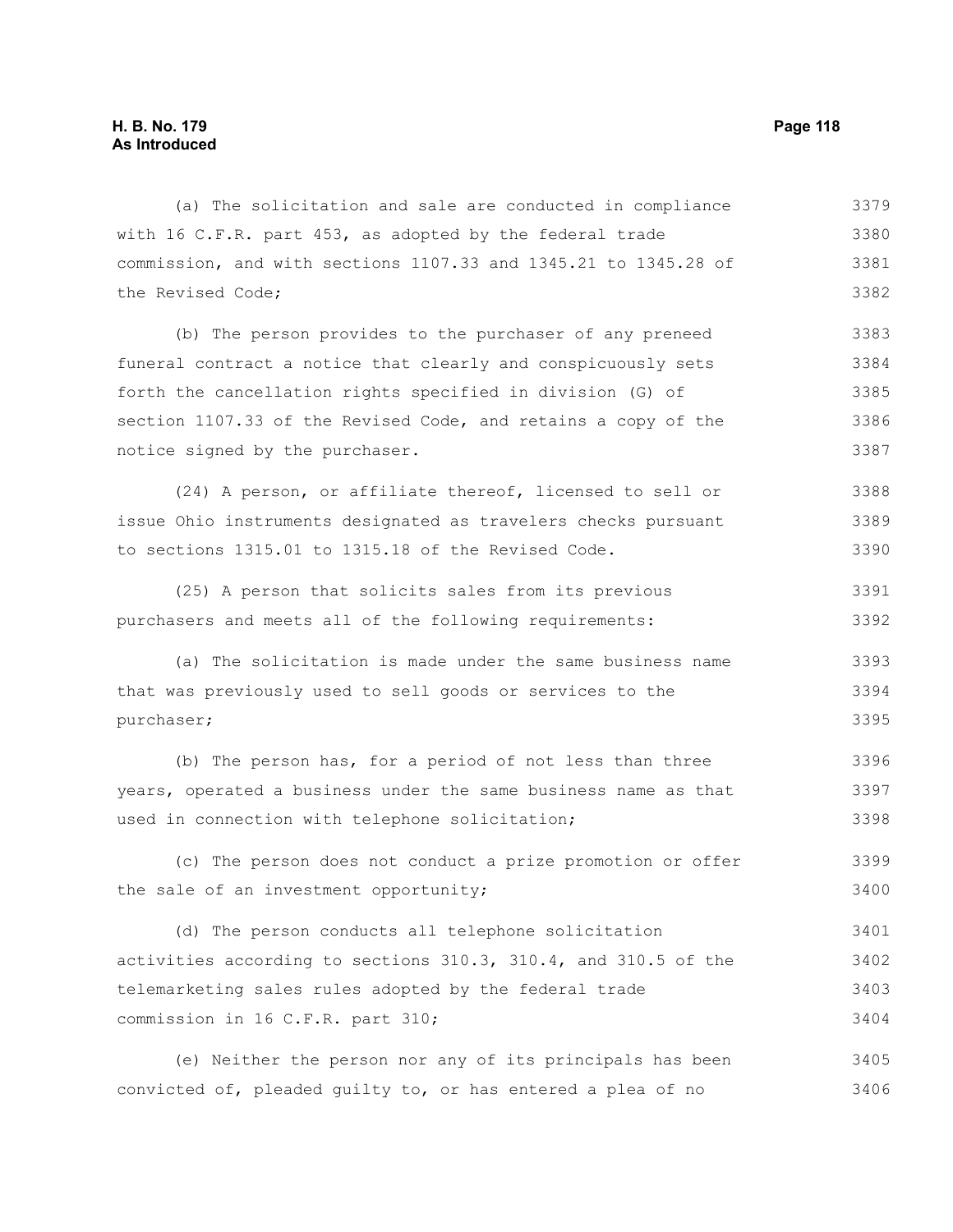contest for a felony or a theft offense as defined in sections 2901.02 and 2913.01 of the Revised Code or similar law of another state or of the United States; 3407 3408 3409

(f) Neither the person nor any of its principals has had entered against them an injunction or a final judgment or order, including an agreed judgment or order, an assurance of voluntary compliance, or any similar instrument, in any civil or administrative action involving engaging in a pattern of corrupt practices, fraud, theft, embezzlement, fraudulent conversion, or misappropriation of property; the use of any untrue, deceptive, or misleading representation; or the use of any unfair, unlawful, deceptive, or unconscionable trade act or practice. 3410 3411 3412 3413 3414 3415 3416 3417 3418

(26) An institution defined as a home health agency in section 3701.881-3722.01 of the Revised Code, that conducts all telephone solicitation activities according to sections 310.3, 310.4, and 310.5 of the telemarketing sales rules adopted by the federal trade commission in 16 C.F.R. part 310, and engages in telephone solicitation only within the scope of the institution's certification, accreditation, contract with the department of aging, or status as a home health agency; and that meets one of the following requirements: 3419 3420 3421 3422 3423 3424 3425 3426 3427

(a) The institution is certified as a provider of home health services under Title XVIII of the Social Security Act, 49 Stat. 620, 42 U.S.C. 301, as amended; 3428 3429 3430

(b) The institution is accredited by either the joint commission on accreditation of health care organizations or the community health accreditation program; 3431 3432 3433

(c) The institution is providing PASSPORT services under the direction of the department of aging under sections 173.52 3434 3435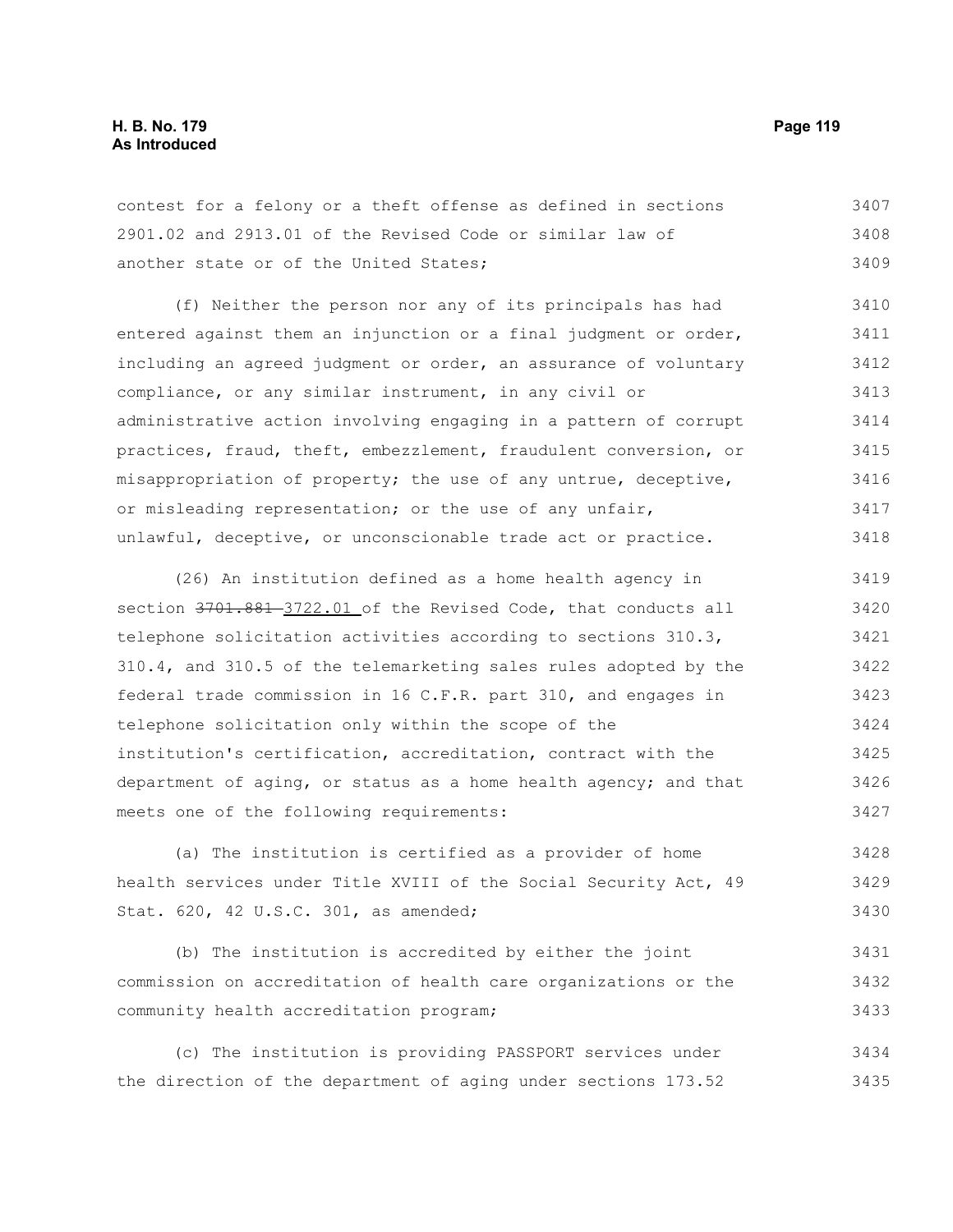to 173.523 of the Revised Code;

(d) An affiliate of an institution that meets the requirements of division  $(B)(26)(a)$ ,  $(b)$ , or (c) of this section when offering for sale substantially the same goods and services as those that are offered by the institution that meets the requirements of division  $(B)$   $(26)$   $(a)$ ,  $(b)$ , or  $(c)$  of this section. 3437 3438 3439 3440 3442

(27) A person licensed by the department of health pursuant to section 3712.04 or 3712.041 of the Revised Code to provide a hospice care program or pediatric respite care program when conducting telephone solicitations within the scope of the person's license and according to sections 310.3, 310.4, and 310.5 of the telemarketing sales rules adopted by the federal trade commission in 16 C.F.R. part 310. 3443 3444 3445 3446 3447 3448 3449

**Sec. 4723.431.** (A)(1) An advanced practice registered nurse who is designated as a clinical nurse specialist, certified nurse-midwife, or certified nurse practitioner may practice only in accordance with a standard care arrangement entered into with each physician or podiatrist with whom the nurse collaborates. A copy of the standard care arrangement shall be retained on file by the nurse's employer. Prior approval of the standard care arrangement by the board of nursing is not required, but the board may periodically review it for compliance with this section. 3450 3451 3452 3453 3454 3455 3456 3457 3458 3459

A clinical nurse specialist, certified nurse-midwife, or certified nurse practitioner may enter into a standard care arrangement with one or more collaborating physicians or podiatrists. If a collaborating physician or podiatrist enters into standard care arrangements with more than five nurses, the physician or podiatrist shall not collaborate at the same time 3460 3461 3462 3463 3464 3465

3436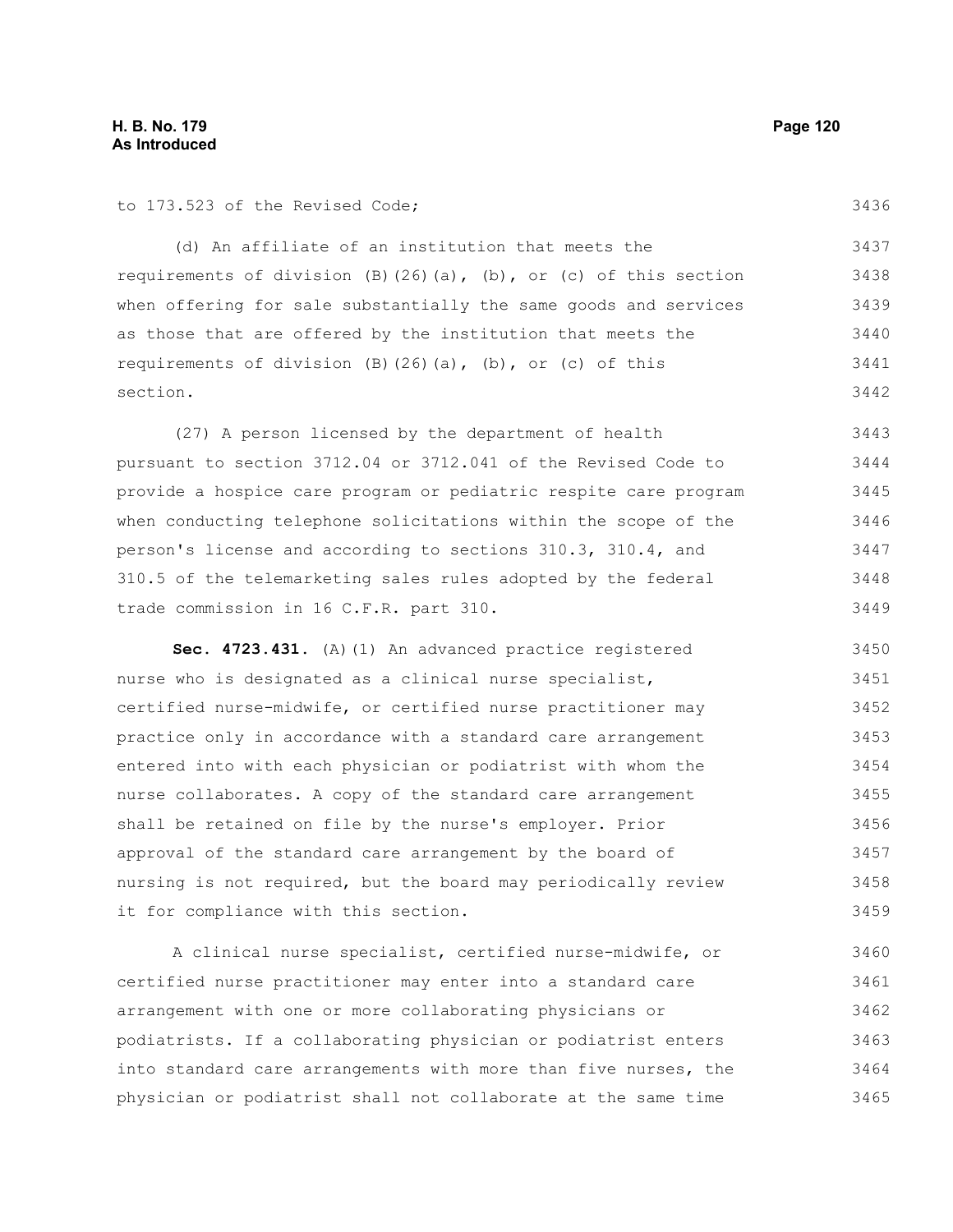with more than five nurses in the prescribing component of their practices. Not later than thirty days after first engaging in the practice of nursing as a clinical nurse specialist, certified nurse-midwife, or certified nurse practitioner, the nurse shall submit to the board the name and business address of each collaborating physician or podiatrist. Thereafter, the nurse shall notify the board of any additions or deletions to the nurse's collaborating physicians or podiatrists. Except as provided in division (D) of this section, the notice must be provided not later than thirty days after the change takes effect. (2) All of the following conditions apply with respect to the practice of a collaborating physician or podiatrist with whom a clinical nurse specialist, certified nurse-midwife, or certified nurse practitioner may enter into a standard care arrangement: (a) The physician or podiatrist must be authorized to practice in this state. (b) Except as provided in division (A)(2)(c) of this section, the physician or podiatrist must be practicing in a specialty that is the same as or similar to the nurse's nursing specialty. (c) If the nurse is a clinical nurse specialist who is certified as a psychiatric-mental health CNS by the American nurses credentialing center or a certified nurse practitioner who is certified as a psychiatric-mental health NP by the American nurses credentialing center, the nurse may enter into a standard care arrangement with a physician but not a podiatrist 3466 3467 3468 3469 3470 3471 3472 3473 3474 3475 3476 3477 3478 3479 3480 3481 3482 3483 3484 3485 3486 3487 3488 3489 3490 3491 3492 3493 3494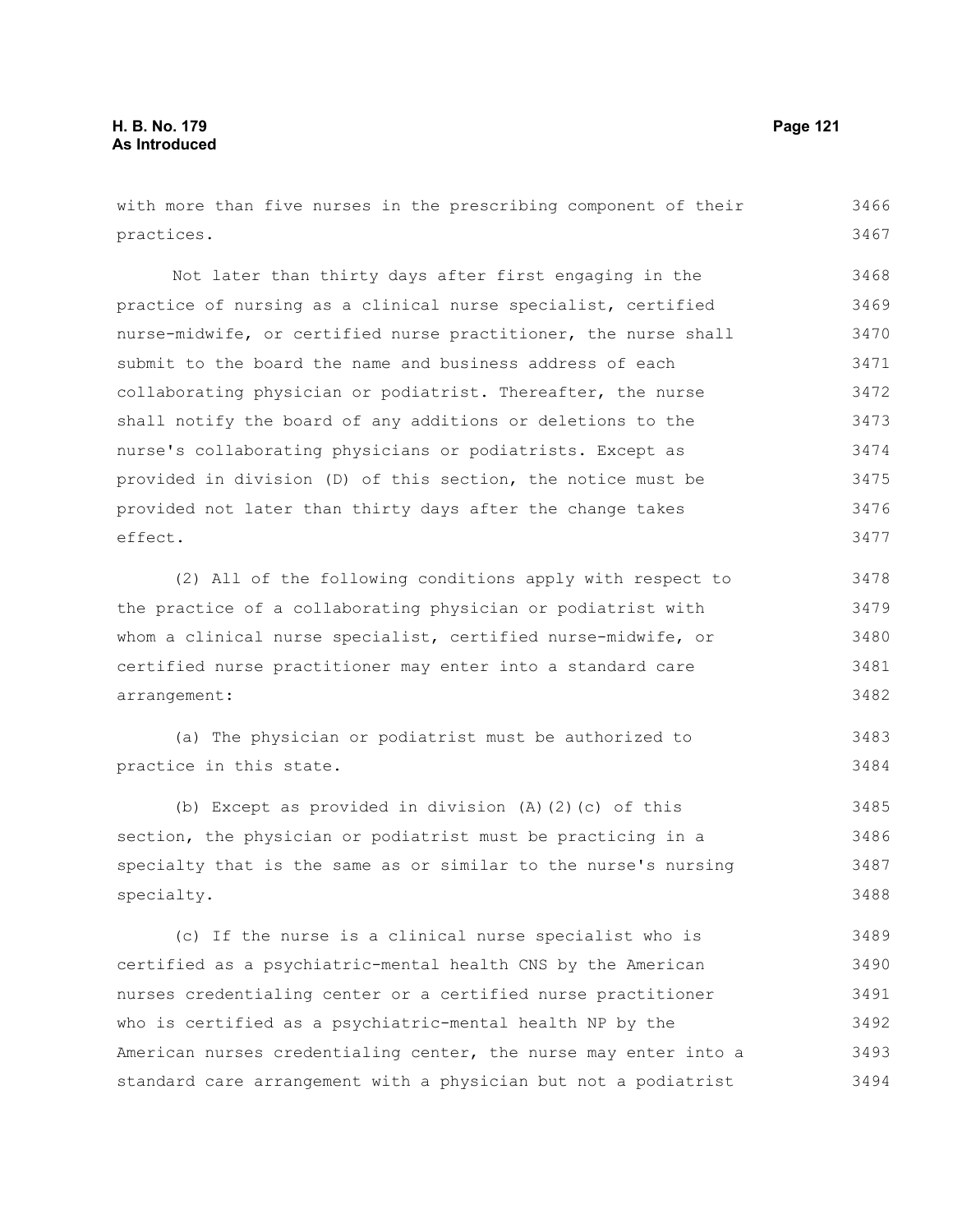| and the collaborating physician must be practicing in one of the | 3495 |
|------------------------------------------------------------------|------|
| following specialties:                                           | 3496 |
| (i) Psychiatry;                                                  | 3497 |
| (ii) Pediatrics;                                                 | 3498 |
| (iii) Primary care or family practice.                           | 3499 |
| (B) A standard care arrangement shall be in writing and          | 3500 |
| shall contain all of the following:                              | 3501 |
| (1) Criteria for referral of a patient by the clinical           | 3502 |
| nurse specialist, certified nurse-midwife, or certified nurse    | 3503 |
| practitioner to a collaborating physician or podiatrist or       | 3504 |
| another physician or podiatrist;                                 | 3505 |
| (2) A process for the clinical nurse specialist, certified       | 3506 |
| nurse-midwife, or certified nurse practitioner to obtain a       | 3507 |
| consultation with a collaborating physician or podiatrist or     | 3508 |
| another physician or podiatrist;                                 | 3509 |
| (3) A plan for coverage in instances of emergency or             | 3510 |
| planned absences of either the clinical nurse specialist,        | 3511 |
| certified nurse-midwife, or certified nurse practitioner or a    | 3512 |
| collaborating physician or podiatrist that provides the means    | 3513 |
| whereby a physician or podiatrist is available for emergency     | 3514 |
| care;                                                            | 3515 |
| (4) The process for resolution of disagreements regarding        | 3516 |
| matters of patient management between the clinical nurse         | 3517 |
| specialist, certified nurse-midwife, or certified nurse          | 3518 |
| practitioner and a collaborating physician or podiatrist;        | 3519 |
| (5) Any other criteria required by rule of the board             | 3520 |
| adopted pursuant to section 4723.07 or 4723.50 of the Revised    | 3521 |
| Code.                                                            | 3522 |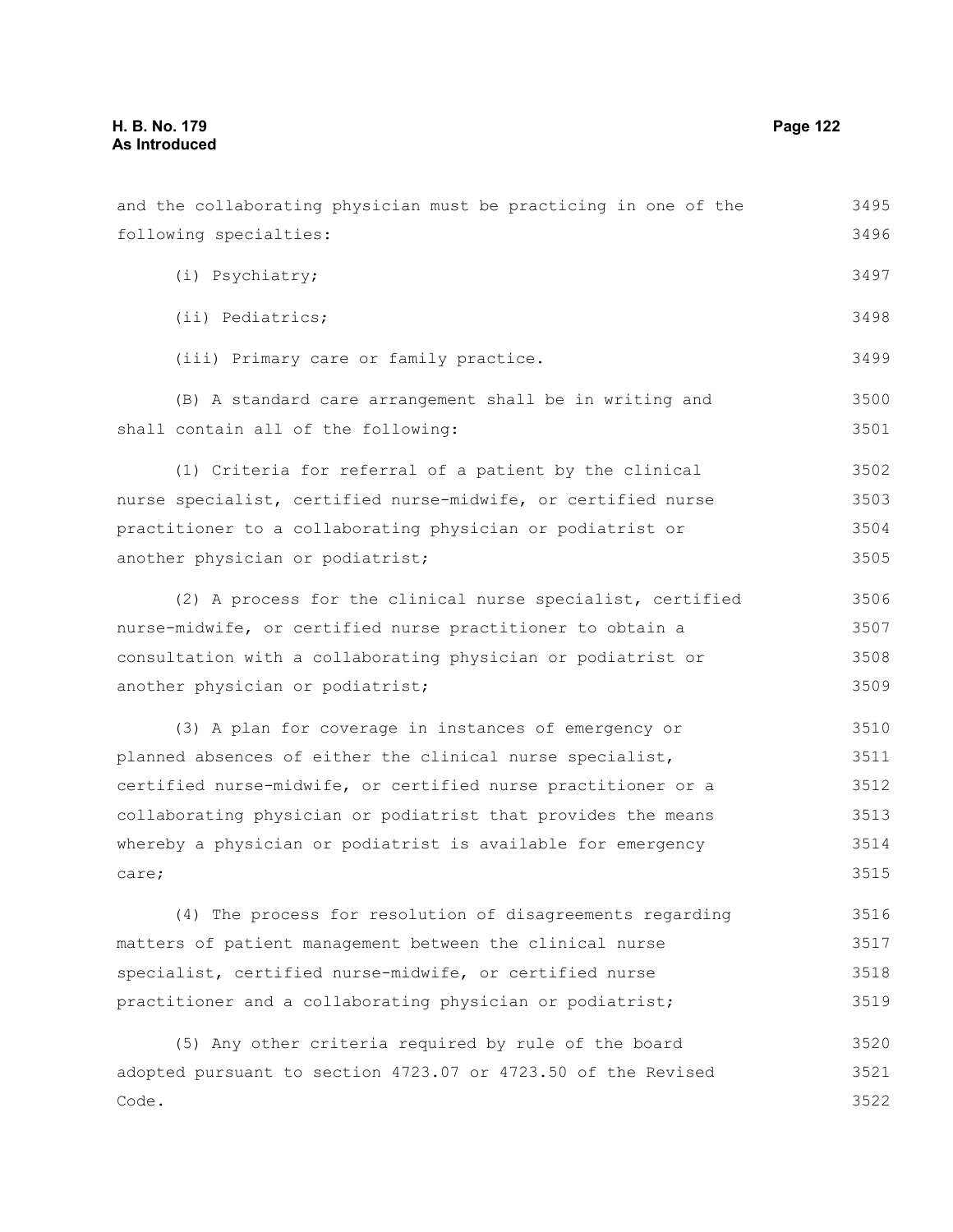## **H. B. No. 179 Page 123 As Introduced**

(C)(1) A standard care arrangement entered into pursuant to this section may permit a clinical nurse specialist, certified nurse-midwife, or certified nurse practitioner to supervise services provided by a home health agency as defined in section 3701.881-3722.01 of the Revised Code. (2) A standard care arrangement entered into pursuant to this section may permit a clinical nurse specialist, certified nurse-midwife, or certified nurse practitioner to admit a patient to a hospital in accordance with section 3727.06 of the Revised Code. (D)(1) Except as provided in division (D)(2) of this section, if a physician or podiatrist terminates the collaboration between the physician or podiatrist and a certified nurse-midwife, certified nurse practitioner, or clinical nurse specialist before their standard care arrangement expires, all of the following apply: (a) The physician or podiatrist must give the nurse written or electronic notice of the termination. (b) Once the nurse receives the termination notice, the nurse must notify the board of nursing of the termination as soon as practicable by submitting to the board a copy of the 3523 3524 3525 3526 3527 3528 3529 3530 3531 3532 3533 3534 3535 3536 3537 3538 3539 3540 3541 3542 3543

(c) Notwithstanding the requirement of section 4723.43 of the Revised Code that the nurse practice in collaboration with a physician or podiatrist, the nurse may continue to practice under the existing standard care arrangement without a collaborating physician or podiatrist for not more than one hundred twenty days after submitting to the board a copy of the termination notice. 3545 3546 3547 3548 3549 3550 3551

physician's or podiatrist's termination notice.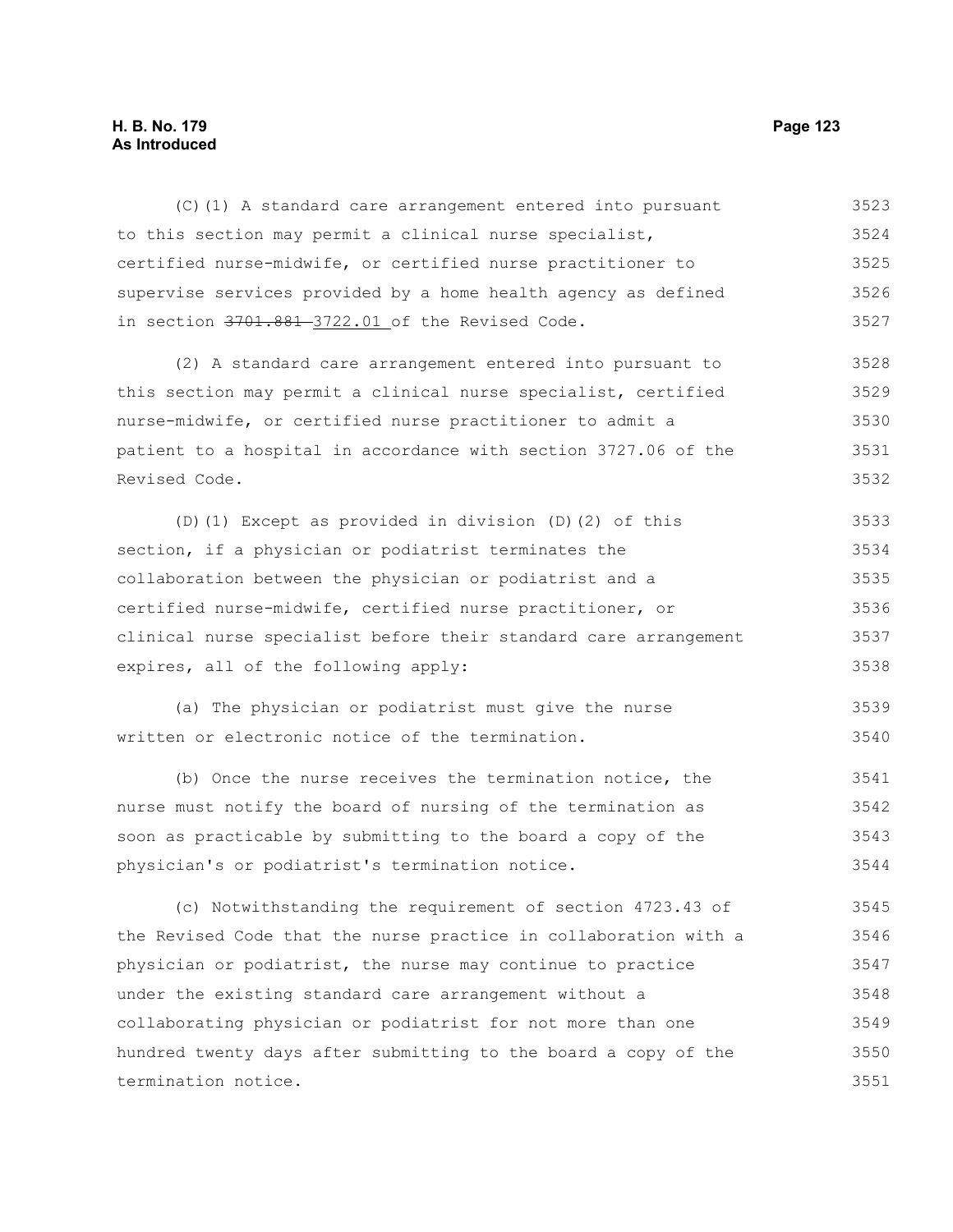## **H. B. No. 179 Page 124 As Introduced**

(2) In the event that the collaboration between a physician or podiatrist and a certified nurse-midwife, certified nurse practitioner, or clinical nurse specialist terminates because of the physician's or podiatrist's death, the nurse must notify the board of the death as soon as practicable. The nurse may continue to practice under the existing standard care arrangement without a collaborating physician or podiatrist for not more than one hundred twenty days after notifying the board of the physician's or podiatrist's death. 3552 3553 3554 3555 3556 3557 3558 3559 3560

(E) Nothing in this section prohibits a hospital from hiring a clinical nurse specialist, certified nurse-midwife, or certified nurse practitioner as an employee and negotiating standard care arrangements on behalf of the employee as necessary to meet the requirements of this section. A standard care arrangement between the hospital's employee and the employee's collaborating physician is subject to approval by the medical staff and governing body of the hospital prior to implementation of the arrangement at the hospital. 3561 3562 3563 3564 3565 3566 3567 3568 3569

**Sec. 4729.43.** (A) As used in this section: 3570

(1) "Home health agency" has the same meaning as in section 3701.881-3722.01 of the Revised Code. 3571 3572

(2) "Hospice care program" and "hospice patient" have the same meanings as in section 3712.01 of the Revised Code. 3573 3574

(B) With regard to a dangerous drug that is indicated for the treatment of cancer or a cancer-related illness, must be administered intravenously or by subcutaneous injection, and cannot reasonably be self-administered by the patient to whom the drug is prescribed or by an individual assisting the patient with the self-administration, a pharmacist shall not dispense 3575 3576 3577 3578 3579 3580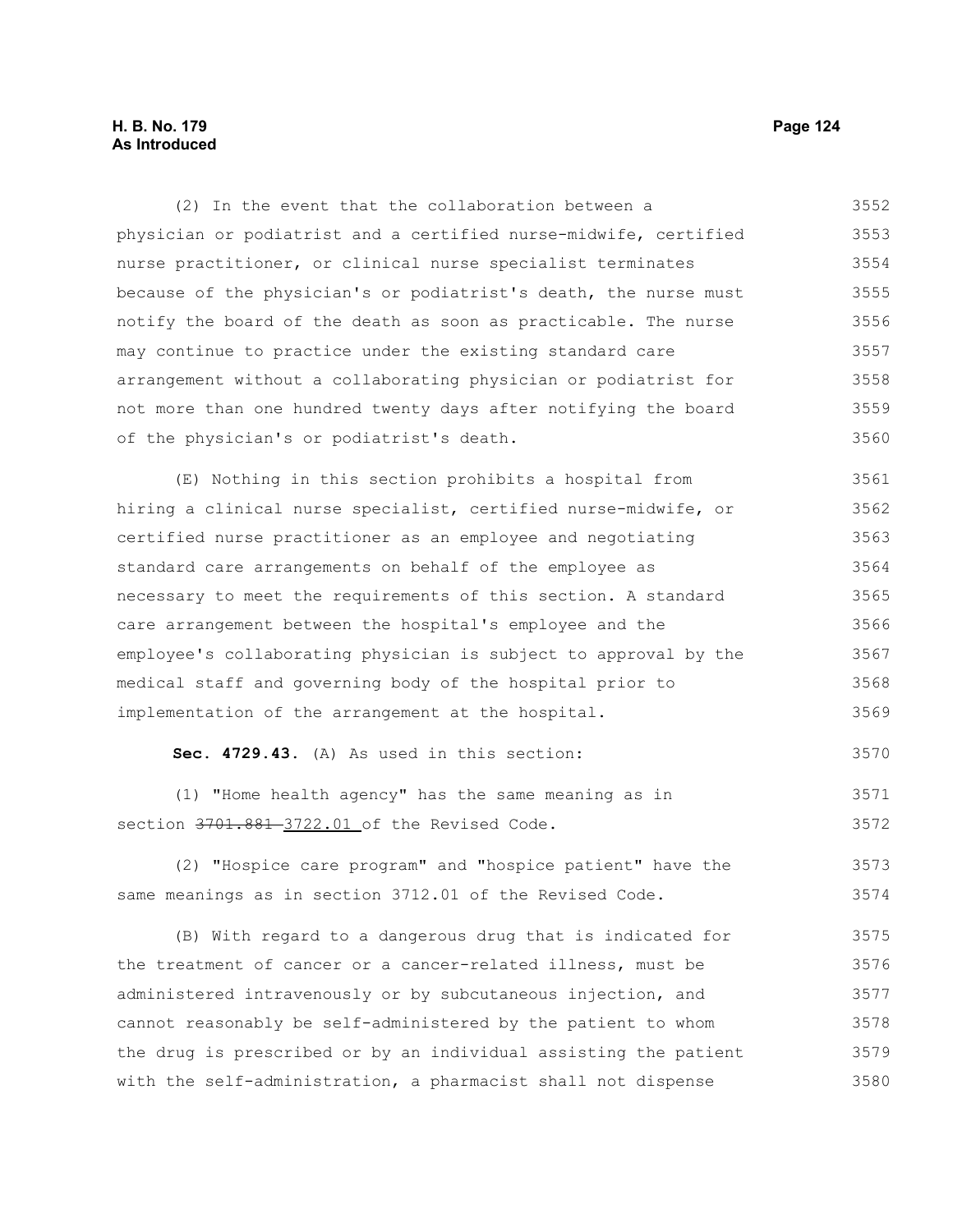the drug by delivering the drug directly to any of the following or causing the drug to be delivered directly to any of the following: 3581 3582 3583

(1) The patient;

(2) The patient's representative, which may include the patient's guardian or a family member or friend of the patient; 3585 3586

(3) The patient's private residence unless any of the following is the case: 3587 3588

(a) The patient's private residence is a nursing home, residential care facility, rehabilitation facility, or similar institutional facility or heath care facility. 3589 3590 3591

(b) If the patient is an adult and a hospice patient or client of a home health agency, the patient, the licensed health professional authorized to prescribe drugs who prescribed the drug to the patient, or an employee or agent of the prescriber has notified the pharmacist that the patient is a hospice patient or client of a home health agency and an employee or agent of the hospice care program or home health agency will be administering the drug to the patient. 3592 3593 3594 3595 3596 3597 3598 3599

(c) If the patient is a minor and a hospice patient or client of a home health agency, either of the following has notified the pharmacist that the patient is a client of a home health agency and an employee or agent of the hospice care program or home health agency will be administering the drug to the patient: 3600 3601 3602 3603 3604 3605

(i) The licensed health professional authorized to prescribe drugs who prescribed the drug to the patient or an employee or agent of the prescriber; 3606 3607 3608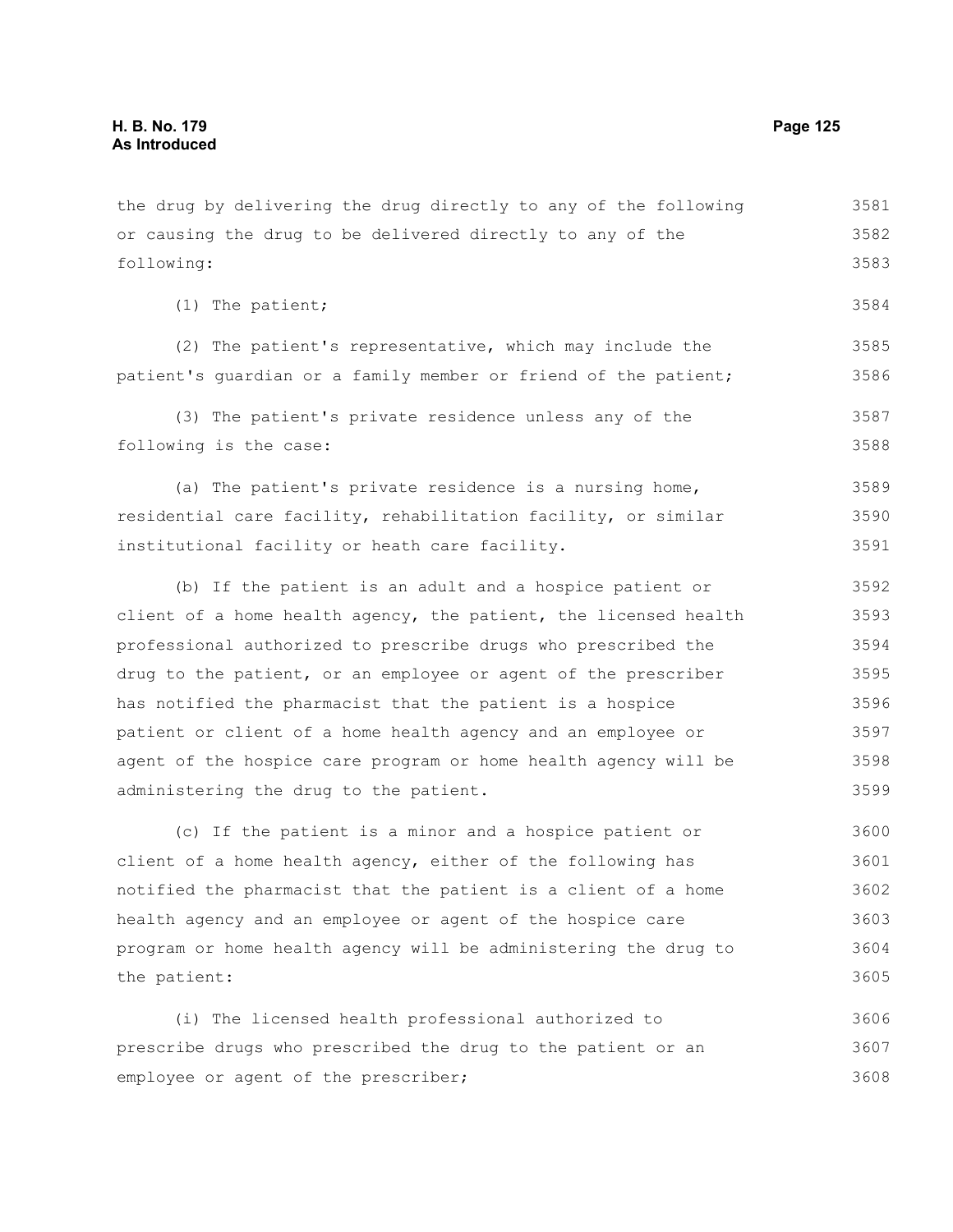**H. B. No. 179 Page 126**

| (ii) The parent, quardian, or other person who has care or       | 3609 |
|------------------------------------------------------------------|------|
| charge of the patient and is authorized to consent to medical    | 3610 |
| treatment on behalf of the patient.                              | 3611 |
| Sec. 5101.63. (A) (1) Any individual listed in division (A)      | 3612 |
| (2) of this section having reasonable cause to believe that an   | 3613 |
| adult is being abused, neglected, or exploited, or is in a       | 3614 |
| condition which is the result of abuse, neglect, or exploitation | 3615 |
| shall immediately report such belief to the county department of | 3616 |
| job and family services.                                         | 3617 |
| (2) All of the following are subject to division (A) (1) of      | 3618 |
| this section:                                                    | 3619 |
| (a) An attorney admitted to the practice of law in this          | 3620 |
| state;                                                           | 3621 |
| (b) An individual authorized under Chapter 4731. of the          | 3622 |
| Revised Code to practice medicine and surgery, osteopathic       | 3623 |
| medicine and surgery, or podiatric medicine and surgery;         | 3624 |
| (c) An individual licensed under Chapter 4734. of the            | 3625 |
| Revised Code as a chiropractor;                                  | 3626 |
| (d) An individual licensed under Chapter 4715. of the            | 3627 |
| Revised Code as a dentist;                                       | 3628 |
| (e) An individual licensed under Chapter 4723. of the            | 3629 |
| Revised Code as a registered nurse or licensed practical nurse;  | 3630 |
| (f) An individual licensed under Chapter 4732. of the            | 3631 |
| Revised Code as a psychologist;                                  | 3632 |
| (q) An individual licensed under Chapter 4757. of the            | 3633 |
| Revised Code as a social worker, independent social worker,      | 3634 |
| professional counselor, professional clinical counselor,         | 3635 |
| marriage and family therapist, or independent marriage and       | 3636 |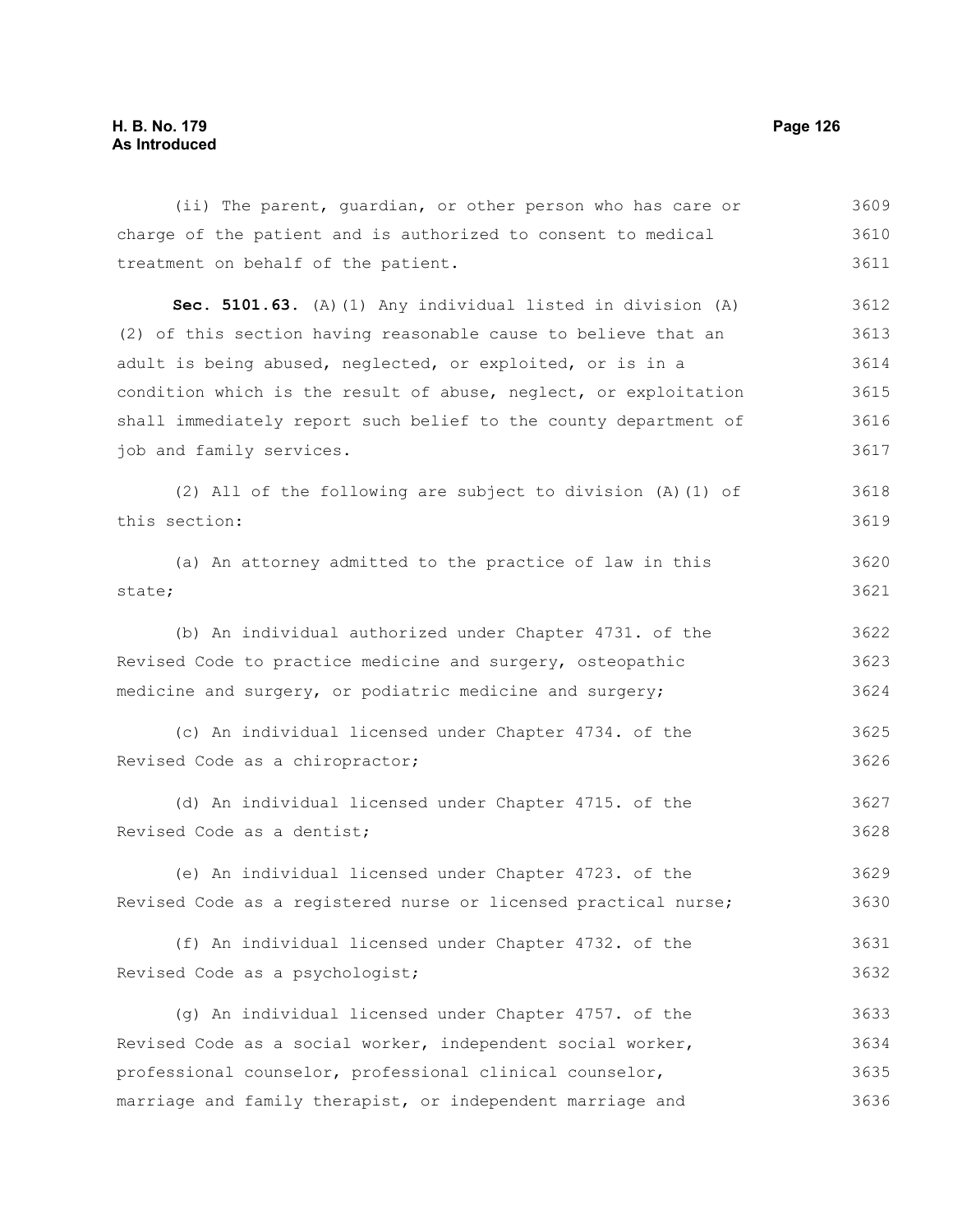| family therapist;                                              | 3637 |
|----------------------------------------------------------------|------|
| (h) An individual licensed under Chapter 4729. of the          | 3638 |
| Revised Code as a pharmacist;                                  | 3639 |
| (i) An individual holding a certificate to practice as a       | 3640 |
| dialysis technician issued under Chapter 4723. of the Revised  | 3641 |
| Code;                                                          | 3642 |
| (j) An employee of a home health agency, as defined in         | 3643 |
| section 3701.881-3722.01 of the Revised Code;                  | 3644 |
| (k) An employee of an outpatient health facility;              | 3645 |
| (1) An employee of a hospital, as defined in section           | 3646 |
| 3727.01 of the Revised Code;                                   | 3647 |
| (m) An employee of a hospital or public hospital, as           | 3648 |
| defined in section 5122.01 of the Revised Code;                | 3649 |
| (n) An employee of a nursing home or residential care          | 3650 |
| facility, as defined in section 3721.01 of the Revised Code;   | 3651 |
| (o) An employee of a residential facility licensed under       | 3652 |
| section 5119.22 of the Revised Code that provides              | 3653 |
| accommodations, supervision, and personal care services for    | 3654 |
| three to sixteen unrelated adults;                             | 3655 |
| (p) An employee of a health department operated by the         | 3656 |
| board of health of a city or general health district or the    | 3657 |
| authority having the duties of a board of health under section | 3658 |
| 3709.05 of the Revised Code;                                   | 3659 |
| (q) An employee of a community mental health agency, as        | 3660 |
| defined in section 5122.01 of the Revised Code;                | 3661 |
| (r) An agent of a county humane society organized under        | 3662 |
| section 1717.05 of the Revised Code;                           | 3663 |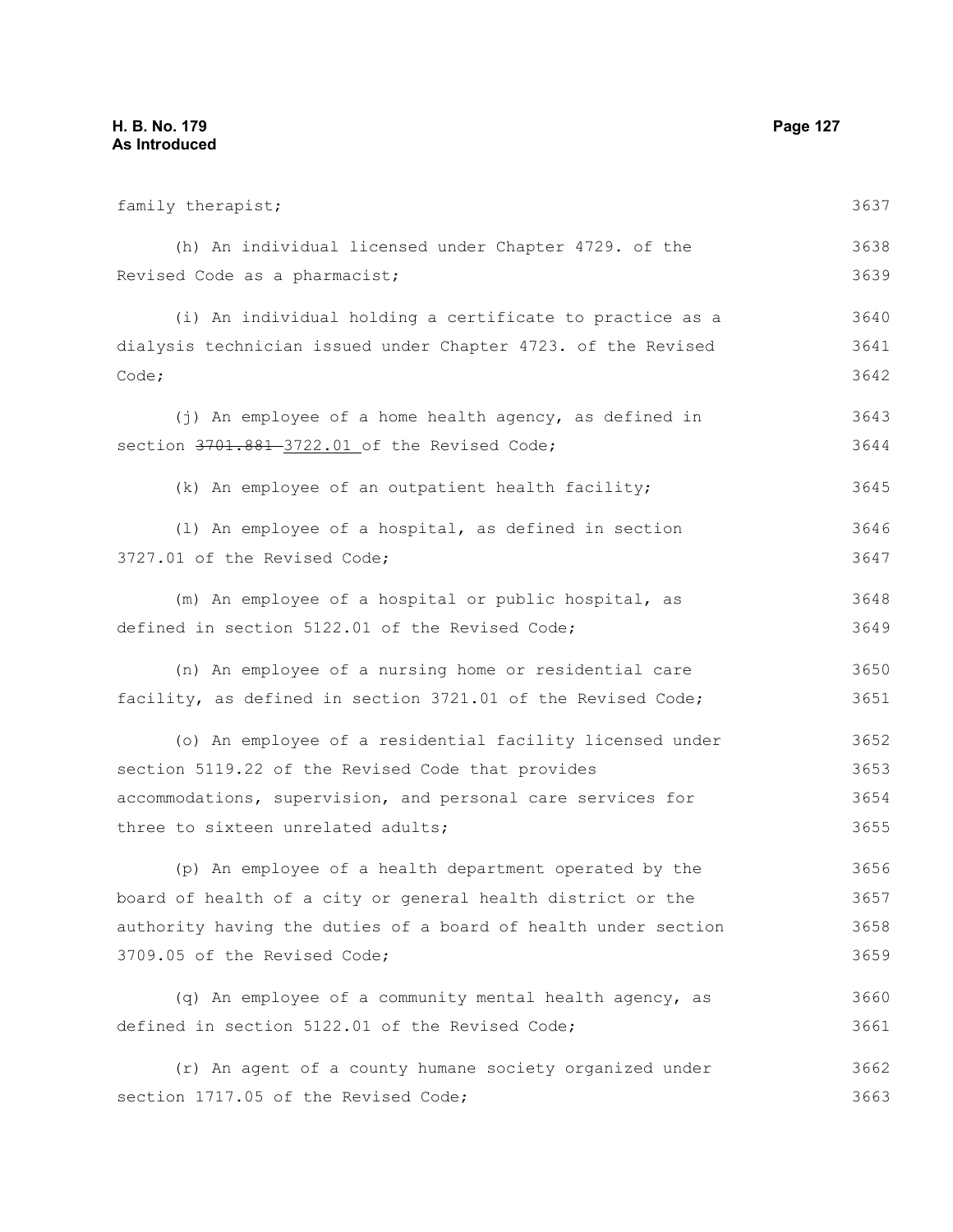| (s) An individual who is a firefighter for a lawfully            | 3664 |
|------------------------------------------------------------------|------|
| constituted fire department;                                     | 3665 |
| (t) An individual who is an ambulance driver for an              | 3666 |
| emergency medical service organization, as defined in section    | 3667 |
| 4765.01 of the Revised Code;                                     | 3668 |
| (u) A first responder, emergency medical technician-basic,       | 3669 |
| emergency medical technician-intermediate, or paramedic, as      | 3670 |
| those terms are defined in section 4765.01 of the Revised Code;  | 3671 |
| (v) An official employed by a local building department to       | 3672 |
| conduct inspections of houses and other residential buildings;   | 3673 |
| (w) A peace officer;                                             | 3674 |
| $(x)$ A coroner;                                                 | 3675 |
| (y) A member of the clergy;                                      | 3676 |
| (z) An individual who holds a certificate issued under           | 3677 |
| Chapter 4701. of the Revised Code as a certified public          | 3678 |
| accountant or is registered under that chapter as a public       | 3679 |
| accountant;                                                      | 3680 |
| (aa) An individual licensed under Chapter 4735. of the           | 3681 |
| Revised Code as a real estate broker or real estate salesperson; | 3682 |
| (bb) An individual appointed and commissioned under              | 3683 |
| section 147.01 of the Revised Code as a notary public;           | 3684 |
| (cc) An employee of a bank, savings bank, savings and loan       | 3685 |
| association, or credit union organized under the laws of this    | 3686 |
| state, another state, or the United States;                      | 3687 |
| (dd) A dealer, investment adviser, sales person, or              | 3688 |
| investment advisor representative licensed under Chapter 1707.   | 3689 |
| of the Revised Code;                                             | 3690 |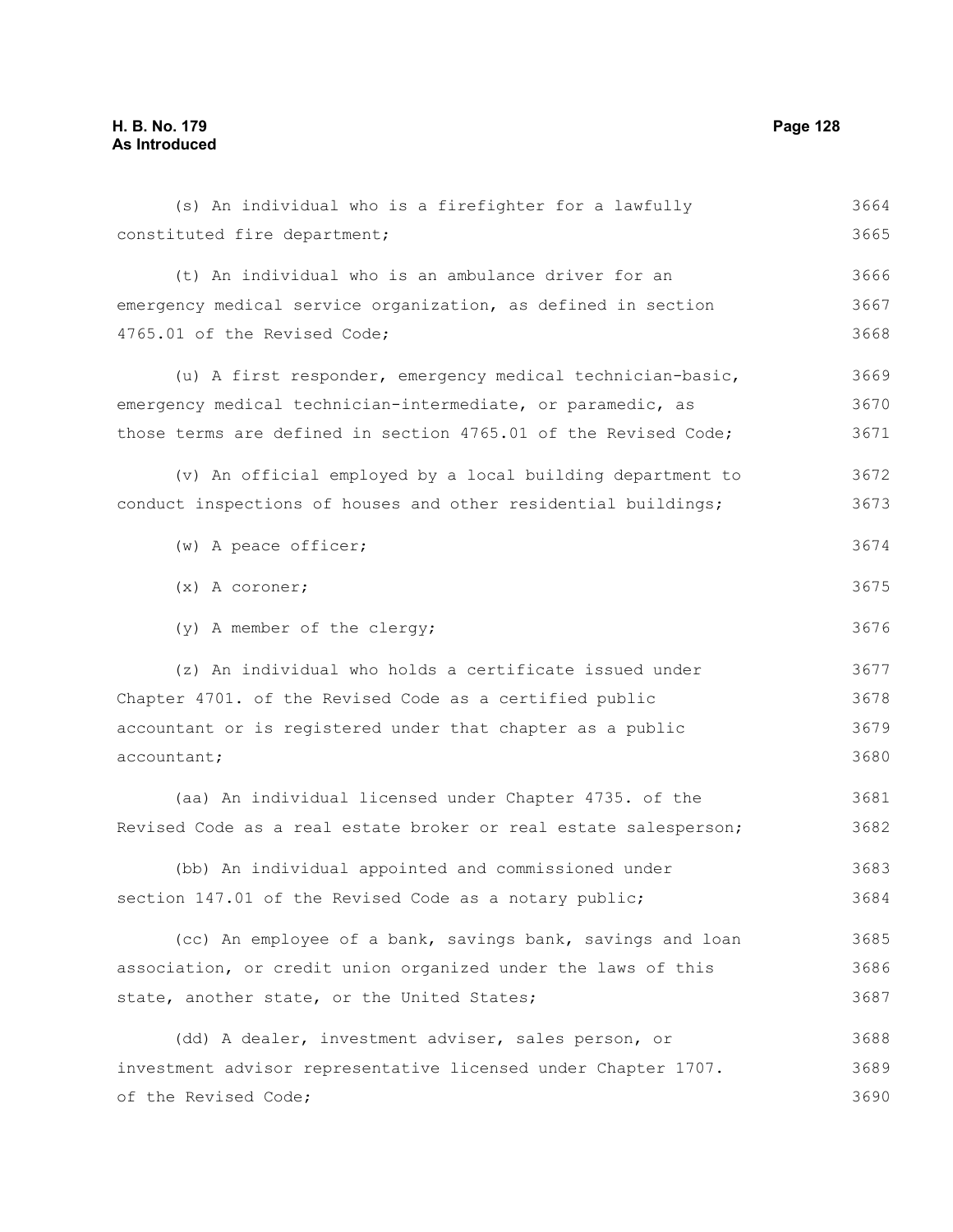(ee) A financial planner accredited by a national accreditation agency; (ff) Any other individual who is a senior service provider, other than a representative of the office of the state long-term care ombudsman program as defined in section 173.14 of the Revised Code. (B) Any person having reasonable cause to believe that an adult has suffered abuse, neglect, or exploitation may report, or cause a report to be made of such belief to the county department of job and family services. This division applies to a representative of the office of the state long-term care ombudsman program only to the extent permitted by federal law. (C) The reports made under this section shall be made orally or in writing except that oral reports shall be followed by a written report if a written report is requested by the department. Written reports shall include: (1) The name, address, and approximate age of the adult who is the subject of the report; (2) The name and address of the individual responsible for the adult's care, if any individual is, and if the individual is known; (3) The nature and extent of the alleged abuse, neglect, or exploitation of the adult; (4) The basis of the reporter's belief that the adult has been abused, neglected, or exploited. (D) Any person with reasonable cause to believe that an adult is suffering abuse, neglect, or exploitation who makes a 3691 3692 3693 3694 3695 3696 3697 3698 3699 3700 3701 3702 3703 3704 3705 3706 3707 3708 3709 3710 3711 3712 3713 3714 3715 3716 3717 3718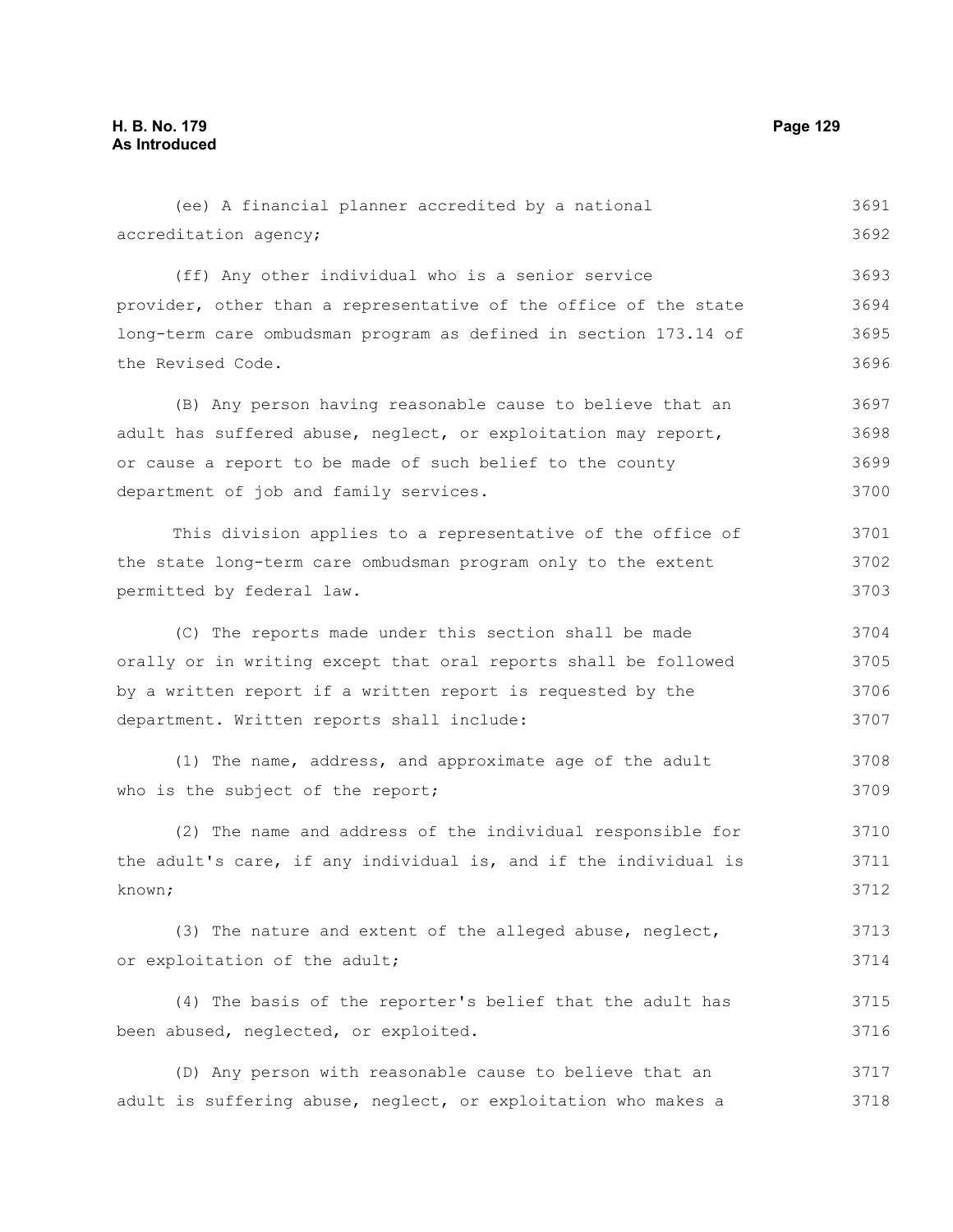administrative or judicial proceeding arising from such a report, or any employee of the state or any of its subdivisions who is discharging responsibilities under section 5101.65 of the Revised Code shall be immune from civil or criminal liability on account of such investigation, report, or testimony, except liability for perjury, unless the person has acted in bad faith or with malicious purpose. (E) No employer or any other person with the authority to do so shall do any of the following as a result of an employee's having filed a report under this section: (1) Discharge, demote, transfer, or prepare a negative work performance evaluation; (2) Reduce benefits, pay, or work privileges; (3) Take any other action detrimental to an employee or in any way retaliate against the employee. (F) The written or oral report provided for in this section and the investigatory report provided for in section 5101.65 of the Revised Code are confidential and are not public records, as defined in section 149.43 of the Revised Code. In accordance with rules adopted by the department of job and family services, information contained in the report shall upon request be made available to the adult who is the subject of the report and to legal counsel for the adult. If it determines that there is a risk of harm to a person who makes a report under this section or to the adult who is the subject of the report, the county department of job and family services may redact the name and identifying information related to the person who made the report. 3720 3721 3722 3723 3724 3725 3726 3727 3728 3729 3730 3731 3732 3733 3734 3735 3736 3737 3738 3739 3740 3741 3742 3743 3744 3745 3746 3747

report pursuant to this section or who testifies in any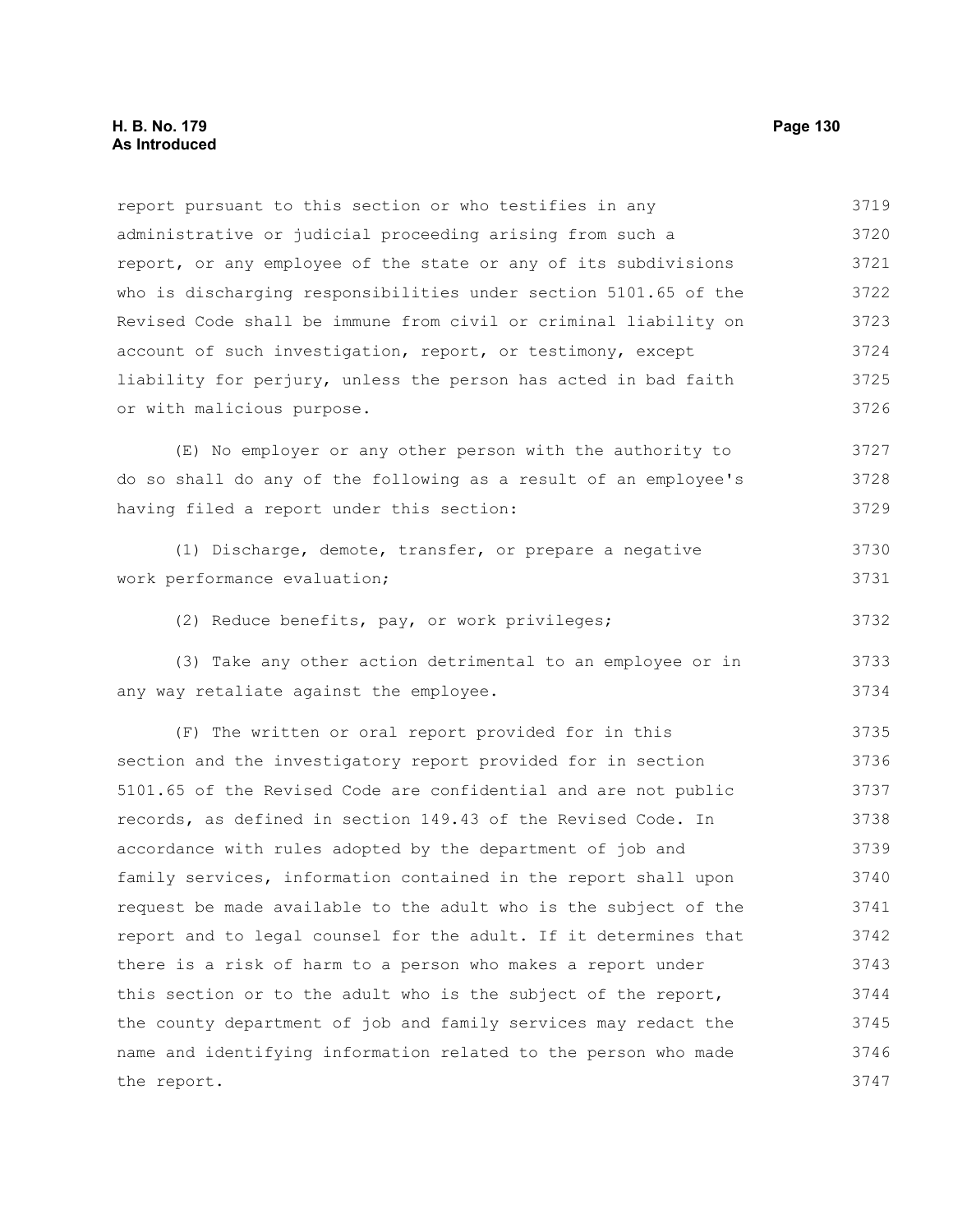# **H. B. No. 179 Page 131 As Introduced**

| (G) The county department of job and family services shall             | 3748 |
|------------------------------------------------------------------------|------|
| be available to receive the written or oral report provided for        | 3749 |
| in this section twenty-four hours a day and seven days a week.         | 3750 |
| Sec. 5164.34. (A) As used in this section:                             | 3751 |
| (1) "Criminal records check" has the same meaning as in                | 3752 |
| section 109.572 of the Revised Code.                                   | 3753 |
| (2) "Disqualifying offense" means any of the offenses                  | 3754 |
| listed or described in divisions $(A)$ $(3)$ $(a)$ to $(e)$ of section | 3755 |
| 109.572 of the Revised Code.                                           | 3756 |
| (3) "Owner" means a person who has an ownership interest               | 3757 |
| in a medicaid provider in an amount designated in rules                | 3758 |
| authorized by this section.                                            | 3759 |
| (4) "Person subject to the criminal records check                      | 3760 |
| requirement" means the following:                                      | 3761 |
| (a) A medicaid provider who is notified under division (E)             | 3762 |
| (1) of this section that the provider is subject to a criminal         | 3763 |
| records check;                                                         | 3764 |
| (b) An owner or prospective owner, officer or prospective              | 3765 |
| officer, or board member or prospective board member of a              | 3766 |
| medicaid provider if, pursuant to division (E) (1) (a) of this         | 3767 |
| section, the owner or prospective owner, officer or prospective        | 3768 |
| officer, or board member or prospective board member is                | 3769 |
| specified in information given to the provider under division          | 3770 |
| $(E)$ (1) of this section;                                             | 3771 |
| (c) An employee or prospective employee of a medicaid                  | 3772 |
| provider if both of the following apply:                               | 3773 |
| (i) The employee or prospective employee is specified,                 | 3774 |
| pursuant to division (E)(1)(b) of this section, in information         | 3775 |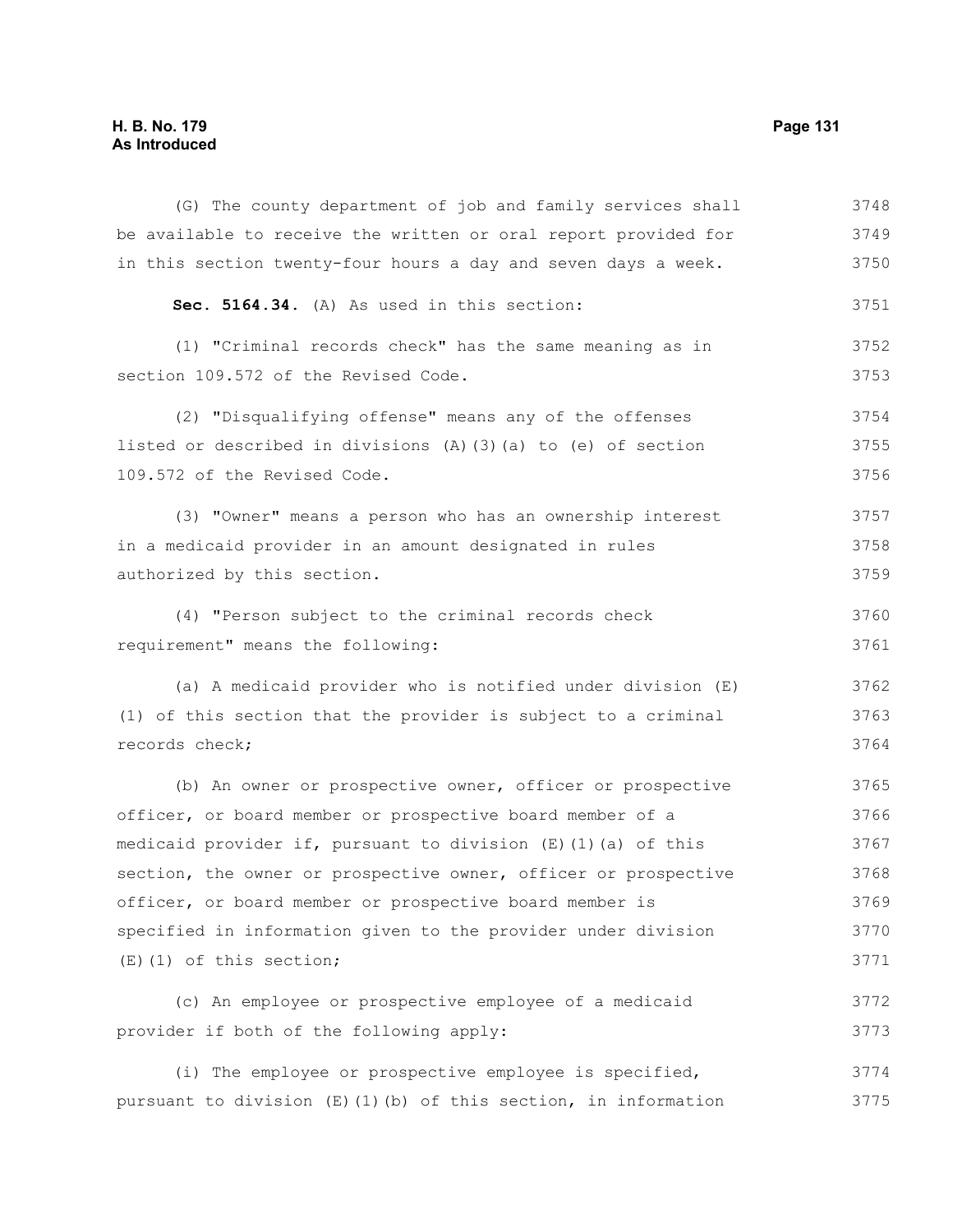given to the provider under division (E)(1) of this section. (ii) The provider is not prohibited by division (D)(3)(b) of this section from employing the employee or prospective employee. (5) "Responsible entity" means the following: (a) With respect to a criminal records check required under this section for a medicaid provider, the department of medicaid or the department's designee; (b) With respect to a criminal records check required under this section for an owner or prospective owner, officer or prospective officer, board member or prospective board member, or employee or prospective employee of a medicaid provider, the provider. (B) This section does not apply to any of the following: (1) An individual who is subject to a criminal records check under section 3712.09, 3721.121, 5123.081, or 5123.169 of the Revised Code; (2) An individual who is subject to a database review or criminal records check under section 173.38, 173.381, 3701.881 3722.11, or 5164.342 of the Revised Code; (3) An individual who is an applicant or independent provider, both as defined in section 5164.341 of the Revised Code. (C) The department of medicaid may do any of the following: (1) Require that any medicaid provider submit to a criminal records check as a condition of obtaining or 3776 3777 3778 3779 3780 3781 3782 3783 3784 3785 3786 3787 3788 3789 3790 3791 3792 3793 3794 3795 3796 3797 3798 3799 3800 3801 3802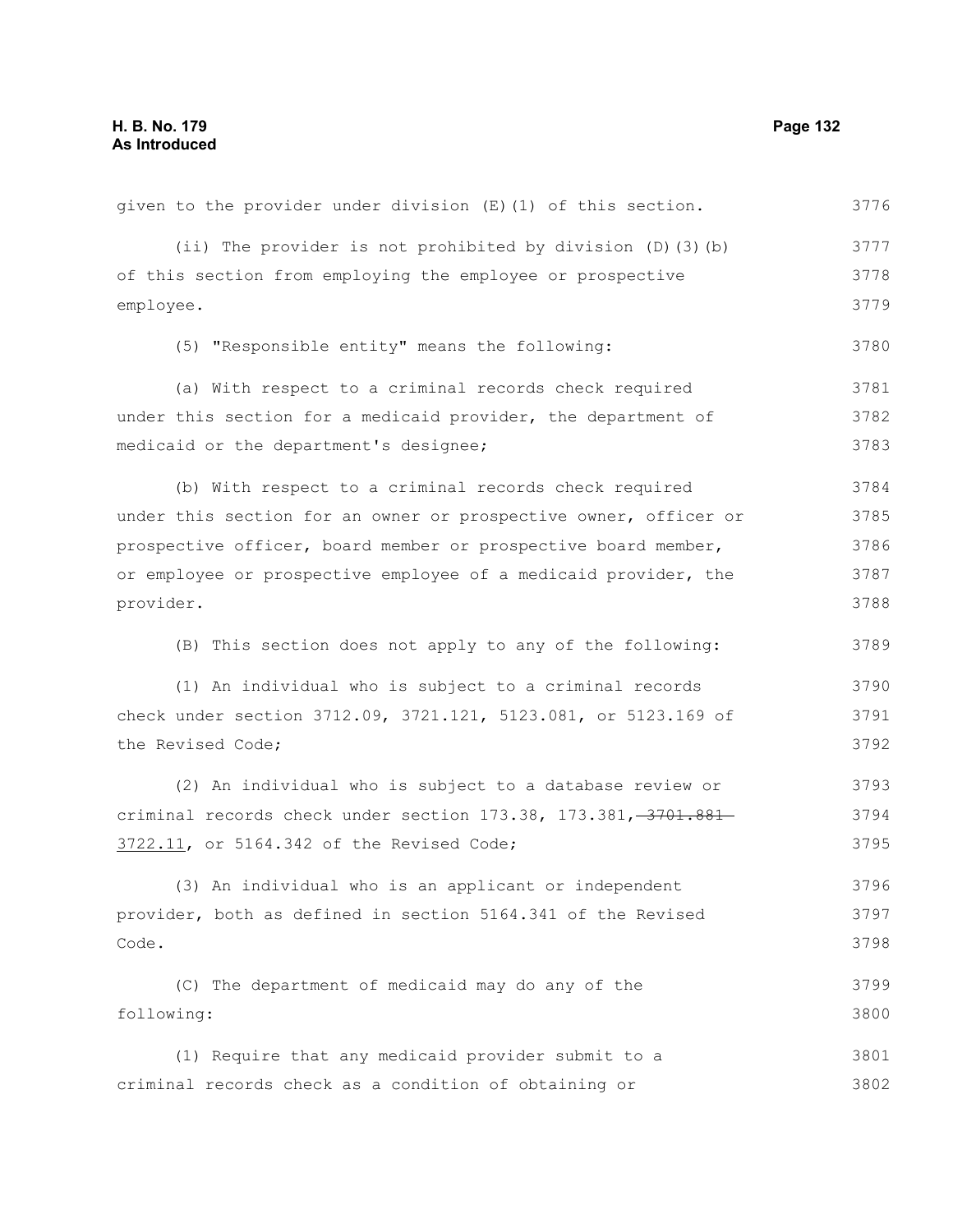maintaining a provider agreement;

(2) Require that any medicaid provider require an owner or prospective owner, officer or prospective officer, or board member or prospective board member of the provider submit to a criminal records check as a condition of being an owner, officer, or board member of the provider; 3804 3805 3806 3807 3808

(3) Require that any medicaid provider do the following: 3809

(a) If so required by rules authorized by this section, determine pursuant to a database review conducted under division (F)(1)(a) of this section whether any employee or prospective employee of the provider is included in a database; 3810 3811 3812 3813

(b) Unless the provider is prohibited by division (D)(3) (b) of this section from employing the employee or prospective employee, require the employee or prospective employee to submit to a criminal records check as a condition of being an employee of the provider. 3814 3815 3816 3817 3818

(D)(1) The department or the department's designee shall deny or terminate a medicaid provider's provider agreement if the provider is a person subject to the criminal records check requirement and either of the following applies: 3819 3820 3821 3822

(a) The provider fails to obtain the criminal records check after being given the information specified in division (G)(1) of this section. 3823 3824 3825

(b) Except as provided in rules authorized by this section, the provider is found by the criminal records check to have been convicted of or have pleaded guilty to a disqualifying offense, regardless of the date of the conviction or the date of entry of the guilty plea. 3826 3827 3828 3829 3830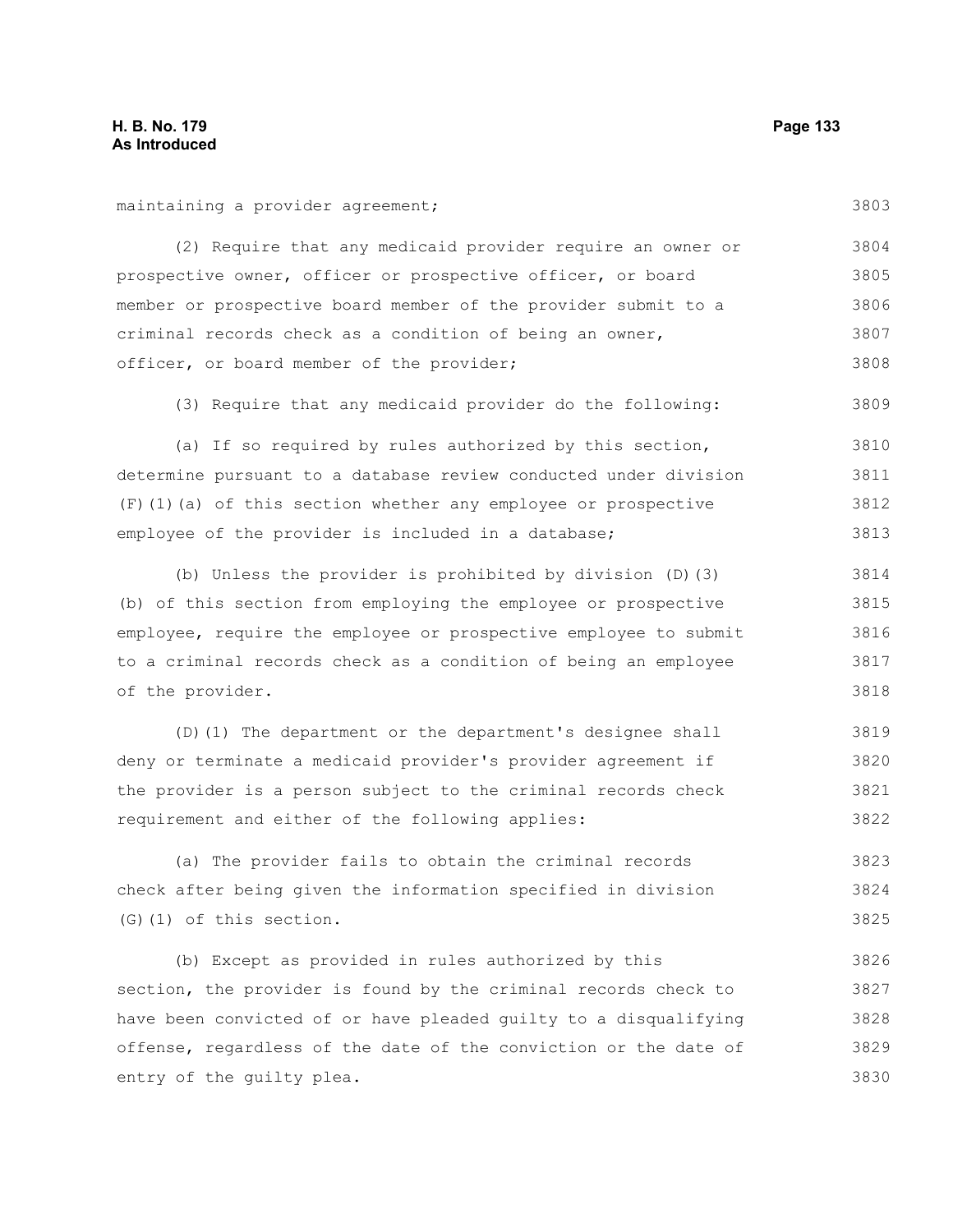(2) No medicaid provider shall permit a person to be an owner, officer, or board member of the provider if the person is a person subject to the criminal records check requirement and either of the following applies: (a) The person fails to obtain the criminal records check after being given the information specified in division (G)(1) of this section. (b) Except as provided in rules authorized by this section, the person is found by the criminal records check to have been convicted of or have pleaded guilty to a disqualifying offense, regardless of the date of the conviction or the date of entry of the guilty plea. (3) Except as provided in division (I) of this section, no medicaid provider shall employ a person if any of the following apply: (a) The person has been excluded from being a medicaid provider, a medicare provider, or provider for any other federal health care program. (b) If the person is subject to a database review conducted under division (F)(1)(a) of this section, the person is found by the database review to be included in a database and the rules authorized by this section regarding the database review prohibit the provider from employing a person included in the database. (c) If the person is a person subject to the criminal records check requirement, either of the following applies: 3831 3832 3833 3834 3835 3836 3837 3838 3839 3840 3841 3842 3843 3844 3845 3846 3847 3848 3849 3850 3851 3852 3853 3854 3855 3856

(i) The person fails to obtain the criminal records check after being given the information specified in division (G)(1) of this section. 3857 3858 3859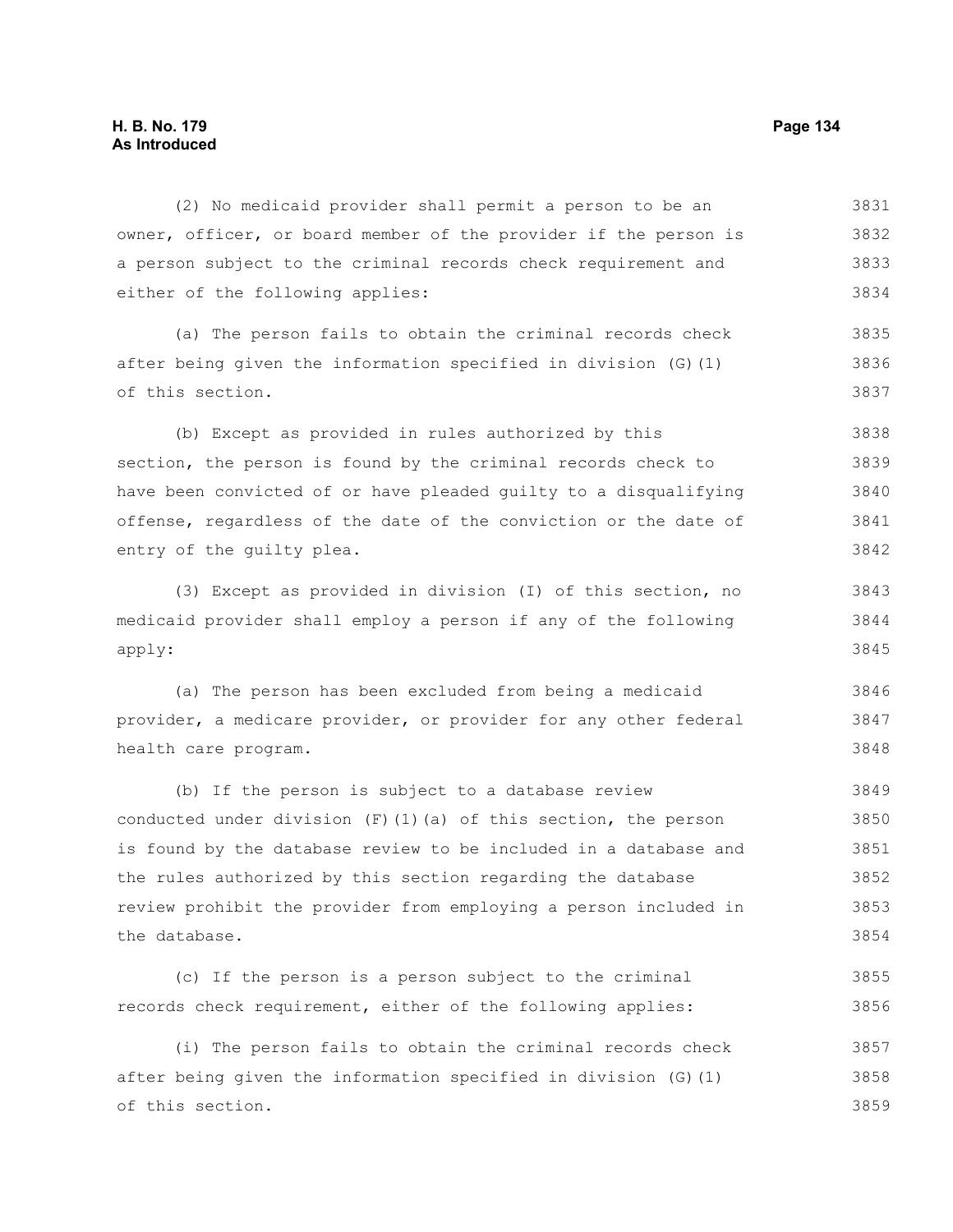## **H. B. No. 179 Page 135 As Introduced**

(ii) Except as provided in rules authorized by this section, the person is found by the criminal records check to have been convicted of or have pleaded guilty to a disqualifying offense, regardless of the date of the conviction or the date of entry of the guilty plea. 3860 3861 3862 3863 3864

(E)(1) The department or the department's designee shall inform each medicaid provider whether the provider is subject to a criminal records check. For providers with valid provider agreements, the information shall be given at times designated in rules authorized by this section. For providers applying to be medicaid providers, the information shall be given at the time of initial application. When the information is given, the department or the department's designee shall specify the following: 3865 3866 3867 3868 3869 3870 3871 3872 3873

(a) Which of the provider's owners or prospective owners, officers or prospective officers, or board members or prospective board members are subject to a criminal records check; 3874 3875 3876 3877

(b) Which of the provider's employees or prospective employees are subject to division (C)(3) of this section. 3878 3879

(2) At times designated in rules authorized by this section, a medicaid provider that is a person subject to the criminal records check requirement shall do the following: 3880 3881 3882

(a) Inform each person specified under division (E)(1)(a) of this section that the person is required to submit to a criminal records check as a condition of being an owner, officer, or board member of the provider; 3883 3884 3885 3886

(b) Inform each person specified under division (E)(1)(b) of this section that the person is subject to division (C)(3) of 3887 3888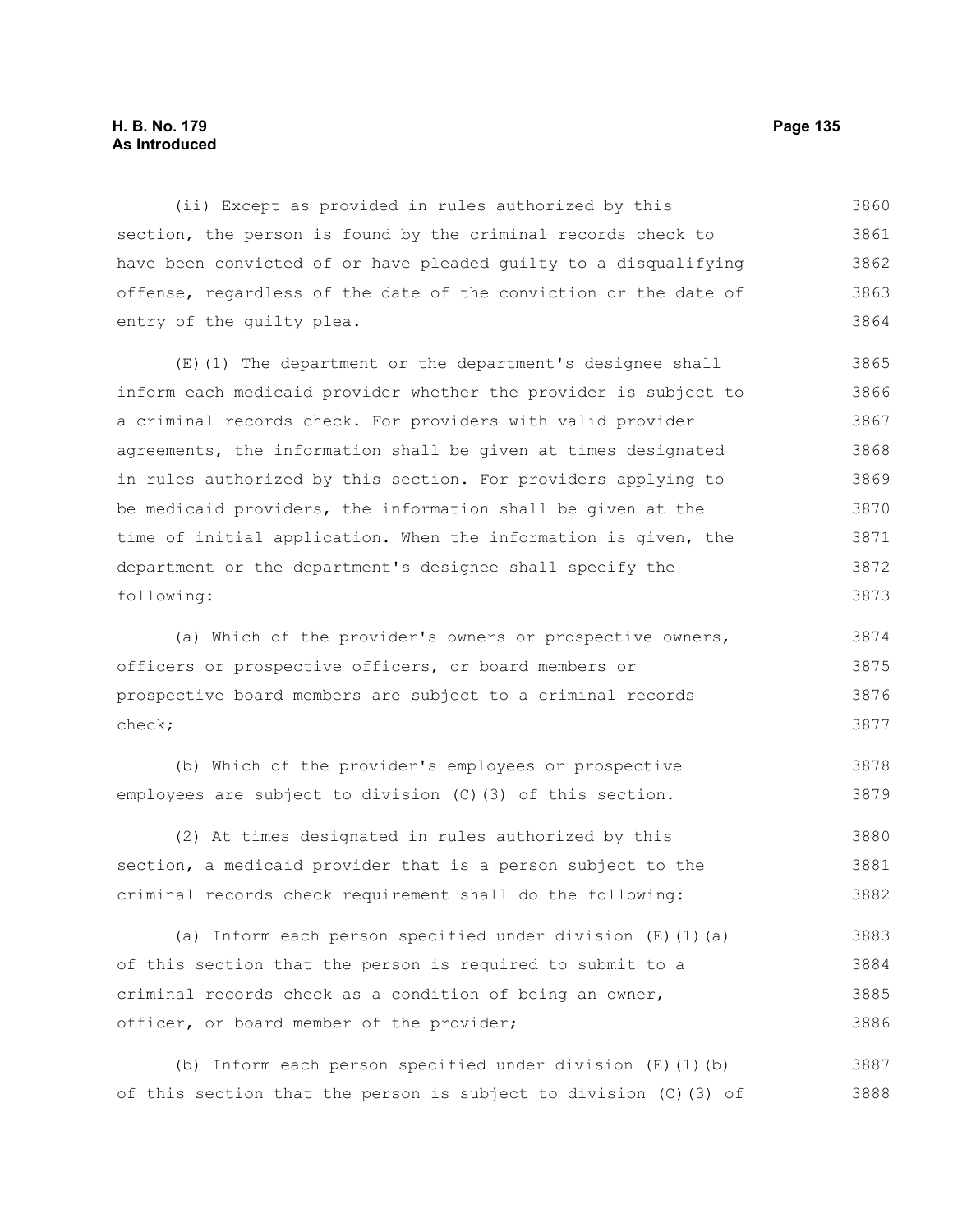this section.

(F)(1) If a medicaid provider is a person subject to the criminal records check requirement, the department or the department's designee shall require the conduct of a criminal records check by the superintendent of the bureau of criminal identification and investigation. A medicaid provider shall require the conduct of a criminal records check by the superintendent with respect to each of the persons specified under division  $(E)(1)(a)$  of this section. With respect to each employee and prospective employee specified under division (E) (1)(b) of this section, a medicaid provider shall do the following: 3890 3891 3892 3893 3894 3895 3896 3897 3898 3899 3900

(a) If rules authorized by this section require the provider to conduct a database review to determine whether the employee or prospective employee is included in a database, conduct the database review in accordance with the rules; 3901 3902 3903 3904

(b) Unless the provider is prohibited by division (D)(3) (b) of this section from employing the employee or prospective employee, require the conduct of a criminal records check of the employee or prospective employee by the superintendent. 3905 3906 3907 3908

(2) If a person subject to the criminal records check requirement does not present proof of having been a resident of this state for the five-year period immediately prior to the date the criminal records check is requested or provide evidence that within that five-year period the superintendent has requested information about the person from the federal bureau of investigation in a criminal records check, the responsible entity shall require the person to request that the superintendent obtain information from the federal bureau of investigation as part of the criminal records check of the 3909 3910 3911 3912 3913 3914 3915 3916 3917 3918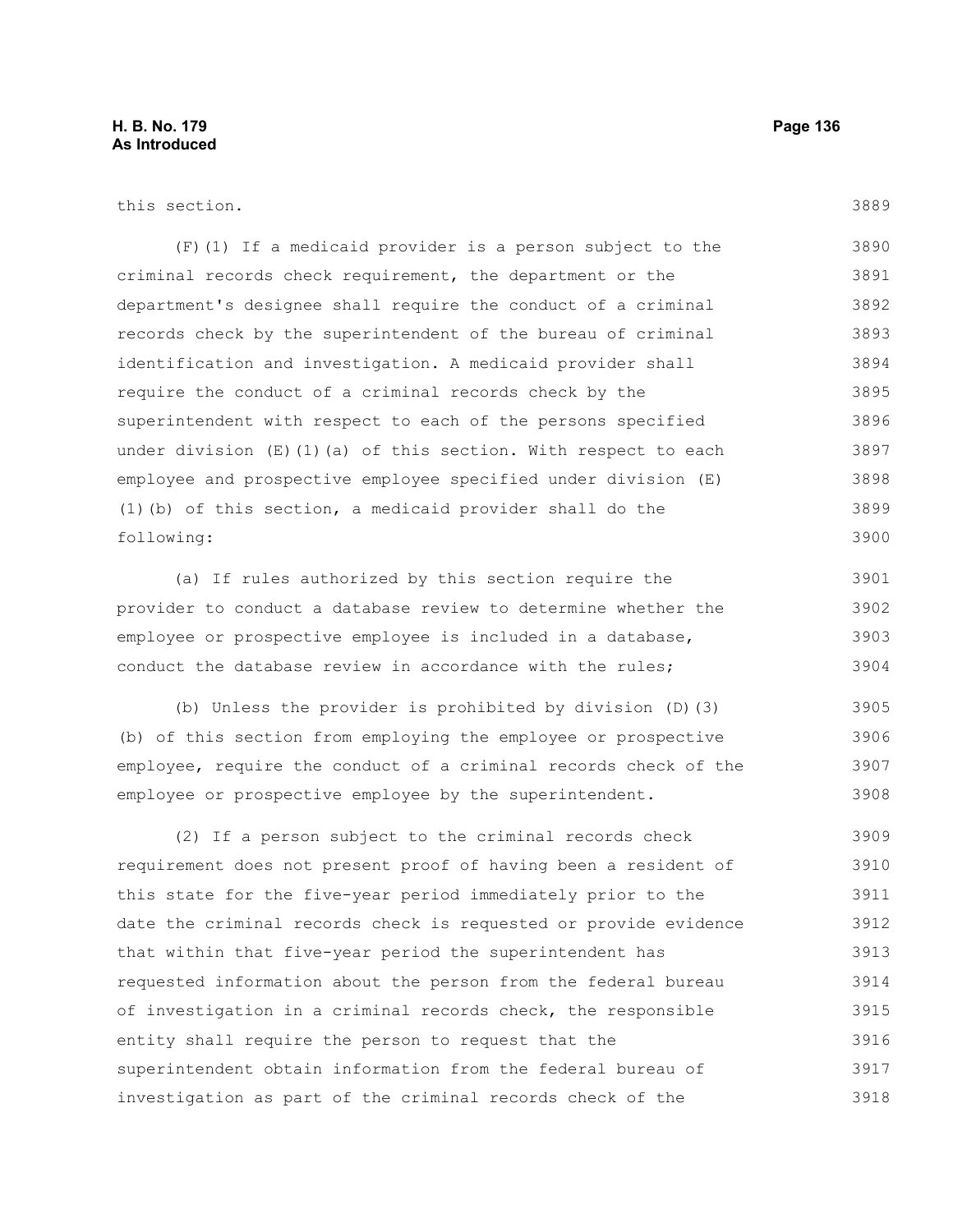#### **H. B. No. 179** Page 137 **As Introduced**

person. Even if the person presents proof of having been a resident of this state for the five-year period, the responsible entity may require that the person request that the superintendent obtain information from the federal bureau of investigation and include it in the criminal records check of the person. 3919 3920 3921 3922 3923 3924

(G) Criminal records checks required by this section shall be obtained as follows:

(1) The responsible entity shall provide each person subject to the criminal records check requirement information about accessing and completing the form prescribed pursuant to division (C)(1) of section 109.572 of the Revised Code and the standard impression sheet prescribed pursuant to division (C)(2) of that section. 3927 3928 3929 3930 3931 3932

(2) The person subject to the criminal records check requirement shall submit the required form and one complete set of the person's fingerprint impressions directly to the superintendent for purposes of conducting the criminal records check using the applicable methods prescribed by division (C) of section 109.572 of the Revised Code. The person shall pay all fees associated with obtaining the criminal records check. 3933 3934 3935 3936 3937 3938 3939

(3) The superintendent shall conduct the criminal records check in accordance with section 109.572 of the Revised Code. The person subject to the criminal records check requirement shall instruct the superintendent to submit the report of the criminal records check directly to the responsible entity. If the department or the department's designee is not the responsible entity, the department or designee may require the responsible entity to submit the report to the department or designee. 3940 3941 3942 3943 3944 3945 3946 3947 3948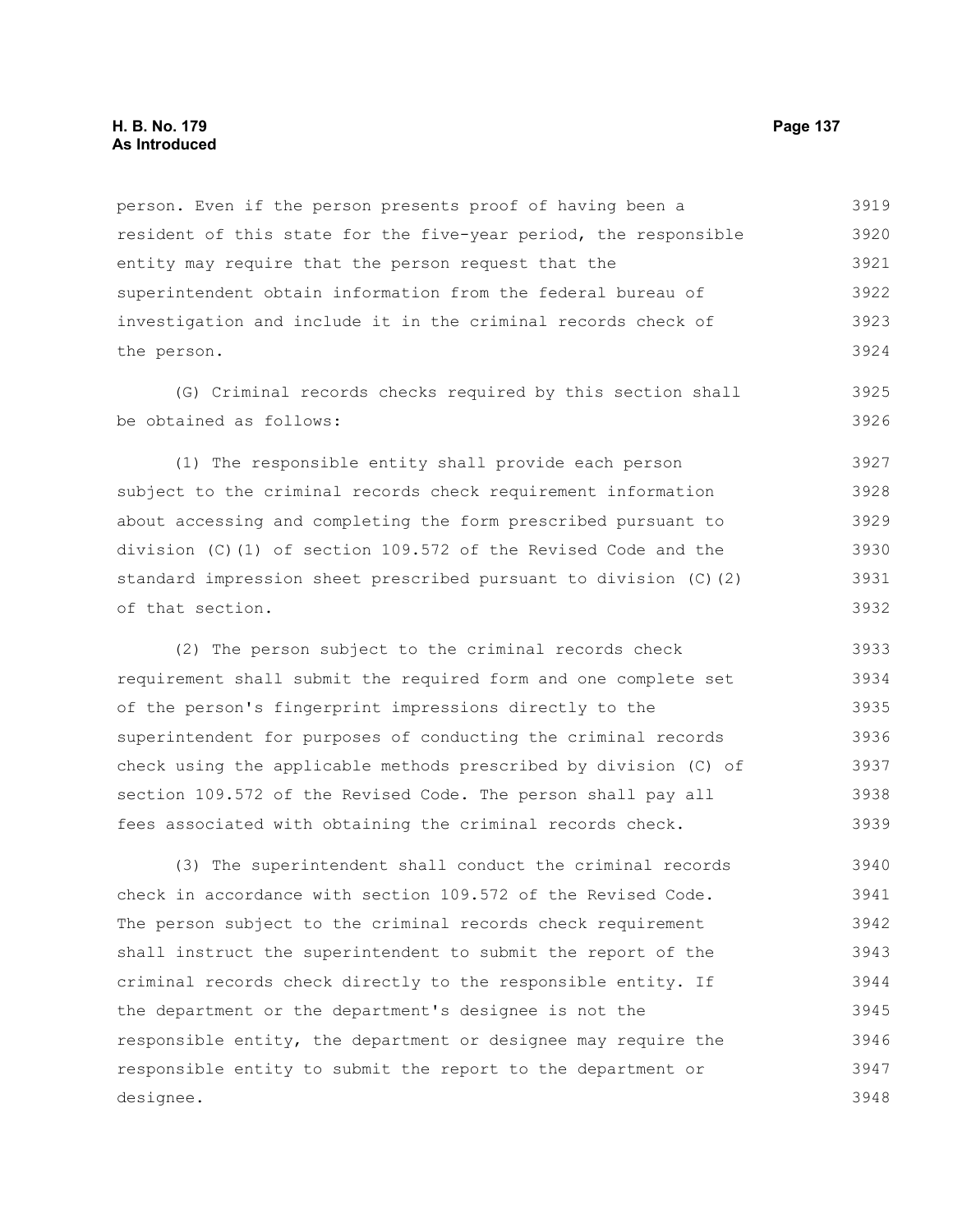## **H. B. No. 179 Page 138 As Introduced**

(H)(1) A medicaid provider may employ conditionally a person for whom a criminal records check is required by this section prior to obtaining the results of the criminal records check if both of the following apply: (a) The provider is not prohibited by division (D)(3)(b) of this section from employing the person. (b) The person submits a request for the criminal records check not later than five business days after the person begins conditional employment. (2) Except as provided in division (I) of this section, a medicaid provider that employs a person conditionally under division (H)(1) of this section shall terminate the person's employment if either of the following apply: (a) The results of the criminal records check request are not obtained within the period ending sixty days after the date the request is made. (b) Regardless of when the results of the criminal records check are obtained, the results indicate that the person has been convicted of or has pleaded guilty to a disqualifying offense, unless circumstances specified in rules authorized by this section exist that permit the provider to employ the person and the provider chooses to employ the person. (I) As used in this division, "behavioral health services" means alcohol and drug addiction services, mental health services, or both. 3949 3950 3951 3952 3953 3954 3955 3956 3957 3958 3959 3960 3961 3962 3963 3964 3965 3966 3967 3968 3969 3970 3971 3972 3973

A medicaid provider of behavioral health services may choose to employ a person who the provider would be prohibited by division (D)(3) of this section from employing or would be required by division (H)(2) of this section to terminate the 3974 3975 3976 3977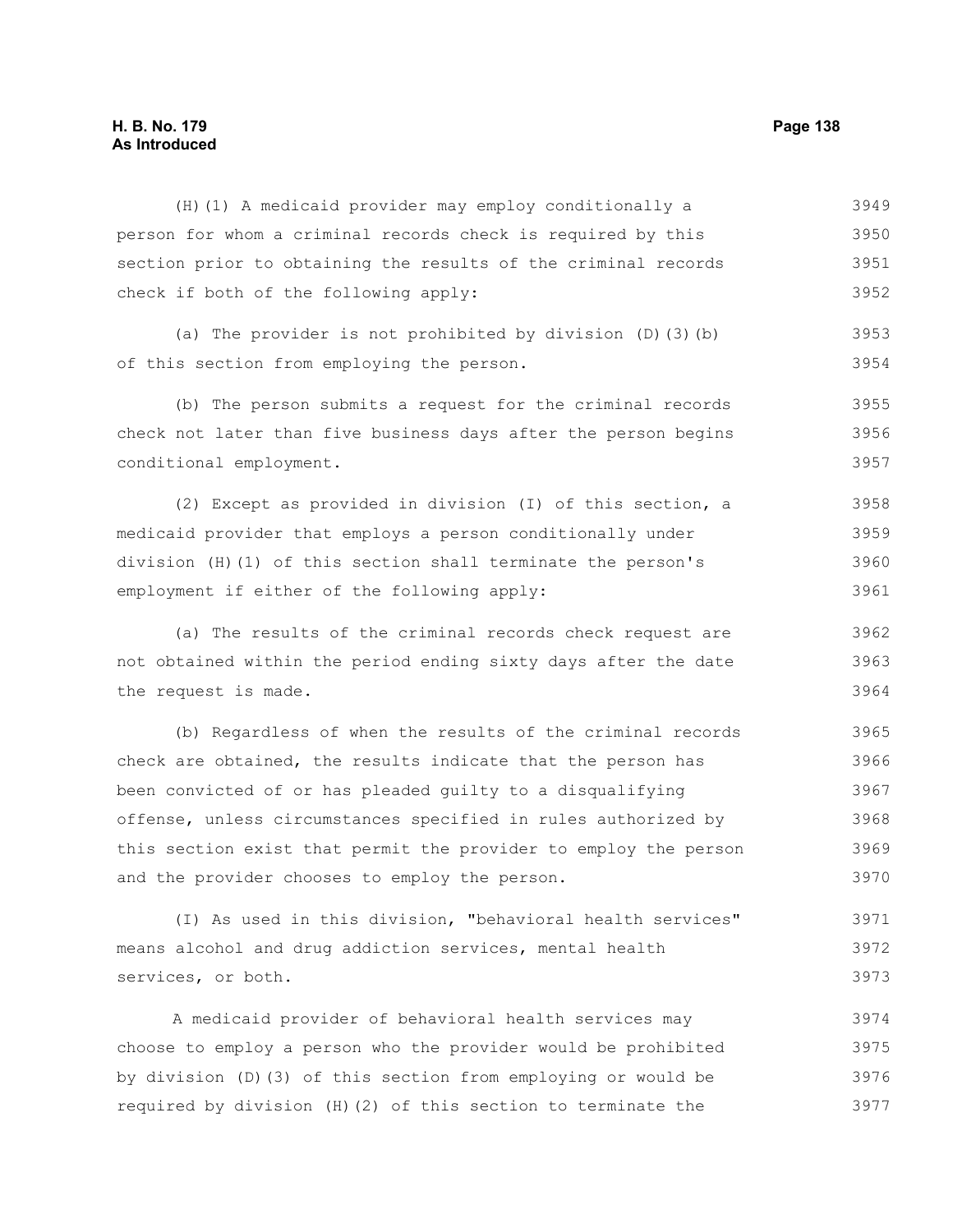person's employment if both of the following apply: (1) The person holds a valid health professional license issued under the Revised Code granting the person authority to provide behavioral health services, holds a valid peer recovery supporter certificate issued pursuant to rules adopted by the department of mental health and addiction services, or is in the process of obtaining such a license or certificate. (2) The provider does not submit any medicaid claims for any services the person provides. (J) The report of a criminal records check conducted pursuant to this section is not a public record for the purposes of section 149.43 of the Revised Code and shall not be made available to any person other than the following: (1) The person who is the subject of the criminal records check or the person's representative; (2) The medicaid director and the staff of the department who are involved in the administration of the medicaid program; (3) The department's designee; (4) The medicaid provider who required the person who is the subject of the criminal records check to submit to the criminal records check; (5) An individual receiving or deciding whether to receive, from the subject of the criminal records check, home and community-based services available under the medicaid state plan; (6) A court, hearing officer, or other necessary individual involved in a case dealing with any of the following: 3978 3979 3980 3981 3982 3983 3984 3985 3986 3987 3988 3989 3990 3991 3992 3993 3994 3995 3996 3997 3998 3999 4000 4001 4002 4003 4004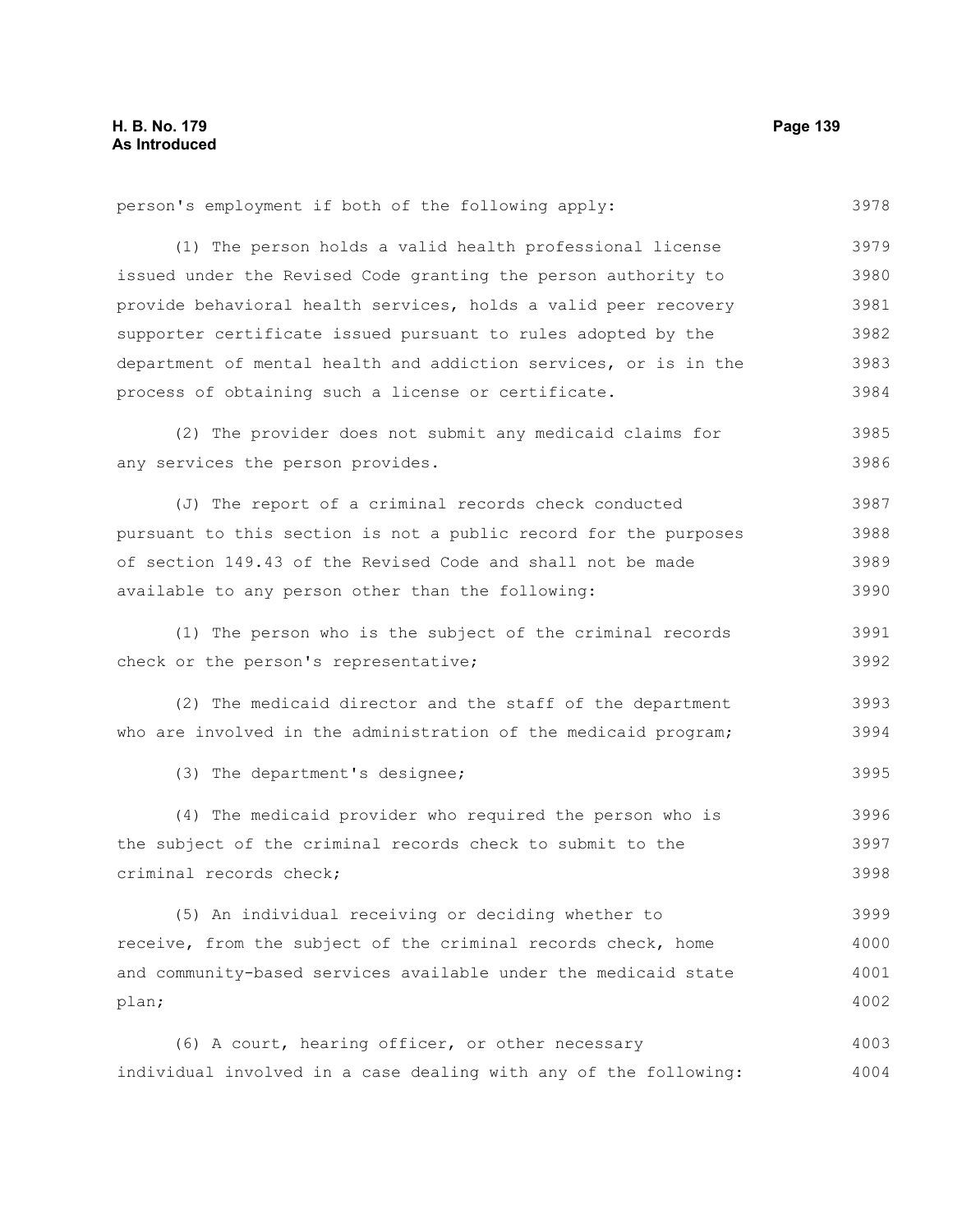(a) The denial or termination of a provider agreement; (b) A person's denial of employment, termination of employment, or employment or unemployment benefits; (c) A civil or criminal action regarding the medicaid program. (K) The medicaid director may adopt rules under section 5164.02 of the Revised Code to implement this section. If the director adopts such rules, the rules shall designate the times at which a criminal records check must be conducted under this section. The rules may do any of the following: (1) Designate the categories of persons who are subject to a criminal records check under this section; (2) Specify circumstances under which the department or the department's designee may continue a provider agreement or issue a provider agreement when the medicaid provider is found by a criminal records check to have been convicted of or pleaded guilty to a disqualifying offense; (3) Specify circumstances under which a medicaid provider may permit a person to be an employee, owner, officer, or board member of the provider when the person is found by a criminal records check conducted pursuant to this section to have been convicted of or have pleaded guilty to a disqualifying offense; (4) Specify all of the following: (a) The circumstances under which a database review must be conducted under division (F)(1)(a) of this section to determine whether an employee or prospective employee of a 4005 4006 4007 4008 4009 4010 4011 4012 4013 4014 4015 4016 4017 4018 4019 4020 4021 4022 4023 4024 4025 4026 4027 4028 4029 4030

(b) The procedures for conducting the database review; 4032

medicaid provider is included in a database;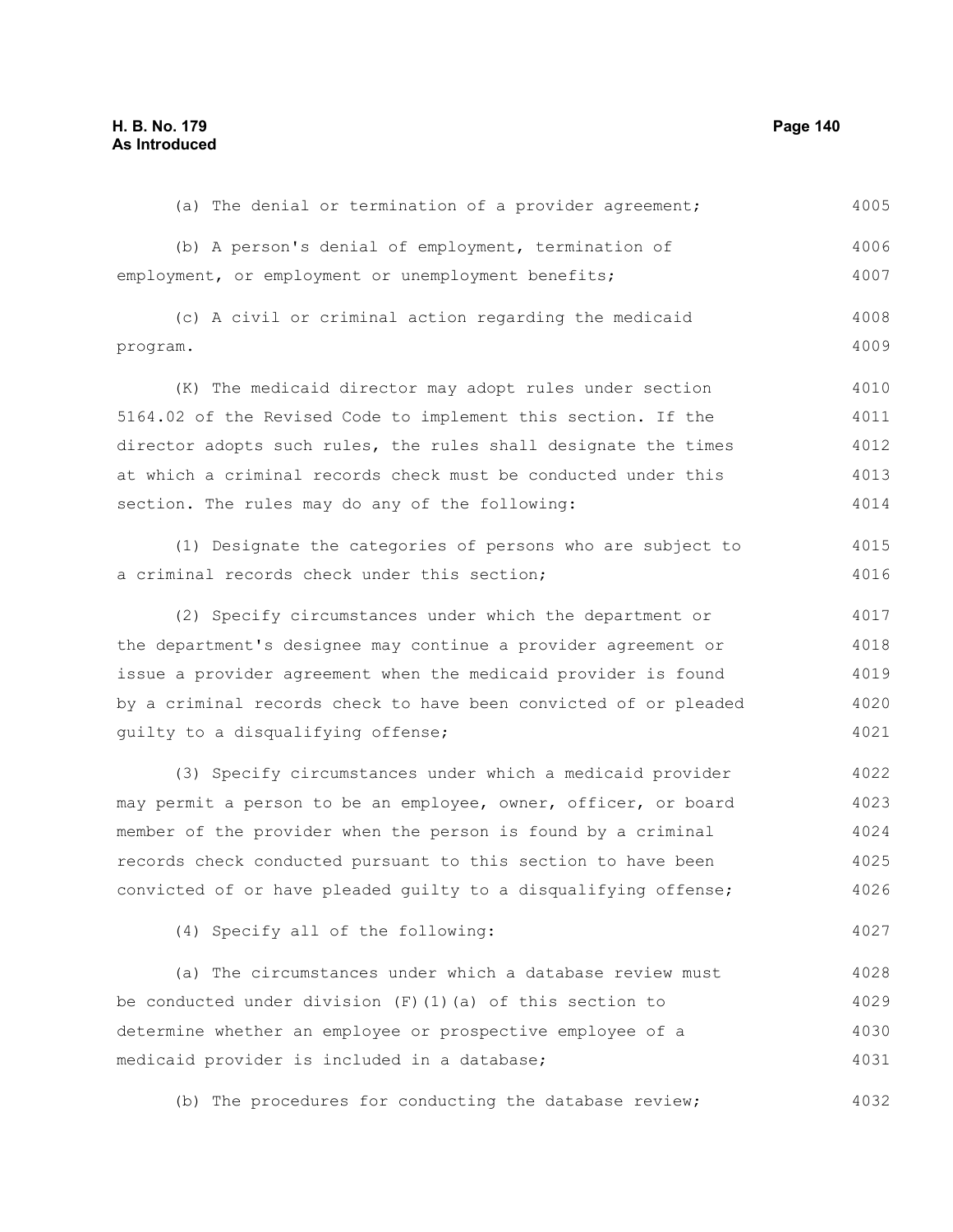(c) The databases that are to be checked; (d) The circumstances under which, except as provided in division (I) of this section, a medicaid provider is prohibited from employing a person who is found by the database review to be included in a database. **Sec. 5164.342.** (A) As used in this section: "Applicant" means a person who is under final consideration for employment with a waiver agency in a fulltime, part-time, or temporary position that involves providing home and community-based services. "Community-based long-term care provider" means a provider as defined in section 173.39 of the Revised Code. "Community-based long-term care subcontractor" means a subcontractor as defined in section 173.38 of the Revised Code. "Criminal records check" has the same meaning as in section 109.572 of the Revised Code. "Disqualifying offense" means any of the offenses listed or described in divisions (A)(3)(a) to (e) of section 109.572 of the Revised Code. "Employee" means a person employed by a waiver agency in a full-time, part-time, or temporary position that involves providing home and community-based services. "Waiver agency" means a person or government entity that provides home and community-based services under a home and community-based services medicaid waiver component administered by the department of medicaid, other than such a person or government entity that is certified under the medicare program. 4033 4034 4035 4036 4037 4038 4039 4040 4041 4042 4043 4044 4045 4046 4047 4048 4049 4050 4051 4052 4053 4054 4055 4056 4057 4058 4059

"Waiver agency" does not mean an independent provider as defined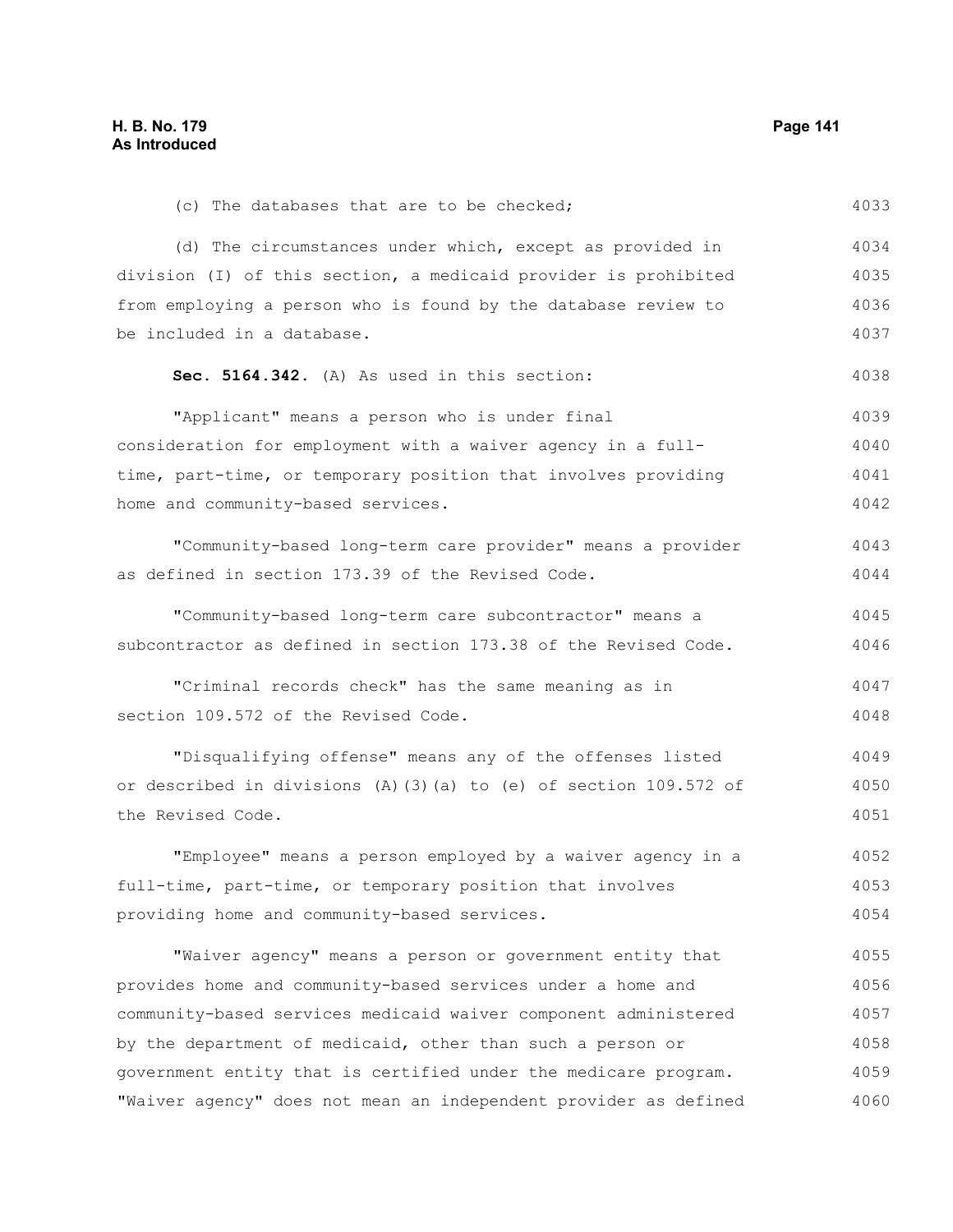4061

4072 4073 4074

in section 5164.341 of the Revised Code.

(B) This section does not apply to any individual who is subject to a database review or criminal records check under section 3701.881 3722.11 of the Revised Code. If a waiver agency also is a community-based long-term care provider or communitybased long-term care subcontractor, the waiver agency may provide for any of its applicants and employees who are not subject to database reviews and criminal records checks under section 173.38 of the Revised Code to undergo database reviews and criminal records checks in accordance with that section rather than this section. 4062 4063 4064 4065 4066 4067 4068 4069 4070 4071

(C) No waiver agency shall employ an applicant or continue to employ an employee in a position that involves providing home and community-based services if any of the following apply:

(1) A review of the databases listed in division (E) of this section reveals any of the following: 4075 4076

(a) That the applicant or employee is included in one or more of the databases listed in divisions (E)(1) to (5) of this section; 4077 4078 4079

(b) That there is in the state nurse aide registry established under section 3721.32 of the Revised Code a statement detailing findings by the director of health that the applicant or employee abused, neglected, or exploited a longterm care facility or residential care facility resident or misappropriated property of such a resident; 4080 4081 4082 4083 4084 4085

(c) That the applicant or employee is included in one or more of the databases, if any, specified in rules authorized by this section and the rules prohibit the waiver agency from employing an applicant or continuing to employ an employee 4086 4087 4088 4089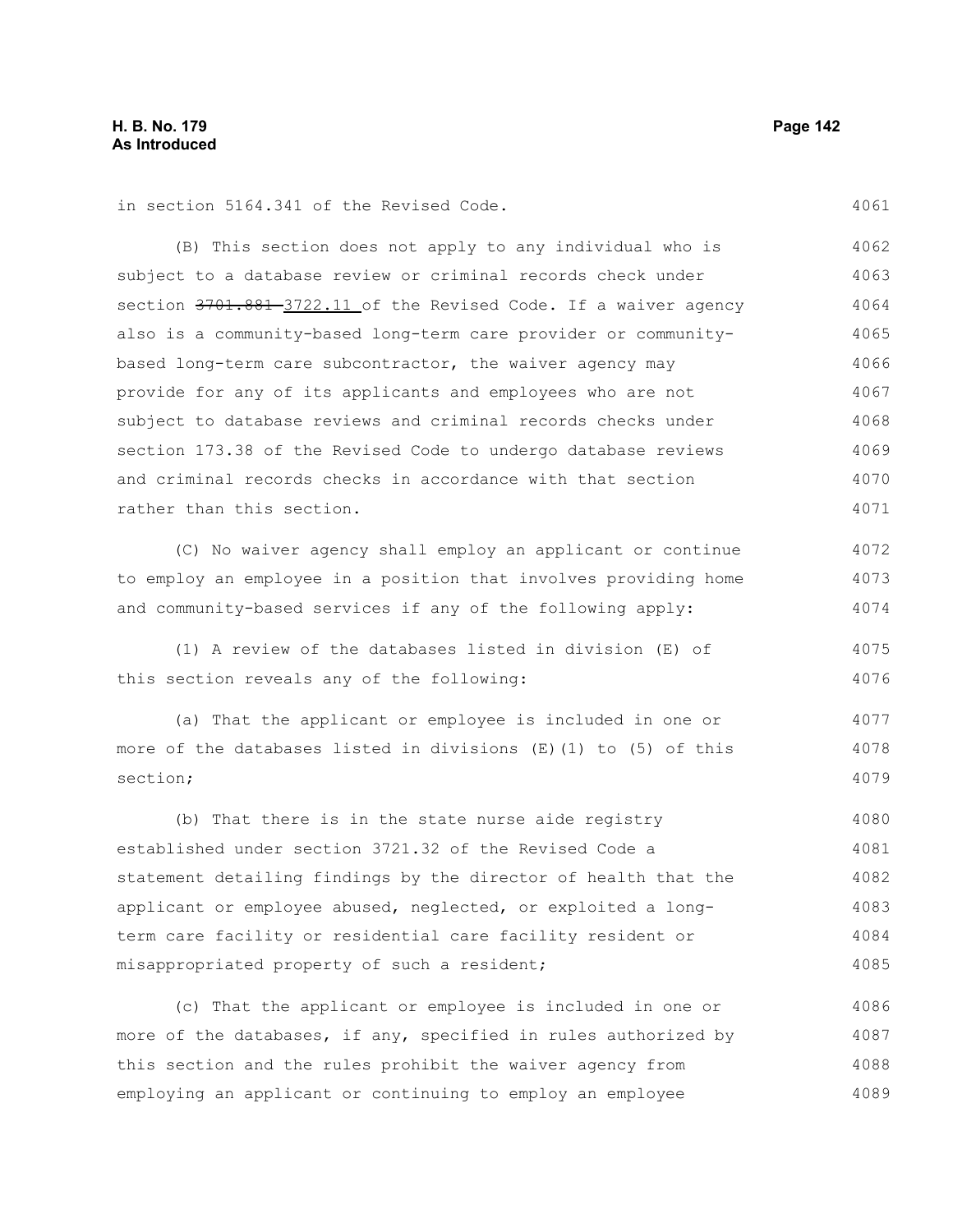included in such a database in a position that involves providing home and community-based services. 4090 4091

(2) After the applicant or employee is given the information and notification required by divisions (F)(2)(a) and (b) of this section, the applicant or employee fails to do either of the following: 4092 4093 4094 4095

(a) Access, complete, or forward to the superintendent of the bureau of criminal identification and investigation the form prescribed to division (C)(1) of section 109.572 of the Revised Code or the standard impression sheet prescribed pursuant to division (C)(2) of that section; 4096 4097 4098 4099 4100

(b) Instruct the superintendent to submit the completed report of the criminal records check required by this section directly to the chief administrator of the waiver agency. 4101 4102 4103

(3) Except as provided in rules authorized by this section, the applicant or employee is found by a criminal records check required by this section to have been convicted of or have pleaded guilty to a disqualifying offense, regardless of the date of the conviction or date of entry of the guilty plea. 4104 4105 4106 4107 4108

(D) At the time of each applicant's initial application for employment in a position that involves providing home and community-based services, the chief administrator of a waiver agency shall inform the applicant of both of the following: 4109 4110 4111 4112

(1) That a review of the databases listed in division (E) of this section will be conducted to determine whether the waiver agency is prohibited by division (C)(1) of this section from employing the applicant in the position; 4113 4114 4115 4116

(2) That, unless the database review reveals that the applicant may not be employed in the position, a criminal 4117 4118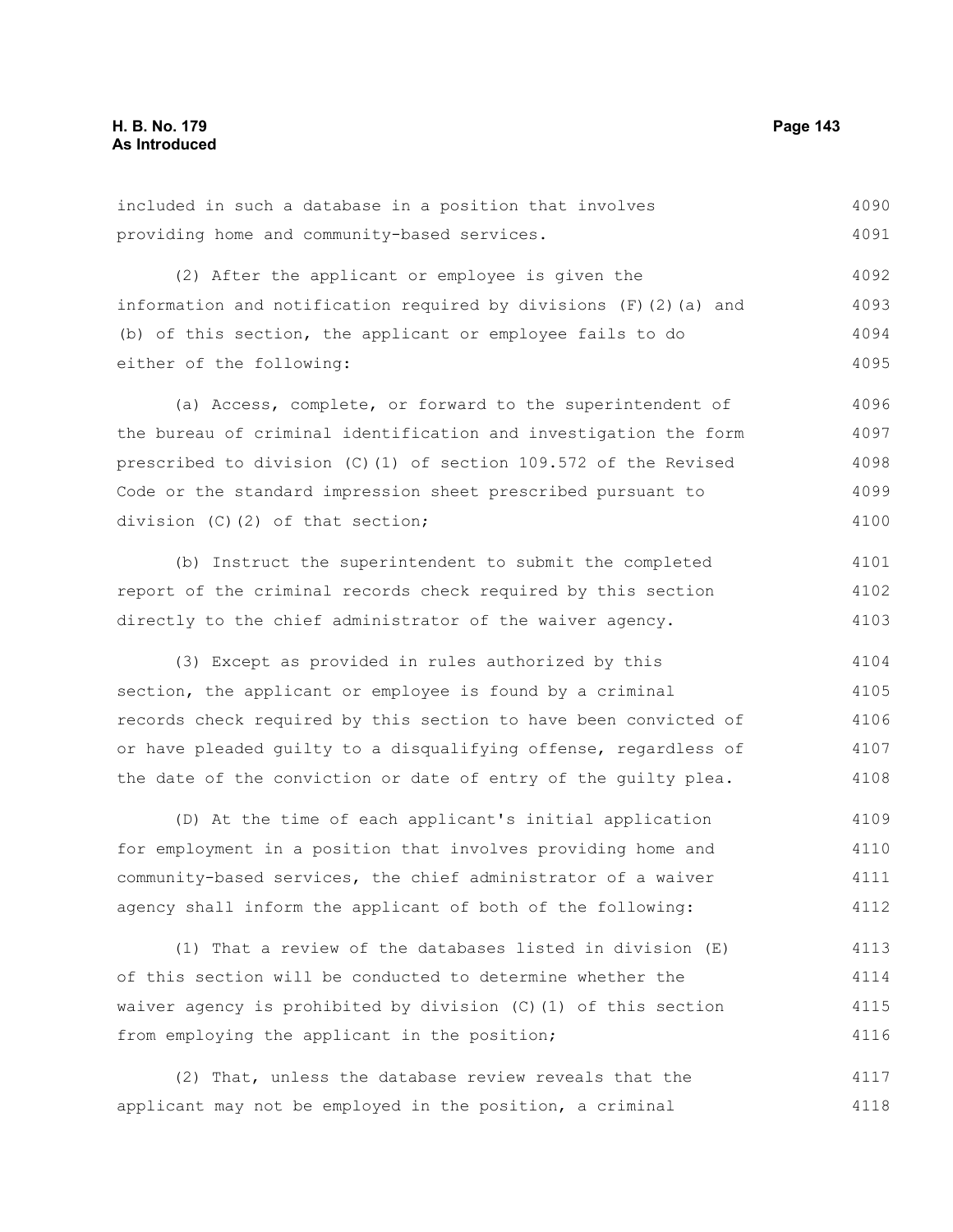records check of the applicant will be conducted and the applicant is required to provide a set of the applicant's fingerprint impressions as part of the criminal records check. 4119 4120 4121

(E) As a condition of employing any applicant in a position that involves providing home and community-based services, the chief administrator of a waiver agency shall conduct a database review of the applicant in accordance with rules authorized by this section. If rules authorized by this section so require, the chief administrator of a waiver agency shall conduct a database review of an employee in accordance with the rules as a condition of continuing to employ the employee in a position that involves providing home and community-based services. A database review shall determine whether the applicant or employee is included in any of the following: 4122 4123 4124 4125 4126 4127 4128 4129 4130 4131 4132 4133

(1) The excluded parties list system that is maintained by the United States general services administration pursuant to subpart 9.4 of the federal acquisition regulation and available at the federal web site known as the system for award management; 4134 4135 4136 4137 4138

(2) The list of excluded individuals and entities maintained by the office of inspector general in the United States department of health and human services pursuant to the "Social Security Act," sections 1128 and 1156, 42 U.S.C. 1320a-7 and 1320c-5; 4139 4140 4141 4142 4143

(3) The registry of developmental disabilities employees established under section 5123.52 of the Revised Code; 4144 4145

(4) The internet-based sex offender and child-victim offender database established under division (A)(11) of section 4146 4147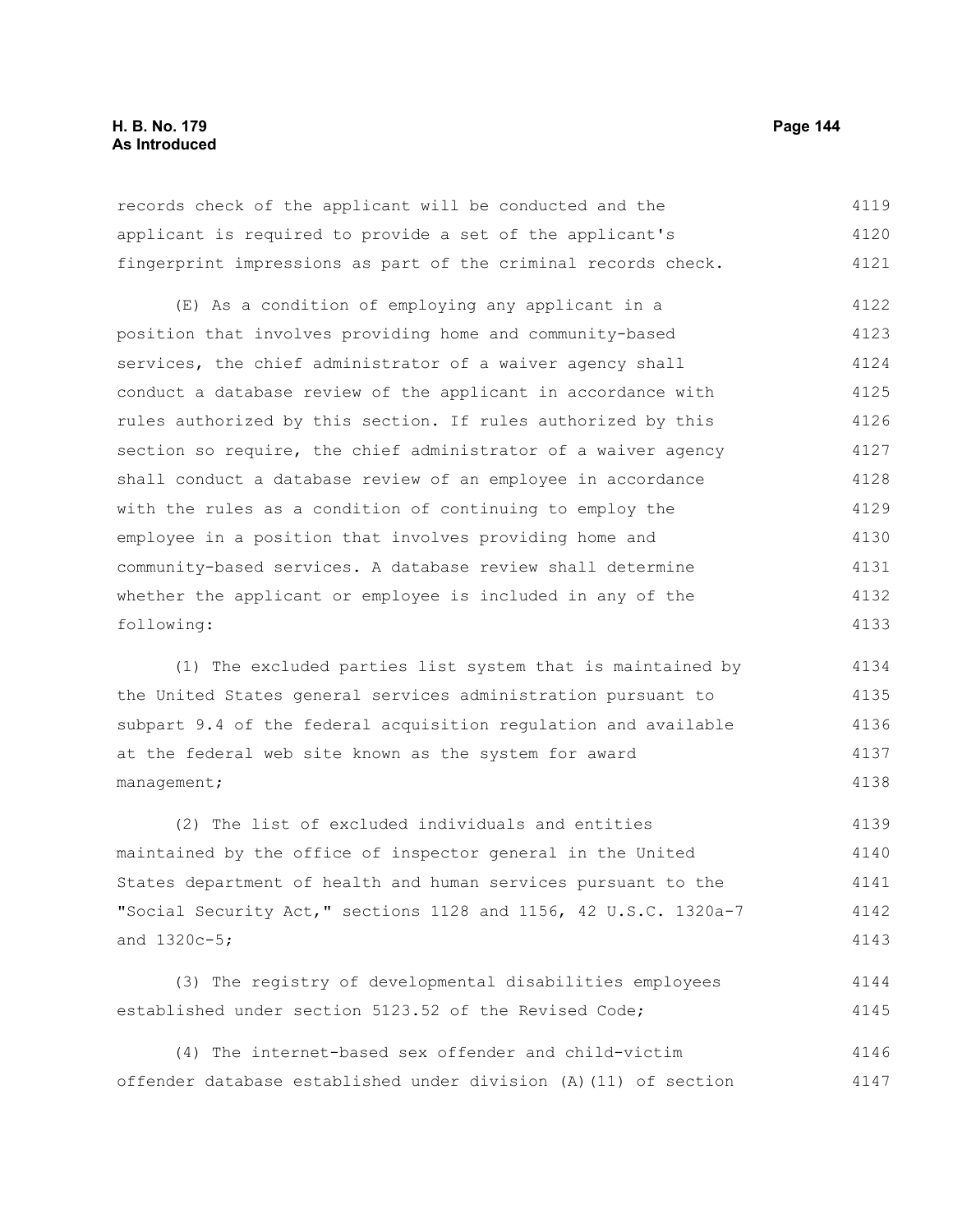| 2950.13 of the Revised Code;                                    | 4148 |
|-----------------------------------------------------------------|------|
| (5) The internet-based database of inmates established          | 4149 |
| under section 5120.66 of the Revised Code;                      | 4150 |
| (6) The state nurse aide registry established under             | 4151 |
| section 3721.32 of the Revised Code;                            | 4152 |
| (7) Any other database, if any, specified in rules              | 4153 |
| authorized by this section.                                     | 4154 |
| (F) (1) As a condition of employing any applicant in a          | 4155 |
| position that involves providing home and community-based       | 4156 |
| services, the chief administrator of a waiver agency shall      | 4157 |
| require the applicant to request that the superintendent of the | 4158 |
| bureau of criminal identification and investigation conduct a   | 4159 |
| criminal records check of the applicant. If rules authorized by | 4160 |
| this section so require, the chief administrator of a waiver    | 4161 |
| agency shall require an employee to request that the            | 4162 |
| superintendent conduct a criminal records check of the employee | 4163 |
| at times specified in the rules as a condition of continuing to | 4164 |
| employ the employee in a position that involves providing home  | 4165 |
| and community-based services. However, a criminal records check | 4166 |
| is not required for an applicant or employee if the waiver      | 4167 |
| agency is prohibited by division (C)(1) of this section from    | 4168 |
| employing the applicant or continuing to employ the employee in | 4169 |
| a position that involves providing home and community-based     | 4170 |
| services. If an applicant or employee for whom a criminal       | 4171 |
| records check request is required by this section does not      | 4172 |
| present proof of having been a resident of this state for the   | 4173 |
| five-year period immediately prior to the date the criminal     | 4174 |
| records check is requested or provide evidence that within that | 4175 |
| five-year period the superintendent has requested information   | 4176 |
| about the applicant or employee from the federal bureau of      | 4177 |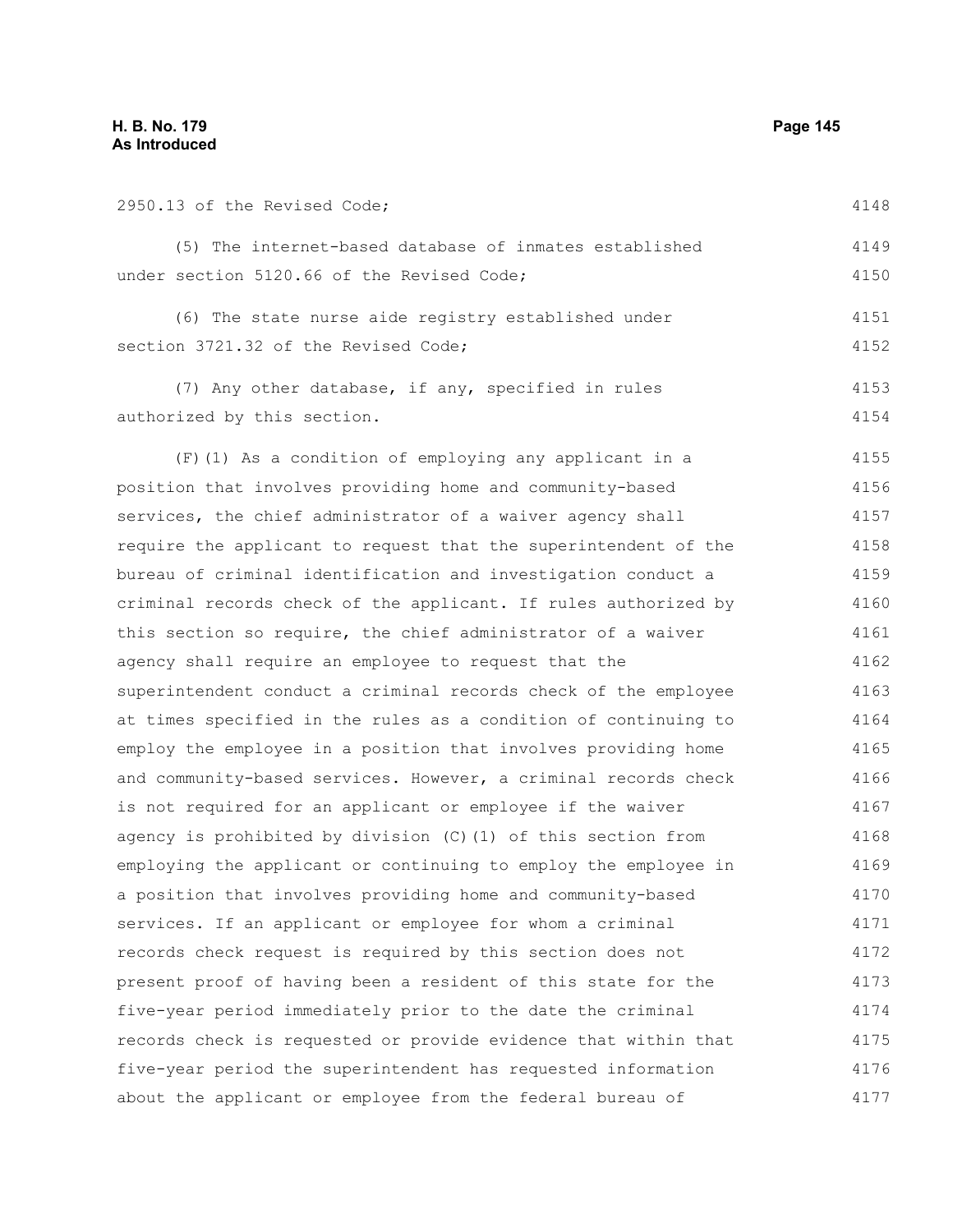investigation in a criminal records check, the chief administrator shall require the applicant or employee to request that the superintendent obtain information from the federal bureau of investigation as part of the criminal records check. Even if an applicant or employee for whom a criminal records check request is required by this section presents proof of having been a resident of this state for the five-year period, the chief administrator may require the applicant or employee to request that the superintendent include information from the federal bureau of investigation in the criminal records check. 4178 4179 4180 4181 4182 4183 4184 4185 4186 4187

(2) The chief administrator shall provide the following to each applicant and employee for whom a criminal records check is required by this section: 4188 4189 4190

(a) Information about accessing, completing, and forwarding to the superintendent of the bureau of criminal identification and investigation the form prescribed pursuant to division (C)(1) of section 109.572 of the Revised Code and the standard impression sheet prescribed pursuant to division (C)(2) of that section; 4191 4192 4193 4194 4195 4196

(b) Written notification that the applicant or employee is to instruct the superintendent to submit the completed report of the criminal records check directly to the chief administrator. 4197 4198 4199

(3) A waiver agency shall pay to the bureau of criminal identification and investigation the fee prescribed pursuant to division (C)(3) of section 109.572 of the Revised Code for any criminal records check required by this section. However, a waiver agency may require an applicant to pay to the bureau the fee for a criminal records check of the applicant. If the waiver agency pays the fee for an applicant, it may charge the applicant a fee not exceeding the amount the waiver agency pays 4200 4201 4202 4203 4204 4205 4206 4207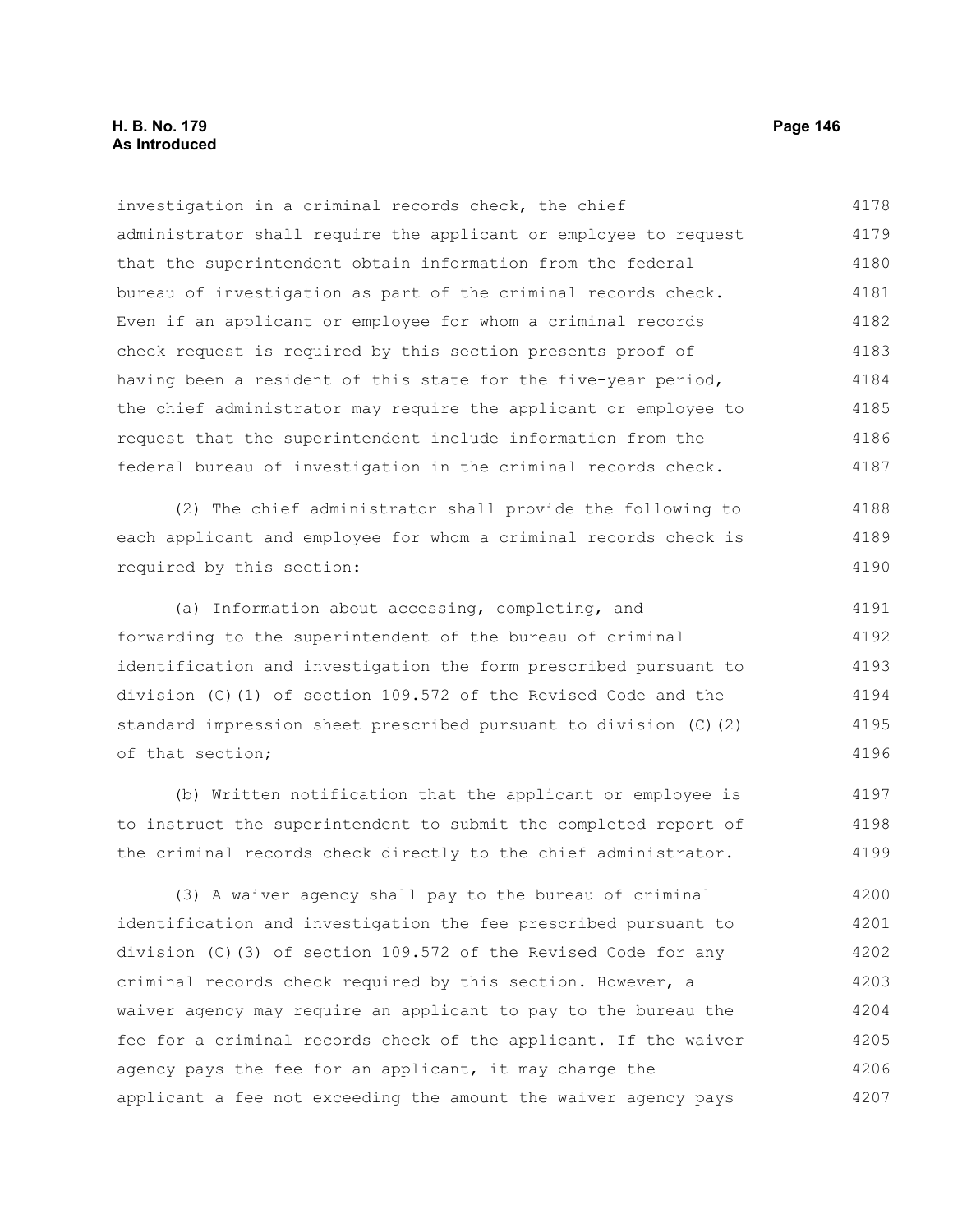## **H. B. No. 179** Page 147 **As Introduced**

to the bureau under this section if the waiver agency notifies the applicant at the time of initial application for employment of the amount of the fee and that, unless the fee is paid, the applicant will not be considered for employment. 4208 4209 4210 4211

(G)(1) A waiver agency may employ conditionally an applicant for whom a criminal records check is required by this section prior to obtaining the results of the criminal records check if both of the following apply: 4212 4213 4214 4215

(a) The waiver agency is not prohibited by division (C)(1) of this section from employing the applicant in a position that involves providing home and community-based services. 4216 4217 4218

(b) The chief administrator of the waiver agency requires the applicant to request a criminal records check regarding the applicant in accordance with division  $(F)$  (1) of this section not later than five business days after the applicant begins conditional employment. 4219 4220 4221 4222 4223

(2) A waiver agency that employs an applicant conditionally under division (G)(1) of this section shall terminate the applicant's employment if the results of the criminal records check, other than the results of any request for information from the federal bureau of investigation, are not obtained within the period ending sixty days after the date the request for the criminal records check is made. Regardless of when the results of the criminal records check are obtained, if the results indicate that the applicant has been convicted of or has pleaded guilty to a disqualifying offense, the waiver agency shall terminate the applicant's employment unless circumstances specified in rules authorized by this section exist that permit the waiver agency to employ the applicant and the waiver agency chooses to employ the applicant. 4224 4225 4226 4227 4228 4229 4230 4231 4232 4233 4234 4235 4236 4237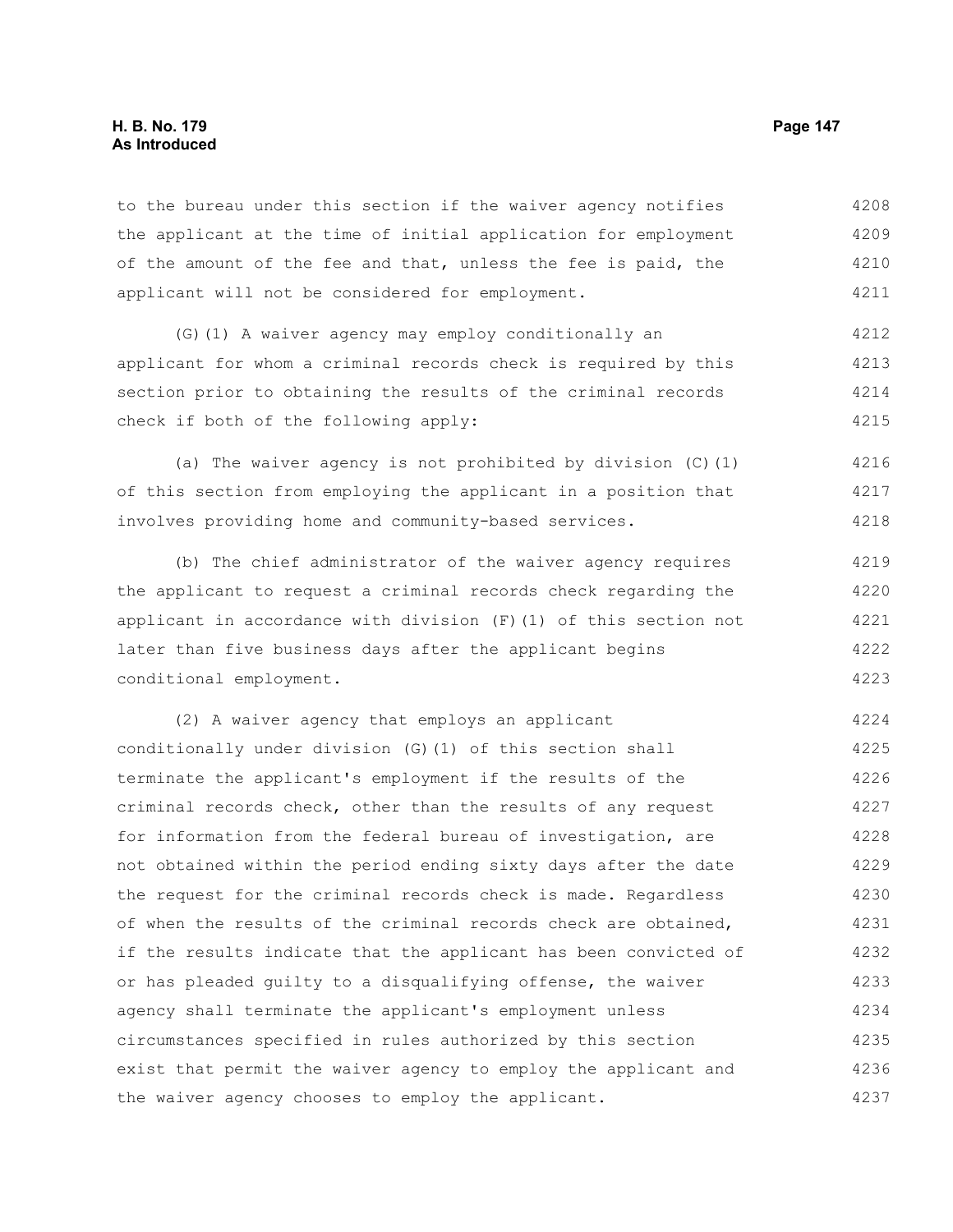(H) The report of any criminal records check conducted pursuant to a request made under this section is not a public record for the purposes of section 149.43 of the Revised Code and shall not be made available to any person other than the following: 4238 4239 4240 4241 4242

(1) The applicant or employee who is the subject of the criminal records check or the representative of the applicant or employee; 4243 4244 4245

(2) The chief administrator of the waiver agency that requires the applicant or employee to request the criminal records check or the administrator's representative; 4246 4247 4248

(3) The medicaid director and the staff of the department who are involved in the administration of the medicaid program; 4249 4250

(4) The director of aging or the director's designee if the waiver agency also is a community-based long-term care provider or community-based long-term care subcontractor; 4251 4252 4253

(5) An individual receiving or deciding whether to receive home and community-based services from the subject of the criminal records check; 4254 4255 4256

(6) A court, hearing officer, or other necessary individual involved in a case dealing with any of the following: 4257 4258

(a) A denial of employment of the applicant or employee; 4259

(b) Employment or unemployment benefits of the applicant or employee; 4260 4261

(c) A civil or criminal action regarding the medicaid program. 4262 4263

(I) The medicaid director shall adopt rules under section 4264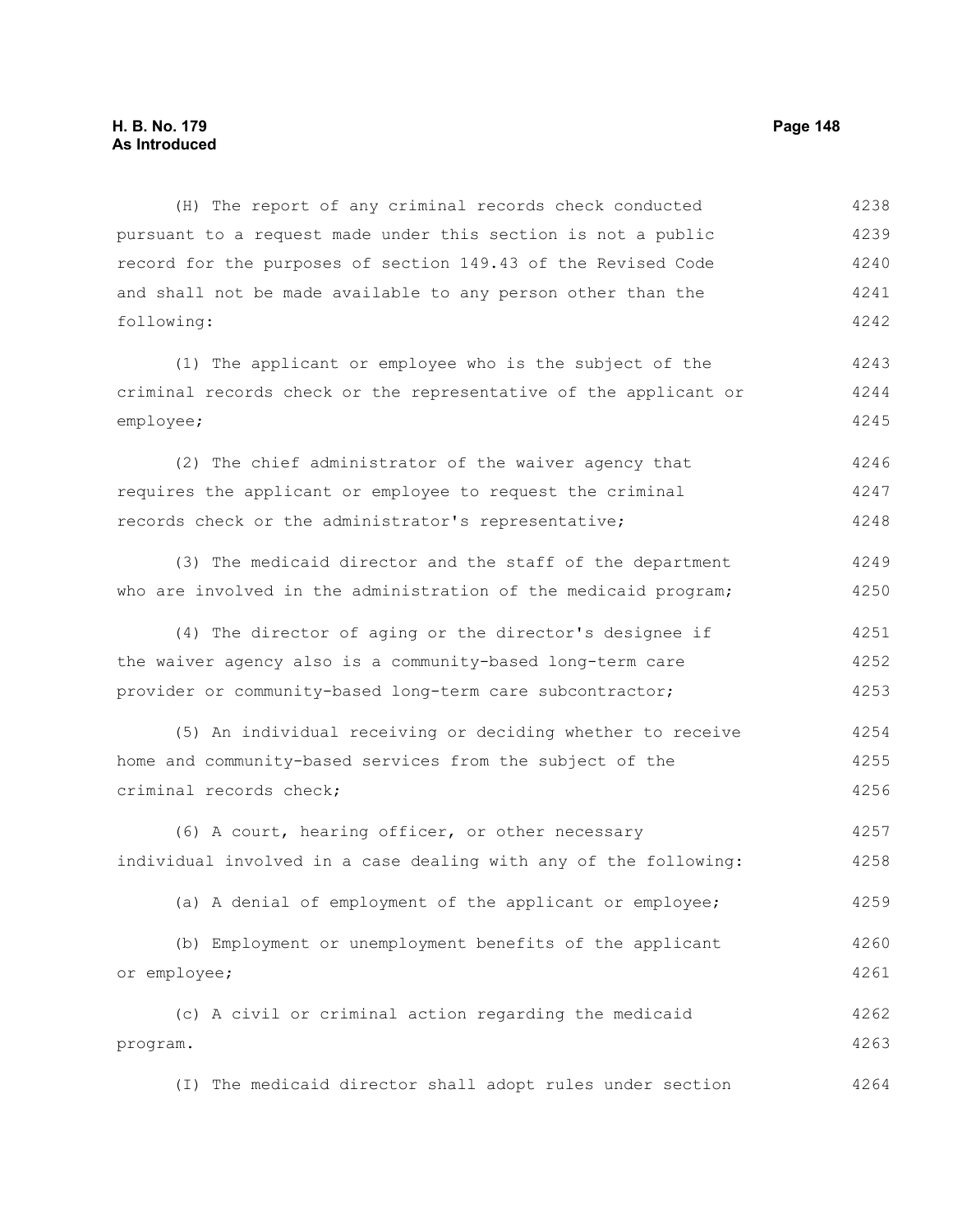5164.02 of the Revised Code to implement this section. (1) The rules may do the following: (a) Require employees to undergo database reviews and criminal records checks under this section; (b) If the rules require employees to undergo database reviews and criminal records checks under this section, exempt one or more classes of employees from the requirements; (c) For the purpose of division (E)(7) of this section, specify other databases that are to be checked as part of a database review conducted under this section. (2) The rules shall specify all of the following: (a) The procedures for conducting a database review under this section; (b) If the rules require employees to undergo database reviews and criminal records checks under this section, the times at which the database reviews and criminal records checks are to be conducted; (c) If the rules specify other databases to be checked as part of a database review, the circumstances under which a waiver agency is prohibited from employing an applicant or continuing to employ an employee who is found by the database review to be included in one or more of those databases; (d) The circumstances under which a waiver agency may employ an applicant or employee who is found by a criminal records check required by this section to have been convicted of or have pleaded guilty to a disqualifying offense. 4265 4266 4267 4268 4269 4270 4271 4272 4273 4274 4275 4276 4277 4278 4279 4280 4281 4282 4283 4284 4285 4286 4287 4288 4289 4290

(J) The amendments made by H.B. 487 of the 129th general 4291